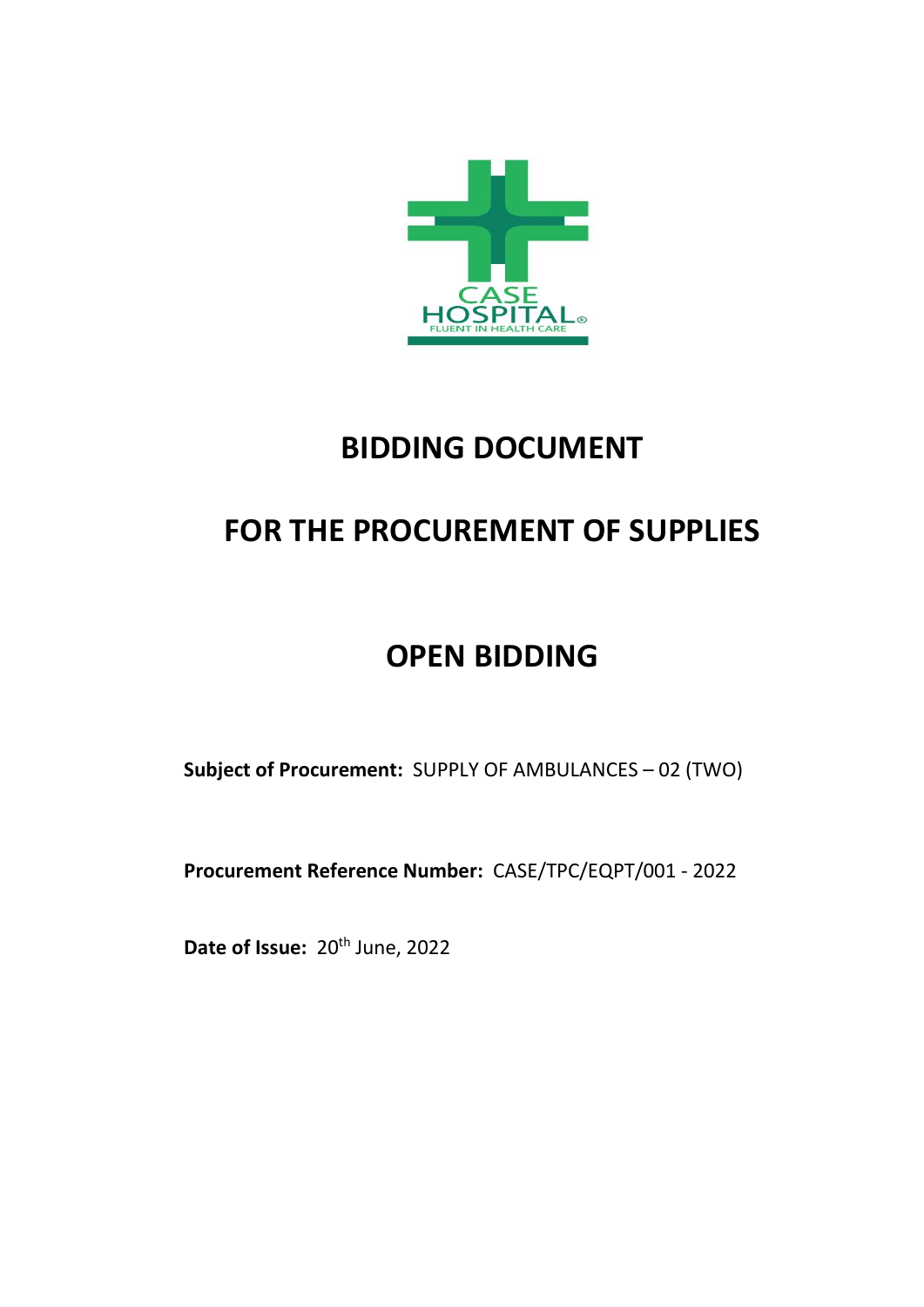# **PREFACE**

- 1. Procurement is as an essential requirement for Case Hospital for effective competition by achieving Value for Money through the promotion of fairness, integrity and transparency.
- 2. This Bidding Document has been prepared by the Case Hospital Procurement & Disposal Department for use for Procuring and Disposing purposes.
- 3. This Bidding Document is suitable for use under Open (International or Domestic) Bidding, Restricted (International or Domestic) Bidding and may also be used for procurement under the Direct Procurement method with appropriate modifications to the documents.



**CASE HOSPITAL Plot 69/71 Buganda Rd, Kampala, Uganda Tel: 0701250362 P. O. Box No: 4547, Kampala Email: [hospital@casemedservices.org](mailto:hospital@casemedservices.org) Website: [www.casemedservices.org](http://www.casemedservices.org/)**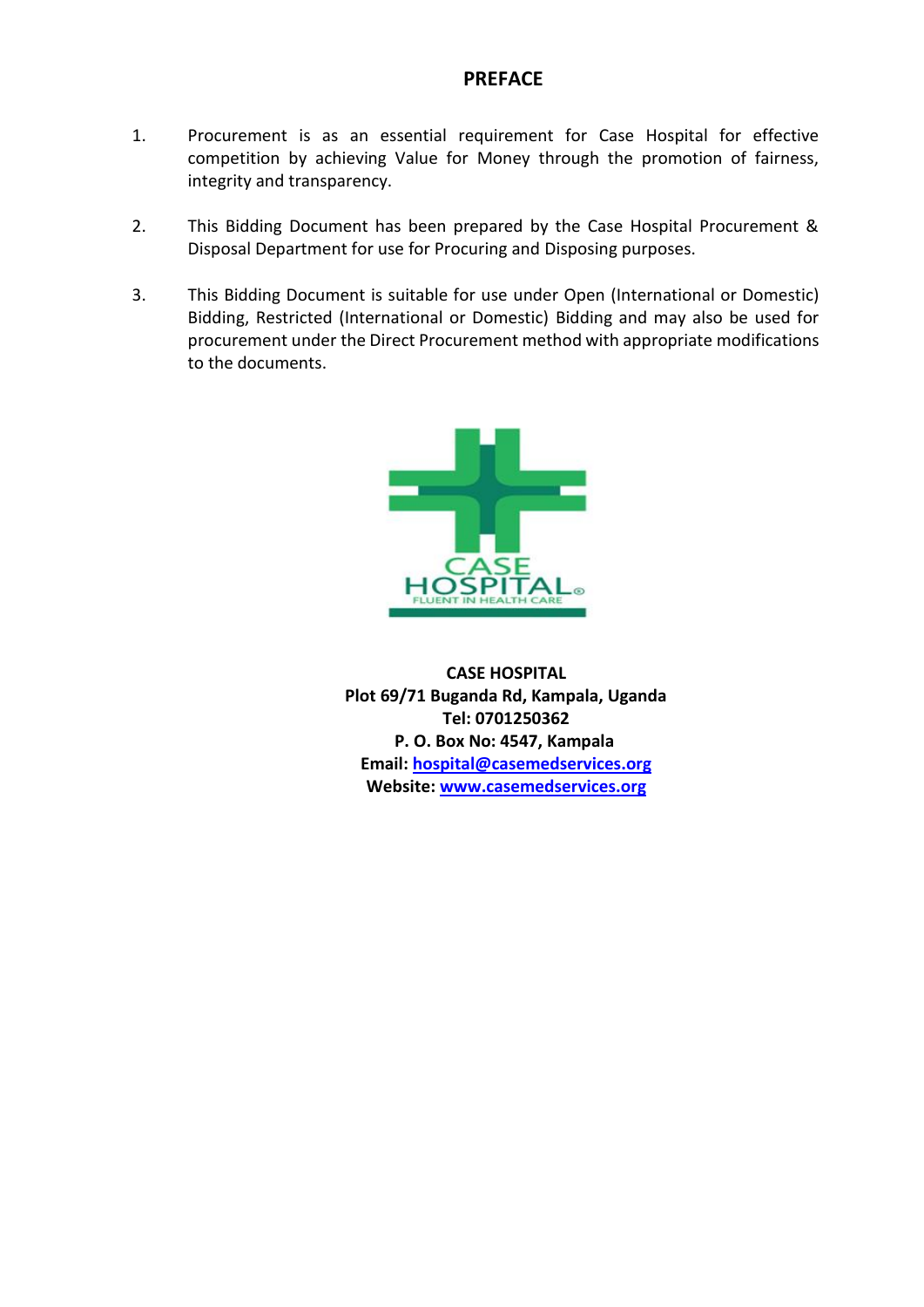# **Standard Bidding Document**

### **Table of Contents**

| Section 7: General Conditions of Contract for the Procurement of Supplies 61 |  |
|------------------------------------------------------------------------------|--|
|                                                                              |  |
|                                                                              |  |
|                                                                              |  |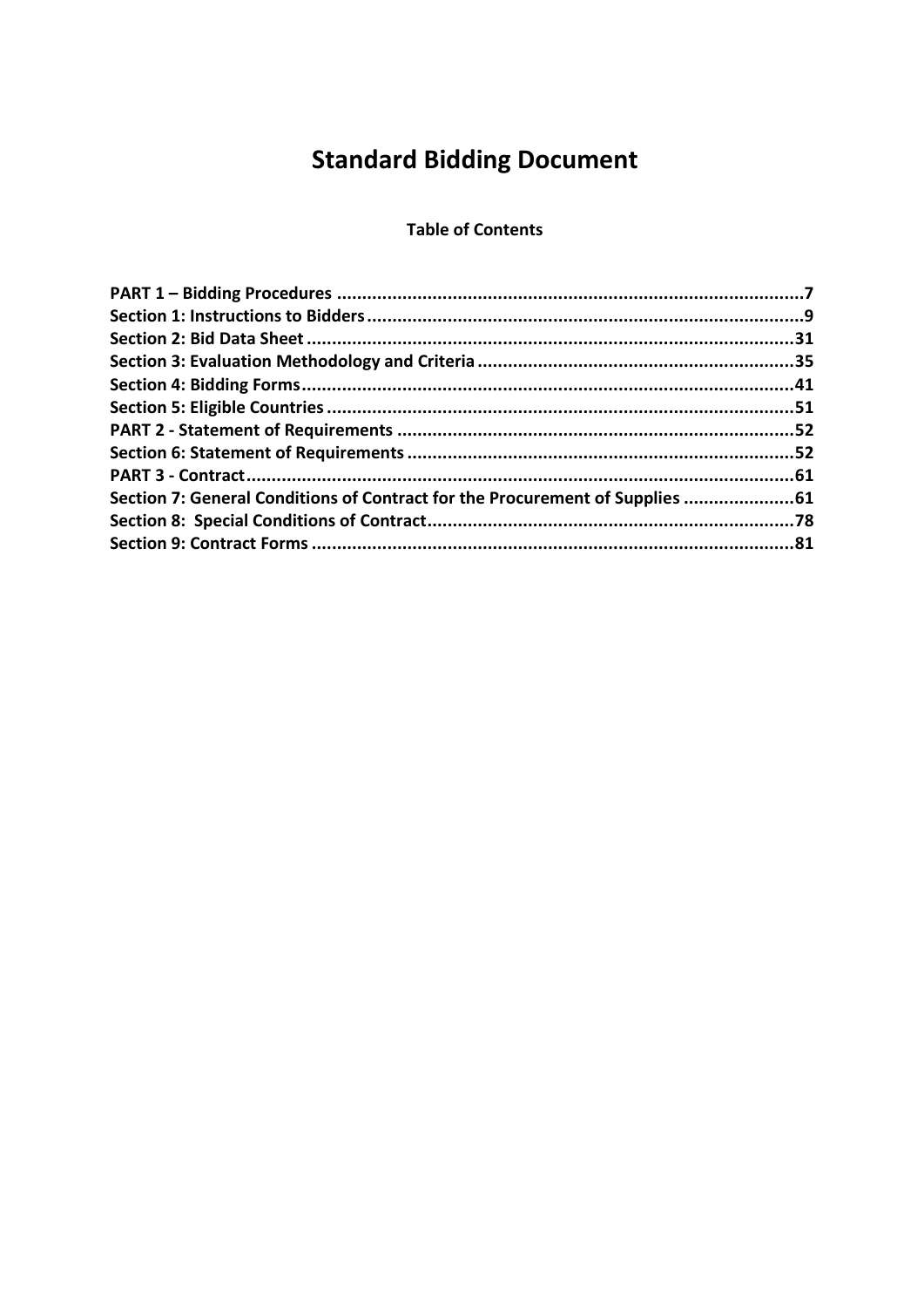#### **BID NOTICE UNDER OPEN BIDDING**

1. Case Hospital invites sealed bids from eligible bidders for:

| No.   Procurement Reference Number   Subject of Procurement |                                 | <b>Bid Fee (UGX)</b> |
|-------------------------------------------------------------|---------------------------------|----------------------|
| CASE/TPC/EQPT/001 - 2022                                    | SUPPLY OF AMBULANCES - 02 (TWO) | <i>100,000</i>       |

- 2. The Bidding document(s) shall be issued and evaluated at Case Hospital Procurement and Disposal Department, Plot 69/71 Buganda Rd, Kampala, Uganda, Tel: 0701250362, P. O. Box No: 4547, Kampala, Email: hospital@casemedservices.org.
- 3. The deadline for bid submission shall be at 5:00 pm on Wednesday 29th June, 2022.
- 4. The detailed bid notice and bid documents are available at the Case Hospital's website at www.casemedservices.org

Signature: .. **EXECUTIVE DIRECTOR ACCOUNTING OFFICE CASE HOSPITAL** Plot 69/71, Buganda Road P.O. BOX 4547, Kampala-Uganda<br>www.casehospital.org<br>Toll Free: 0000 323277

FLUENT IN HEALTH CARE CASE<br>DIAGNOSTIC CENTRE CASE<br>PHARMACY. CASE MEDICAL CASE CASE MED MEDCARE. **ANGELIA**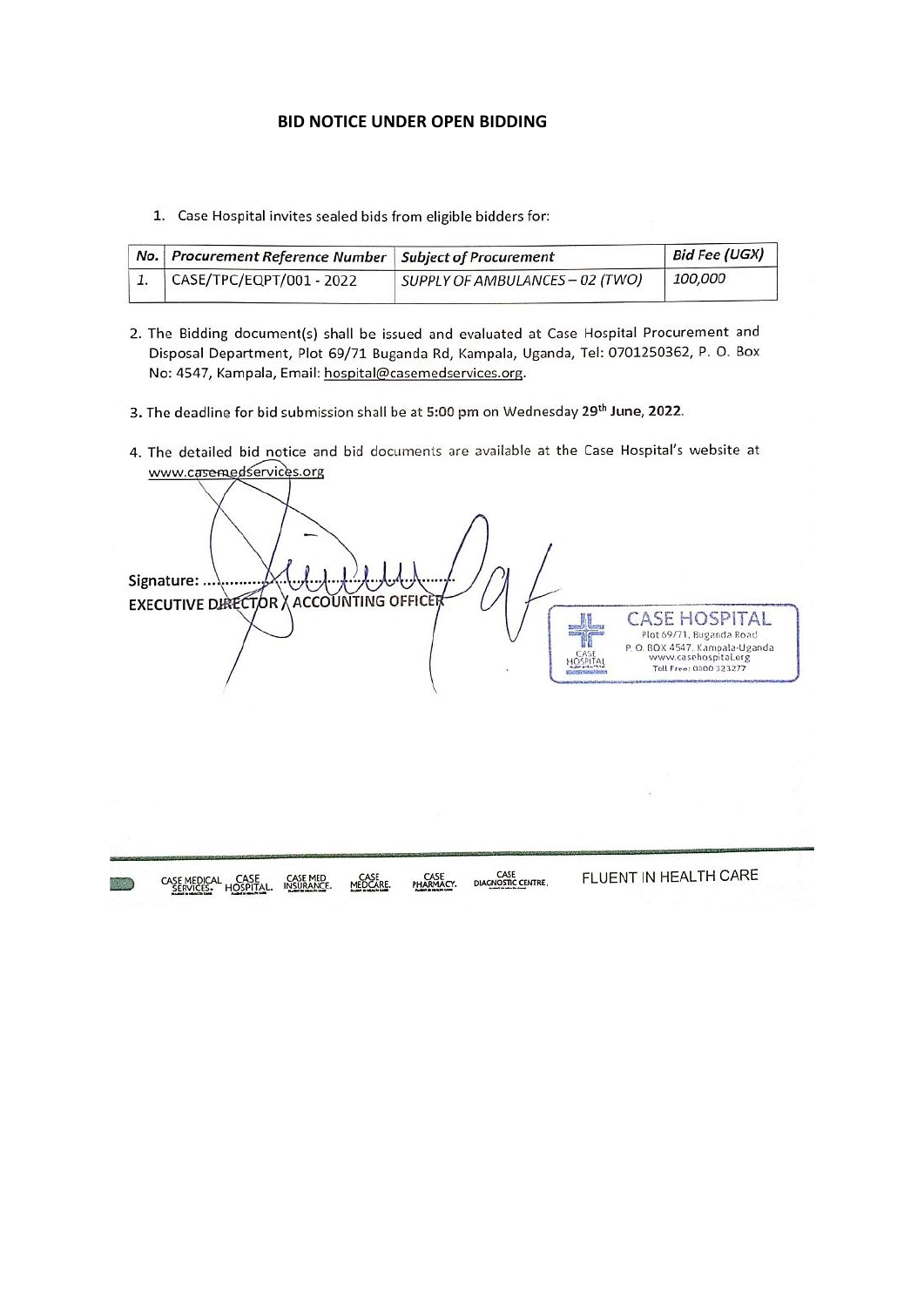# **BIDDING PROCEDURE**

- 1. Case Hospital has allocated funds within its budget to be used for the procurement of ambulances – 02 (Two).
- 2. Case Hospital invites sealed bids from eligible bidders to bid for the supplies as indicated below.

| No. | <b>Number</b> | Procurement Reference   Subject matter of Procurement            | <b>Bid Fee</b><br>(UGX) |
|-----|---------------|------------------------------------------------------------------|-------------------------|
|     |               | $\vert$ CASE/TPC/EQPT/001 - 2022 Supply of ambulances - 02 (Two) | <i>100,000</i>          |

- 3. Bidding will be conducted in accordance with the Invitation To Bid procedures contained in the Case Procurement & Disposal Policy.
- 4. Interested eligible bidders may obtain further information at the address at 9(a) below and/or inspect the bidding document and can be downloaded from the hospital website at **[www.casemedservices.org.](http://www.casemedservices.org/)**
- 5. The Bidding documents in English may be purchased by interested bidders from the address below at 9(a) and upon payment of a non-refundable fee of **UGX 100,000** (Uganda Shillings One Hundred thousand only). The method of payment shall be through Mobile Money using the Merchant ID's: **Airtel: 1076944** and **MTN: 149497**.
- 6. Bids must be delivered to the address below at 9(a) at or before 5:00 pm on Wednesday 29<sup>th</sup> June, 2022. All bids must be accompanied by a proof of payment **(receipt or copy of receipt)**. Late bids shall be rejected. Bids will be opened in the presence of the bidders' representatives who choose to attend at the address below at  $9(b)$  on Thursday,  $30<sup>th</sup>$  June, 2022 at 11:30 am.
- 7. Bids must be delivered to the address in 9(a) below, in accordance with the instruction to Bidders and clearly marked: BIDS FOR PROPOSED SUPPLY OF AMBULANCES – 02 (TW0) – [CASE/TPC/EQPT/001 - 2022]
- 8. There shall not be a pre bid meeting.
- 9. (a) Documents may be inspected, issued and bids must be delivered at:

#### **CASE HOSPITAL Plot 69/71 Buganda Rd, Kampala, Uganda**

(b) Address of bid opening: **Case Hospital Board Room**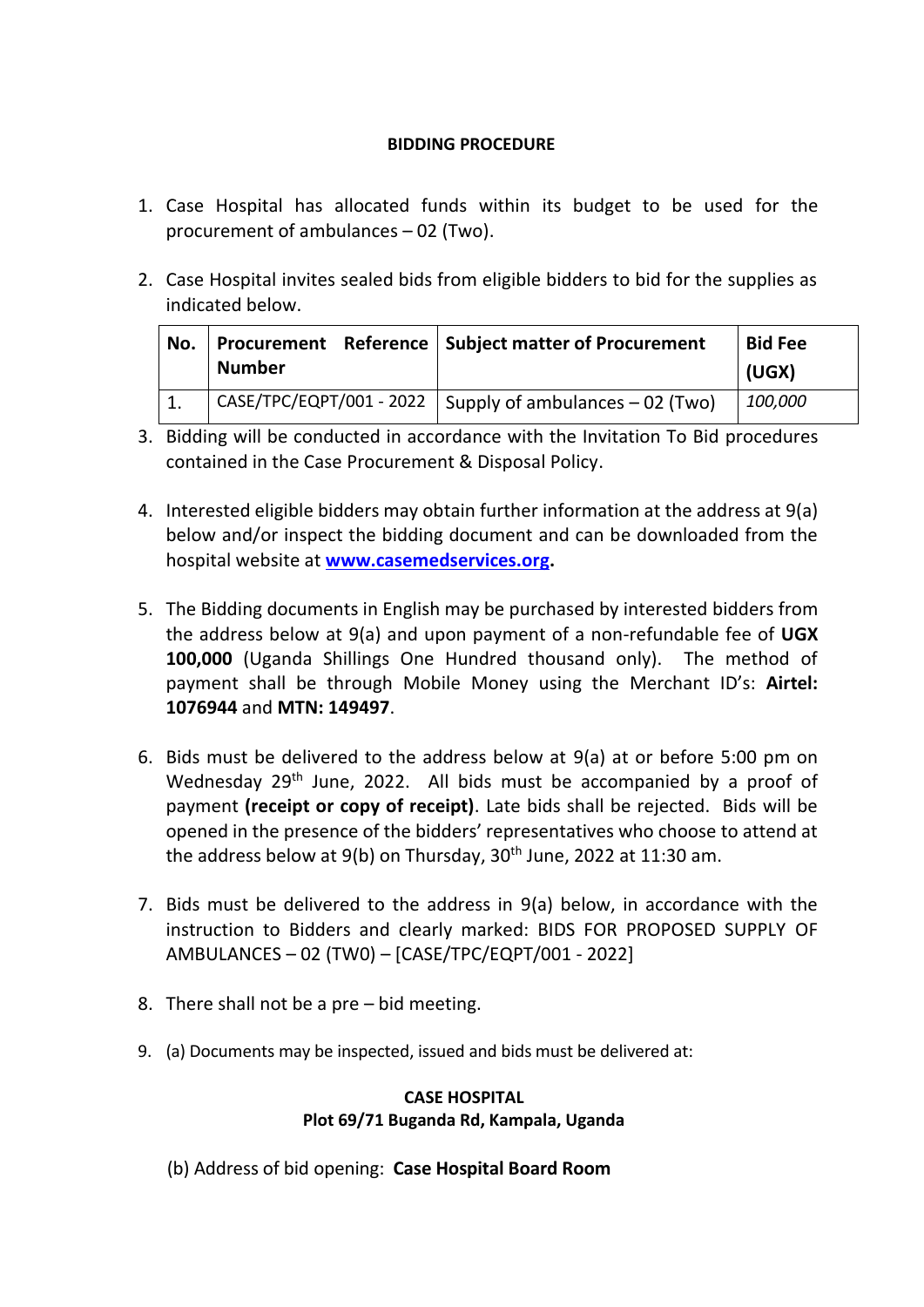10. The planned procurement schedule (subject to changes) is as follows:

| <b>Activity</b>                                                    | Date                                                                                                                             |
|--------------------------------------------------------------------|----------------------------------------------------------------------------------------------------------------------------------|
| a. Publish bid notice                                              | 18 <sup>th</sup> June, 2022                                                                                                      |
| b. Pre-bid meeting where<br>applicable                             | <b>Not Applicable</b>                                                                                                            |
| c. Bid closing date                                                | 29th June, 2022                                                                                                                  |
| d. Evaluation process                                              | 1st July, 2022 - 7 <sup>th</sup> July, 2022                                                                                      |
| e. Display and communication<br>of best evaluated bidder<br>notice | Within 5 working days                                                                                                            |
| f. Contract signature                                              | After expiry of at least 5 working days from<br>display of the best evaluated bidder notice<br>and Solicitor General's approval. |

 $\overline{\phantom{a}}$  , where  $\overline{\phantom{a}}$  , where  $\overline{\phantom{a}}$  , where  $\overline{\phantom{a}}$ **Executive Director / Accounting Officer**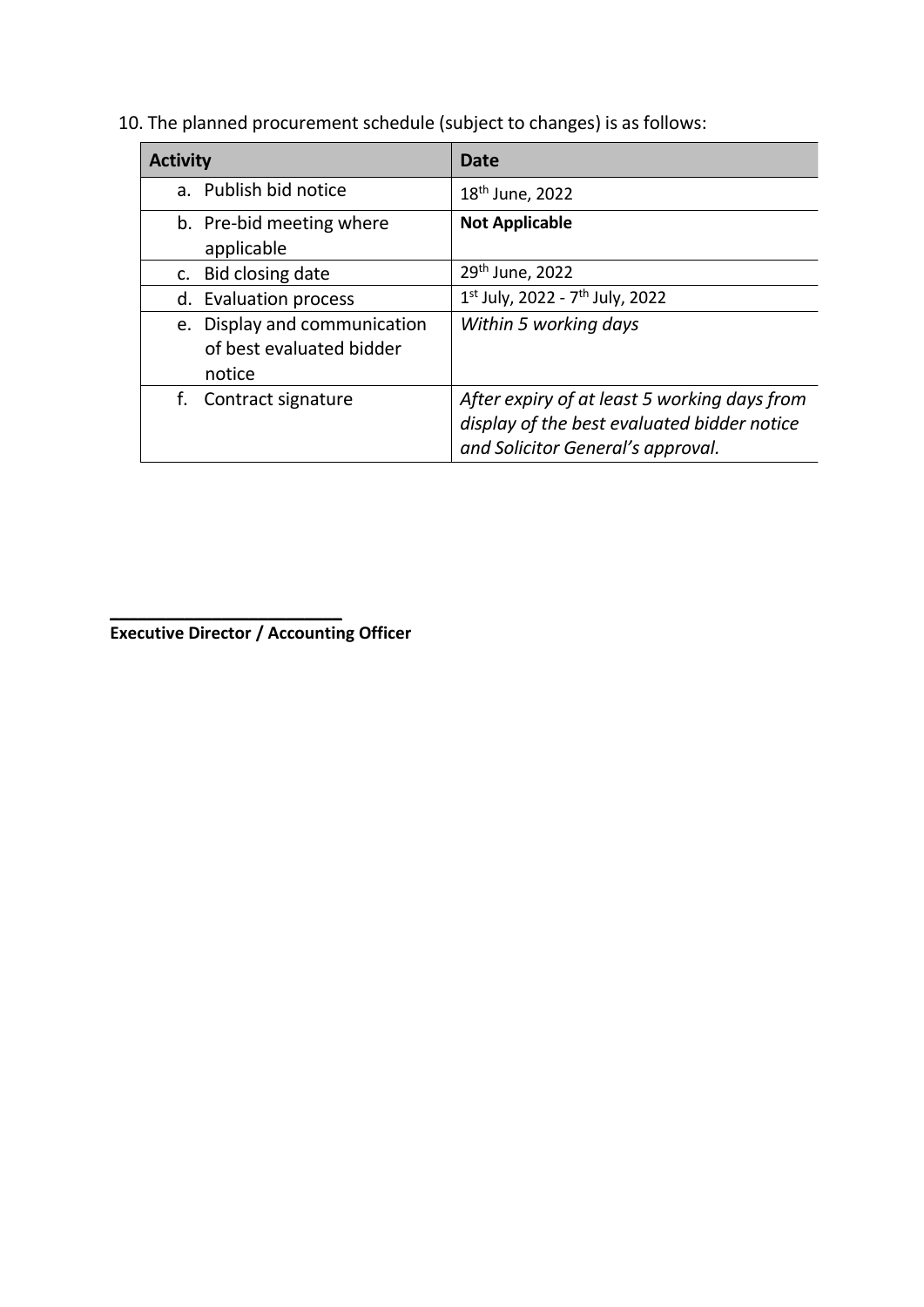# **PART 1 - Bidding Procedures**

# **Section 1: Instructions to Bidders**

#### **Table of Clauses**

| 1.  |                                                                                 |  |  |
|-----|---------------------------------------------------------------------------------|--|--|
| 2.  |                                                                                 |  |  |
| 3.  |                                                                                 |  |  |
| 4.  |                                                                                 |  |  |
| 5.  |                                                                                 |  |  |
| В.  |                                                                                 |  |  |
| 6.  |                                                                                 |  |  |
| 7.  |                                                                                 |  |  |
| 8.  |                                                                                 |  |  |
| C.  |                                                                                 |  |  |
| 9.  |                                                                                 |  |  |
| 10. |                                                                                 |  |  |
| 11. |                                                                                 |  |  |
| 12. |                                                                                 |  |  |
| 13. |                                                                                 |  |  |
| 14. |                                                                                 |  |  |
| 15. |                                                                                 |  |  |
| 16. |                                                                                 |  |  |
| 17. |                                                                                 |  |  |
| 18. |                                                                                 |  |  |
| 19. |                                                                                 |  |  |
| 20. |                                                                                 |  |  |
| 21. |                                                                                 |  |  |
| 22. |                                                                                 |  |  |
|     |                                                                                 |  |  |
| 23  |                                                                                 |  |  |
| 24  |                                                                                 |  |  |
| 25  |                                                                                 |  |  |
| 26. |                                                                                 |  |  |
| 27. |                                                                                 |  |  |
|     |                                                                                 |  |  |
| 28. |                                                                                 |  |  |
| 29. |                                                                                 |  |  |
| 30. |                                                                                 |  |  |
| 31. |                                                                                 |  |  |
| 32. | Preliminary Examination of Bids - Eligibility and Administrative Compliance  25 |  |  |
| 33. |                                                                                 |  |  |
| 34  |                                                                                 |  |  |
| 35. |                                                                                 |  |  |
| 36. |                                                                                 |  |  |
| 37. |                                                                                 |  |  |
| 38. |                                                                                 |  |  |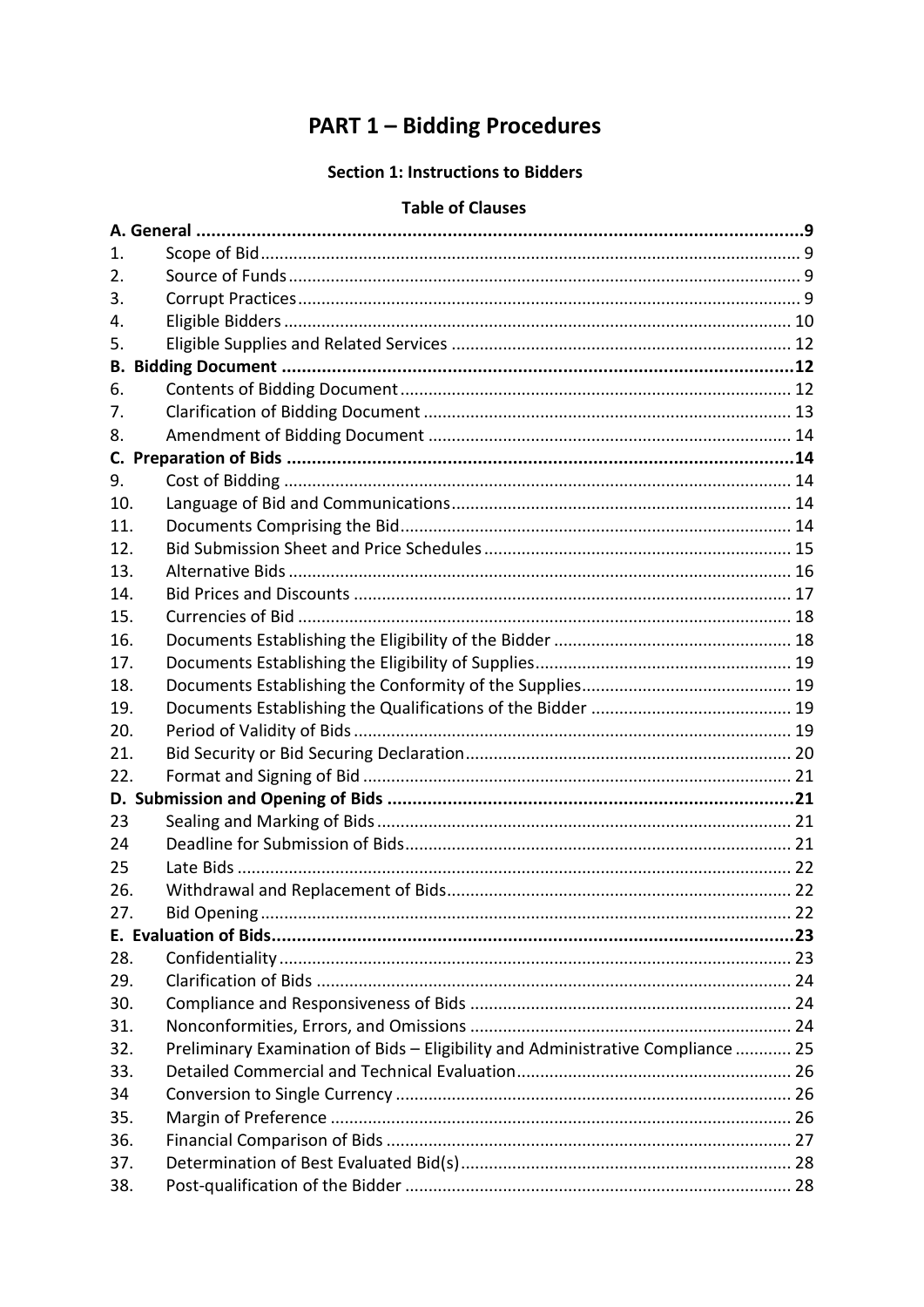| 41. |  |
|-----|--|
| 42. |  |
| 43. |  |
| 44. |  |
|     |  |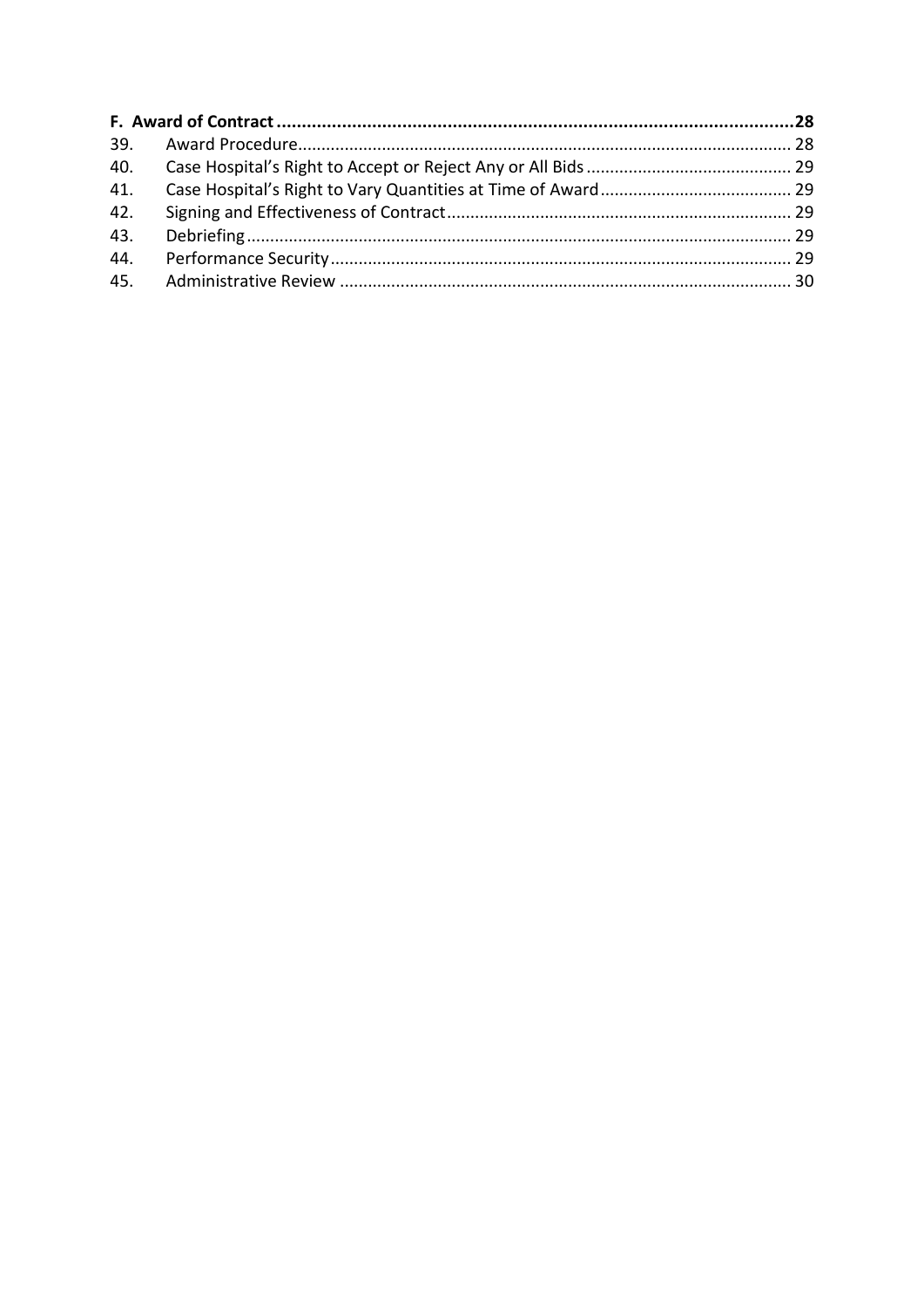# **Section 1: Instructions to Bidders**

# **A. General**

# **1. Scope of Bid**

- 1.1 Case Hospital as indicated in the Bid Data Sheet (BDS), invites bids for the provision of Supplies and related Services incidental thereto as specified in Section 6, Statement of Requirements. The Instructions to Bidders should be read in conjunction with the BDS. The subject and procurement reference number, and number of lots of this Bidding Document are provided in the BDS.
- 1.2 Throughout these Bidding Documents:
	- (a) the term "in writing" means communicated in written form with proof of receipt;
	- (b) if the context so requires, singular means plural and vice versa; and
	- (c) "day" means working day.
- 1.3 Procurement will be undertaken in compliance with the Case Hospital Procurement & Disposal Policy.

# **2. Source of Funds**

- 2.1 Case Hospital as indicated in the BDS has an approved budget towards the cost of the procurement named in the BDS. Case Hospital intends to use these funds to place a contract for which these Bidding Documents are issued.
- 2.2 Payments will be made directly by Case Hospital and will be subject in all respects to the terms and conditions of the resulting contract placed by Case Hospital.

# **3. Corrupt Practices**

- 3.1 It is the policy of Case Hospital to require that the Procurement & Disposal Department, as well as Bidders and Providers observe the highest standards of ethics during procurement and the execution of contracts. In pursuit of this policy, the Case Hospital;
	- (a) defines, for the purposes of this provision, the terms set forth below as follows:
		- (i) "corrupt practice" means the offering, giving, receiving, or soliciting, directly or indirectly, of anything of value, to influence the action of a public official in the procurement process or in contract execution; and
		- (ii) "fraudulent practice" is any act or omission, including a misrepresentation, that knowingly or recklessly misleads, or attempts to mislead, a party to obtain a financial or other benefit or to avoid an obligation;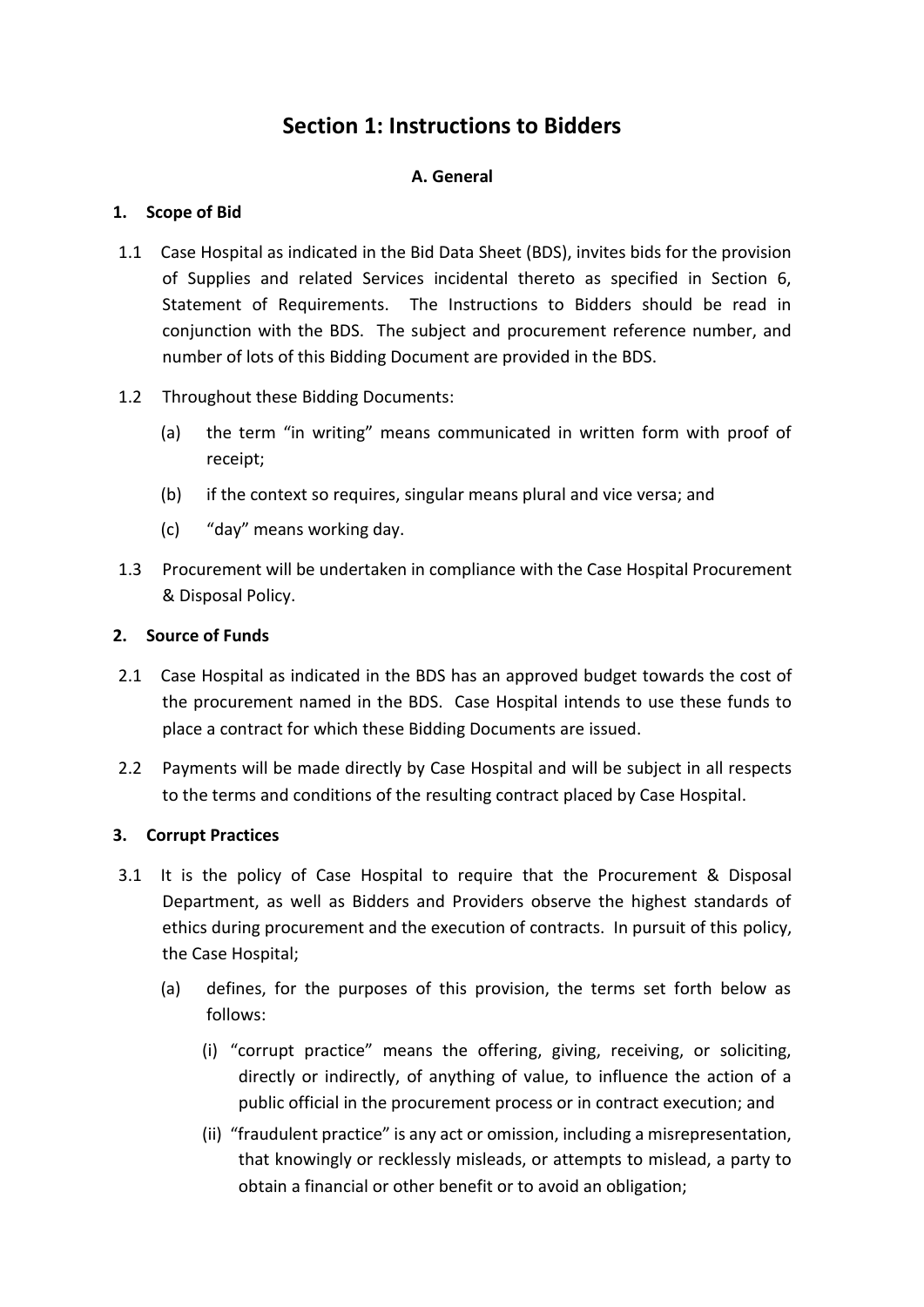- (iii) "collusive practice" is an arrangement between two or more parties designed to achieve an improper purpose, including to influence improperly the actions of another party;
- (iv) "coercive practice" is impairing or harming, or threatening to impair or harm, directly or indirectly, any party or the property of the party to influence improperly the actions of a party;
- (b) will reject a recommendation for award if it determines that the Bidder recommended for award has engaged in corrupt, fraudulent, collusive or coercive practices in competing for the Contract;
- (c) will suspend a Provider from engaging in any Case Hospital procurement proceeding for a stated period of time, if it at any time determines that the Provider has engaged in corrupt, fraudulent, collusive or coercive practices in competing for, or in executing, a Case Hospital contract.
- 3.2 Furthermore, Bidders shall be aware of the provision stated in Sub-Clause 3.2 and Sub-Clause 36.1 (g) of the General Conditions of Contract.
- 3.3 In pursuit of the policy defined in Sub-Clause 3.1, Case Hospital may terminate a contract or cancel a contract if it at any time determines that corrupt, fraudulent, collusive or coercive practices were engaged in by representatives of the Procurement & Disposal Department or of a Bidder or Provider during the procurement or the execution of that contract.
- 3.4 In pursuit of the policy defined in Sub-clause 3.1, Case Hospital requires representatives of both the Procurement & Disposal Department and of Bidders and Providers to adhere to the relevant codes of ethical conduct. The Code of Ethical Conduct for Bidders and Providers as provided in the bidding forms shall be signed by the Bidder and submitted together with the other bidding forms.
- 3.5 In pursuit of the policy defined in Sub-clause 3.1, Case Hospital may suspend a provider from engaging in any Case Hospital procurement or disposal process for a period determined by the Accounting Officer.
- 3.6 Any communications between a Bidder and the Procurement & Disposal Department related to matters of alleged fraud or corruption must be made in writing and addressed to the Accounting Officer of Case Hospital.

# **4. Eligible Bidders**

- 4.1 A Bidder, and all parties constituting the Bidder, shall meet the following criteria to be eligible to participate in public procurement:
	- (a) the bidder has the legal capacity to enter into a contract;
	- (b) the bidder is not: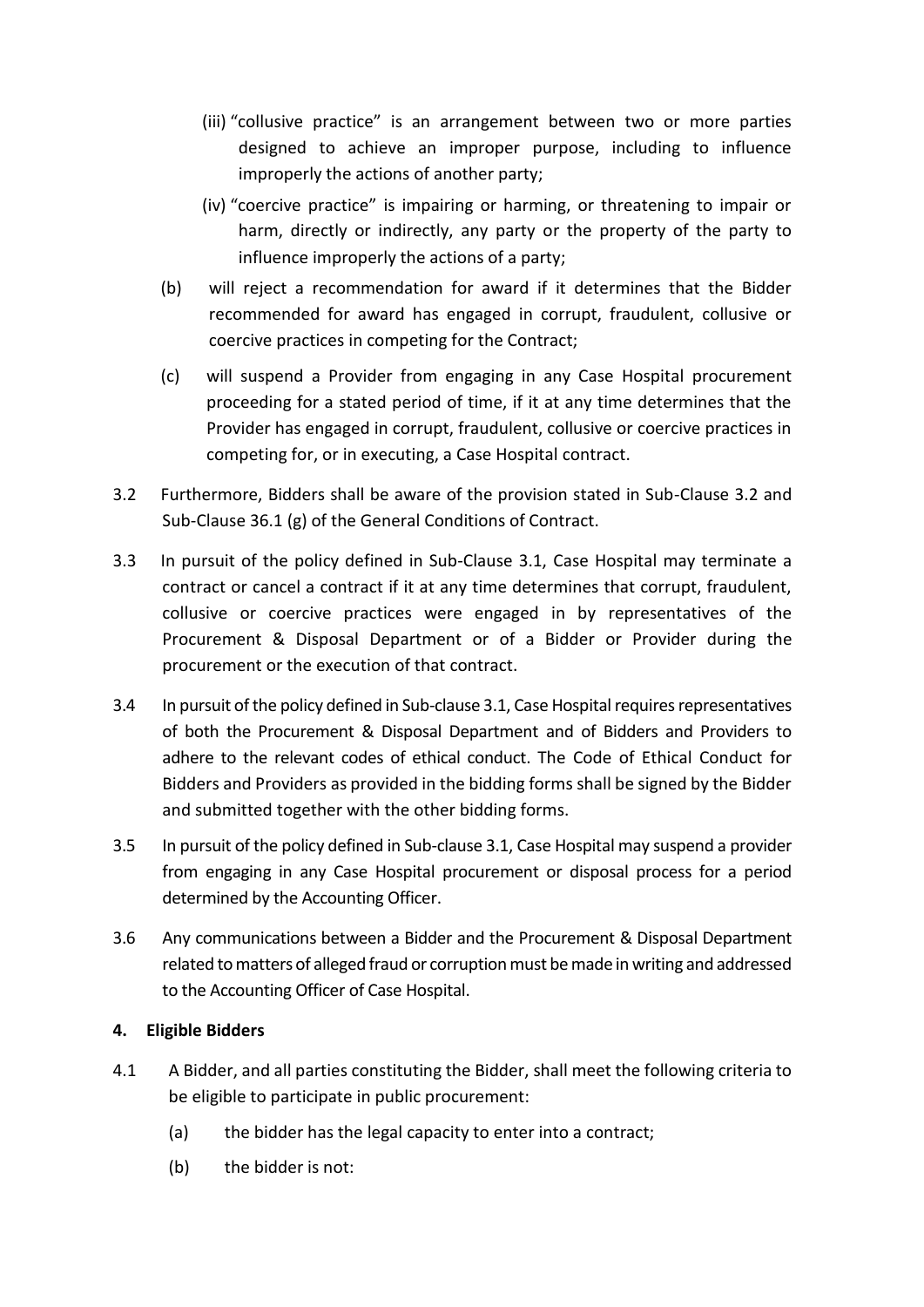- (i) insolvent;
- (ii) in receivership;
- (iii) bankrupt; or
- (iv) being wound up
- (c) the bidder's business activities have not been suspended;
- (d) the bidder is not the subject of legal proceedings for any of the circumstances in (b); and
- (e) the bidder has fulfilled his or her obligations to pay taxes and social security contributions.
- 4.2 A Bidder may be a natural person, private entity, government-owned entity, subject to ITB Sub-Clause 4.6, any combination of them with a formal intent to enter into an agreement or under an existing agreement in the form of a joint venture, consortium, or association. In the case of a joint venture, consortium, or association, all parties shall be jointly and severally liable. For bids submitted by an existing or intended JV, a Power of Attorney from each member of the JV nominating a Representative in the JV and a Power of Attorney from the JV nominating a representative who shall have the authority to conduct all business for and on behalf of any and all the parties of the JV during the bidding process and, in the event the JV is awarded the Contract, during contract execution.
- 4.3 A Bidder, and all parties constituting the Bidder including sub-contractors, shall have the nationality of an eligible country, in accordance with Section 5, Eligible Countries. A Bidder shall be deemed to have the nationality of a country if the Bidder is a citizen or is constituted, incorporated, or registered and operates in conformity with the provisions of the laws of that country. This criterion shall also apply to the determination of the nationality of proposed subcontractors for any part of the Contract including related services.
- 4.4 A Bidder shall not have a conflict of interest. All Bidders found to be in conflict of interest shall be disqualified. A Bidder may be considered to have a conflict of interest with one or more parties in this bidding process, if they:
	- (a) have controlling shareholders in common; or
	- (b) receive or have received any direct or indirect subsidy from any of them; or
	- (c) have the same legal representative for purposes of this bid; or
	- (d) have a relationship with each other, directly or through common third parties, that puts them in a position to have access to information about or influence on the bid of another Bidder, or influence the decisions of the Procurement & Disposal Department regarding this bidding process; or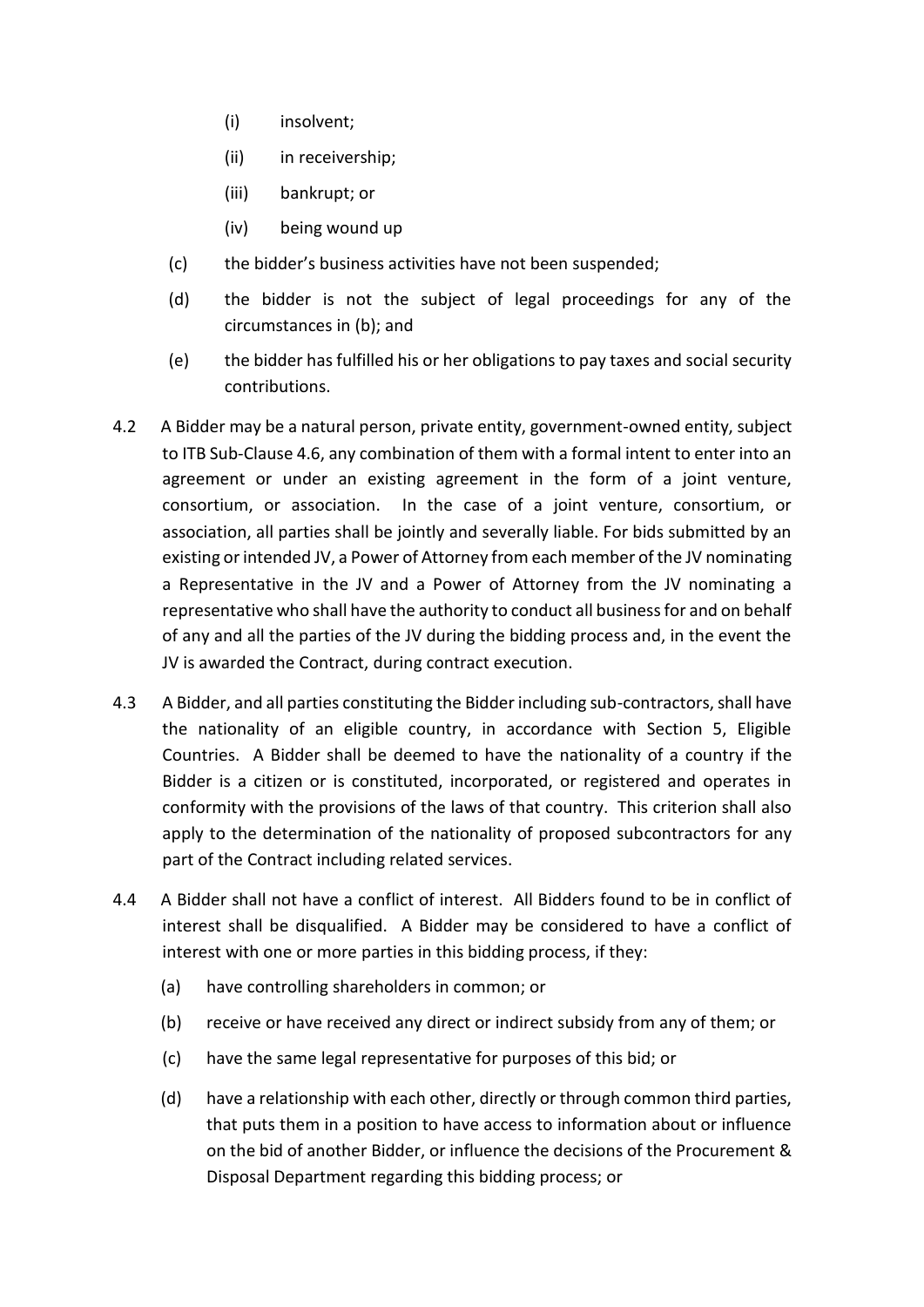- (e) submit more than one bid in this bidding process, except for alternative offers permitted under ITB Clause 13. However, this does not limit the participation of subcontractors in more than one bid, or as Bidders and subcontractors simultaneously; or
- (f) participated as a consultant in the preparation of the design or technical specifications of the Supplies and related services that are the subject of the bid.
- 4.5 A firm that is under a declaration of suspension by Case Hospital in accordance with ITB Clause 3.5, at the date of the deadline for bid submission or thereafter before contract signature, shall be disqualified.
- 4.6 Bidders shall provide such evidence of their continued eligibility satisfactory to the Procurement & Disposal Department, as Case Hospital shall reasonably request.

# **5. Eligible Supplies and Related Services**

- 5.1 All Supplies and related Services to be supplied under the Contract shall have as their country of origin an eligible country in accordance with Section 5, Eligible Countries.
- 5.2 For purposes of this Clause, the term "Supplies" means goods, raw materials, products, livestock, assets, land, equipment or objects of any kind and description in solid, liquid or gaseous form, or in the form of electricity, or intellectual and proprietary rights as well as works or services incidental to the provision of such supplies where the value of such works or services does not exceed the value of the supplies.
- 5.3 The term "country of origin" means the country where the Supplies have been mined, grown, cultivated, produced, manufactured, or processed, or through manufacture, processing, or assembly, another commercially recognised article results that differs substantially in its basic characteristics from its imported components.
- 5.4 The nationality of the Provider that produces, assembles, distributes, or sells the Supplies shall not determine their origin.
- 5.5 If so required in the BDS, the Bidder shall demonstrate that it has been duly authorised by the Manufacturer of the Supplies to supply, in the Republic of Uganda, the Supplies indicated in its bid.

# **B. Bidding Document**

**6. Contents of Bidding Document**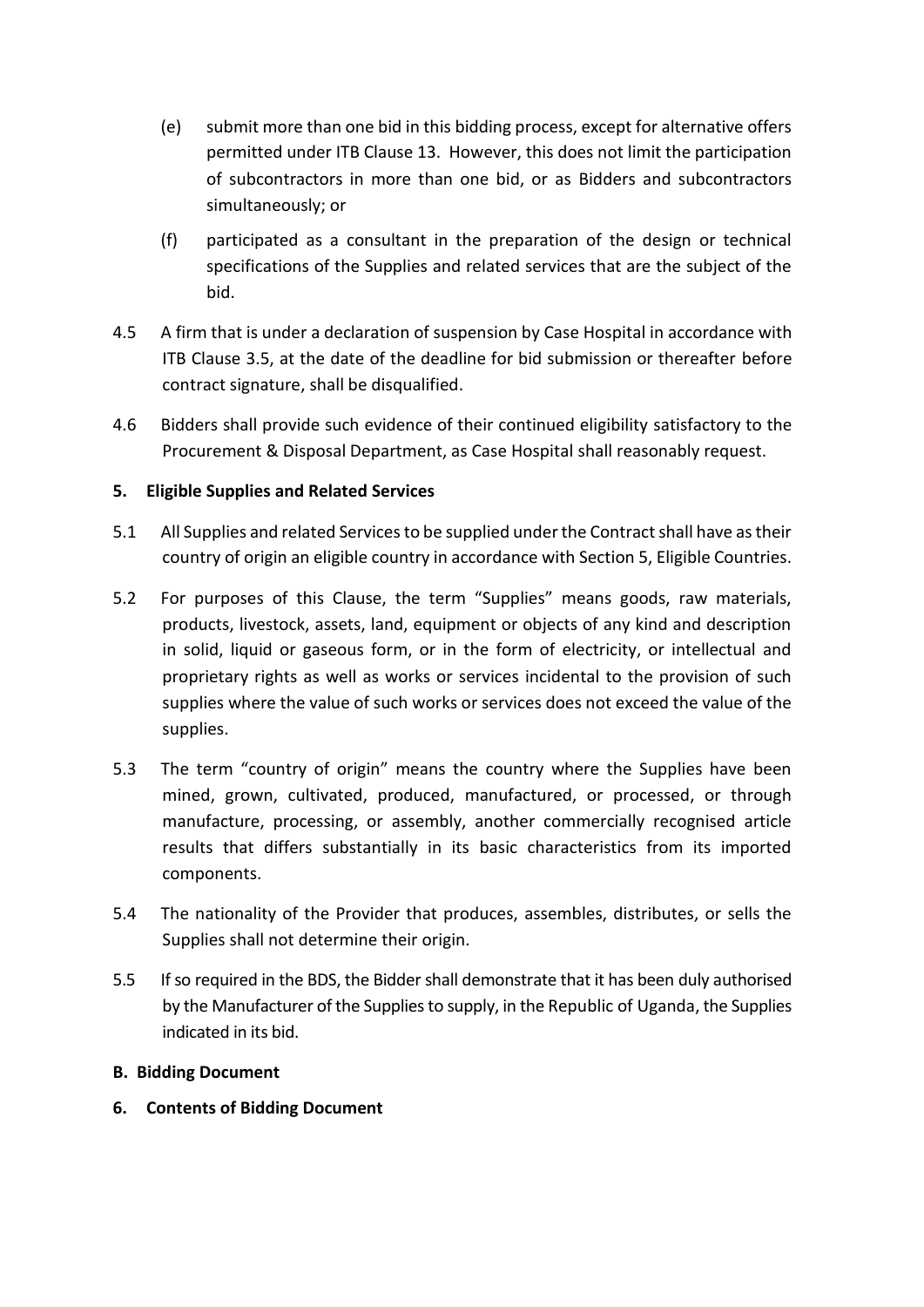6.1 The Bidding Document consists of Parts 1, 2, and 3, which include all the Sections indicated below, and should be read in conjunction with any addenda issued in accordance with ITB Clause 8.

# **PART 1 Bidding Procedures**

- Section 1. Instructions to Bidders (ITB)
- Section 2. Bid Data Sheet (BDS)
- Section 3. Evaluation Methodology and Criteria
- Section 4. Bidding Forms
- Section 5. Eligible Countries

# **PART 2 Statement of Requirements**

• Section 6. Statement of Requirements

# **PART 3 Contract**

- Section 7. General Conditions of Contract (GCC) for the Procurement of Supplies
- Section 8. Special Conditions of Contract (SCC)
- Section 9. Contract Forms
- 6.2 The Bid Notice, Pre-qualification Notice or letter of invitation is not part of the Bidding Document.
- 6.3 Bidders who did not obtain the Bidding Document directly from Case Hospital will be rejected during evaluation. Where a Bidding Document is obtained from Case Hospital on a Bidder's behalf, the Bidder's name must be registered with the Procurement & Disposal Department at the time of sale and issue.
- 6.4 The Bidder is expected to examine all instructions, forms, terms, and specifications in the Bidding Document. Failure to furnish all information or documentation required by the Bidding Document may result in the rejection of the bid.
- 6.5 Where an electronic copy of the bidding document is issued, the paper or hard copy of the bidding document is the original version. In the event of any discrepancy between the two, the hard copy shall prevail.

# **7. Clarification of Bidding Document**

A prospective Bidder requiring any clarification of the Bidding Document shall contact the Procurement & Disposal Department in writing at the Case Hospital's address indicated in the BDS. Case Hospital will respond in writing to any request for clarification, provided that such request is received no later than the date indicated in the BDS. Case Hospital shall forward copies of its response to all Bidders who have acquired the Bidding Document directly from it, including a description of the inquiry but without identifying its source. Should Case Hospital deem it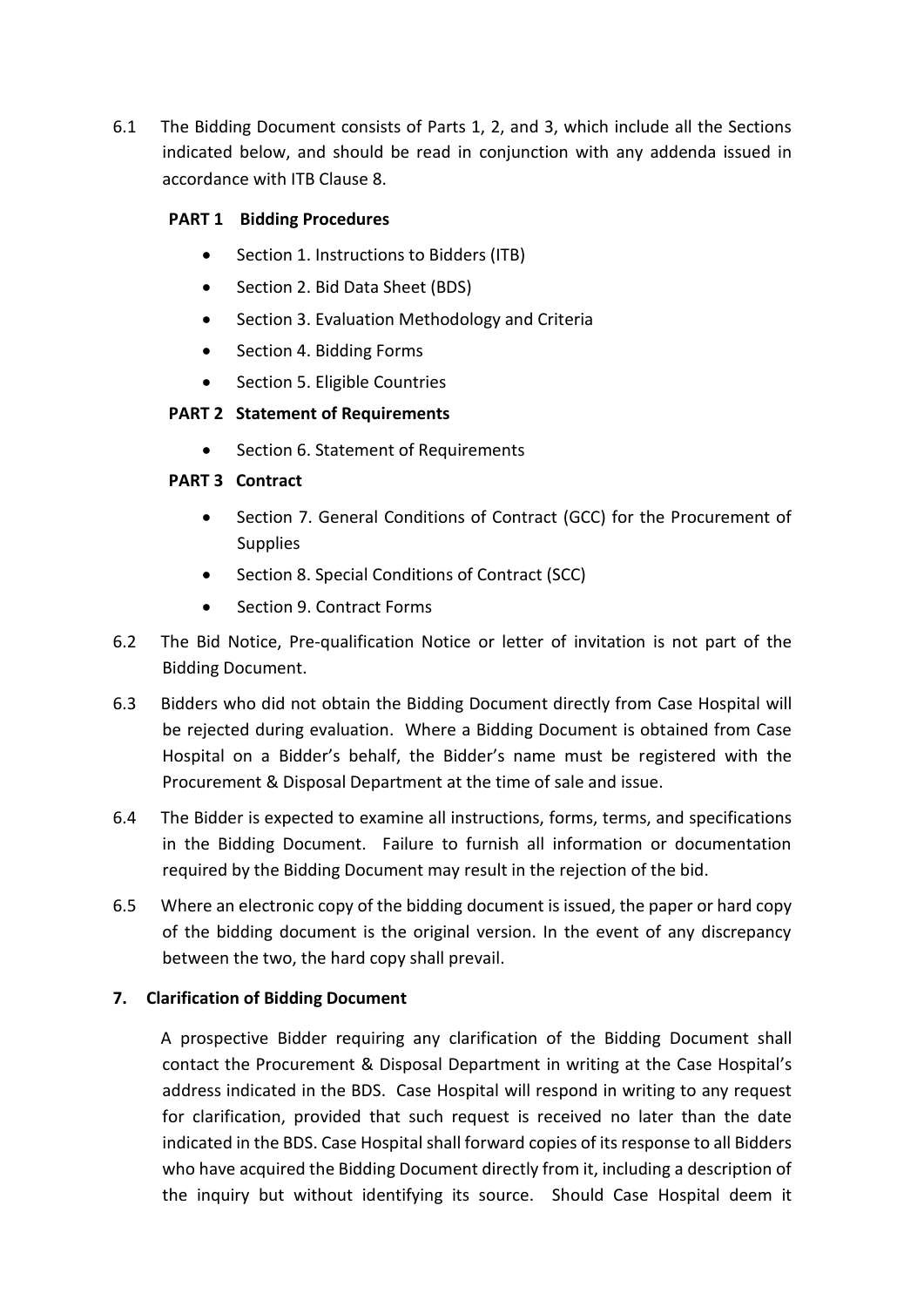necessary to amend the Bidding Document as a result of a clarification, it shall do so following the procedure under ITB Clause 8 and Sub-Clause 24.2.

#### **8. Amendment of Bidding Document**

- 8.1 At any time prior to the deadline for submission of bids, Case Hospital may amend the Bidding Document by issuing addenda.
- 8.2 Any addendum issued shall be part of the Bidding Document and shall be communicated in writing to all who have obtained the Bidding Document directly from Case Hospital.
- 8.3 To give prospective Bidders reasonable time in which to take an addendum into account in preparing their bids, Case Hospital may, at its discretion, extend the deadline for the submission of bids, pursuant to ITB Sub-Clause 24.2.

# **C. Preparation of Bids**

#### **9. Cost of Bidding**

9.1 The Bidder shall bear all costs associated with the preparation and submission of its bid, and the Case Hospital shall not be responsible or liable for those costs, regardless of the conduct or outcome of the bidding process.

#### **10. Language of Bid and Communications**

- 10.1 The medium of communication shall be in writing unless otherwise specified in the BDS.
- 10.2 The bid, as well as all correspondence and documents relating to the bid exchanged by the Bidder and Case Hospital, shall be written in English unless otherwise specified in the BDS.
- 10.3 Supporting documents and printed literature that are part of the bid may be in another language provided they are accompanied by an accurate translation of the relevant passages in English, in which case, for purposes of interpretation of the bid, such translation shall govern.

# **11. Documents Comprising the Bid**

The bid shall comprise the following:

- (a) the Bid Submission Sheet and the applicable Price Schedules, in accordance with ITB Clauses 12, 14, and 15;
- (b) a Bid Security or a Bid Securing Declaration, in accordance with ITB Clause 21;
- (c) written confirmation authorising the signatory of the bid to commit the Bidder, in accordance with ITB Clause 22;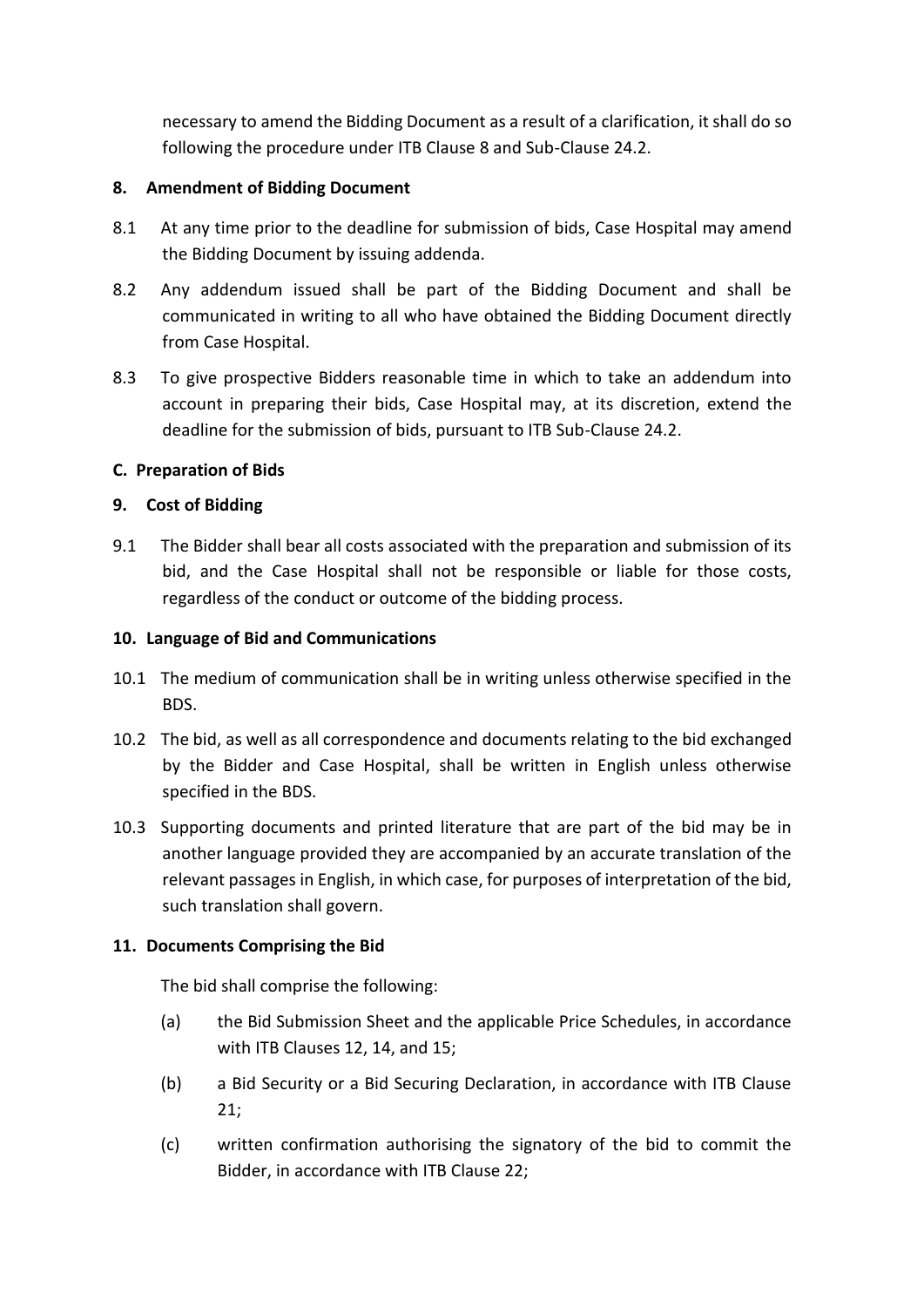- (d) documentary evidence in accordance with ITB Clause 16 establishing the Bidder's eligibility to bid;
- (e) documentary evidence in accordance with ITB Clause 17 establishing that the Supplies and Related Services to be supplied by the Bidder are of eligible origin;
- (f)documentary evidence in accordance with ITB Clauses 18 and 30, that the Supplies and Related Services conform to the Bidding Documents;
- (g) documentary evidence in accordance with ITB Clause 19 establishing the Bidder's qualifications to perform the contract if its bid is accepted;
- (h) The Code of Ethical Conduct for Bidders and Providers in accordance with ITB Clause 3.4; and

(i) any other document(s) required in the BDS.

# **12. Bid Submission Sheet and Price Schedules**

- 12.1 The Bidder shall submit the Bid Submission Sheet using the form provided in Section 4, Bidding Forms. This form must be completed without any alterations to its format, and no substitutes shall be accepted. All blank spaces shall be filled in with the information requested, which includes:
	- (a) the reference of the Bidding Document and the number of each addenda received;
	- (b) a brief description of the Supplies and Related Services offered;
	- (c) the total bid price;
	- (d) any discounts offered and the methodology for their application;
	- (e) the period of validity of the bid ;
	- (f) a commitment to submit any Performance Security required and the amount;
	- (g) a commitment to adhere to the Code of Ethical Conduct for Bidders and Providers;
	- (h) a declaration that the Bidder, including all parties comprising the Bidder, is not participating, as a Bidder, in more than one bid in this bidding process; except for alternative bids in accordance with ITB Clause 13;
	- (i)confirmation that the Bidder has not been suspended by the Case Hospital;
	- (j)a declaration on gratuities and commissions; and
	- (j)an authorised signature.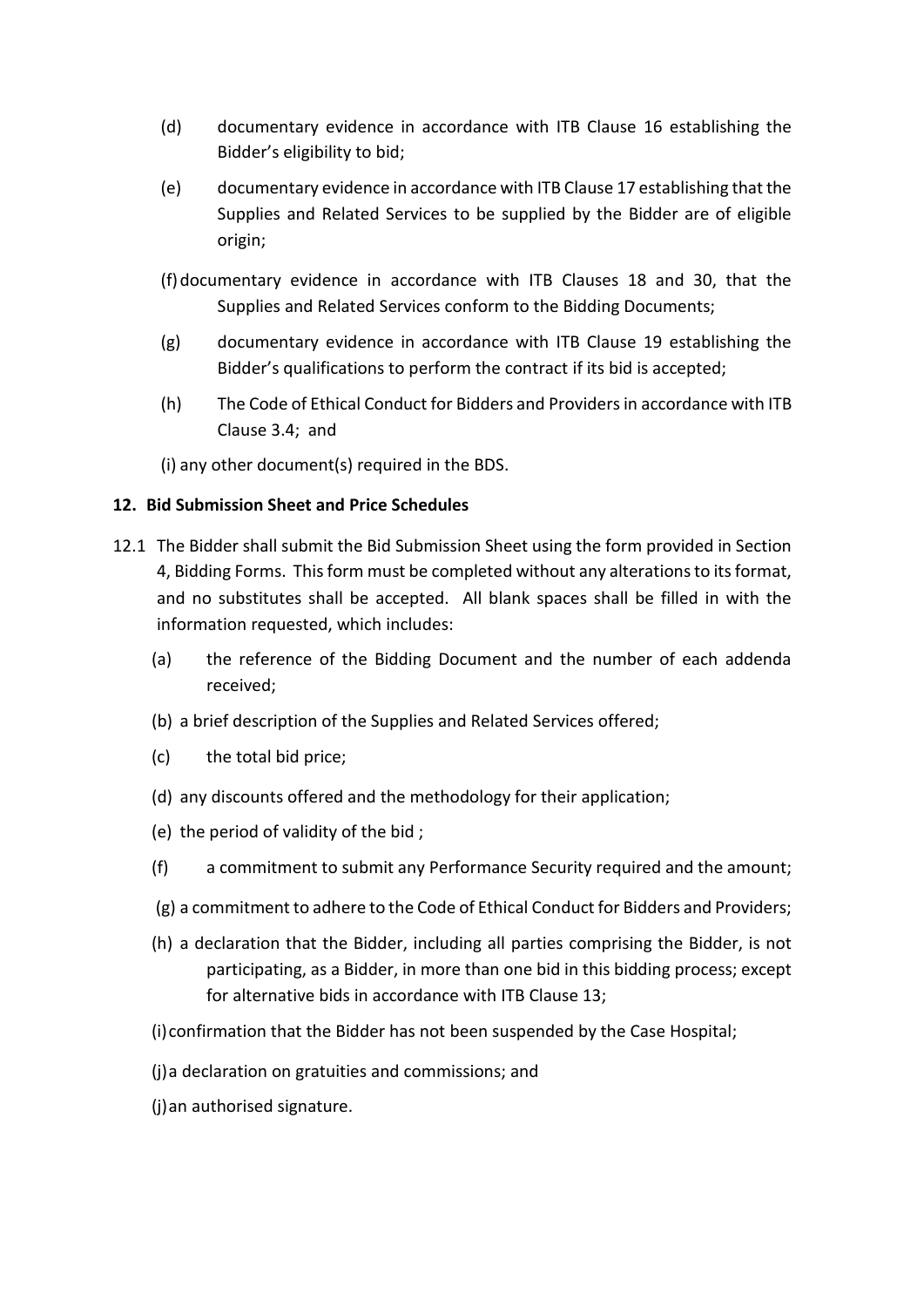- 12.2 The Bidder shall submit the Price Schedule for Supplies and Related Services, using the format provided in Section 4, Bidding Forms. The Price Schedule shall include, as appropriate:
	- (a) the item number;
	- (b) a brief description of the Supplies or Related Services to be supplied;
	- (c) their country of origin;
	- (d) the quantity;
	- (e) the unit prices, with a separate unit price ex-factory and for delivery and incidental costs according to the delivery terms (Incoterms);
	- (f) customs duties and all taxes paid or payable in Uganda;
	- (g) the total price per item;
	- (h) subtotals and totals per Price Schedule; and
	- (i) an authorised signature.

# **13. Alternative Bids**

- 13.1 Alternative bids shall not be considered unless otherwise indicated in the BDS.
- 13.2 Where permitted, alternative bids do not need to conform precisely to the Statement of Requirements, but must -
	- (a) meet the objectives and/or performance requirements prescribed in the Statement of Requirements;
	- (b) be substantially within any delivery or completion schedule, budget or other performance parameters stated in the solicitation document; and
	- (c) clearly state the benefits of the alternative bid over any solution which conforms precisely to the Statement of Requirements, in terms of technical performance, price, operating costs or any other benefit.
- 13.3 A bidder may submit both a main bid which conforms precisely to the Statement of Requirements and an alternative bid.
- 13.4 Where a bidder submits more than one bid, each bid shall be submitted as a completely separate bid and shall conform to the instructions for preparation and submission of bids in its own right, without any reliance on any other bid. In particular, each bid shall be separately signed, authorised, sealed, labelled and submitted in accordance with the instructions for submission of bids and shall be accompanied by a separate Bid Security or Bid Securing Declaration, if so required. Such bids shall be labelled "Main Bid" and "Alternative Bid".
- 13.5 The evaluation of alternative bids shall use the same methodology, criteria and weights as the evaluation of main bids, except that the detailed technical evaluation shall take into account only the objectives and/or performance requirements prescribed in the Statement of Requirements.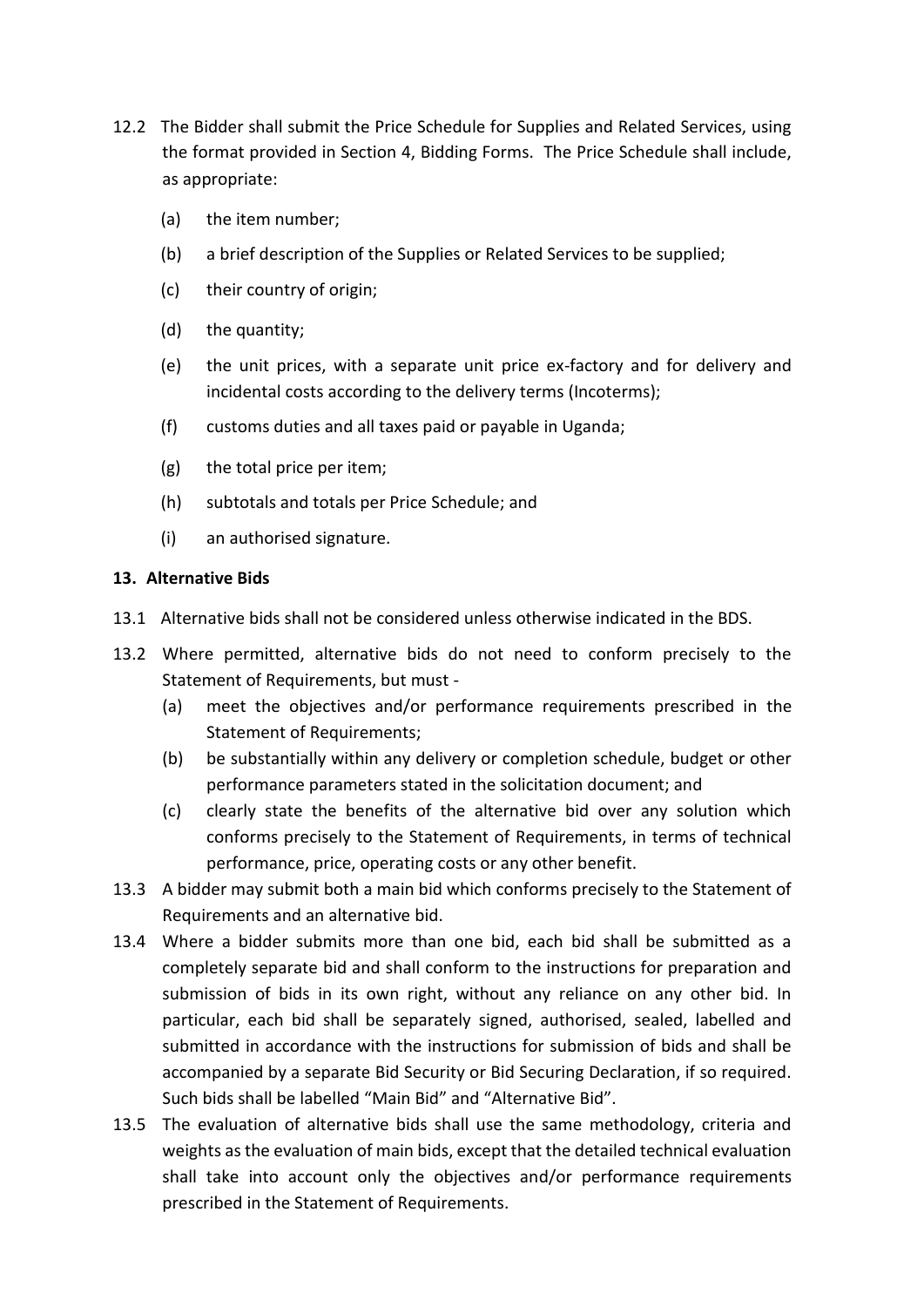#### **14. Bid Prices and Discounts**

- 14.1 The prices and discounts quoted by the Bidder in the Bid Submission Sheet and in the Price Schedules shall conform to the requirements specified below.
- 14.2 All items in the Schedule of Supply must be listed and priced separately in the Price Schedules. If a Price Schedule shows items listed but not priced, their prices shall be assumed to be included in the prices of other items. Items not listed in the Price Schedule shall be assumed to be not included in the bid, and provided that the bid is substantially responsive, the corresponding adjustment shall be applied in accordance with ITB Sub-Clause 31.3.
- 14.3 The price to be quoted in the Bid Submission Sheet, in accordance with ITB Sub-Clause 12.1(c), shall be the total price of the bid, excluding any discounts offered.
- 14.4 The Bidder shall quote any unconditional and conditional discounts and the methodology for their application in the Bid Submission Sheet, in accordance with ITB Sub-Clause 12.1(d) and ITB Sub-Clause 14.8 respectively.
- 14.5 The terms EXW, CIP, and other similar terms shall be governed by the rules prescribed in the edition of Incoterms, published by The International Chamber of Commerce, as specified in the BDS.
- 14.6 Prices quoted on the Price Schedule for Supplies and Related Services, shall be disaggregated, when appropriate as indicated in this sub-clause. This disaggregation shall be solely for the purpose of facilitating the comparison of bids by the Case Hospital. This shall not in any way limit Case Hospital's right to contract on any of the terms offered:
	- (a) for Supplies;
		- (i) the price of the Supplies, quoted CIP or other Incoterm as specified in the BDS;
		- (ii) all custom duties, sales tax, and other taxes applicable in Uganda, paid or payable, on the Supplies or on the components and raw materials used in their manufacture or assembly, if the Contract is awarded to the Bidder; and
		- (iii) the total price for the item.
	- (b) for Related Services;
		- (i) the price of the Related Services;
		- (ii) all custom duties, sales tax, and other taxes applicable in Uganda, paid or payable, on the Related Services, if the Contract is awarded to the Bidder; and
		- (iii) the total price for the item.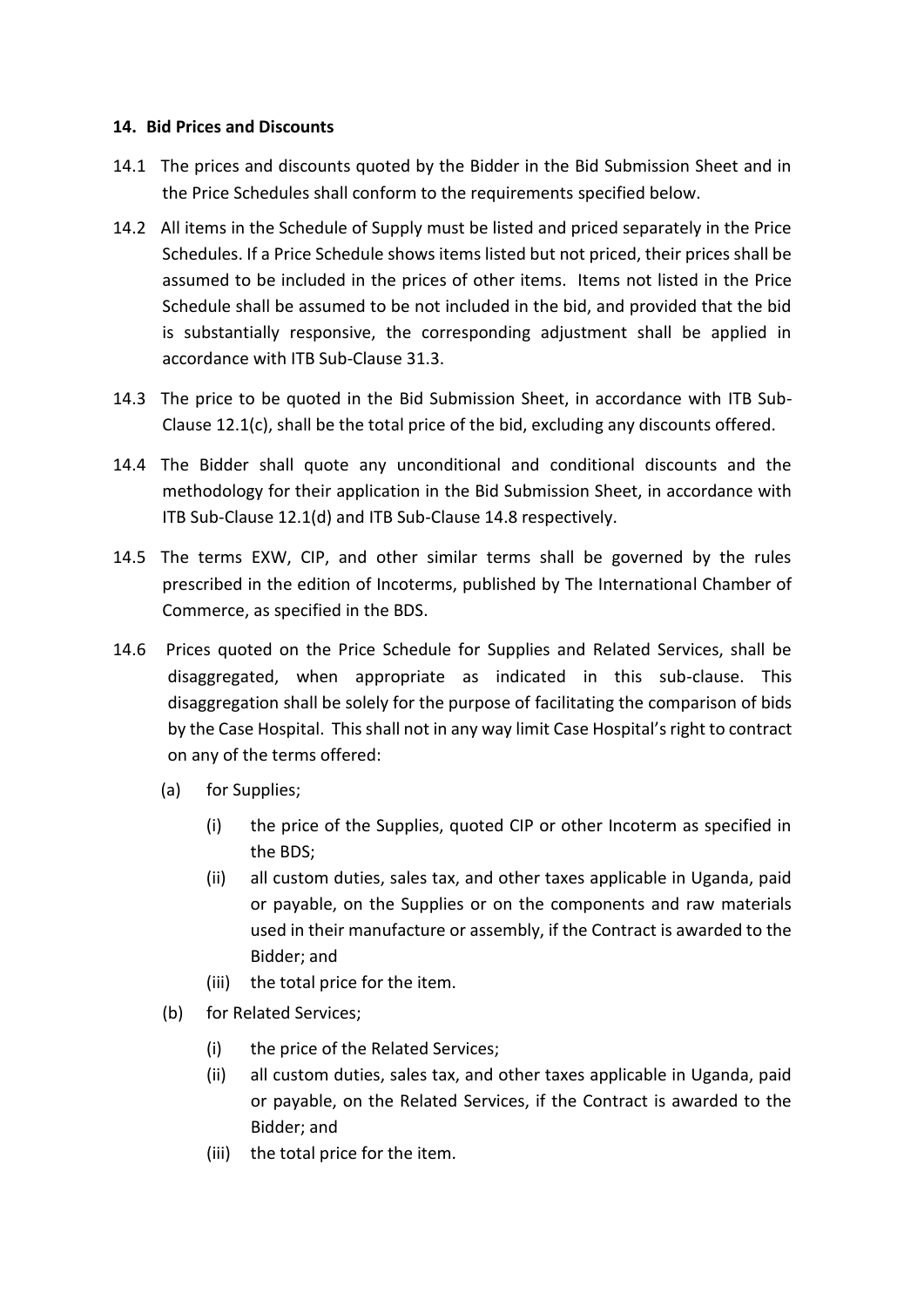- 14.7 Prices quoted by the Bidder shall be fixed during the Bidder's performance of the Contract and not subject to variation on any account, unless otherwise specified in the BDS. A bid submitted with an adjustable price quotation shall be treated as nonresponsive and shall be rejected, pursuant to ITB Clause 30. However, if in accordance with the BDS, prices quoted by the Bidder shall be subject to adjustment during the performance of the Contract, a bid submitted with a fixed price quotation shall not be rejected, but the price adjustment shall be treated as zero.
- 14.8 If so indicated in ITB Sub-Clause 1.1, bids are being invited for individual contracts (lots) or for any combination of contracts (packages). Bidders wishing to offer any price reduction for the award of more than one Contract shall specify in their bid the price reductions applicable to each package, or alternatively, to individual Contracts within the package. Price reductions or discounts shall be submitted in accordance with ITB Sub-Clause 14.4, provided the bids for all lots are submitted and opened at the same time.

#### **15. Currencies of Bid**

- 15.1 Bid prices shall be quoted in the following currencies:
	- (a) for Supplies and Related Services under Open Bidding, the bid prices shall be quoted in USD (\$) to ensure uniformity and ease during evaluation; and
	- (b) for Supplies and Related Services for parts or components of Supplies and Related Services under Open Bidding, the bid prices shall be quoted in USD (\$) to ensure uniformity and ease during evaluation.
- 15.2 Alternatively, Case Hospital may request that prices quoted be expressed in the currency specified in the BDS. If the Bidder wishes to be paid in a currency or a combination of currencies different from the one in which it was requested to express its quotation, it shall as part of its offer:
	- (a) indicate its requirement to be paid in other currencies, including the amount in each currency or the percentage of the quoted price corresponding to each currency;
	- (b) justify, to Case Hospital's satisfaction, the requirement to be paid in the currencies requested; and
	- (c) utilize the rate of exchange specified by Case Hospital to express its offer in the currency required by Case Hospital. The source, date, and type of exchange rate to be used is indicated in the BDS, in accordance with ITB Clause 34, and shall not precede the bid submission deadline by less than twenty one (21) days.

# **16. Documents Establishing the Eligibility of the Bidder**

To establish their eligibility in accordance with ITB Clause 4, Bidders shall complete the eligibility declarations in the Bid Submission Sheet, included in Section 4, Bidding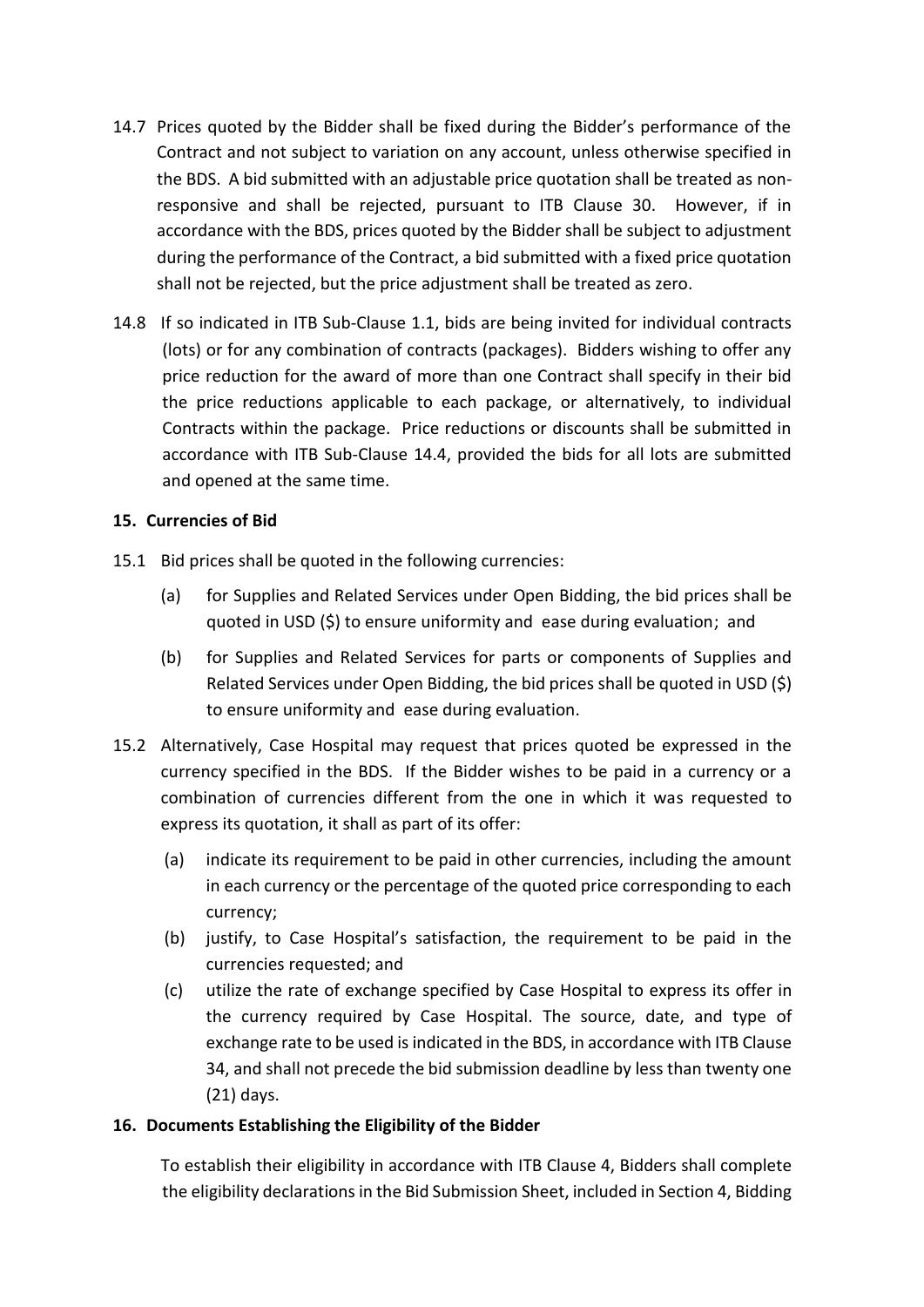Forms and submit the documents required in Section 3 Evaluation Methodology and Criteria.

# **17. Documents Establishing the Eligibility of Supplies**

- 17.1 To establish the eligibility of the Supplies and Related Services, in accordance with ITB Clause 5, Bidders shall complete the country of origin declarations in the Price Schedule included in Section 4, Bidding Forms.
- 17.2 Bidders with a current registration with Case Hospital are not required to submit:
	- (a) a copy of the bidder's current trading licence or equivalent;
	- (b) a copy of the bidder's certificate of registration or equivalent;

# **18. Documents Establishing the Conformity of the Supplies**

- 18.1 To establish the conformity of the Supplies and Related Services to the Bidding Documents, the Bidder shall provide as part of its bid the documentary evidence specified in Section 6, Statement of Requirements.
- 18.2 The documentary evidence may be in the form of literature, drawings or data, and shall consist of a detailed description of the essential technical and performance characteristics of the Supplies and Related Services, demonstrating substantial responsiveness of the Supplies and Related Services to those requirements, and if applicable, a statement of deviations and exceptions to the provisions of the Statement of Requirements.
- 18.3 If so stated in the BDS bidders may be required to submit representative samples of the Supplies being offered and/or be requested to demonstrate the operation of the supplies to Case Hospital.
- 18.4 Standards for workmanship, process, material, and equipment, as well as references to brand names or catalogue numbers specified by Case Hospital in the Statement of Requirement, are intended to be descriptive only and not restrictive. The Bidder may offer other standards of quality, brand names, and/or catalogue numbers, provided that it demonstrates, to Case Hospital's satisfaction, that the substitutions ensure substantial equivalence or are superior to those specified in the Statement of Requirement.

# **19. Documents Establishing the Qualifications of the Bidder**

To establish its qualifications to perform the Contract, the Bidder shall submit the evidence indicated for each qualification criteria specified in Section 3, Evaluation Methodology and Criteria.

# **20. Period of Validity of Bids**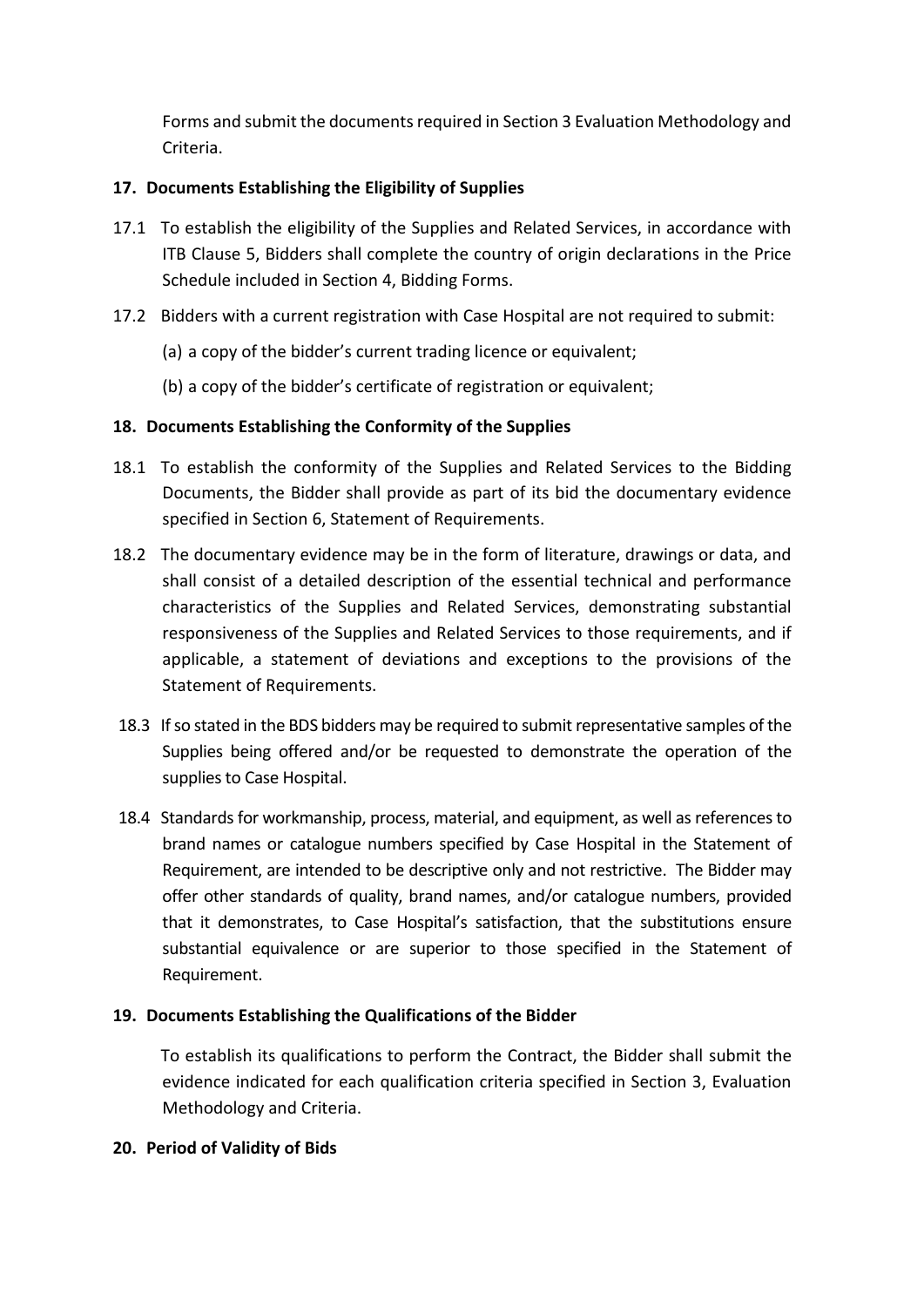- 20.1 Bids shall remain valid until the date specified in the BDS. A bid valid for a shorter period shall be rejected by Case Hospital as non-compliant.
- 20.2 Case Hospital will make its best effort to complete the procurement process within this period
- 20.3 In exceptional circumstances, prior to the expiration of the bid validity period, Case Hospital may request Bidders to extend the period of validity of their bids. The request and the responses shall be made in writing.

# **21. Bid Security or Bid Securing Declaration**

- 21.1 The Bidder shall furnish as part of its bid, a Bid Security or a Bid-Securing Declaration, if required, as specified in the BDS.
- 21.2 The Bid Security shall be in the amount specified in the BDS and denominated in the currency of Uganda or a freely convertible currency, and shall:
	- a) at the bidder's option, be in the form of either a letter of credit, or a bank guarantee, or Bank draft or Cashier's Check from a banking institution;
	- b) be issued by a reputable financial institution selected by the bidder from an eligible country. If the institution issuing the security is located outside the Uganda, it shall have a correspondent financial institution located in Uganda to make it enforceable;
	- c) be substantially in accordance with the form of Bid Security included in Section 4, Bidding Forms;
	- d) be payable promptly upon written demand by Case Hospital in case the conditions listed in ITB Clause 21.6are invoked;
	- e) be submitted in its original form copies will not be accepted.
- 21.3 The Bid Security or Bid Securing Declaration shall be submitted using the appropriate form included in Section 4, Bidding Forms and shall remain valid until the date specified in the BDS.
- 21.4 Any bid not accompanied by a substantially responsive Bid Security or Bid Securing Declaration, if one is required in accordance with ITB Sub-Clause 21.1, shall be rejected by Case Hospital as non-compliant.
- 21.5 The Bid Security or Bid Securing Declaration of all Bidders shall be returned as promptly as possible once the successful Bidder has signed the Contract and provided the required Performance Security where applicable or upon request by the unsuccessful bidder after publication of the notice of best evaluated bidder.
- 21.6 If a Bidder withdraws its bid during the period of bid validity specified by the Bidder on the Bid Submission Sheet, except as provided in ITB Sub-Clause 20.2; or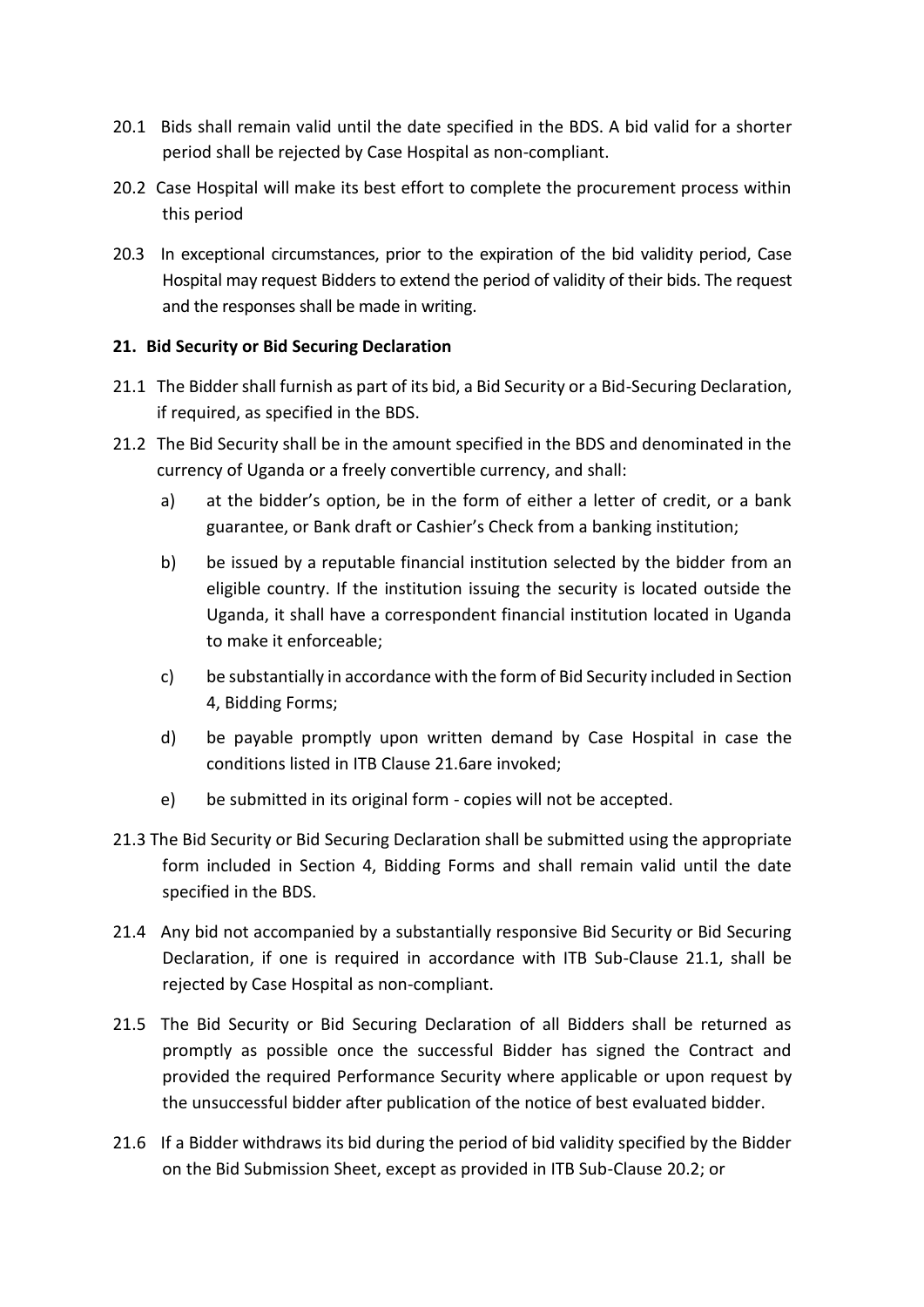If the successful Bidder fails to:

- (i) sign the Contract in accordance with ITB Clause 42;
- (ii) furnish any Performance Security in accordance with ITB Clause 44; or
- (iii)accept the correction of its bid price pursuant to ITB Sub-Clause 31.5.

The Bid Security may be forfeited or Bid Securing Declaration executed.

#### **22. Format and Signing of Bid**

- 22.1 The Bidder shall prepare only one copy of the bidding document comprising the bid as described in ITB Clause 11.
- 22.2 The bidding document shall be typed or written in indelible ink and shall be signed by a person duly authorised to sign on behalf of the Bidder. This authorisation shall consist of a Power of Attorney which if signed in Uganda shall be registered and if signed outside Uganda, shall be notarized and shall be attached to the bid. The name and position held by each person signing the authorisation must be typed or printed below the signature. All pages of the bid, except for un-amended printed literature, shall be signed or initialled by the person signing the bid.
- 22.3 Any interlineations, erasures, or overwriting shall be valid only if they are signed or initialled by the person signing the bid.

#### **D. Submission and Opening of Bids**

#### **23 Sealing and Marking of Bids**

- 23.1 The Bidder shall enclose the bidding document in a sealed envelope. The envelope containing the bidding document shall be securely sealed in a manner that opening and resealing cannot be achieved without detection.
- 23.2 The envelope bearing the bidding document shall:
	- (a) bear the name and address of the Bidder;
	- (b) be addressed to Case Hospital in accordance with ITB Sub-Clause 24.1;
	- (c) bear the Procurement Reference number of this bidding process; and
	- (d) bear a warning not to open before the time and date for bid opening, in accordance with ITB Sub-Clause 27.1.
- 23.3 If the envelope bearing the bidding document is not sealed and marked as required, the Case Hospital will assume no responsibility for the misplacement or premature opening of the bid.

#### **24 Deadline for Submission of Bids**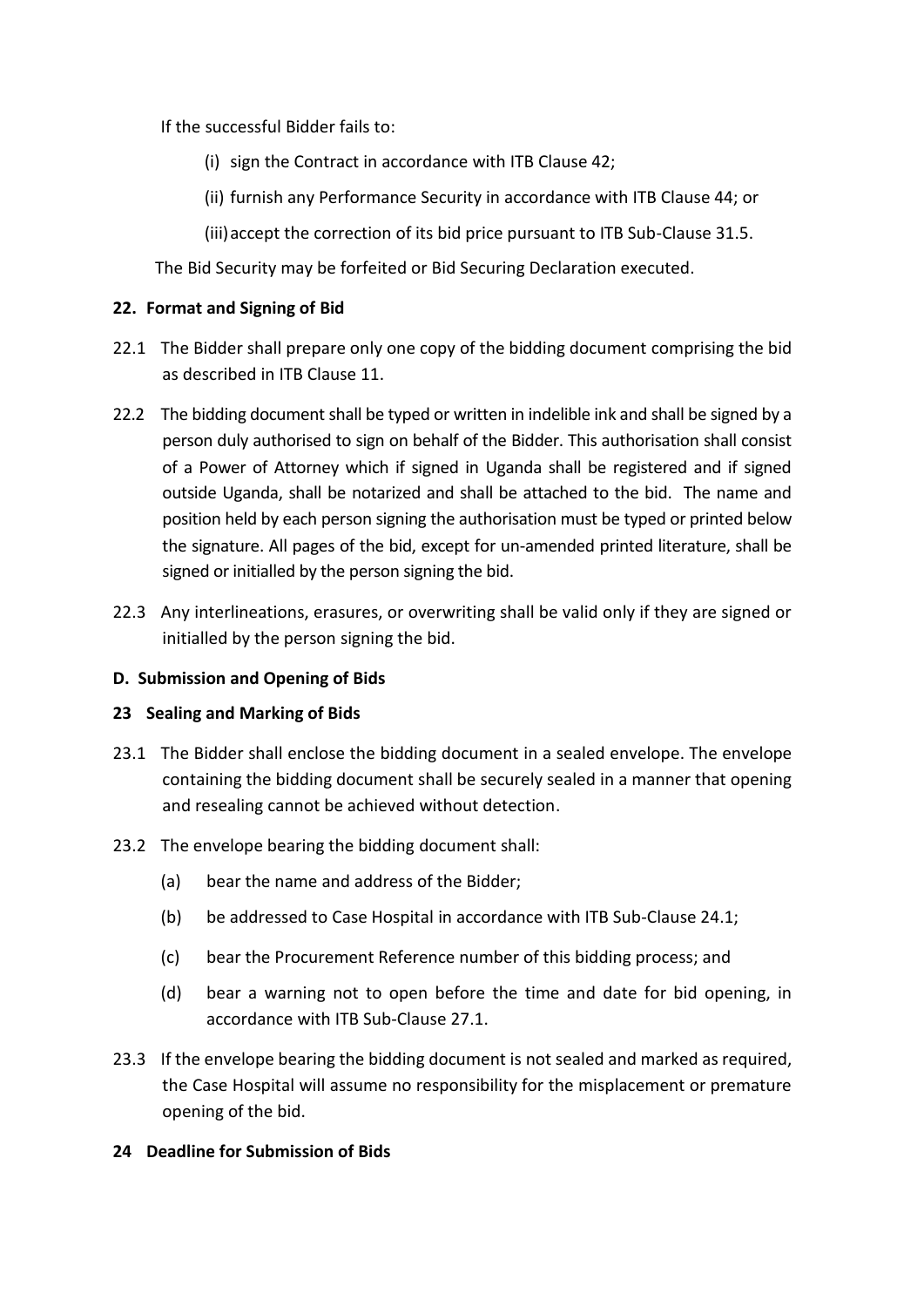- 24.1 Bids must be received by the Case Hospital at the address and no later than the date and time indicated in the BDS.
- 24.2 Case Hospital may, at its discretion, extend the deadline for the submission of bids by amending the Bidding Documents in accordance with ITB Clause 8, in which case all rights and obligations of Case Hospital and Bidders previously subject to the deadline shall thereafter be subject to the deadline as extended.

### **25 Late Bids**

Case Hospital shall not consider any bid that arrives after the deadline for submission of bids, in accordance with ITB Clause 24. Any bid received by the Procurement & Disposal Department after the deadline for submission of bids shall be declared late, rejected, and returned unopened to the Bidder.

#### **26. Withdrawal and Replacement of Bids**

- 26.1 A Bidder may withdraw or replace its bid after it has been submitted at any time before the deadline for submission of bids by sending a written notice, duly signed by an authorised representative, which shall include a copy of the authorisation in accordance with ITB Sub-Clause 22.2. Any corresponding replacement of the bid must accompany the respective written notice. All notices must be:
	- (a) submitted in accordance with ITB Clauses 22 and 23 (except that withdrawals notices do not require copies), and in addition, the respective envelopes shall be clearly marked "WITHDRAWAL," or "REPLACEMENT," and
	- (b) received by Case Hospital prior to the deadline prescribed for submission of bids, in accordance with ITB Clause 24.
- 26.2 Bids requested to be withdrawn in accordance with ITB Sub-Clause 26.1 shall be returned unopened to the Bidder.
- 26.3 No bid may be withdrawn or replaced in the interval between the deadline for submission of bids and the expiration of the period of bid validity specified by the Bidder on the Bid Submission Sheet or any extension thereof.
- 26.4 Bids may only be modified by withdrawal of the original bid and submission of a replacement bid in accordance with ITB Sub-Clause 26.1. Modifications submitted in any other way shall not be taken into account in the evaluation of bids.

#### **27. Bid Opening**

27.1 Case Hospital shall conduct the bid opening in the presence of Bidders` designated representatives who choose to attend, at the address, date and time specified in the BDS.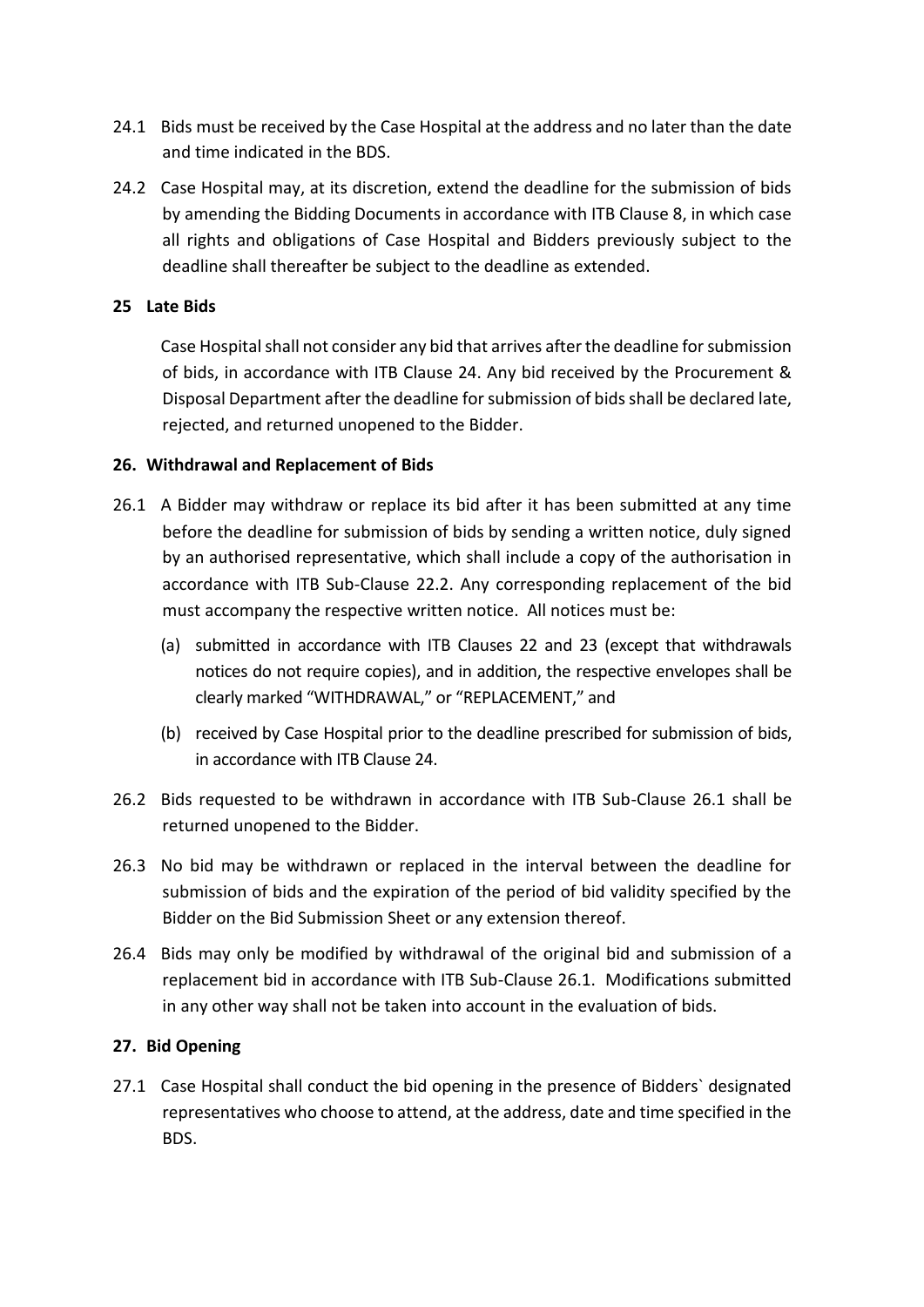27.2 First, envelopes marked "WITHDRAWAL" shall be opened and read out and the envelope with the corresponding bid shall not be opened, but returned to the Bidder. No bid withdrawal shall be permitted unless the corresponding withdrawal notice contains a valid authorisation to request the withdrawal and is read out at the bid opening.

All other envelopes including those marked "REPLACEMENT" shall be opened and the relevant details read out. Replacement bids shall be recorded as such on the record of the bid opening.

Only envelopes that are opened and read out at the bid opening shall be considered further.

- 27.3 All other envelopes shall be opened one at a time, reading out: the name of the Bidder; the bid price, per lot where applicable, including any discounts; the presence of a Bid Security or Bid Securing Declaration, if required; and any other details that the Case Hospital may consider appropriate. Only discounts and alternative offers read out at the bid opening shall be considered for evaluation. No bid shall be rejected at the bid opening except for late bids, in accordance with ITB Sub-Clause 25.1.
- 27.4 Case Hospital shall prepare a record of the bid opening that shall include, as a minimum: the name of the Bidder and whether there is a withdrawal and/or replacement; the bid price, per lot if applicable, including any discounts; and the presence or absence of a Bid Security Bid Securing Declaration, if one was required. The Bidders' representatives who are present shall be requested to sign the record. The omission of a Bidder's signature on the record shall not invalidate the contents and effect of the record.

#### **E. Evaluation of Bids**

# **28. Confidentiality**

- 28.1 Information relating to the examination, evaluation, comparison, and postqualification of bids, and recommendation of contract award, shall not be disclosed to bidders or any other persons not officially concerned with such process until information detailing the Best Evaluated Bidder is communicated to all Bidders.
- 28.2 Any effort by a Bidder to influence Case Hospital in the examination, evaluation, comparison, and post-qualification of the bids or contract award decisions may result in the rejection of its bid.
- 28.3 Notwithstanding ITB Sub-Clause 28.2, from the time of bid opening to the time of Contract award, if any Bidder wishes to contact the Procurement & Disposal Department on any matter related to the bidding process, it should do so in writing or through official communication tools.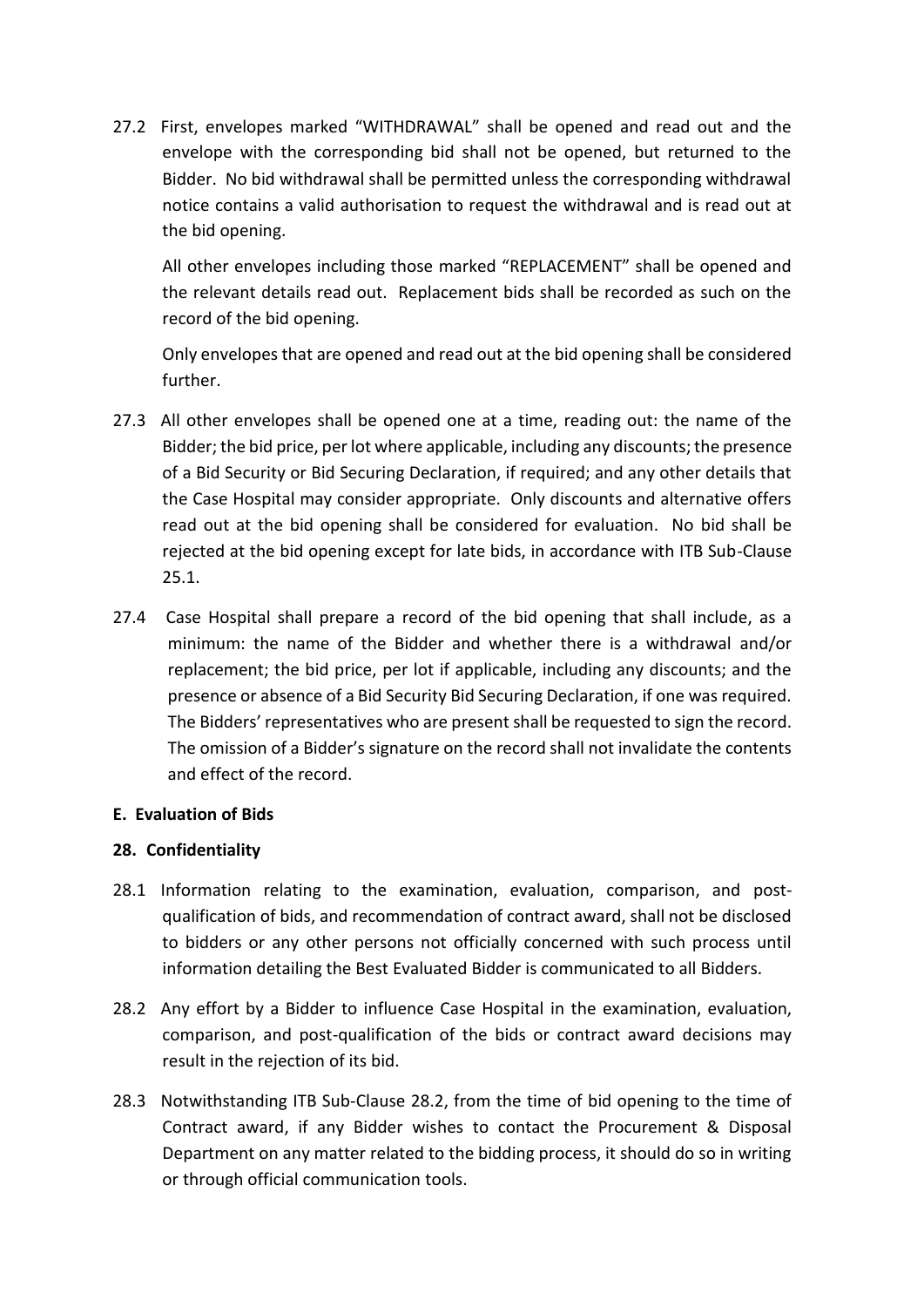#### **29. Clarification of Bids**

To assist in the examination, evaluation, comparison and post-qualification of the bids, Case Hospital may, at its discretion, ask any Bidder for a clarification of its bid. Any clarification submitted by a Bidder that is not in response to a request by Case Hospital shall not be considered. Case Hospital's request for clarification and the response shall be in writing or through official communication tools. No change in the prices or substance of the bid shall be sought, offered, or permitted, except to confirm the correction of arithmetic errors discovered by Case Hospital in the evaluation of the bids, in accordance with ITB Clause 31.4.

#### **30. Compliance and Responsiveness of Bids**

- 30.1 Case Hospital's determination of a bid's compliance and responsiveness is to be based on the contents of the bid itself.
- 30.2 A substantially compliant and responsive bid is one that conforms to all the terms, conditions, and specifications of the Bidding Documents without material deviation, reservation, or omission. A material deviation is a deviation that-
	- (a) affects in a substantial way, the scope or quality of the supplies or services or the performance of the works to be procured;
	- (b) is inconsistent with the bidding document and which may in a substantial way, limit the rights of the Case Hospital or the obligations of the bidder under the contract;
	- (c) if corrected would unfairly affect the competitive position of the other bidders whose bids are administratively compliant and responsive; or
	- (d) impacts the key factors of a procurement including cost, risk, time and quality and causes -
		- (i) unacceptable time schedules, where it is stated in the bidding document that time is of the essence;
		- (ii) unacceptable alternative technical details, such as design, materials, workmanship, specifications, standards or methodologies; or
		- (iii) unacceptable counter-bids with respect to key contract terms and conditions, such as payment terms, price adjustment, liquidated damages, sub-contracting or warranty.
- 30.3 If a bid is not substantially compliant and responsive to the Bidding Document, it shall be rejected by Case Hospital and may not subsequently be made compliant and responsive by the Bidder by correction of the material deviation, reservation, or omission.

# **31. Nonconformities, Errors, and Omissions**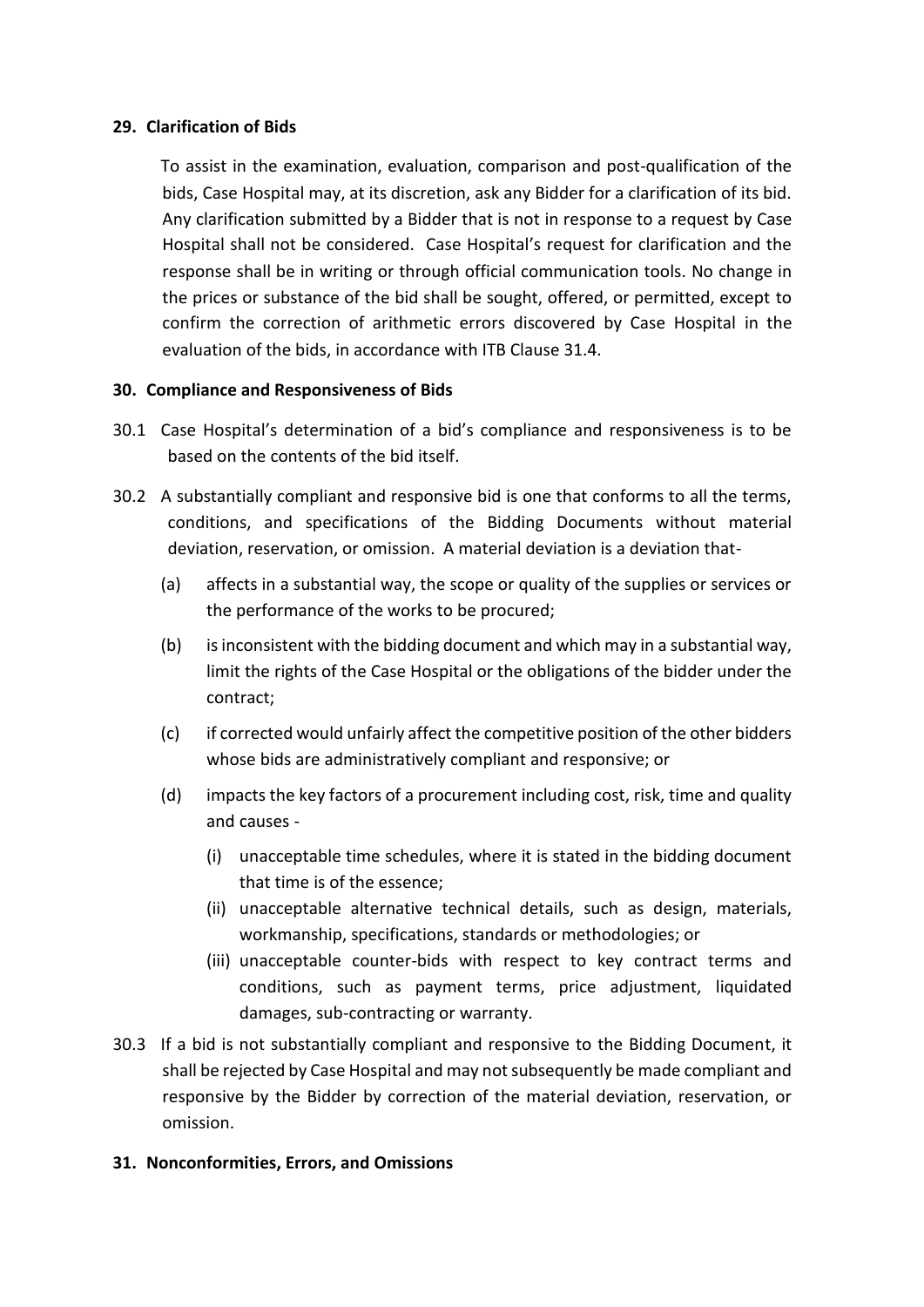- 31.1 Provided that a bid is substantially compliant and responsive, Case Hospital may waive any non-conformity or omissions in the bid that does not constitute a material deviation.
- 31.2 Provided that a bid is substantially compliant and responsive, Case Hospital may request that the Bidder submit the necessary information or documentation, within a reasonable period of time, to rectify nonmaterial nonconformities or omissions in the bid related to documentation requirements. Such omission shall not be related to any aspect of the price of the bid. Failure of the Bidder to comply with the request may result in the rejection of its bid.
- 31.3 Provided that a bid is substantially compliant and responsive, Case Hospital shall rectify nonmaterial nonconformities or omissions. To this effect, the bid price shall be adjusted, for comparison purposes only, to reflect the price of the missing or nonconforming item or component. The cost of any missing items will be added to the bid price using the highest price from other Bids submitted.
- 31.4 Provided that the bid is substantially compliant and responsive, Case Hospital shall correct arithmetic errors on the following basis:
	- (a) if there is a discrepancy between the unit price and the total price that is obtained by multiplying the unit price and quantity, the unit price shall prevail and the total price shall be corrected, unless in the opinion of Case Hospital there is an obvious misplacement of the decimal point in the unit price, in which case the total price as quoted shall govern and the unit price shall be corrected;
	- (b) if there is an error in a total corresponding to the addition or subtraction of subtotals, the subtotals shall prevail and the total shall be corrected; and
	- (c) if there is a discrepancy between words and figures, the amount in words shall prevail, unless the amount expressed in words is related to an arithmetic error, in which case the amount in figures shall prevail subject to (a) and (b) above.
- 31.5 If the Bidder that submitted the best evaluated bid does not accept the correction of errors, its bid shall be rejected.

# **32. Preliminary Examination of Bids – Eligibility and Administrative Compliance**

- 32.1 The Procurement & Disposal Department shall examine the legal documentation and other information submitted by Bidders to verify the eligibility of Bidders and Supplies and related services in accordance with ITB Clauses 4 and 5.
- 32.2 If after the examination of eligibility, Case Hospital determines that the Bidder, the Supplies and/or the related Services are not eligible, it shall reject the bid.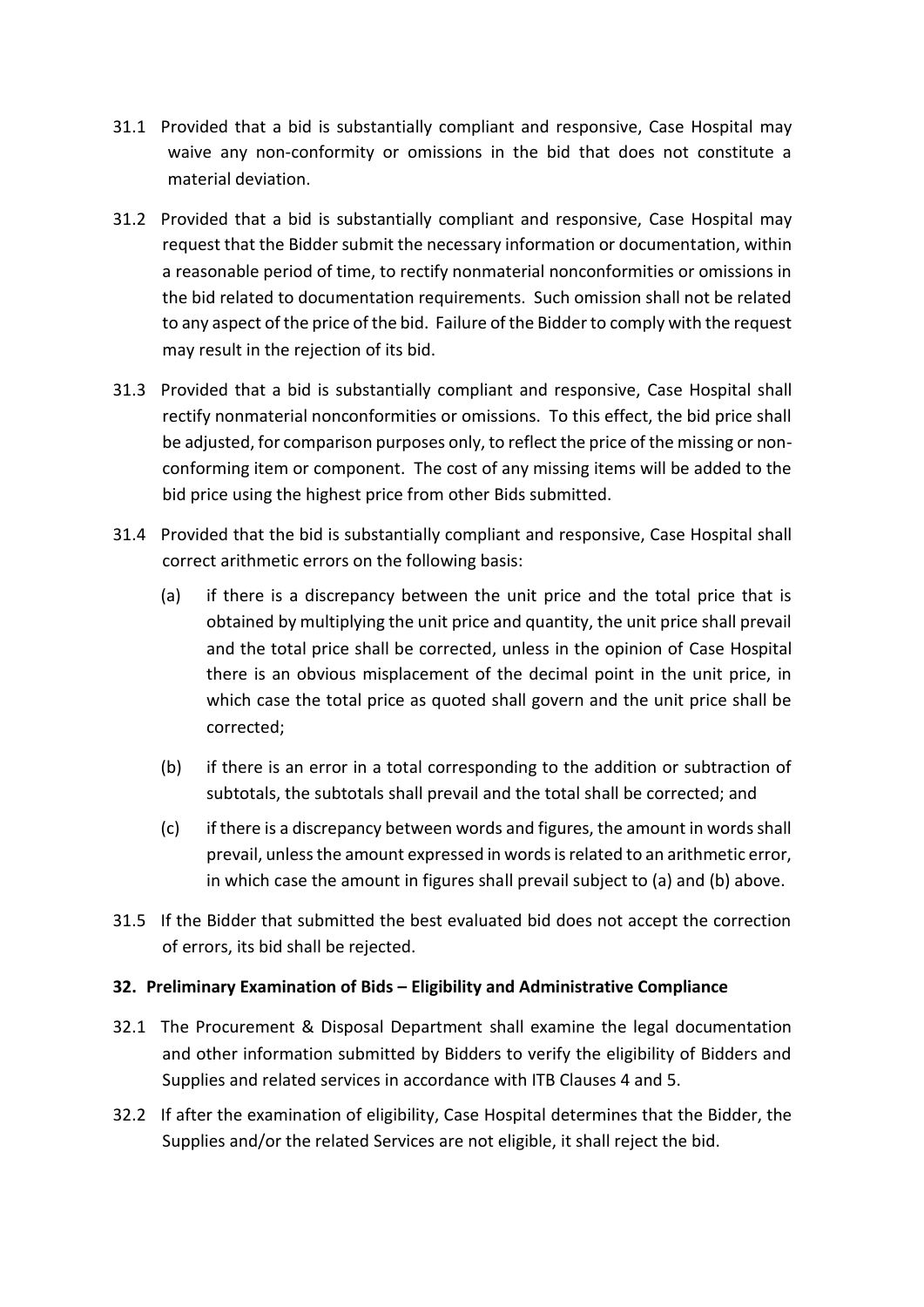- 32.3 The Procurement & Disposal Department shall examine the bids to confirm that all documents and technical documentation requested in ITB Clause 11 have been provided, and to determine the completeness of each document submitted.
- 32.4 The Procurement & Disposal shall confirm that the following documents and information have been provided in the bid. If any of these documents or information is missing, the offer shall be rejected.
	- (a) the Bid Submission Sheet, including:
		- (i) a brief description of the Supplies and Related Services offered;
		- (ii) the price of the bid; and
		- (iii) the validity date of the bid;
	- (b) the Price Schedule;
	- (c) written confirmation of authorisation to commit the Bidder; and
	- (d) a Bid Security or Bid Securing Declaration, if applicable.

# **33. Detailed Commercial and Technical Evaluation**

- 33.1 The Procurement & Disposal Department shall examine the bid to confirm that all terms and conditions specified in the GCC and the SCC have been accepted by the Bidder without any material deviation or reservation.
- 33.2 If, after the examination of the terms and conditions, the Procurement & Disposal Department determines that the bid is not substantially responsive in accordance with ITB Clause 30, it shall reject the bid.
- 33.3 Case Hospital shall evaluate the technical aspects of the bid submitted in accordance with ITB Clause 18, to confirm that all requirements specified in Section 6, Statement of Requirements of the Bidding Document have been met without any material deviation or reservation.
- 33.4 If, after the technical evaluation, the Procurement & Disposal Department determines that the bid is not substantially compliant in accordance with ITB Clause 30, it shall reject the bid.

# **34 Conversion to Single Currency**

For evaluation and comparison purposes, the Procurement & Disposal Department shall convert all bid prices expressed in amounts in various currencies into a single currency, using the selling exchange rate established by the source and on the date specified in the BDS.

#### **35. Margin of Preference**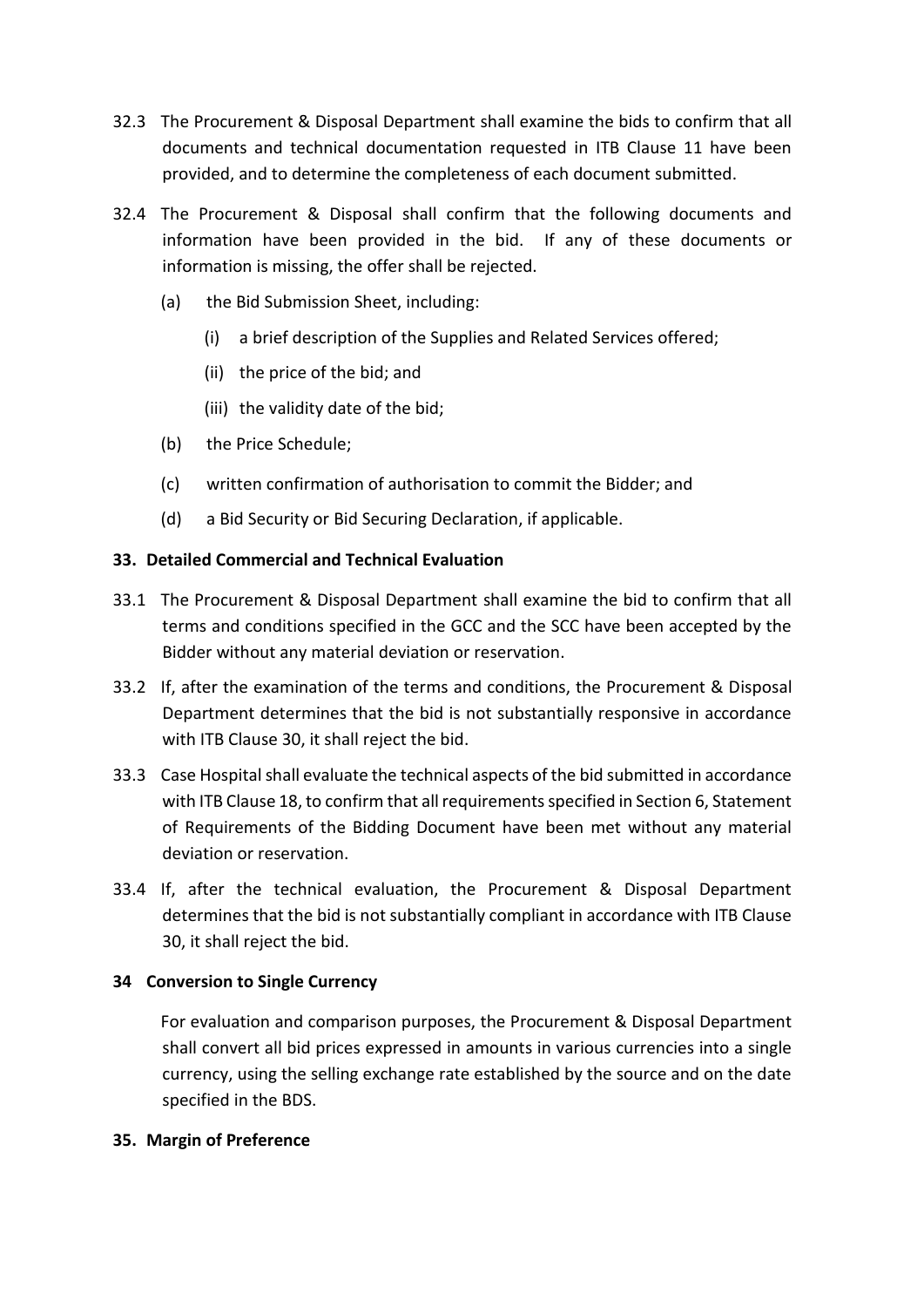- 35.1 Unless otherwise specified in the BDS, a margin of preference shall apply. Where a Margin of Preference applies, its application and detail shall be specified in Section 3, Evaluation Methodology and Criteria.
- 35.2 For the purpose of granting a margin of domestic preference, bids will be classified in one of two groups, as follows:
	- (a) Group A: Goods manufactured in Uganda, for which (i) labour, raw materials, and components from within Uganda account for more than thirty (30) percent of the EXW price; and (ii) the production facility in which they will be produced or manufacture is in Uganda on the date of bid submission.
	- (b) Group B: Goods of foreign origin already imported or to be imported by the Purchaser directly or through the Supplier's local agent.
- 35.3 Bidders claiming eligibility for a Margin of Preference must provide documentary evidence that at least thirty percent of the labour, raw materials and components of the goods originate in Uganda and that the production facility in which the goods are to be assembled or processed is engaged in the manufacturing, assembling or processing of the goods at the time of submission of the bid.

#### **36. Financial Comparison of Bids**

- 36.1 Case Hospital shall financially evaluate each bid that has been determined, up to this stage of the evaluation, to be substantially compliant and responsive.
- 36.2 To financially evaluate a bid, Case Hospital shall only use the criteria and methodologies defined in this Clause and in Section 3, Evaluation Methodology and Criteria. No other criteria or methodology shall be permitted.
- 36.3 Case Hospital's financial comparison of bids may require the consideration of factors other than costs, in addition to the bid price quoted in accordance with ITB Clause 14. These factors may be related to the characteristics, performance, and terms and conditions of purchase of the Supplies and Related Services. The factors selected, if any, shall be expressed in monetary terms to facilitate comparison of bids, unless otherwise specified in Section 3, Evaluation Methodology and Criteria. The factors to be used and the methodology of application shall be indicated of Section 3, Evaluation Methodology and Criteria.
- 36.4 To financially compare bids, Case Hospital shall:
	- (a) determine the bid price, taking into account the costs listed of Section 3, Evaluation Methodology and Criteria;
	- (b) correct any arithmetic errors in accordance with ITB Sub-Clause 31.4;
	- (c) apply any unconditional discounts offered in accordance with ITB Sub-Clause 12.1(d);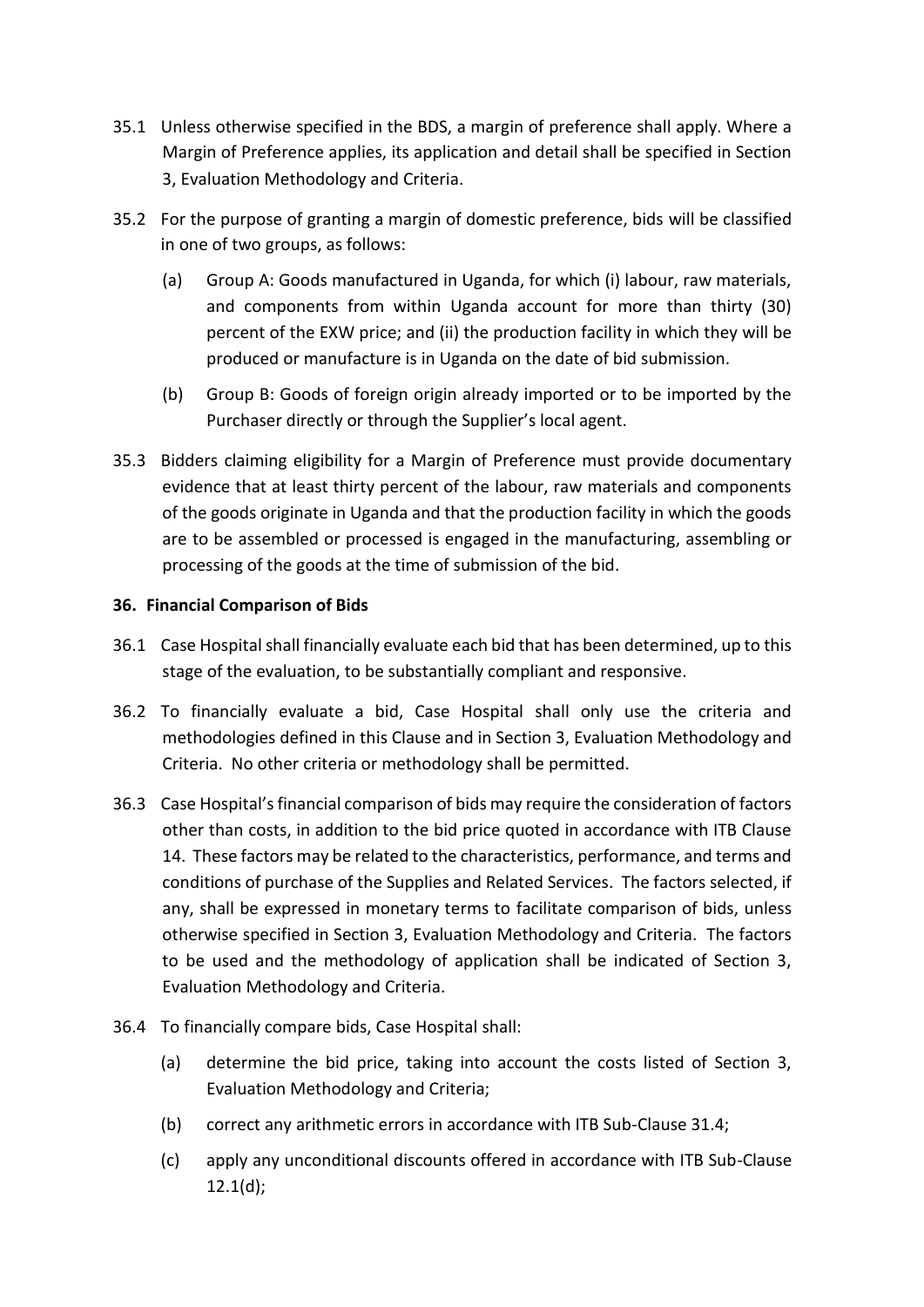- (d) make adjustments for any nonmaterial nonconformities and omissions in accordance with ITB Sub-Clause 31.3;
- (e) apply any non-cost factors in accordance with ITB Sub-Clause 36.3;
- (f) convert all bids to a single currency in accordance with ITB Clause 34;
- (g) apply any margin of preference in accordance with ITB Clause 35;
- (h) determine the total evaluated price of each bid.

#### **37. Determination of Best Evaluated Bid(s)**

Case Hospital shall compare all substantially compliant and responsive bids to determine the best evaluated bid or bids, in accordance with Section 3, Evaluation Methodology and Criteria.

#### **38. Post-qualification of the Bidder**

- 38.1 Case Hospital shall determine to its satisfaction whether the Bidder that is selected as having submitted the best evaluated bid is qualified to perform the Contract satisfactorily.
- 38.2 The determination shall be based upon an examination of the documentary evidence of the Bidder's qualifications submitted by the Bidder, pursuant to ITB Clause 19, to clarifications in accordance with ITB Clause 29 and the qualification criteria indicated in Section 3, Evaluation Methodology and Criteria. Factors not included in Section 3 shall not be used in the evaluation of the Bidder's qualification.
- 38.3 An affirmative determination shall be a prerequisite for award of the Contract to the Bidder. A negative determination shall result in disqualification of the bid, in which event Case Hospital shall proceed to the next best evaluated bid to make a similar determination of that Bidder's capabilities to perform satisfactorily.
- 38.4 If pre-qualification has been conducted, no post-qualification will be conducted but pre-qualification information shall be verified.

#### **F. Award of Contract**

#### **39. Award Procedure**

- 39.1 Case Hospital shall issue a Notice of Best Evaluated Bidder within 5 working days after the decision to award a contract, place such Notice on its notice board for a prescribed period and publish the same on its website.
- 39.2 Case Hospital shall award the Contract to the Bidder whose offer has been determined to be the best evaluated bid, provided that the Bidder is determined to be qualified to perform the Contract satisfactorily.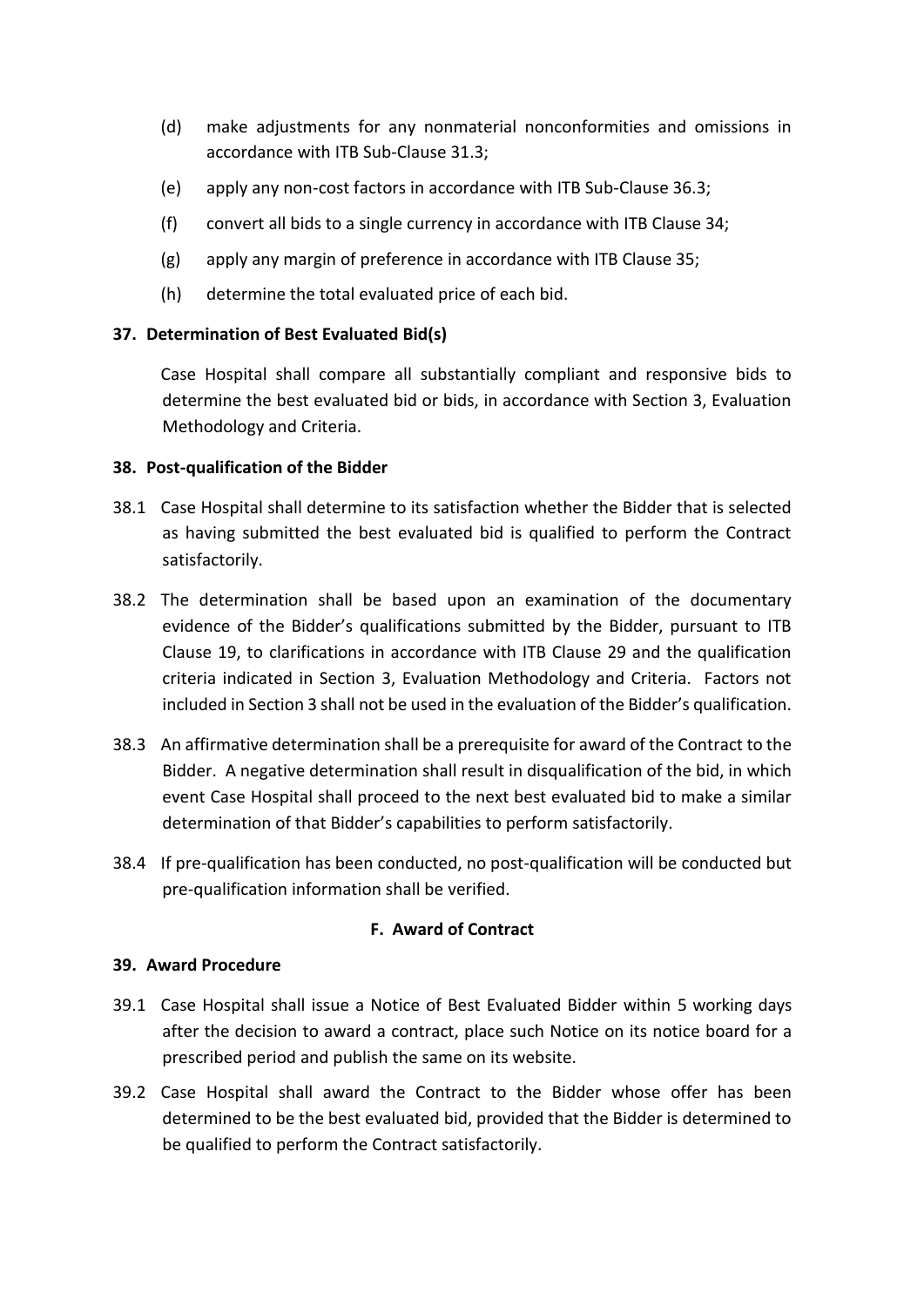39.3 Negotiations will be held in exceptional circumstances as provided for under the Case Hospital Procurement & Disposal Policy.

# **40. Case Hospital's Right to Accept or Reject Any or All Bids**

Case Hospital reserves the right to accept or reject any bid, and to annul the bidding process and reject all bids at any time prior to contract signature and issue by Case Hospital, without thereby incurring any liability to Bidders.

#### **41. Case Hospital's Right to Vary Quantities at Time of Award**

- 41.1 At the time the Contract is awarded, Case Hospital reserves the right to increase or decrease the quantity of Supplies and Related Services originally specified in Section 6, Statement of Requirements, provided this does not exceed the percentages indicated in the BDS, and without any change in the unit prices or other terms and conditions of the bid and the Bidding Document.
- 41.2 Negotiations will be held as prescribed in the Case Procurement & Disposal Policy.

#### **42. Signing and Effectiveness of Contract**

- 42.1 After the display of the Best Evaluated Bidder, and upon approval of the Accounting Officer where applicable, Case Hospital shall sign a contract with the successful Bidder.
- 42.2 Failure by the successful Bidder to sign the contract shall constitute sufficient ground for annulment of the contract award.
- 42.3 Effectiveness of the contract shall be subject to submission of a satisfactory Performance Security where applicable and any other conditions specified in the Contract.

#### **43. Debriefing**

Where a bidder requests information on the reasons for the success or failure of their bid, the Procurement & Disposal Department shall promptly give the bidder a written debrief after the signing of the contract.

#### **44. Performance Security**

44.1 Within twenty-one (21) days of signing of the contract, the successful Bidder shall where applicable, furnish to Case Hospital a Performance Security in the amount stipulated in the SCC and in the form of on demand Bank Guarantee as stipulated in Section 9, denominated in the type and proportions of currencies of the Contract. The performance security shall be issued by a Bank located in Uganda or a foreign Bank through correspondence with a Bank located in Uganda. On demand insurance bonds with proof of re-insurance, in the format included in Section 9 (contract forms) can be accepted.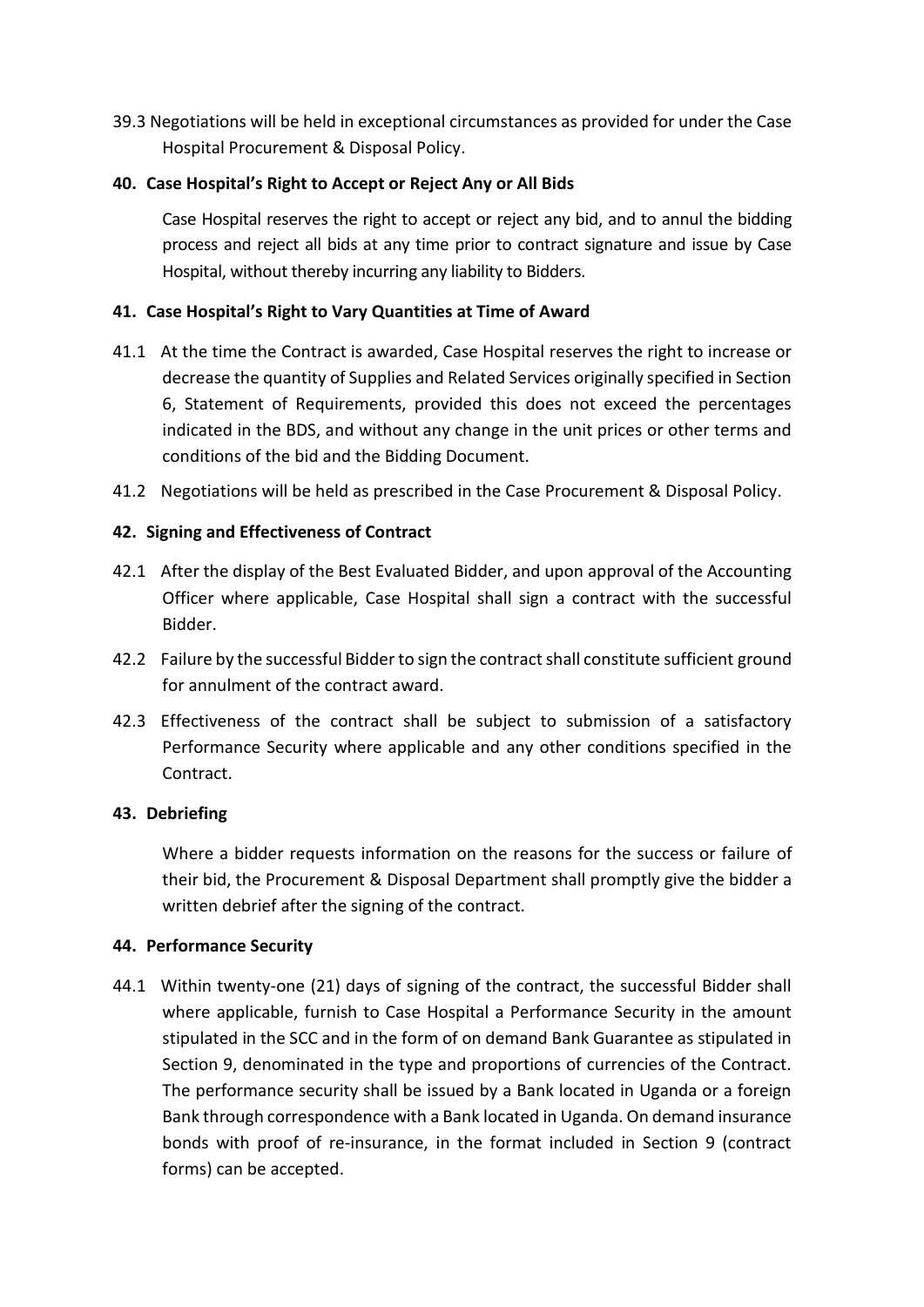#### **45. Advance Payment and Security**

45.1 If so stated in the BDS, the best selected Bidder will provide an Advance Payment on the Contract Price, subject to a maximum amount, as stated in the BDS. This Payment shall be in the same currencies and proportions as the Contract Payment and shall be made in accordance with the GCC. The performance security shall be issued by a Bank located in Uganda or a foreign Bank through correspondence with a Bank located in Uganda. On demand insurance bonds with proof of re-insurance, in the format included in Section 9 (contract forms) can be accepted.

#### **46. Administrative Review**

Bidders may seek an Administrative Review by the Accounting Officer in accordance with the Case Hospital Procurement & Disposal Policy if they are aggrieved with the decision of Case Hospital.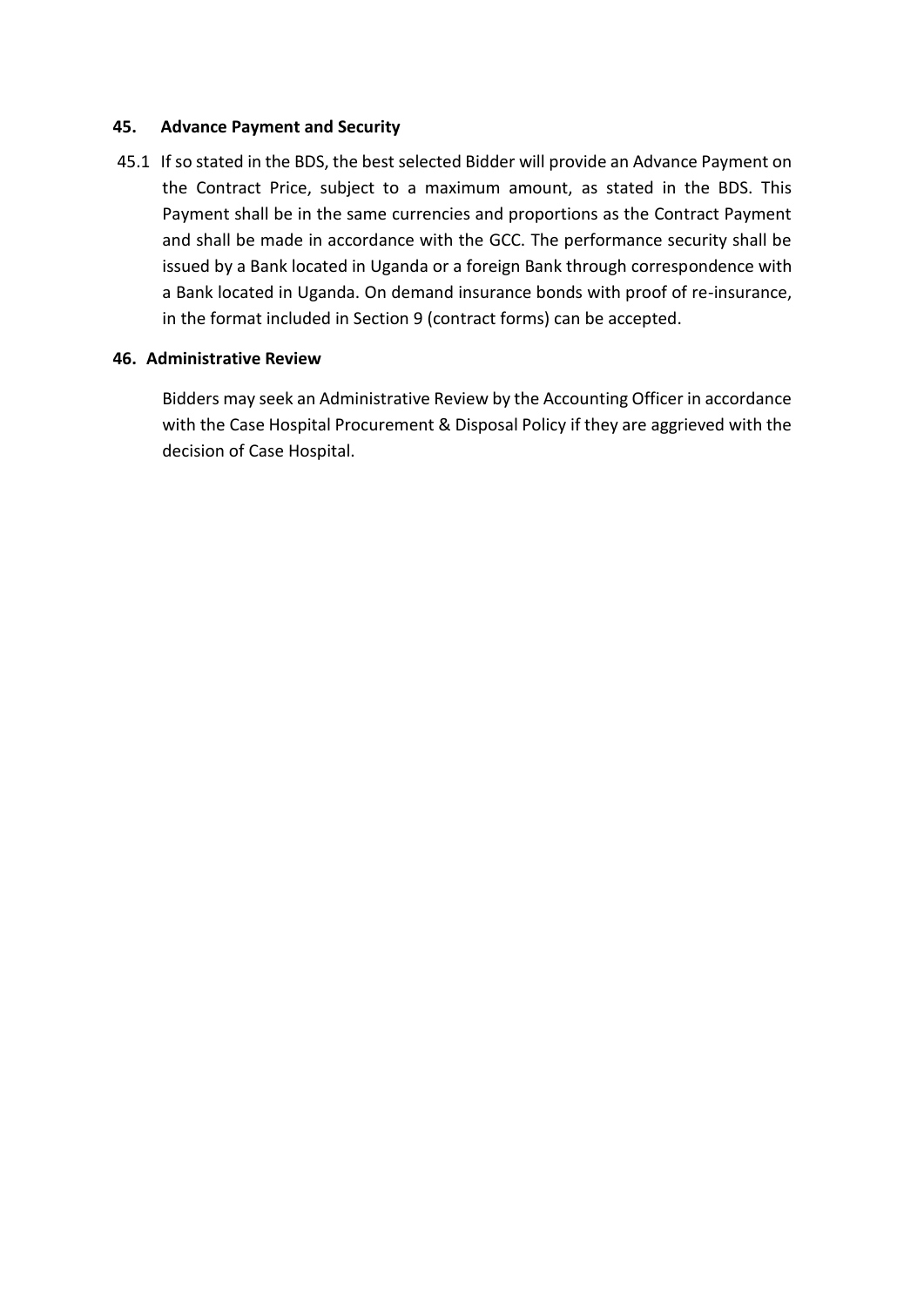| <b>Instructions</b><br>to Bidders<br>Reference | Data relevant to the ITB                                                                                                                                                                                                                                                                          |
|------------------------------------------------|---------------------------------------------------------------------------------------------------------------------------------------------------------------------------------------------------------------------------------------------------------------------------------------------------|
|                                                | A. General                                                                                                                                                                                                                                                                                        |
| <b>ITB 1.1</b>                                 | The Procuring and Disposing Entity is: CASE HOSPITAL                                                                                                                                                                                                                                              |
| <b>ITB 1.1</b>                                 | The subject of procurement is: SUPPLY OF AMBULANCES - 02 (TWO)                                                                                                                                                                                                                                    |
| <b>ITB 1.1</b>                                 | The Procurement Reference number of the Bidding Document is:<br>CASE/TPC/EQPT/001 - 2022                                                                                                                                                                                                          |
| <b>ITB 1.1</b>                                 | The number and identification of lots comprising this Bidding Document is:<br><b>Not Applicable</b><br>The minimum and maximum number of Lots a Bidder may bid for is: Not<br><b>Applicable</b>                                                                                                   |
| <b>ITB 5.5</b>                                 | The Bidder SHALL be required to include with its Bid, documentation from<br>the Manufacturer of the Supplies, that it has been duly authorised to supply,<br>in Uganda, the Supplies indicated in its bid by submitting the Manufacturers<br>Authorisation Form in Section 4 Bidding Forms.       |
|                                                | <b>B. Bidding Document</b>                                                                                                                                                                                                                                                                        |
| <b>ITB7</b>                                    | For clarification purposes only, the Procuring and Disposing Entity's address<br>is:<br><b>EXECUTIVE DIRECTOR / ACCOUNTING OFFICER - CASE</b><br>Attention:<br><b>HOSPITAL</b>                                                                                                                    |
|                                                | Street Address: Plot 69 / 71, Buganda Road, Kampala,<br>Floor/Room number: 7 <sup>th</sup> Floor, Procurement & Disposal Department<br>Town/City: Kampala<br>P. O. Box No: 4547, Kampala<br>Country: Uganda<br>Telephone: +256 701250362<br>Electronic mail address: hospital@casemedservices.org |
| ITB <sub>7</sub>                               | Case Hospital will respond to any request for clarification provided that such<br>request is received no later than 4:30pm, 29th June, 2022.                                                                                                                                                      |
| <b>C. Preparation of Bids</b>                  |                                                                                                                                                                                                                                                                                                   |

# **Section 2: Bid Data Sheet**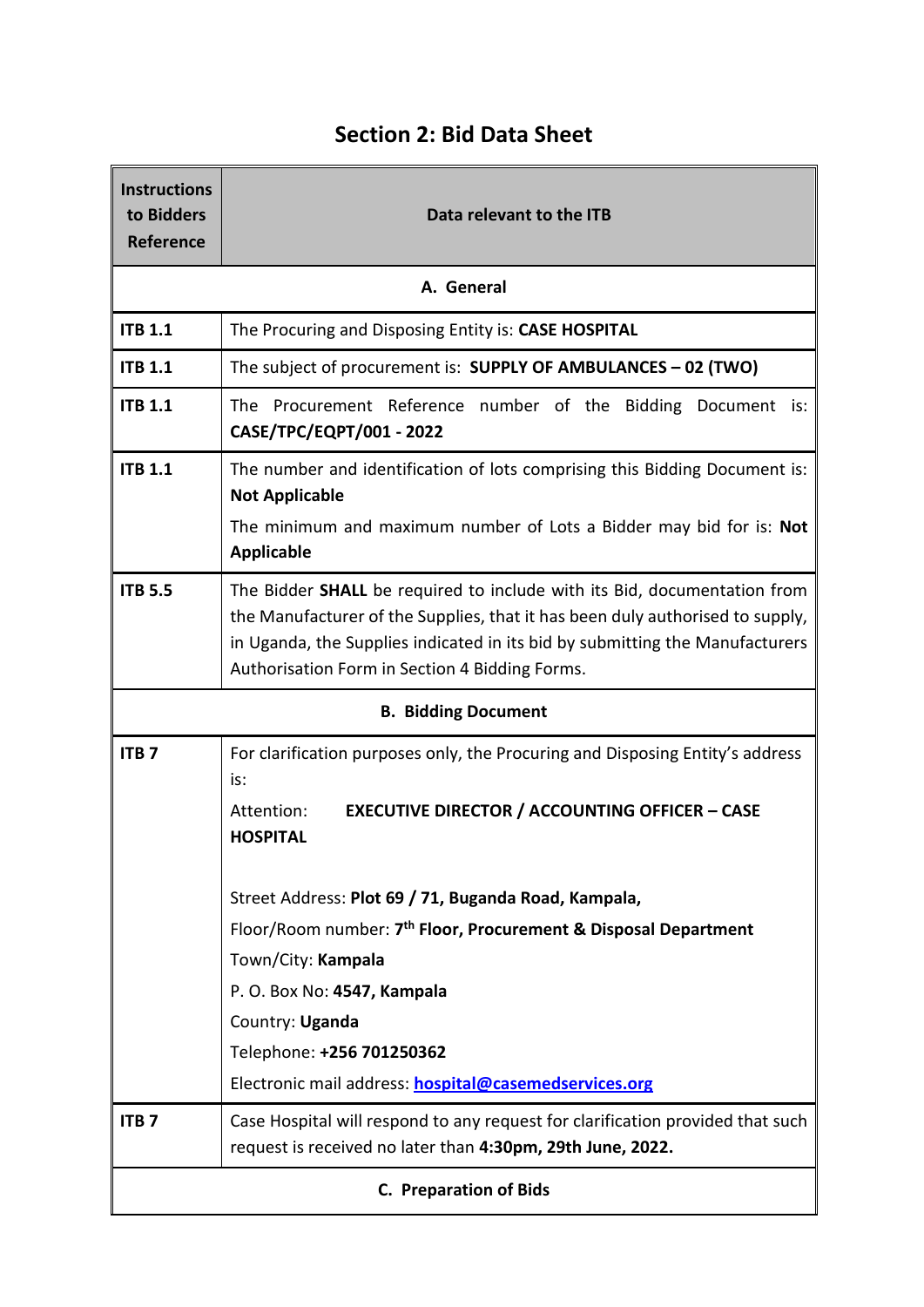| <b>Instructions</b><br>to Bidders<br>Reference | Data relevant to the ITB                                                                                                                                                                                                                                                                                                                                                                                                                                                                                                                                     |
|------------------------------------------------|--------------------------------------------------------------------------------------------------------------------------------------------------------------------------------------------------------------------------------------------------------------------------------------------------------------------------------------------------------------------------------------------------------------------------------------------------------------------------------------------------------------------------------------------------------------|
| <b>ITB 10.1</b>                                | The medium of communication shall be in writing.                                                                                                                                                                                                                                                                                                                                                                                                                                                                                                             |
| <b>ITB 10.2</b>                                | The language for the bid is English.                                                                                                                                                                                                                                                                                                                                                                                                                                                                                                                         |
| ITB 11 (h)                                     | The Bidder shall submit with its bid the following additional documents:<br>A copy of the Bidder's Valid Trading licence for the trading period of<br>2022.<br>Bid security of UGX 3,000,000 in the form of Unconditional Bank<br>guarantee if required;<br>Manufacturer Authorisation to supply motor vehicles, administer<br>٠<br>warranty and provide support and maintenance services in Uganda.<br>Evidence of having supplied vehicles to at least three institutions in<br>Uganda in the last two years.<br>proof of payment for the bidding document |
| <b>ITB 13.1</b>                                | Alternative Bids shall NOT be permitted.                                                                                                                                                                                                                                                                                                                                                                                                                                                                                                                     |
| <b>ITB 14.5</b>                                | The Incoterms edition is: <b>INCOTERMS 2020</b>                                                                                                                                                                                                                                                                                                                                                                                                                                                                                                              |
| <b>ITB</b><br>14.6(a)(i)                       | For Supplies, the Bidder shall quote prices using the following Incoterms:<br>DELIVERED DUTY PAID (DDP), CASE HOSPITAL, BUGANDA ROAD, KAMPALA,<br><b>UGANDA.</b>                                                                                                                                                                                                                                                                                                                                                                                             |
| <b>ITB 14.7</b>                                | The prices quoted by the Bidder shall be: FIXED                                                                                                                                                                                                                                                                                                                                                                                                                                                                                                              |
| ITB 15.1(a)                                    | For Supplies and Related Services under Open Bidding the currency of the bid<br>shall be: USD (\$)                                                                                                                                                                                                                                                                                                                                                                                                                                                           |
| ITB 15.1(b)                                    | For Supplies and Related Services under Open Bidding the currency of the bid<br>shall be: USD (\$)                                                                                                                                                                                                                                                                                                                                                                                                                                                           |
| <b>ITB 18.3</b>                                | Bidders shall not provide a representative sample of the Supplies as detailed<br>in Section 6 Statement of Requirements.<br>Bidders shall provide a demonstration of the use of the supplies during the<br>evaluation process.                                                                                                                                                                                                                                                                                                                               |
| <b>ITB 20.1</b>                                | Bids shall be valid until 15 <sup>th</sup> July 2022.                                                                                                                                                                                                                                                                                                                                                                                                                                                                                                        |
| <b>ITB 21.1</b>                                | If required, a Bid Security shall be required.                                                                                                                                                                                                                                                                                                                                                                                                                                                                                                               |
| <b>ITB 21.2</b>                                | The amount and currency of the Bid Security shall be UGX 3,000,000 in the<br>form of Unconditional Bank guarantee.                                                                                                                                                                                                                                                                                                                                                                                                                                           |
| <b>ITB 21.3</b>                                | The Bid Security shall be valid until 15 <sup>th</sup> July 2022 when required.                                                                                                                                                                                                                                                                                                                                                                                                                                                                              |
| <b>ITB 22.1</b>                                | Only 1 (One) copy of the Bid will be required                                                                                                                                                                                                                                                                                                                                                                                                                                                                                                                |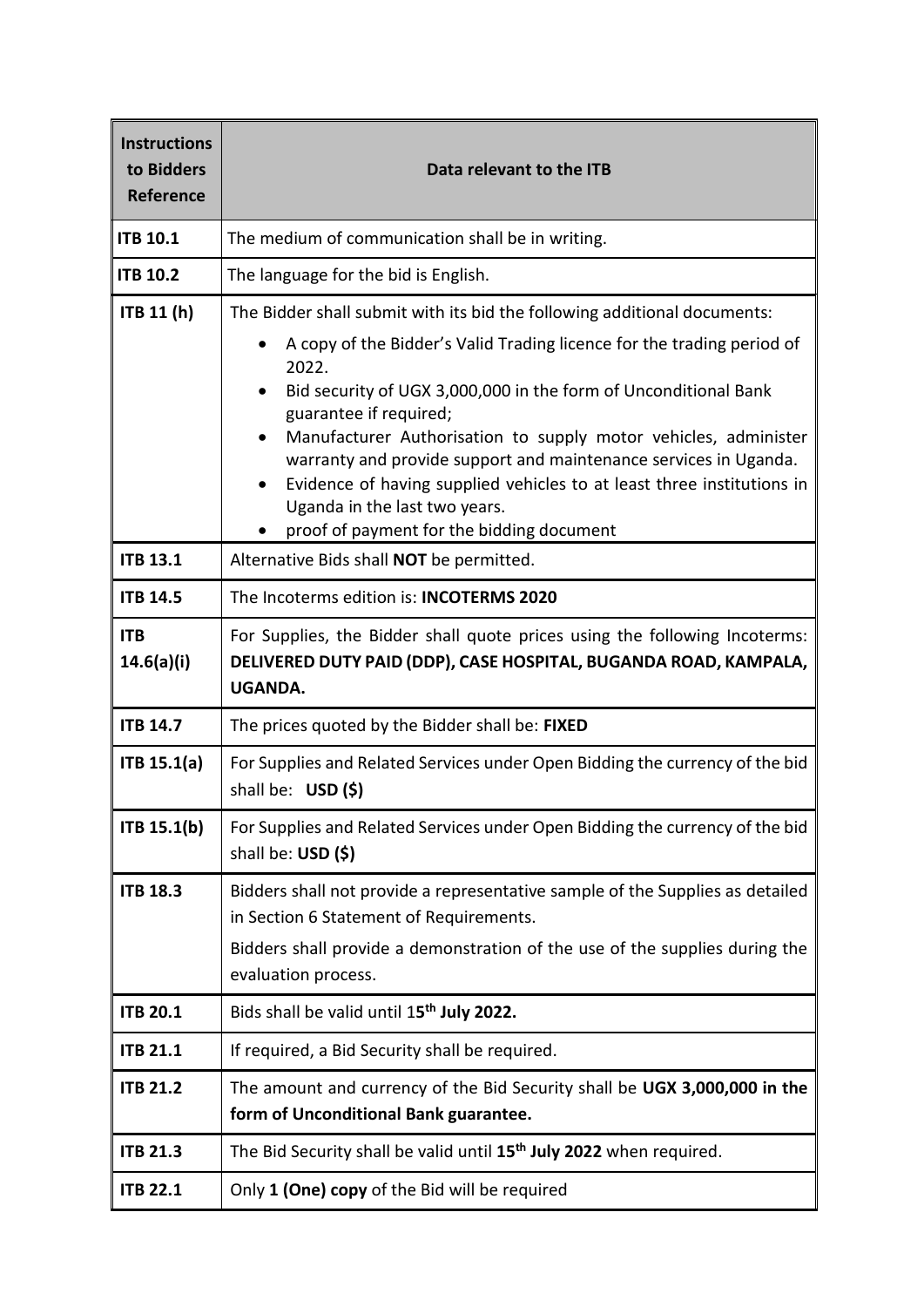| <b>Instructions</b><br>to Bidders<br>Reference | Data relevant to the ITB                                                                                                                                              |
|------------------------------------------------|-----------------------------------------------------------------------------------------------------------------------------------------------------------------------|
|                                                | D. Submission and Opening of Bids                                                                                                                                     |
| <b>ITB 24.1</b>                                | For bid submission purposes only, the Procuring and Disposing Entity's<br>address is:                                                                                 |
|                                                | <b>Executive Director / Accounting Officer</b><br>Attention:<br><b>CASE HOSPITAL</b>                                                                                  |
|                                                | Street Address: Plot 69 / 71, Buganda Road, Kampala                                                                                                                   |
|                                                | Floor/Room number: 7 <sup>th</sup> Floor, Procurement & Disposal Department                                                                                           |
|                                                | Town/City: Kampala                                                                                                                                                    |
|                                                | Country: Uganda                                                                                                                                                       |
|                                                | The deadline for bid submission is: 29 <sup>th</sup> June, 2022                                                                                                       |
|                                                | Time (local time): 5:00 pm                                                                                                                                            |
| <b>ITB 27.1</b>                                | The bid opening shall take place at:                                                                                                                                  |
|                                                | <b>Case Board Room</b>                                                                                                                                                |
|                                                | Street Address: Plot 69 / 71, Buganda Road, Kampala                                                                                                                   |
|                                                | Floor/Room number: 7 <sup>th</sup> Floor, Case Hospital Board Room                                                                                                    |
|                                                | Town/City: Kampala                                                                                                                                                    |
|                                                | Country: Uganda                                                                                                                                                       |
|                                                | Date: 30th June, 2022                                                                                                                                                 |
|                                                | Time: 11:30 am                                                                                                                                                        |
|                                                | <b>E. Evaluation of Bids</b>                                                                                                                                          |
| <b>ITB 34</b>                                  | The currency that shall be used for financial comparison purposes to convert<br>all bid prices expressed in various currencies into a single currency is: USD<br>(5). |
|                                                | The source of exchange rate shall be: Bank of Uganda.                                                                                                                 |
|                                                | The date for the exchange rate shall be: Deadline for bid submission $-$<br>Wednesday, 29th June 2022                                                                 |
| <b>ITB 35.1</b>                                | A margin of preference shall apply.                                                                                                                                   |
| <b>ITB 35.3</b>                                | The Bidder shall submit with its bid the following documents to evidence<br>that they qualify for a margin of preference:                                             |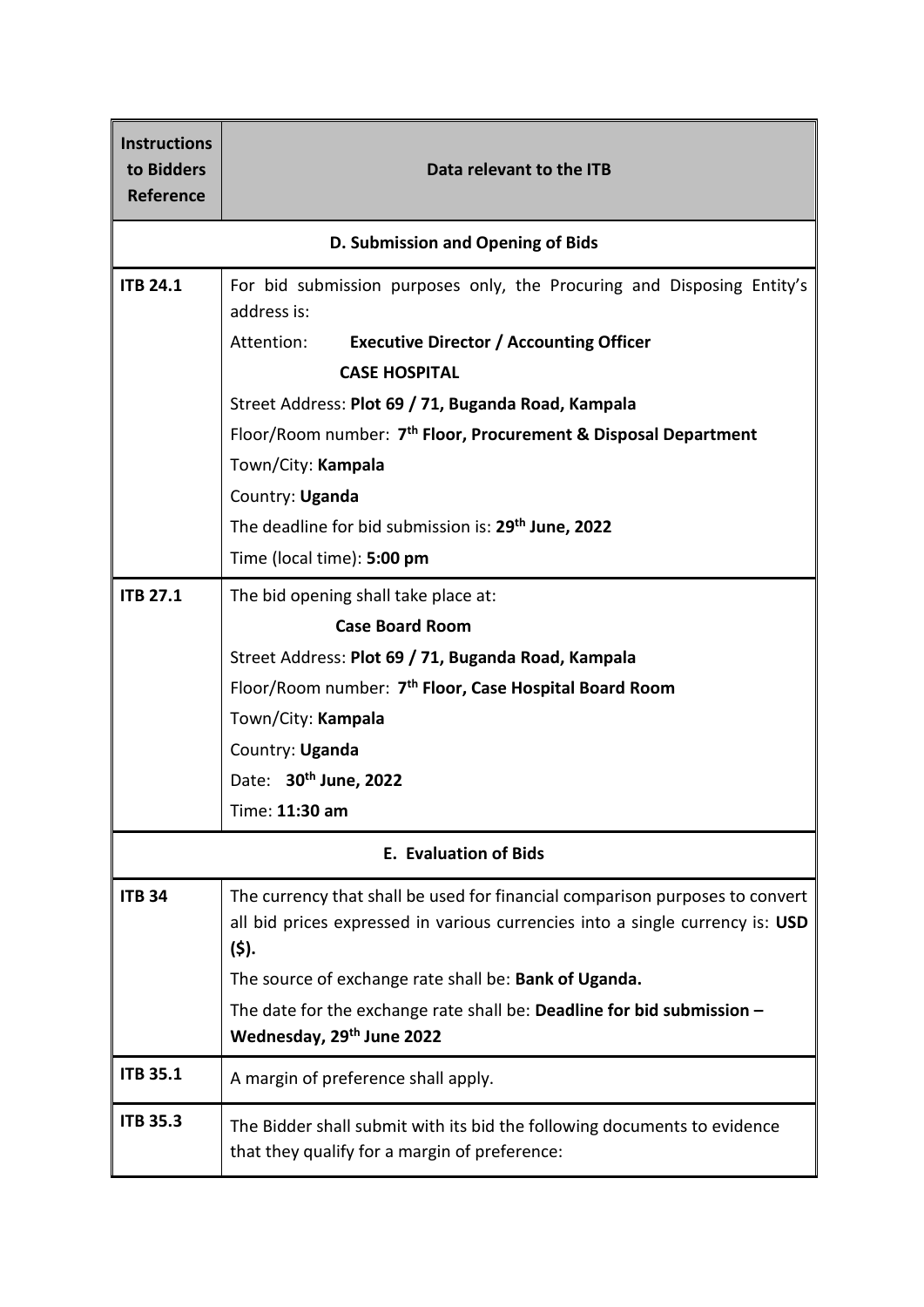| <b>Instructions</b><br>to Bidders<br><b>Reference</b> | Data relevant to the ITB                                                                                                                                                                                                            |
|-------------------------------------------------------|-------------------------------------------------------------------------------------------------------------------------------------------------------------------------------------------------------------------------------------|
|                                                       | Documentary evidence confirming that labour or value addition to<br>1.<br>the good is more than thirty percent of the ex-work of the goods.                                                                                         |
|                                                       | 2. The production facility in which the goods are to be manufactured,<br>assembled or processed is in Uganda and is engaged in the<br>manufacturing, assembling or processing of the goods at the time of<br>submission of the bid. |
| <b>ITB 38</b>                                         | Post qualification Case Hospital may confirm with the relevant authorities<br>whether the documentation provided under ITB 11(h) is authentic and<br>whether the winner has sufficient capacity to supply the vehicles.             |
| <b>F. Award of Contract</b>                           |                                                                                                                                                                                                                                     |
| <b>ITB 45.1</b>                                       | The Advance Payment of a percentage of the contract commercial value shall<br>be done basing on the prevailing circumstances in market.                                                                                             |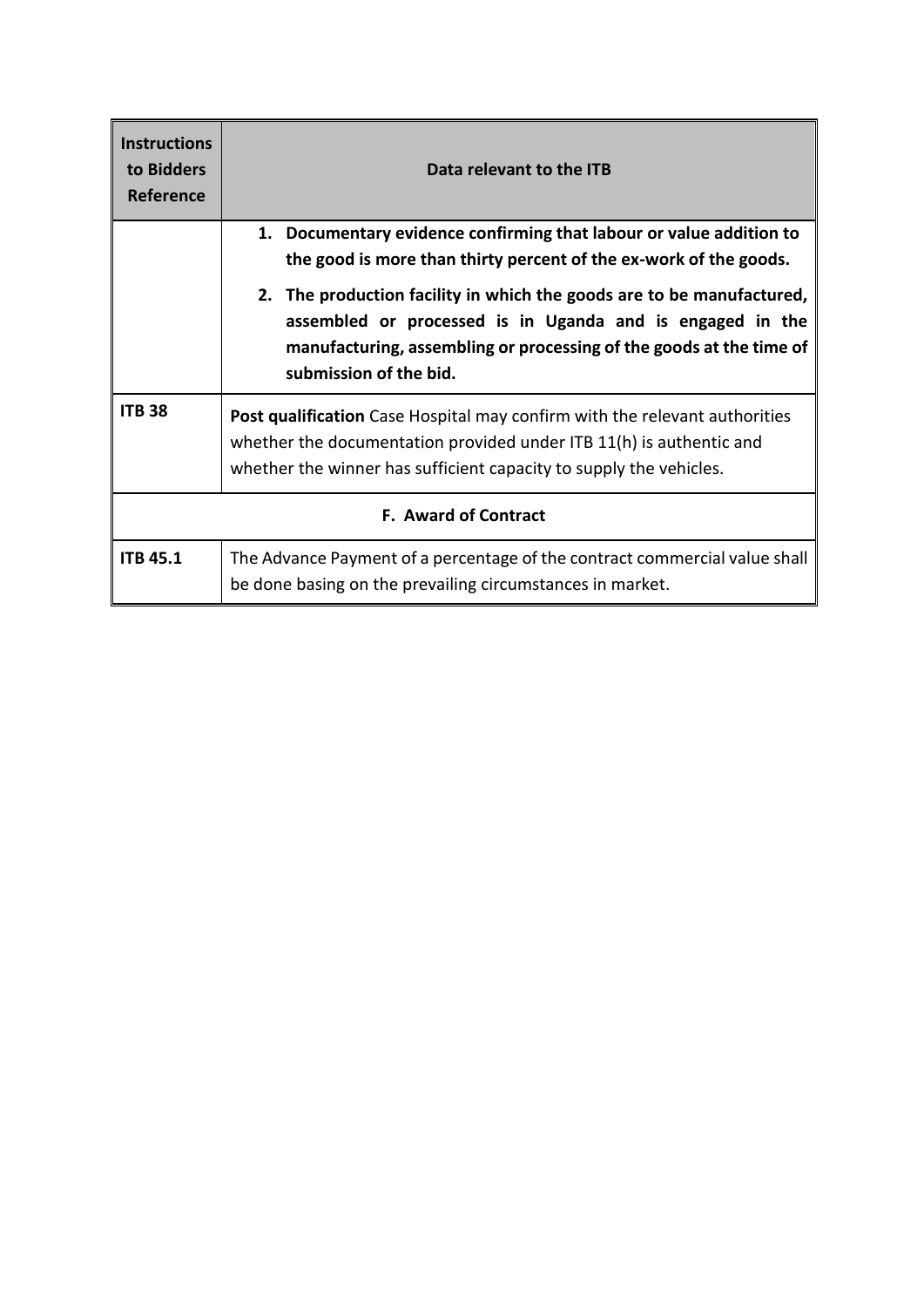# **Section 3: Evaluation Methodology and Criteria**

# **Procurement Reference Number: CASE/TPC/EQPT/001 - 2022**

# **A Evaluation Methodology**

# **1. Methodology Used**

The evaluation methodology to be used for the evaluation of bids received shall be the Technical Compliance Selection (TCS) methodology.

# **2. Summary of Methodology**

- 2.1 The Technical Compliance Selection methodology recommends the lowest priced bid, which is eligible, compliant and substantially responsive to the technical and commercial requirements of the Bidding Document, provided that the Bidder is determined to be qualified to perform the contract satisfactorily.
- 2.2 The evaluation shall be conducted in three sequential stages
	- (a) a preliminary examination to determine the eligibility of bidders and the administrative compliance of bids received;
	- (b) a detailed evaluation to determine the commercial and technical responsiveness of the eligible and compliant bids; and
	- (c) a financial comparison to compare costs of the eligible, compliant, responsive bids received and determine the best evaluated bid.
- 2.3 Failure of a bid at any stage of the evaluation shall prevent further consideration at the next stage of evaluation. Substantial responsiveness shall be considered a pass.

# **B Preliminary Examination Criteria**

# **3. Eligibility Criteria**

- 3.1 The eligibility requirements shall be determined for:-
	- (1) Eligible Bidders in accordance with ITB Clause 4;
	- A Bidder, and all parties constituting the Bidder, shall meet the following criteria to be eligible to participate in public procurement:
	- (a) the bidder has the legal capacity to enter into a contract;
	- (b) the bidder is not:
		- (i) insolvent;
		- (ii) in receivership;
		- (iii) bankrupt; or
		- (iv) being wound up
	- (c) the bidder's business activities have not been suspended;
	- (d) the bidder is not the subject of legal proceedings for any of the circumstances in (b); and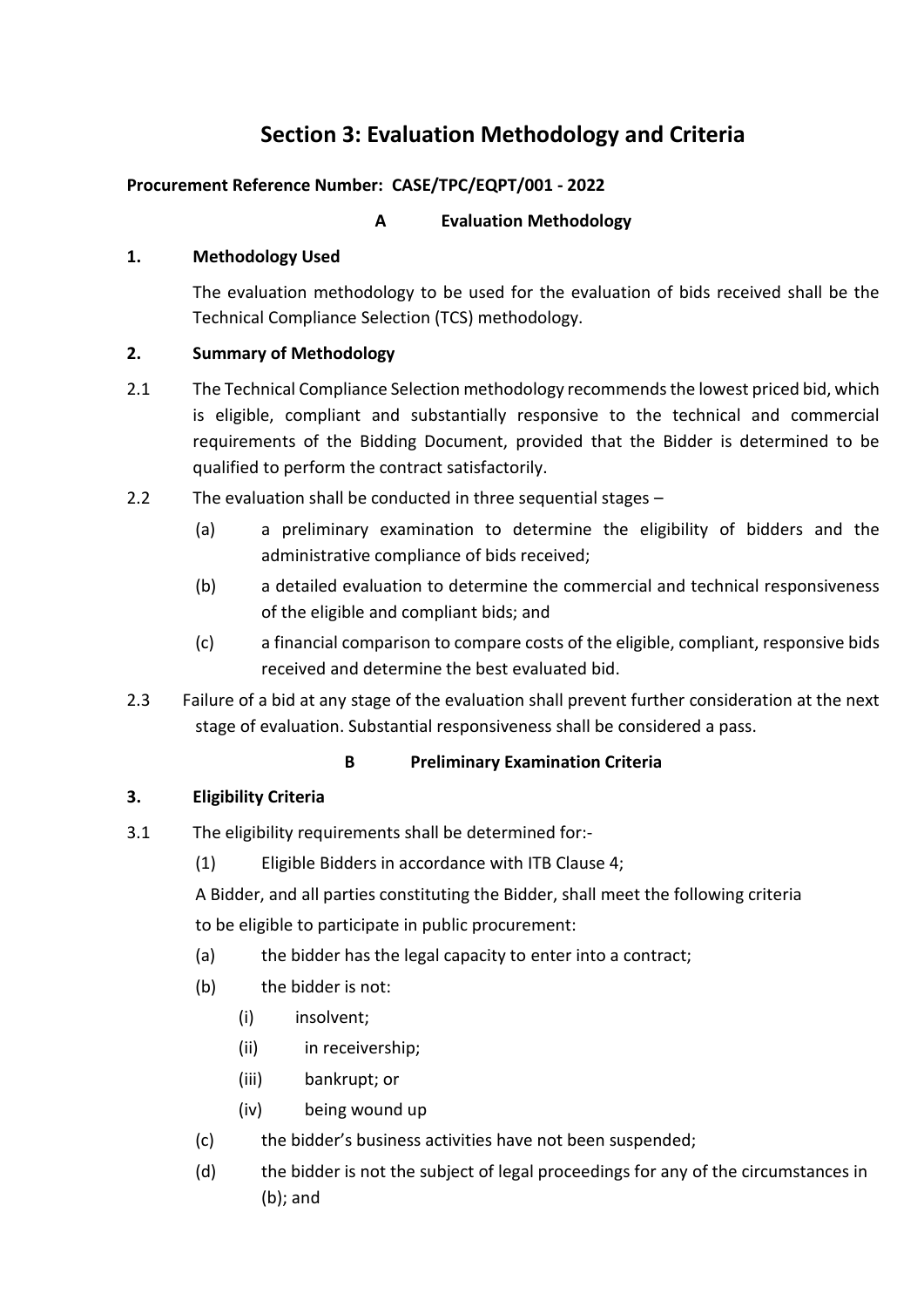- (e) the bidder has fulfilled his or her obligations to pay taxes and social security contributions.
- (2) Eligible Supplies and Related Services in accordance with ITB Clause 5.
	- (a) The Supplies and related Services to be supplied under the Contract shall have as their country of origin an eligible country in accordance with Section 5, Eligible Countries.
- 3.2 The documentation required to provide evidence of eligibility shall be:
	- (a) A copy of a certificate of registration of business or Incorporation
	- (b) A copy of the Bidder's valid Trading licence for the trading period of 2022.
	- (c) A statement in the Bid Submission Sheet that the bidder meets the eligibility criteria stated in ITB 4.1 as above.
	- (d) A declaration in the Bid Submission Sheet of nationality of the Bidder.
	- (e) A statement that the bidder has no conflict of interest in the subject of the procurement.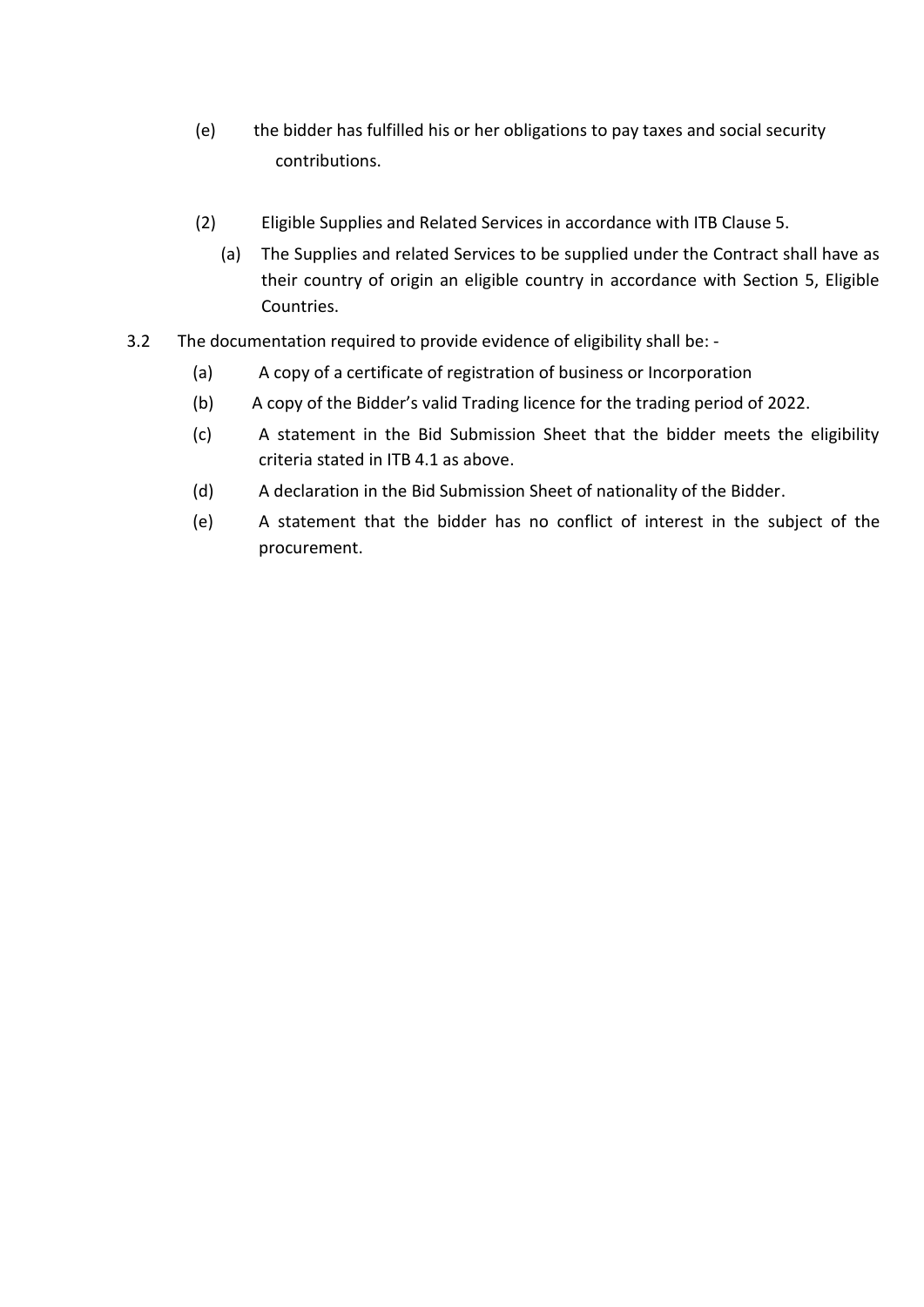3.3 A Power of Attorney which if signed in Uganda shall be registered; or if signed outside Uganda shall be notarized authorising signature of the bid on behalf of the Bidder.

- 3.4 For a Joint Venture, the documentation in Section 3.2 shall be required for each member of the Joint Venture and the following additional documentation shall be required:
	- (a) a certified copy of the Joint Venture Agreement or letter of intent to enter into such an agreement, which is legally binding on all partners, showing that:
		- (i) all partners shall be jointly and severally liable for the execution of the Contract in accordance with the Contract terms;
		- (ii) one of the partners will be nominated as being in charge, and receive instructions for and on behalf of any and all partners of the joint venture; and
		- (iii)

execution of the entire Contract, including payment, shall be done exclusively with the partner in charge.

(b) a Power of Attorney from each member of the JV nominating a Representative in the JV and a Power of Attorney from the JV nominating a representative who shall have the authority to conduct all business for and on behalf of any and all the parties of the JV during the bidding process and, in the event the JV is awarded the Contract, during contract execution.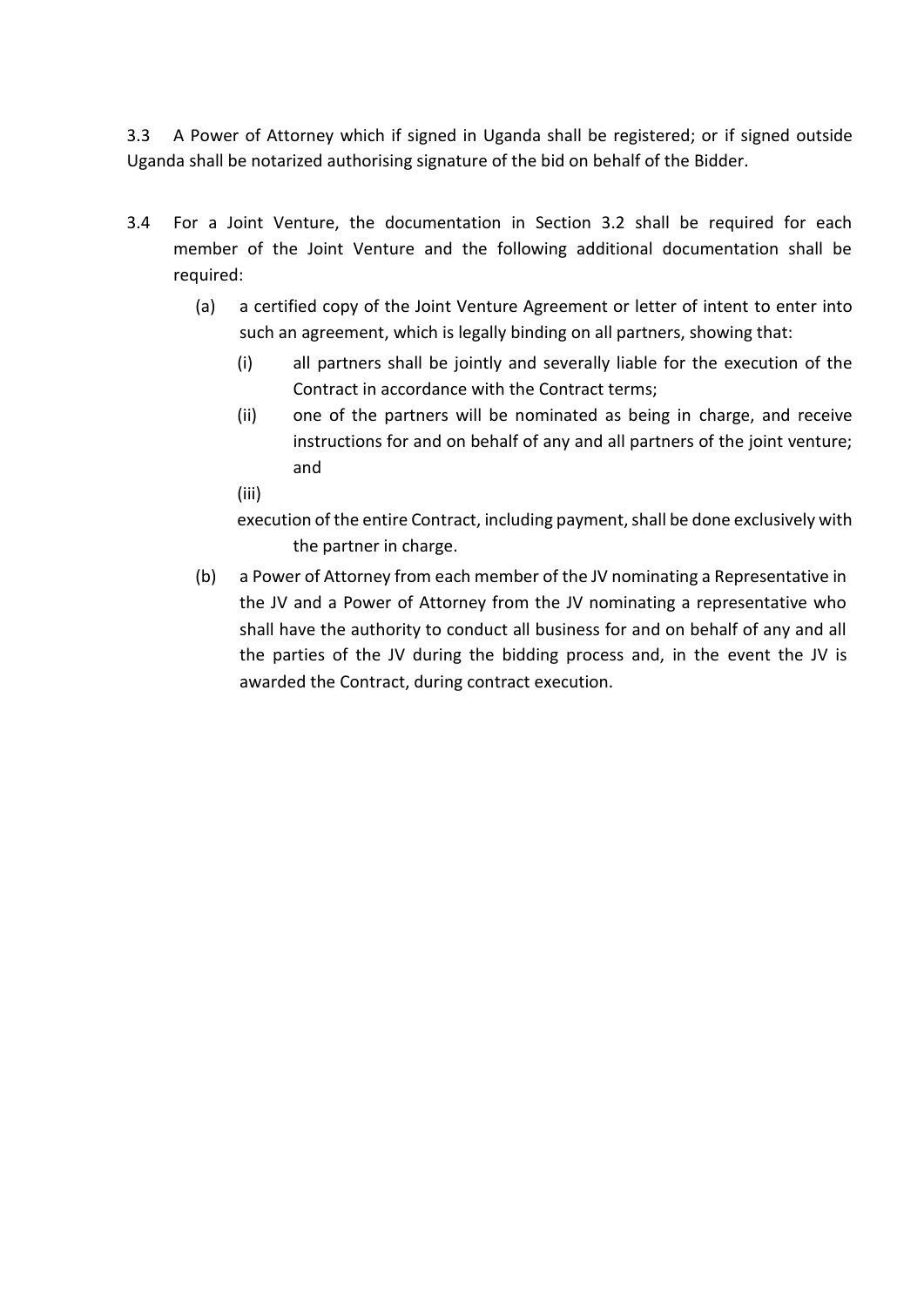### **4. Administrative Compliance Criteria**

- The evaluation of Administrative Compliance shall be conducted in accordance with ITB Sub-Clauses 32.3 and 32.4. The documentation required to provide evidence of administrative compliance criteria shall be: -
- (a) Duly filled and signed Bid Submission Sheet including a brief description of the supplies offered.
- (b) Complete Price Schedule.
- (c) Bid must be valid up to  $15<sup>th</sup>$  July, 2022.
- (d) Registered & duly signed Power of Attorney for the signatory to the bid.
- (e) If required Bid Security of UGX 3,000,000 in the form of Unconditional Bank Guarantee, valid until 15<sup>th</sup> July 2022.
- (f) A copy of duly signed Code of Ethical Conduct in business for bidders and providers.
- (g) Evidence of Manufacturer Authorisation to supply motor vehicles, administer warranty and provide support and maintenance services in Uganda.
- (h) Proof of payment for the bidding document.

# **C Detailed Evaluation Criteria**

# **5. Commercial Criteria**

The commercial responsiveness of bids shall be evaluated in accordance with ITB Clause 33. The criteria shall be:

- (a) acceptance of the conditions of the proposed contract;
- (b) inclusion of all cost components required such as installation, training, inspection or proving, commissioning, in addition to the price of the supplies;
- (c) acceptable delivery schedule plan.

# **6. Technical Criteria**

- 6.1 Technical responsiveness shall be evaluated in accordance with ITB Clause 33.3.
- 6.2 The Statement of Requirements details the minimum technical requirements. Responsiveness is determined by comparison of the specification offered to the specification required in Section 6 and the evaluation is conducted on a pass/fail basis. Substantial responsiveness shall be considered a pass.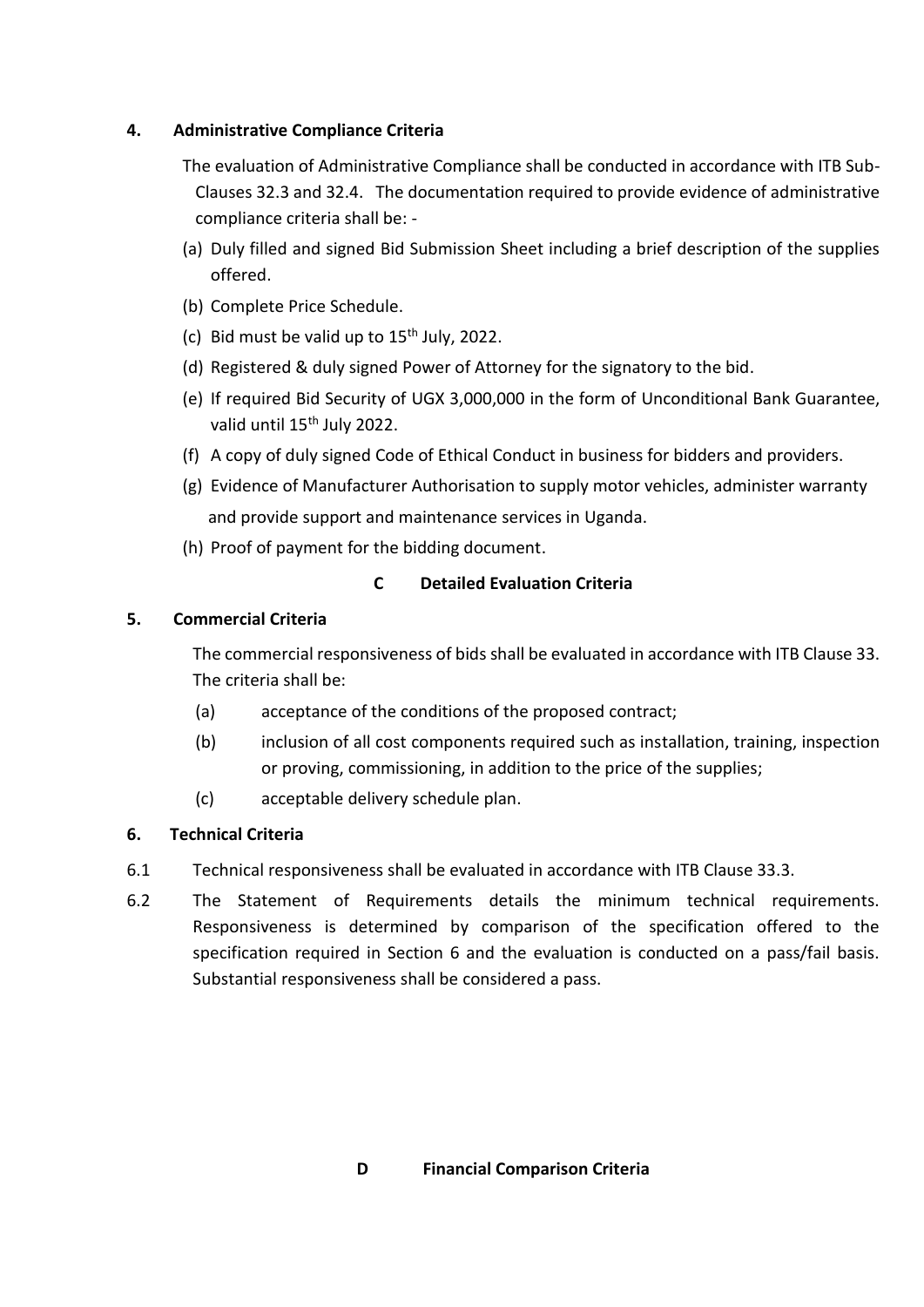## **7. Costs to be included in Bid Price**

The financial comparison shall be conducted in accordance with ITB Clause 36. The costs to be included in the bid price bid are:

- (a) the unit and total delivered price based on the delivery terms requested and the quantity specified in Section 6;
- (b) taxes, duties and levies;

## **8. Non-cost Factors to be included in Evaluated Price**

The non-cost factors to be included in the evaluated price are:

- (a) Adjustment for deviations in the schedule of payment, if applicable.
- (b) Adjustment for deviations in the delivery schedule, if applicable.

## **9. Margin of Preference**

- 9.1 If the BDS specifies a margin of preference to goods manufactured in Uganda for the purpose of bid comparison, the following procedures will apply:
	- (a) The Procuring and Disposing Entity will first review the bids to confirm the appropriateness of the classification, and to identify the bid group classification of each based upon bidders' declaration of origin.
	- (b) All evaluated bids in each group will then be compared to determine the lowest evaluated bid of each group. If, as a result of the preceding comparison, the lowest evaluated bid is from Group B it will be further compared with the lowest evaluated bid from Group A, after adding to the evaluated bid price of goods offered in the bid for Group B, for the purpose of further comparison only an amount equal to fifteen (15) percent of the ex-factory/ex-warehouse bid price. The lowest-evaluated bid determined from this last comparison shall be selected for the award.

Bidders claiming eligibility for a Margin of Preference must provide, **National Identity cards of the Directors, Latest Annual Returns of the Company and other documentary evidence that at least thirty percent [30%] of the components/supplies of the goods originate in Uganda** and **that the production facility in which the goods are to be assembled or processed is engaged in the manufacturing, assembling or processing of the goods at the time of submission of the bid.**

### **10. Determination of Best Evaluated Bid or Bids**

10.1 The bid with the lowest evaluated price, from among those which are eligible, compliant and substantially responsive shall be the best evaluated bid. If this Bidding Document includes more than one lot, the best evaluated bid shall be determined separately for each lot.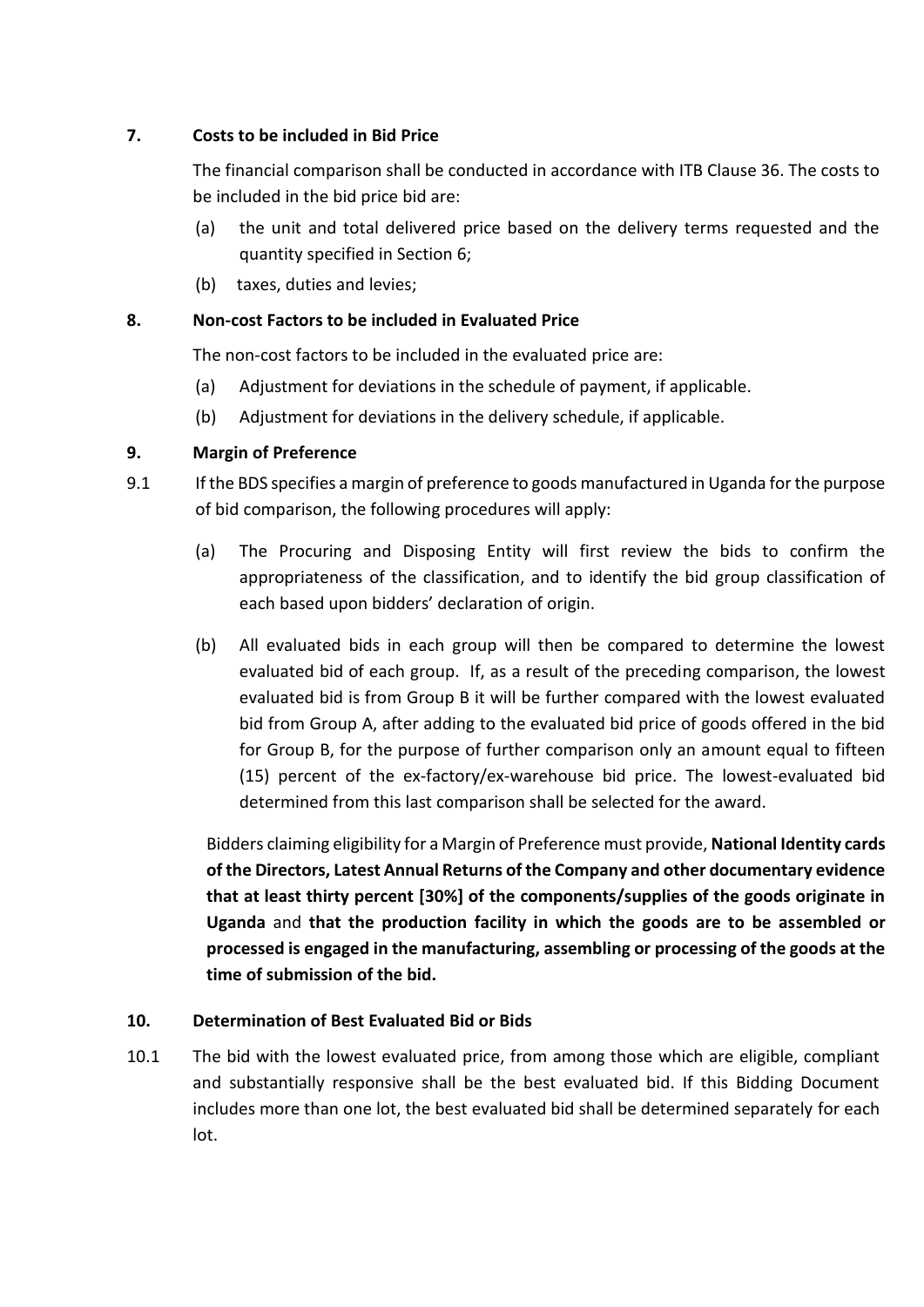10.2 Notwithstanding paragraph 10.1, if this Bidding Document allows Bidders to quote different prices for single lots and for the award to a single Bidder of multiple lots, the Procuring and Disposing Entity shall conduct a further financial comparison to apply any conditional discounts. The bid or bids offering the lowest priced combination of all the lots shall be the best evaluated bid or bids.

### **E Post-qualification**

The Procuring and Disposing Entity may undertake a post qualification on the Best Evaluated Bidder to confirm whether the best evaluated bidder has the capacity and financial resources to execute the procurement.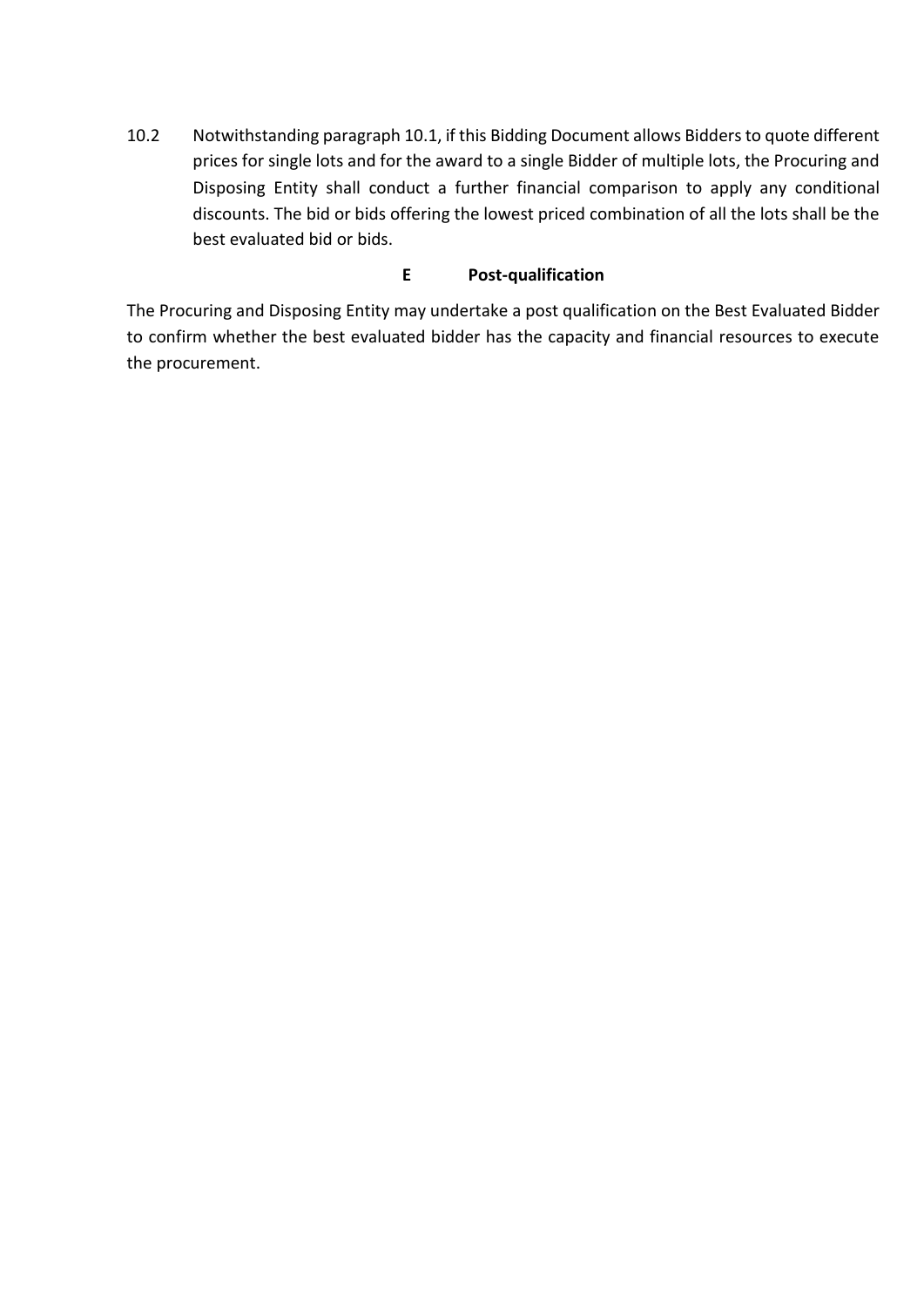# **Section 4: Bidding Forms**

### **Table of Forms**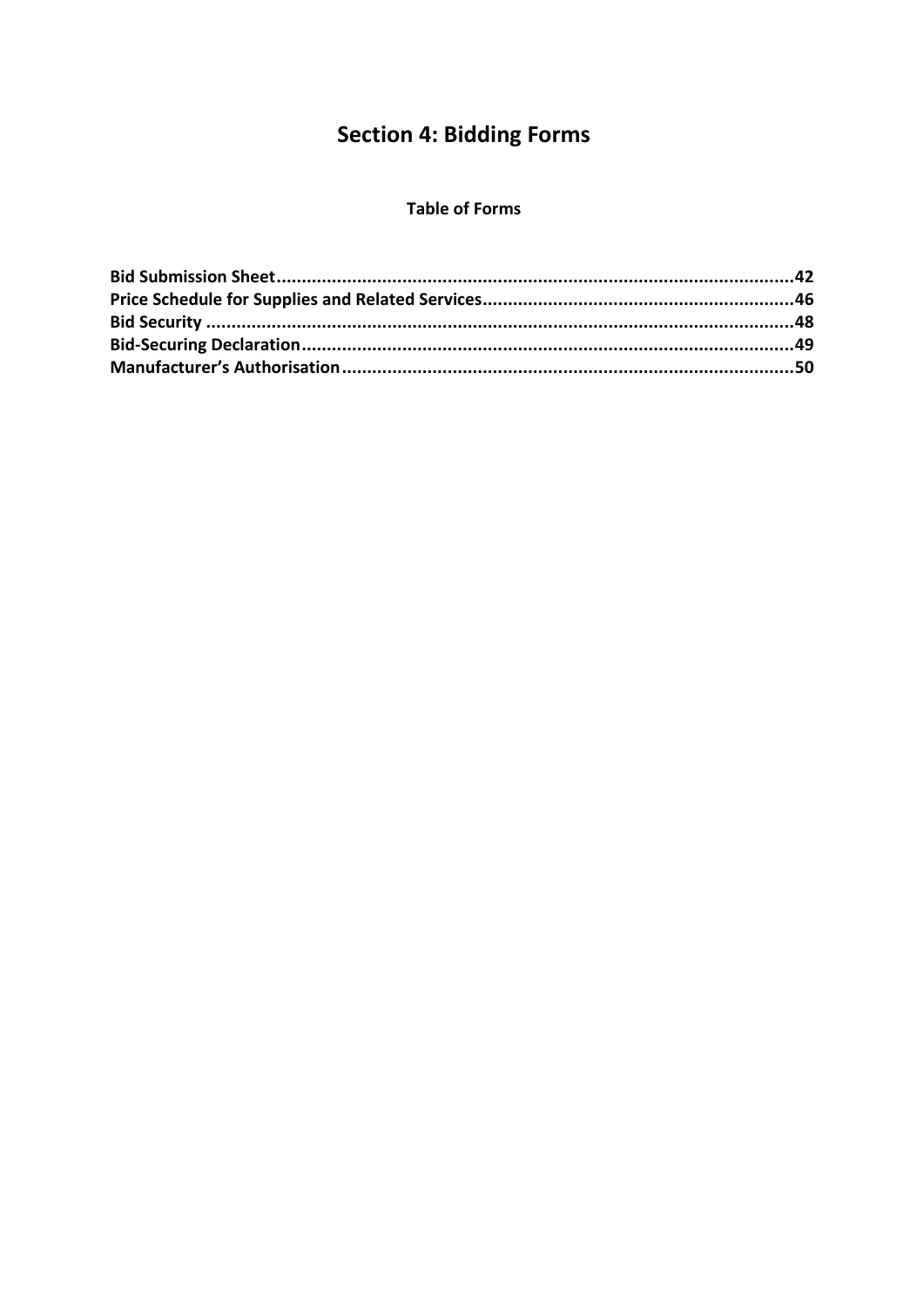*[This Bid Submission Sheet should be on the letterhead of the Bidder and should be signed by a person with the proper authority to sign documents that are binding on the Bidder]*

### **Bid Submission Sheet**

Date: *[insert date (as day, month and year) of bid submission]* Procurement Reference No: *[insert Procurement Reference number]*

To: *[insert complete name of Procuring and Disposing Entity]*

We, the undersigned, declare that:

- (a) We have examined and have no reservations to the Bidding Document, including Addenda No.: *[insert the number and issue date of each Addenda]*;
- (b) We offer to supply in conformity with the Bidding Document and in accordance with the delivery schedule specified in the Statement of Requirements the following Supplies and Related Services *[insert a brief description of the Supplies and Related Services. Amend wording and attach relevant details if an alternative delivery schedule is proposed]*;
- (c) The total price of our Bid, excluding any discounts offered in item (d) below, is: *[insert the total bid price in words and figures, indicating the various amounts and the respective currencies]*;
- (d) The discounts offered and the methodologies for their application are:

Unconditional discounts. If our bid is accepted, the following discounts shall apply. *[Specify in detail each discount offered (eg amount/percentage) and the specific item of the Statement of Requirements to which it applies.]*

Methodology of application of the unconditional discounts. The discounts shall be applied using the following method: *[Specify precisely the method that shall be used to apply the discounts]*;

Conditional discounts. If our bids for more than one lot are accepted, the following discounts shall apply. *[Specify precisely each discount offered (eg amount/percentage) and the conditions of the discount.]*

Methodology of application of the conditional discounts. The discounts shall be applied using the following method: *[Specify in detail the method that shall be used to apply the discounts]*;

- (e) Our bid shall be valid until the date specified in ITB Sub-Clause 20.1 and it shall remain binding upon us and may be accepted at any time before that date;
- (f) We, including any subcontractors or providers for any part of the contract resulting from this procurement process, are eligible to participate in public procurement in accordance with ITB Clause 4.1
- (g) We, including any subcontractors or providers for any part of the contract resulting from this procurement process are registered with Case Hospital. *[Bidders who are not registered or whose subcontractors are not registered should amend the statement to reflect their status].*
- (h) If our bid is accepted, we commit to obtain a Performance Security in accordance with the Bidding Document in the amount of *[insert amount and currency in words and figures of the performance security]* for the due performance of the Contract;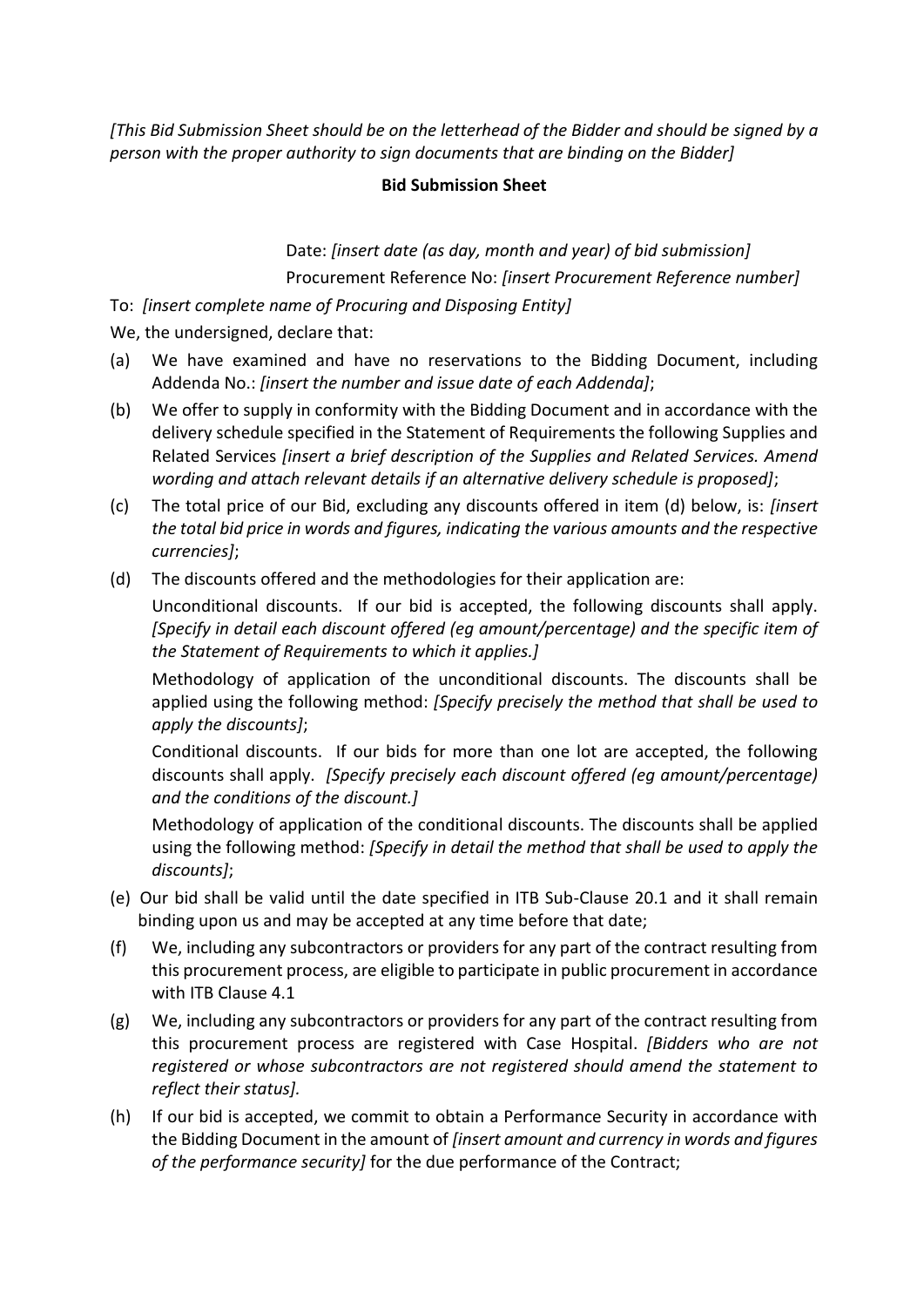- (i) We, including any subcontractors or Providers for any part of the contract, have nationals from the following eligible countries *[insert the nationality of the Bidder, including that of all parties that comprise the Bidder, if the Bidder is a Joint Venture consortium or association, and the nationality of each subcontractor];*
- (j) We undertake to abide by the Code of Ethical Conduct for Bidders and Providers during the procurement process and the execution of any resulting contract;
- (k) We are not participating, as Bidders, in more than one bid in this bidding process, other than alternative bids in accordance with the Bidding Document;
- (l) We do not have any conflict of interest and have not participated in the preparation of the original Statement of Requirements for Case Hospital;
- (m) We, our affiliates or subsidiaries, including any subcontractors or Providers for any part of the contract, have not been suspended from taking part in Case Hospital procurement processes;
- (n) The following commissions, gratuities, or fees have been paid or are to be paid with respect to the bidding process or execution of the Contract: *[insert complete name of each Recipient, their full address, the reason for which each commission or gratuity was paid and the amount and currency of each such commission or gratuity. If none has been paid or is to be paid, indicate "none."]*

| <b>Name of Recipient</b> | <b>Address</b> | Reason | Amount &<br><b>Currency</b> |
|--------------------------|----------------|--------|-----------------------------|
|                          |                |        |                             |
|                          |                |        |                             |
|                          |                |        |                             |

(o) We understand that you are not bound to accept the lowest bid or any other bid that you may receive.

Signed: *[signature of person whose name and capacity are shown below]* Name: *[insert complete name of person signing the bid]* In the capacity of *[insert legal capacity of person signing the bid]*  Duly authorised to sign the bid for and on behalf of: *[insert complete name of Bidder]*

Dated on \_\_\_\_\_\_\_\_\_\_\_\_ day of \_\_\_\_\_\_\_\_\_\_\_\_\_\_\_\_\_\_, \_\_\_\_\_\_\_ *[insert date of signing]*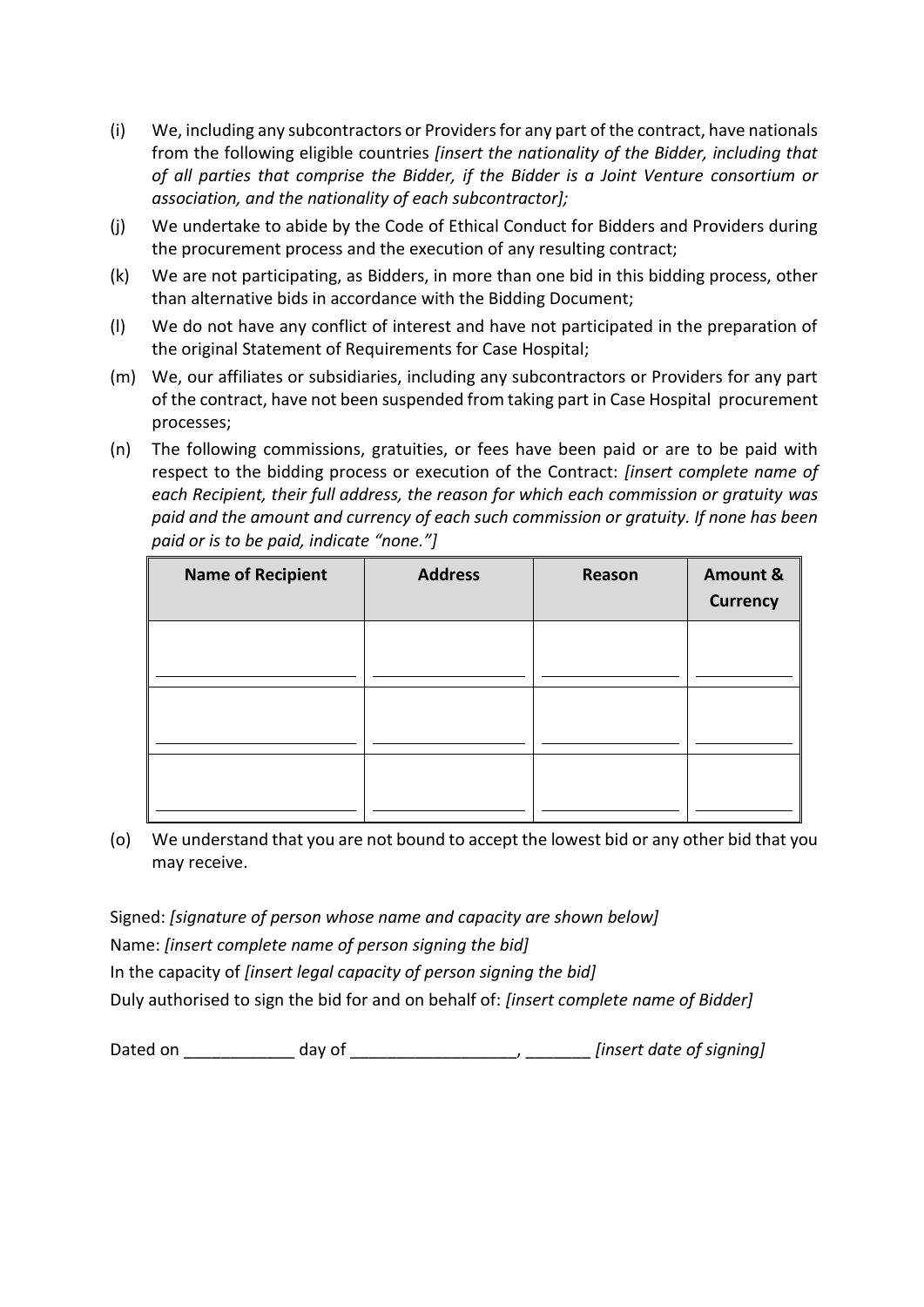### **CODE OF ETHICAL CONDUCT IN BUSINESS FOR BIDDERS AND PROVIDERS**

## **1. Ethical Principles**

Bidders and providers shall at all times-

- (a) maintain integrity and independence in their professional judgement and conduct;
- (b) comply with both the letter and the spirit of
	- i. the laws of Uganda; and
	- ii. any contract awarded.
- (c) avoid associations with businesses and organisations which are in conflict with this code.

## **2. Standards**

Bidders and providers shall-

- (a) strive to provide works, services and supplies of high quality and accept full responsibility for all works, services or supplies provided;
- (b) comply with the professional standards of their industry or of any professional body of which they are members.

## **3. Conflict of Interest**

Bidders and providers shall not accept contracts which would constitute a conflict of interest with, any prior or current contract with any procuring and disposing entity. Bidders and providers shall disclose to all concerned parties those conflicts of interest that cannot reasonably be avoided or escaped.

### **4. Confidentiality and Accuracy of Information**

- (1) Information given by bidders and providers in the course of procurement processes or the performance of contracts shall be true, fair and not designed to mislead.
- (2) Providers shall respect the confidentiality of information received in the course of performance of a contract and shall not use such information for personal gain.

# **5. Gifts and Hospitality**

Bidders and providers shall not offer gifts or hospitality directly or indirectly, to staff of a procuring and disposing entity that might be viewed by others as having an influence on a Case Hospital procurement decision.

### **6. Inducements**

- (1) Bidders and providers shall not offer or give anything of value to influence the action of a public official in the procurement process or in contract execution.
- (2)Bidders and providers shall not ask a public official to do anything which is inconsistent with the Act, Regulations, Guidelines or the Code of Ethical Conduct in Business.

# **7. Fraudulent Practices**

Bidders and providers shall not-

- (a) collude with other businesses and organisations with the intention of depriving a procuring and disposing entity of the benefits of free and open competition;
- (b) enter into business arrangements that might prevent the effective operation of fair competition;
- (c) engage in deceptive financial practices, such as bribery, double billing or other improper financial practices;
- (d) misrepresent facts in order to influence a procurement process or the execution of a contract to the detriment of the Procuring and Disposing Entity; or utter false documents;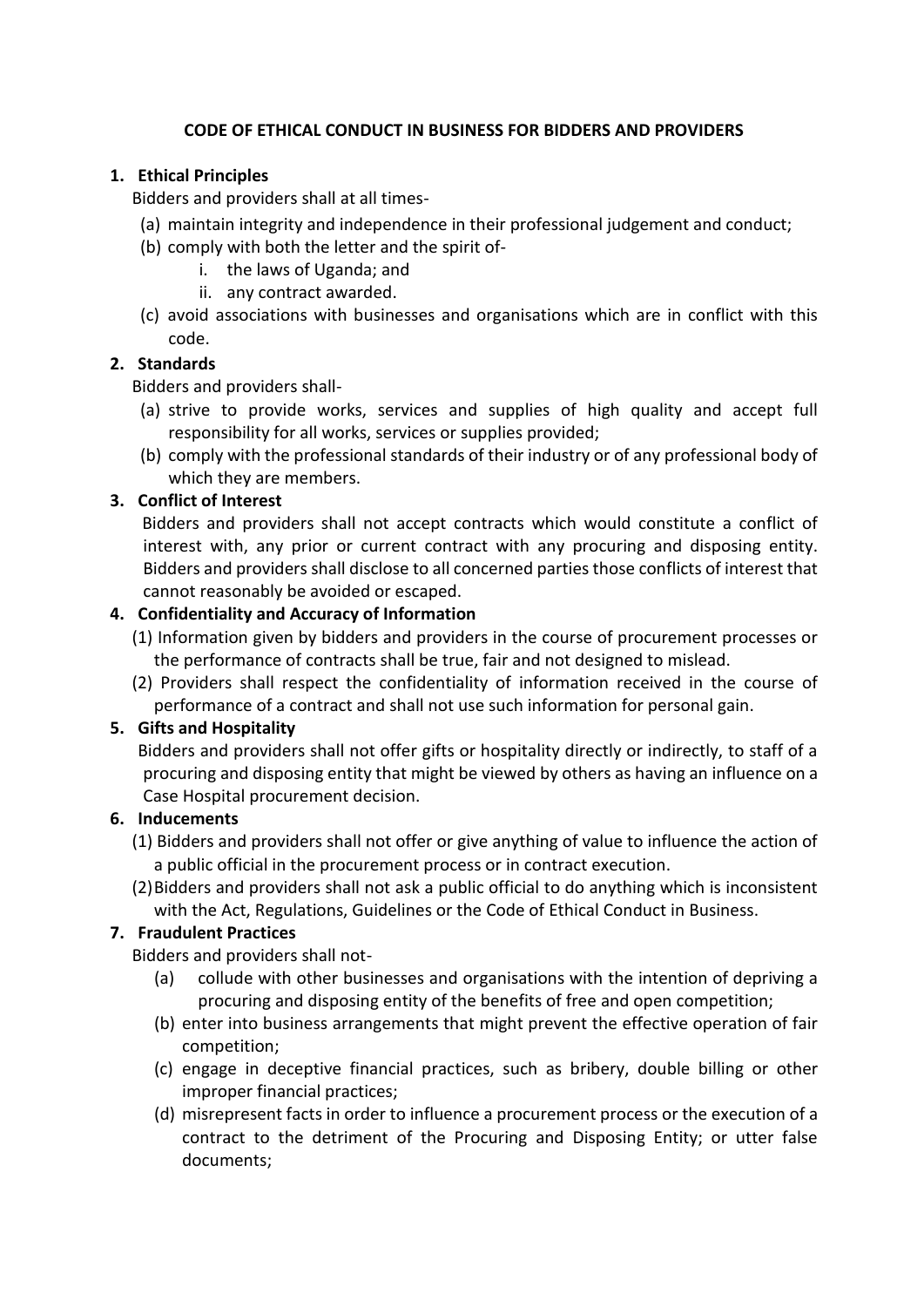- (e) unlawfully obtain information relating to a procurement process in order to influence the process or execution of a contract to the detriment of Case Hospital; and
- (f) withholding information from Case Hospital during contract execution to the detriment of Case Hospital.

I ................................................ agree to comply with the above code of ethical conduct in business.

**--------------------------------------- -------------------------------------------**

*AUTHORISED SIGNATORY NAME OF BIDDER/PROVIDER*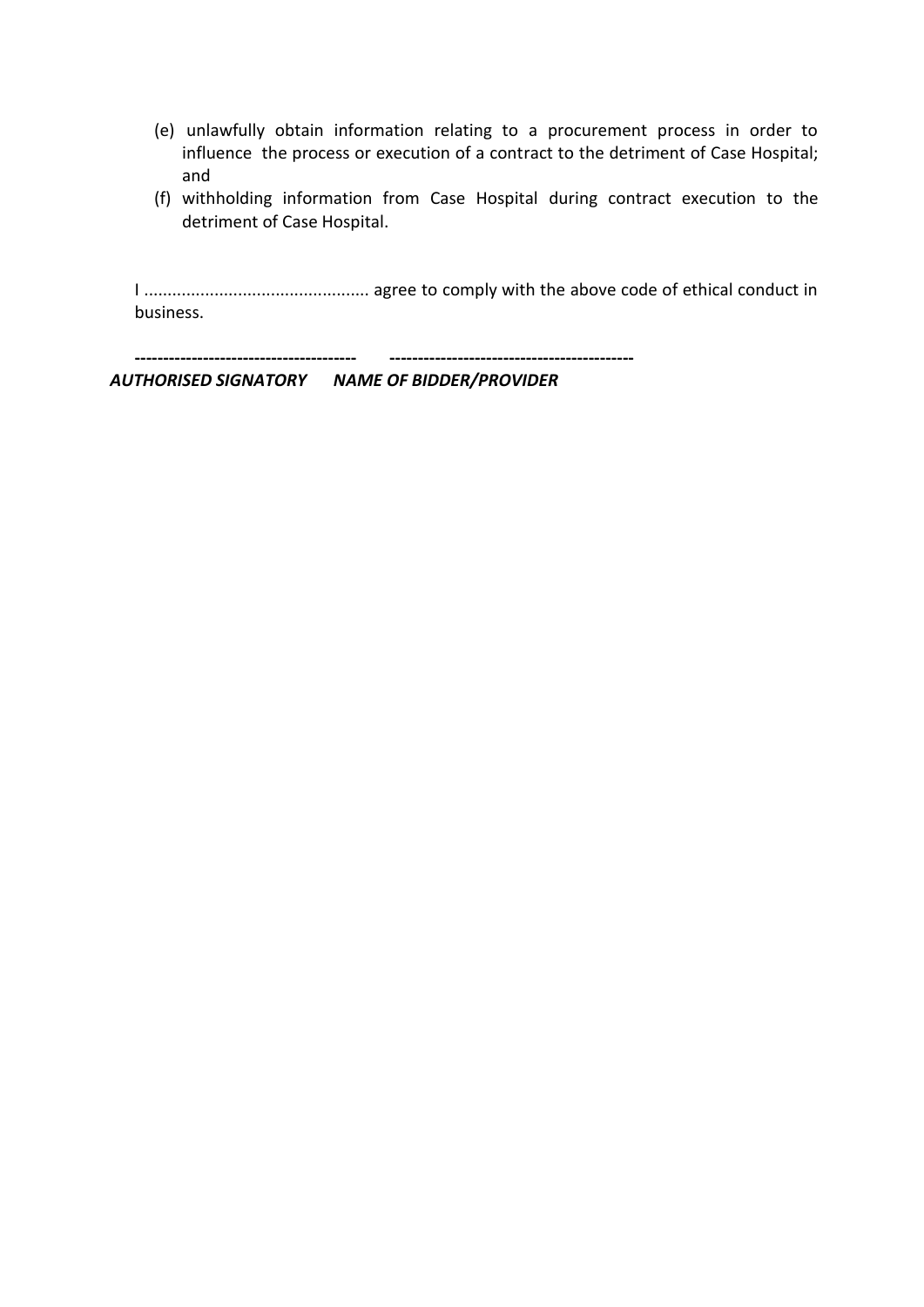*[This Price Schedule should be signed by a person with the proper authority to sign documents for the Bidder. It should be included by the Bidder in its bid. The Bidder may reproduce this in landscape format but is responsible for its accurate reproduction].*

### **Price Schedule for Supplies and Related Services**

Date: *[insert date (as day, month and year) of bid submission]*

Procurement Reference No: *[insert Procurement Reference number]*

Name of Bidder: *[Insert the name of the Bidder]*

| $\mathbf{1}$   | $\overline{2}$  | $\overline{3}$ | $\overline{4}$     | 5              | 6                        | $\overline{7}$  | 8                  | 9            |
|----------------|-----------------|----------------|--------------------|----------------|--------------------------|-----------------|--------------------|--------------|
| Item No.       | <b>Supplies</b> | Countr         | <b>Percent of</b>  | Quant          | Unit prices <sup>2</sup> |                 | Import             | <b>Total</b> |
|                | or Related      | y of           | Ugandan            | ity            | <b>Ex-factory</b>        | <b>Delivery</b> | Duties,            | <b>Price</b> |
|                | <b>Services</b> | origin         | origin as a        | (No.           | Ex-                      | and             | <b>Sales and</b>   |              |
|                |                 |                | % of the           | of             | warehous                 | <b>Incident</b> | other              |              |
|                |                 |                | ex-factory         | units)         | e                        | al Costs        | taxes per          |              |
|                |                 |                | price <sup>1</sup> |                |                          |                 | unit $2$           |              |
| [insert        | <i>linsert</i>  | <i>linsert</i> | [if the            | <i>linsert</i> | <i>linsert the</i>       | <i>linsert</i>  | <i>linsert all</i> | [insert the  |
| number         | brief           | country        | margin of          | numb           | unit price               | the unit        | import             | total price  |
| of item        | descriptio      | of             | preference         | er of          | of this                  | price for       | duties,            | for this     |
| correspo       | n name of       | origin         | applies,           | units          | item, in                 | delivery        | taxes paid         | item,        |
| nding to       | Supplies or     | of the         | insert             | of this        | accordanc                | in              | or payable         | which        |
| <b>Stateme</b> | Related         | item]          | percentag          | item           | e with the               | accordan        | in Uganda          | should       |
| nt of          | Services]       |                | e of               | to be          | Incoterms                | ce with         | on this            | equate to    |
| Require        |                 |                | Ugandan            | purch          | stated, but              | the             | item]              | columns5x    |
| ments]         |                 |                | origin for         | ased]          | excluding                | delivery        |                    | $(6+7+8)$    |
|                |                 |                | this item          |                | all import               | terms(Inc       |                    |              |
|                |                 |                | and                |                | duties and               | oterms)b        |                    |              |
|                |                 |                | include            |                | taxes, paid              | ut              |                    |              |
|                |                 |                | the name           |                | or payable               | excludin        |                    |              |
|                |                 |                | and                |                | in                       | g all           |                    |              |
|                |                 |                | address of         |                | Uganda]                  | import          |                    |              |
|                |                 |                | the                |                |                          | duties          |                    |              |
|                |                 |                | production         |                |                          | and             |                    |              |
|                |                 |                | facility           |                |                          | taxes,          |                    |              |
|                |                 |                | separately         |                |                          | paid or         |                    |              |
|                |                 |                | below]             |                |                          | payable         |                    |              |

 1 In accordance with margin of preference ITB Clause 35, if applicable

<sup>2</sup> In accordance with ITB Clauses 14 and 15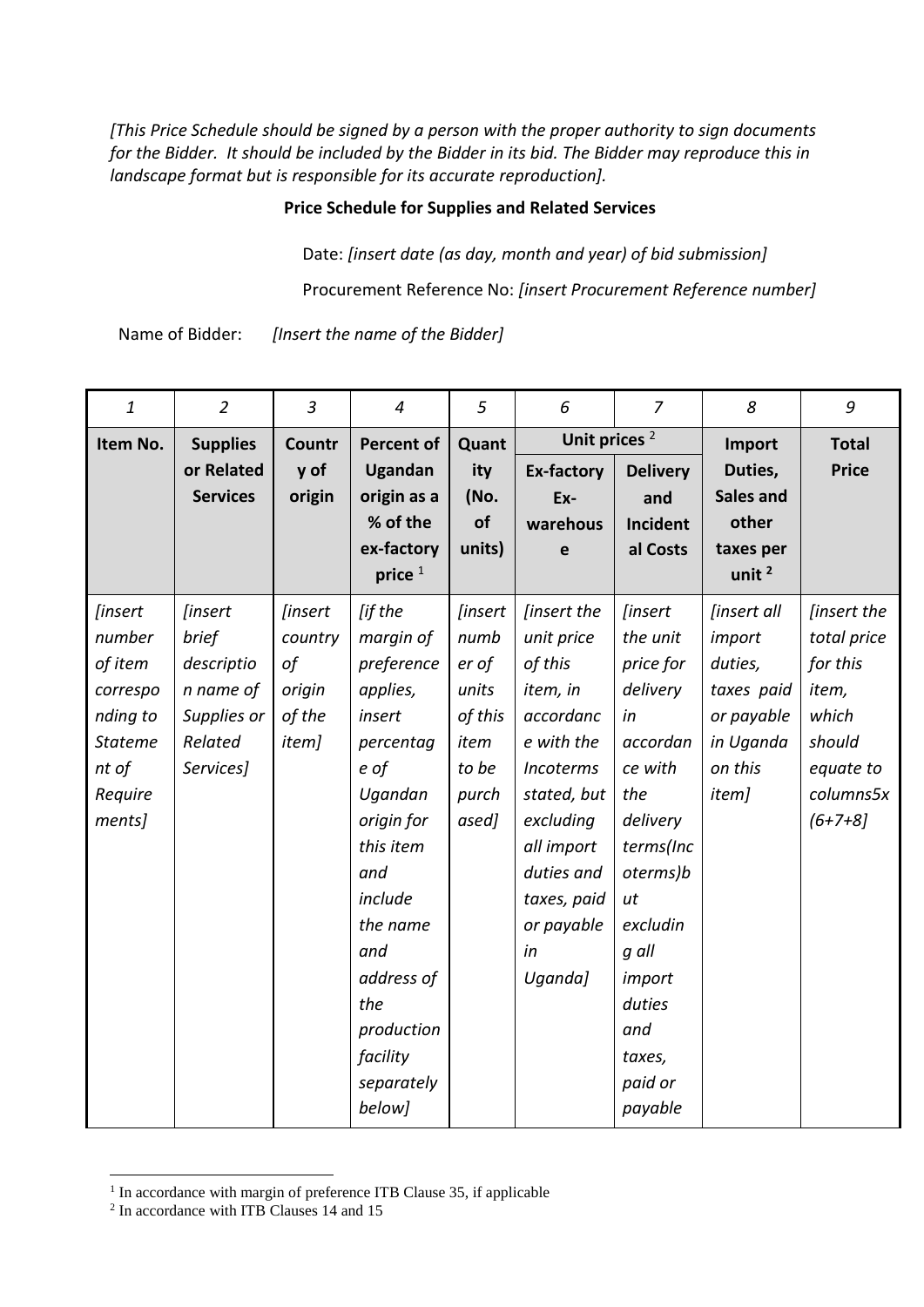|  |  |  | in<br>Uganda] |  |
|--|--|--|---------------|--|
|  |  |  |               |  |
|  |  |  |               |  |
|  |  |  |               |  |

Signed: *[signature of person whose name and capacity are shown below]* Name: *[insert complete name of person signing the bid]* In the capacity of *[insert legal capacity of person signing the bid]*  Duly authorised to sign the bid for and on behalf of: *[insert complete name of Bidder]*

Dated on \_\_\_\_\_\_\_\_\_\_\_\_ day of \_\_\_\_\_\_\_\_\_\_\_\_\_\_\_\_\_\_, \_\_\_\_\_\_\_ *[insert date of signing]*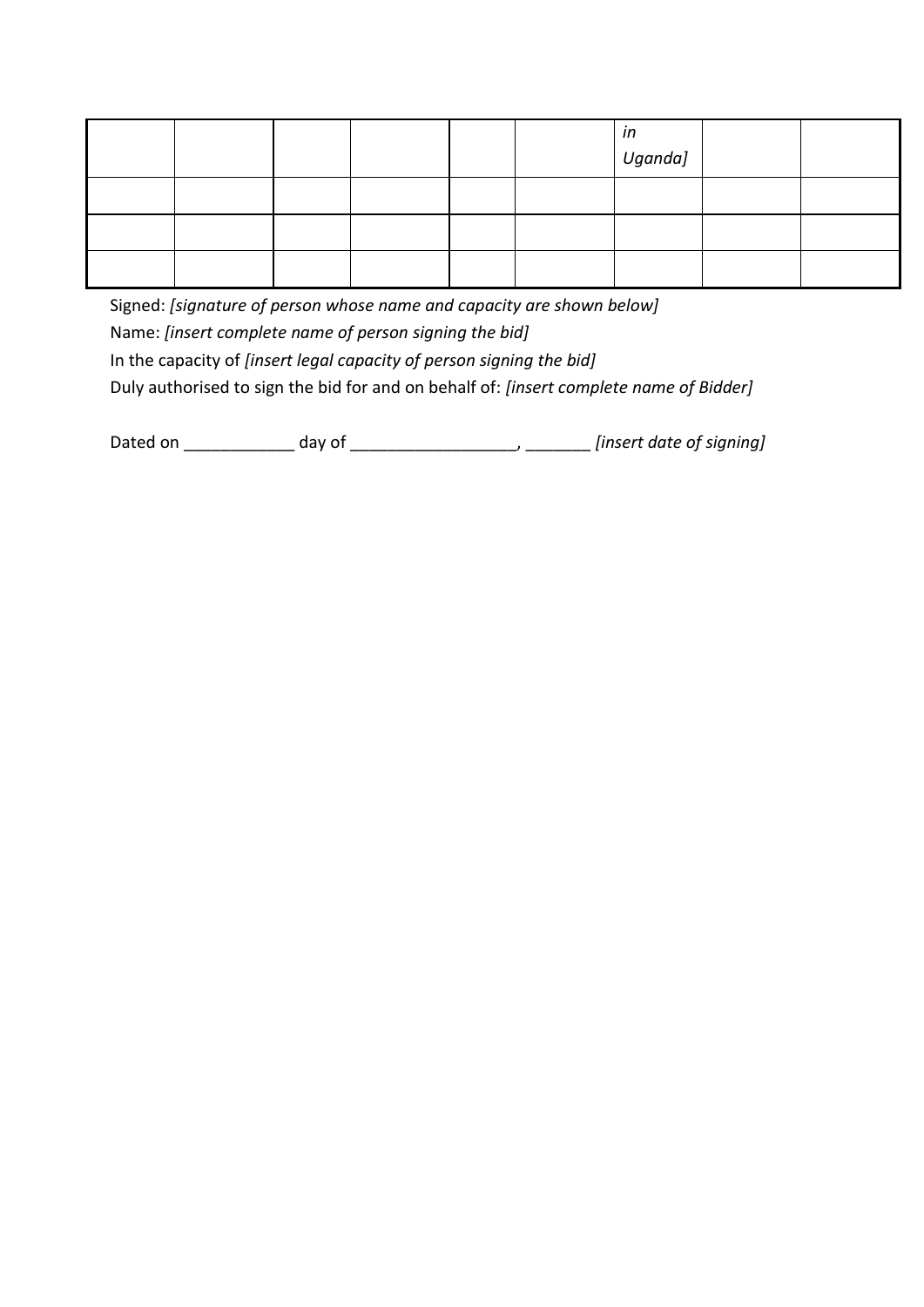*[This Bid Security should be on the letterhead of the issuing Financial Institution and should be signed by a person with the proper authority to sign the Bid Security. It should be included by the Bidder in its bid, if so indicated in the BDS].*

### **Bid Security**

Date: *[insert date (as day, month and year) of bid submission]* Procurement Reference No.: *[insert Procurement Reference number]*

To: *[insert complete name of Procuring and Disposing Entity]*

Whereas *[insert complete name of Bidder]* (hereinafter "the Bidder") has submitted its bid dated *[insert date (as day, month and year) of bid submission]* for Procurement Reference number *[insert Procurement Reference number]* for the supply of *[insert brief description of the Supplies and Related Services]*, hereinafter called "the bid ."

KNOW ALL PEOPLE by these presents that WE *[insert complete name of institution issuing the Bid Security]*, of *[insert city of domicile and country of nationality]* having our registered office at *[insert full address of the issuing institution]* (hereinafter "the Guarantor"), are bound unto *[insert complete name of the Procuring and Disposing Entity]* (hereinafter "the Procuring and Disposing Entity") in the sum of *[specify in words and figures the amount and currency of the bid security*, for which payment well and truly to be made to the aforementioned Procuring and Disposing Entity, the Guarantor binds itself, its successors or assignees by these presents. Sealed with the Common Seal of this Guarantor this *[insert day in numbers]* day of *[insert month], [insert year]*.

THE CONDITIONS of this obligation are the following:

- 1. If the Bidder withdraws its bid during the period of bid validity specified by the Bidder in the Bid Submission Sheet, except as provided in ITB Sub-Clause 21.2; or
- 2. If the Bidder, having been notified of the acceptance of its bid by the Procuring and Disposing Entity, during the period of bid validity, fails or refuses to:
	- (a) sign the Contract in accordance with ITB Clause 42; or
	- (b) furnish the Performance Security, in accordance with the ITB Clause 44; or
	- (c) accept the correction of its bid by the Procuring Entity, pursuant to ITB Clause 31;

We undertake to pay the Procuring and Disposing Entity up to the above amount upon receipt of its first written demand, without the Procuring and Disposing Entity having to substantiate its demand, provided that in its demand the Procuring and Disposing Entity states that the amount claimed by it is due to it, owing to the occurrence of one or more of the above conditions, specifying the occurred conditions.

This security shall remain in force up to and including [*Insert date, month and year as per ITB Clause 21.3]* and any demand in respect thereof should be received by the Guarantor no later than the above date.

This guarantee is subject to the Uniform Rules for Demand Guarantees, ICC Publication No. 758.

Signed: *[insert signature of person whose name and capacity are shown below]*

Name: *[insert complete name of person signing the Security]* In the capacity of *[insert legal capacity of person signing the Security]* duly authorised to sign the Security for and on behalf of: *[insert complete name of the Financial Institution]*

Dated on \_\_\_\_\_\_ day of \_\_\_\_\_\_\_\_\_\_\_\_\_, \_\_\_\_\_\_\_ [*insert date of signing*]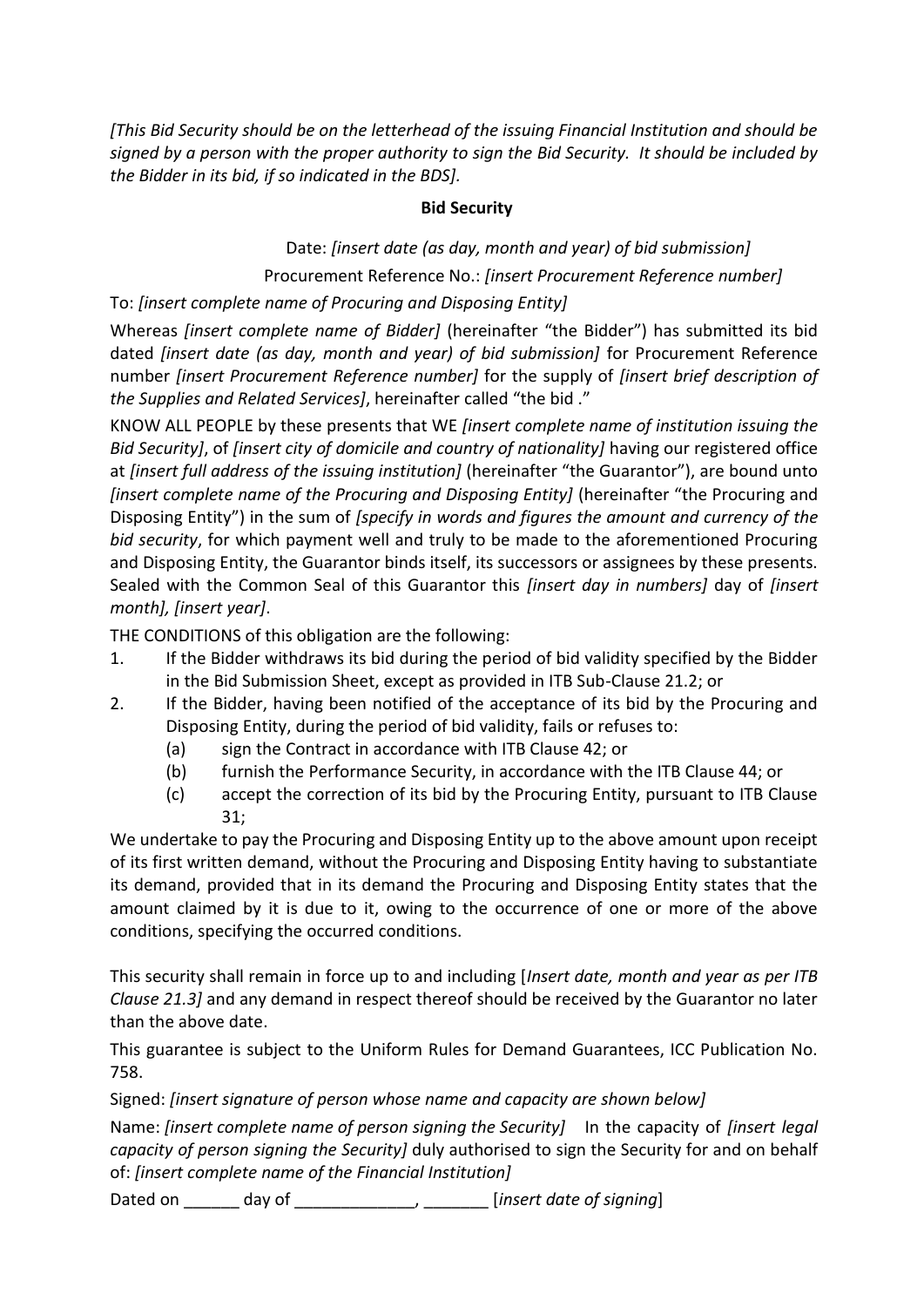[Use Bidder's Letterhead] [Name of Bidder] [Physical Address of Bidder]

### **Bid-Securing Declaration**

Date:

Subject of procurement and Reference No.: *Procurement Reference Number of bidding process]*

To: *[insert complete name of Procuring and Disposing Entity]*

I/We, the undersigned, declare that:

- 1. I/We understand that, according to your conditions, bids must be supported by a Bid-Securing Declaration.
- 2. I/We accept that we will automatically be suspended for three years by Case Hospital from being eligible for bidding in any contract with Case Hospital*,* if we are in breach of our obligation(s) under the bid conditions, because we:
	- (a) have withdrawn our bid during the period of bid validity specified by us in the Bid Submission Sheet or
	- (b) having been notified of the acceptance of our bid by the Procuring and Disposing Entity during the period of bid validity fail or refuse to (i) sign the contract, (ii) fail or refuse to furnish the Performance Security in accordance with ITB Clause 43; or (iii) fail or refuse to accept the correction of our bid by the Procuring and Disposing Entity, pursuant to ITB Clause 31;
- 3. I/We understand this Bid Securing Declaration shall cease to be valid if I/we are not the successful Bidder, upon the earlier of (i) the expiry of the notice of best evaluated bidder or (ii) upon the expiration of the validity of my/our bid on the *[insert bid validity date]*,

Signed: *[insert signature of person whose name and capacity are shown]* In the capacity of *[insert legal capacity of person signing the Bid Securing Declaration]*

Name: *[insert complete name of person signing the Bid Securing Declaration]*

Duly authorized to sign the bid securing declaration for and on behalf of: *[insert complete name of Bidder]*

| Dated on | dav of | [insert date of signing] |
|----------|--------|--------------------------|
|----------|--------|--------------------------|

Corporate Seal (where appropriate)

\*Please delete as appropriate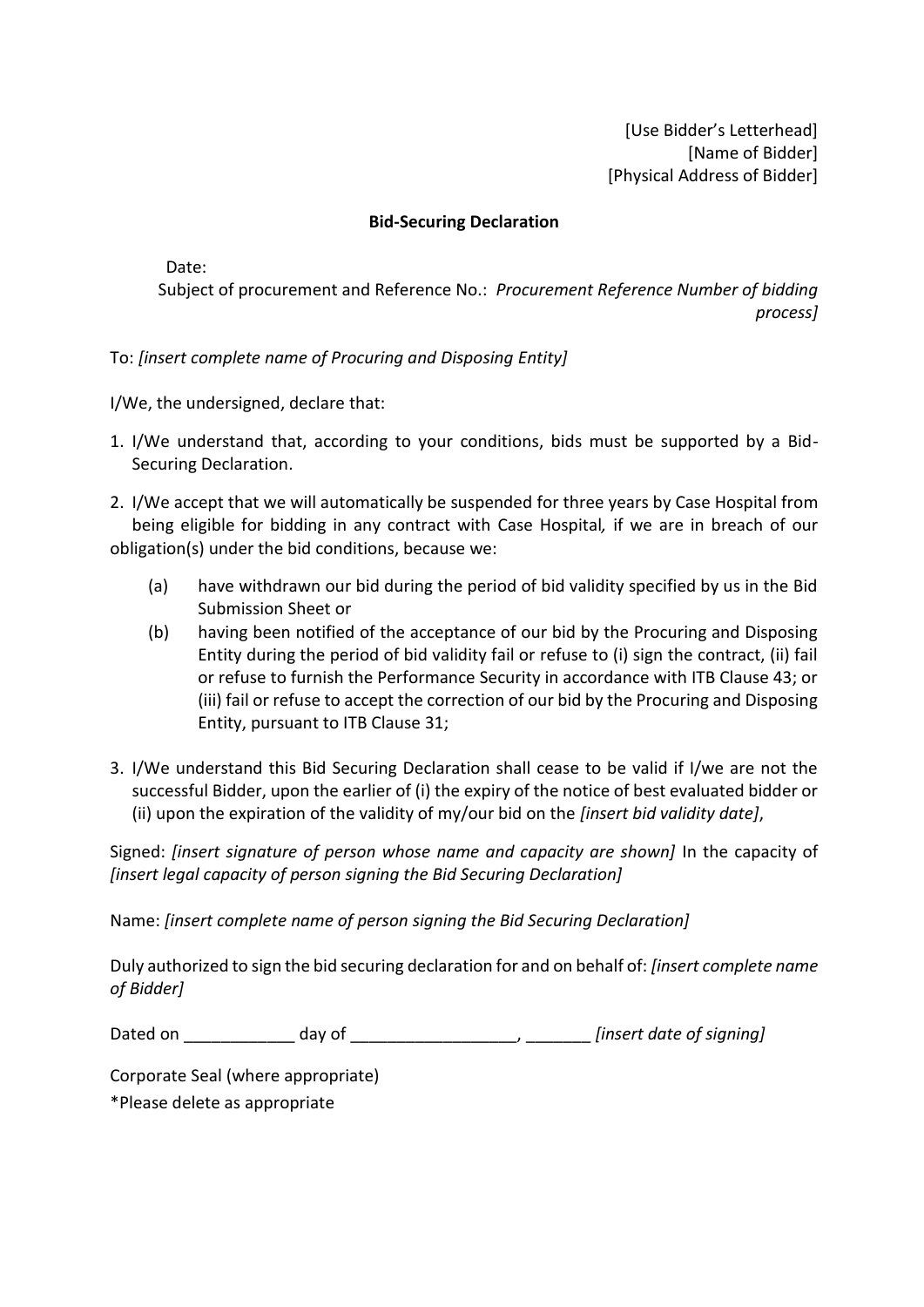*[This authorisation should be on the letterhead of the Manufacturer and should be signed by a person with the proper authority to sign such an authorisation. It should be included by the Bidder in its bid, if so indicated in the BDS].*

### **Manufacturer's Authorisation**

Date: *[insert date (as day, month and year) of bid submission]* Procurement Reference No.: *[insert Procurement Reference Number]* To: *[insert complete name of Procuring and Disposing Entity]*

WHEREAS *[insert complete name of Manufacturer]*, who are official manufacturers of *[insert type of supplies manufactured]*, having factories at *[insert full address of Manufacturer]*, do hereby authorise *[insert complete name of Bidder]* to submit a bid in relation to the Bidding Document indicated above, the purpose of which is to provide the following Supplies, manufactured by us *[insert name or brief description of the Supplies],* and to subsequently negotiate and sign the Contract.

We hereby extend our full guarantee and warranty in accordance with Clause 29 of the General Conditions of Contract, with respect to the Supplies offered by the above firm in reply to the Invitation for Bids.

Signed: *[signature of person whose name and capacity are shown below]* Name: *[insert complete name of person signing the Manufacturer's Authorisation]* In the capacity of *[insert legal capacity of person signing the Manufacturer's Authorisation]* 

Duly authorised to sign the Manufacturer's Authorisation for and on behalf of: *[insert complete name of Manufacturer]*

Dated on \_\_\_\_\_\_\_\_\_\_\_\_ day of \_\_\_\_\_\_\_\_\_\_\_\_\_\_\_\_\_\_, \_\_\_\_\_\_\_ *[insert date of signing]*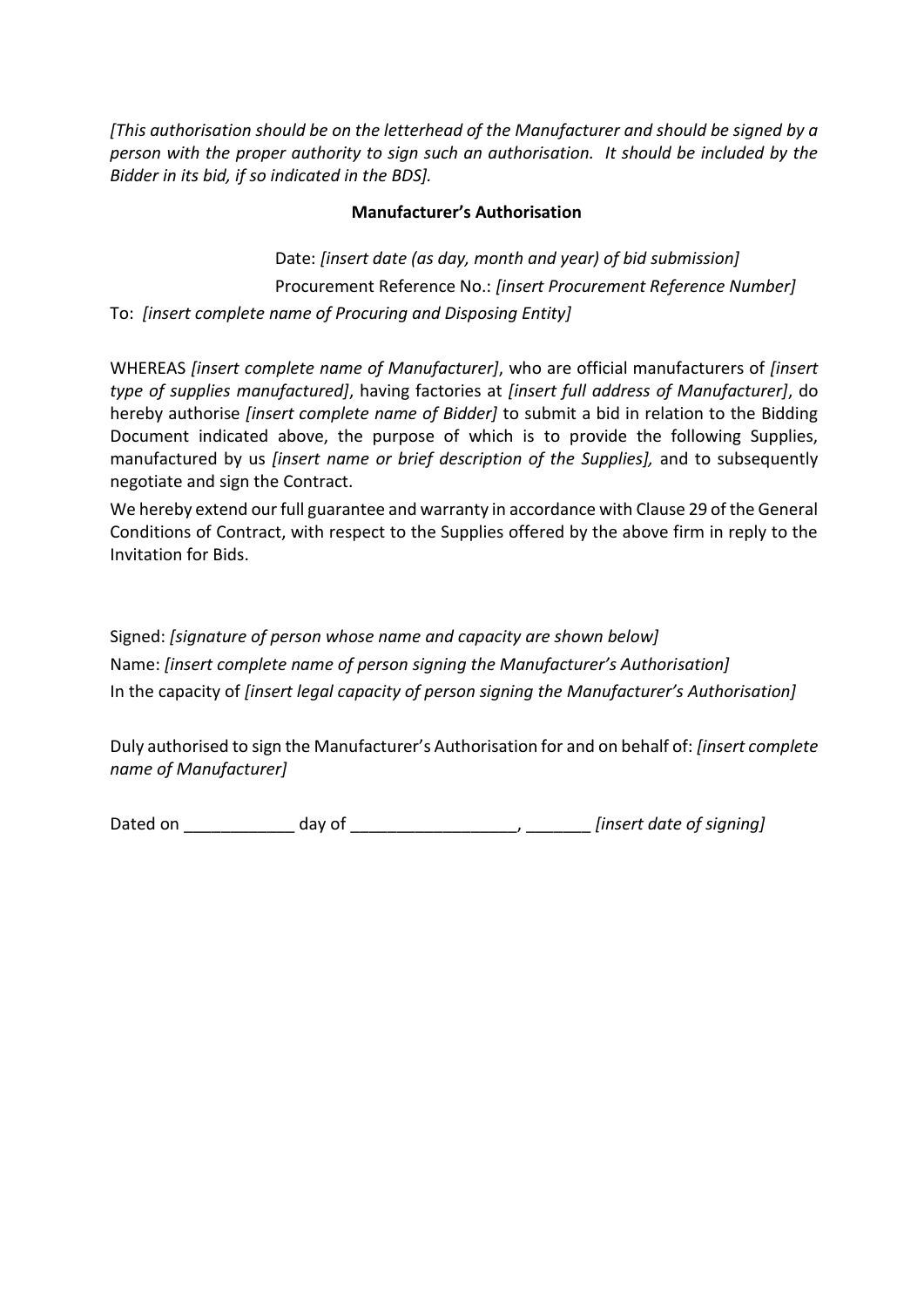# **Section 5: Eligible Countries**

### **Procurement Reference Number: CASE/TPC/EQPT/001 - 2022**

All countries are eligible except countries subject to the following provisions.

A country shall not be eligible if:

- (a) as a matter of law or official regulation, the Government of Uganda prohibits commercial relations with that country, provided that the Government of Uganda is satisfied that such exclusion does not preclude effective competition for the provision of supplies or related services required; or
- (b) by an act of compliance with a decision of the United Nations Security Council taken under Chapter VII of the Charter of the United Nations, the Government of Uganda prohibits any import of Supplies from that country or any payments to persons or entities in that country.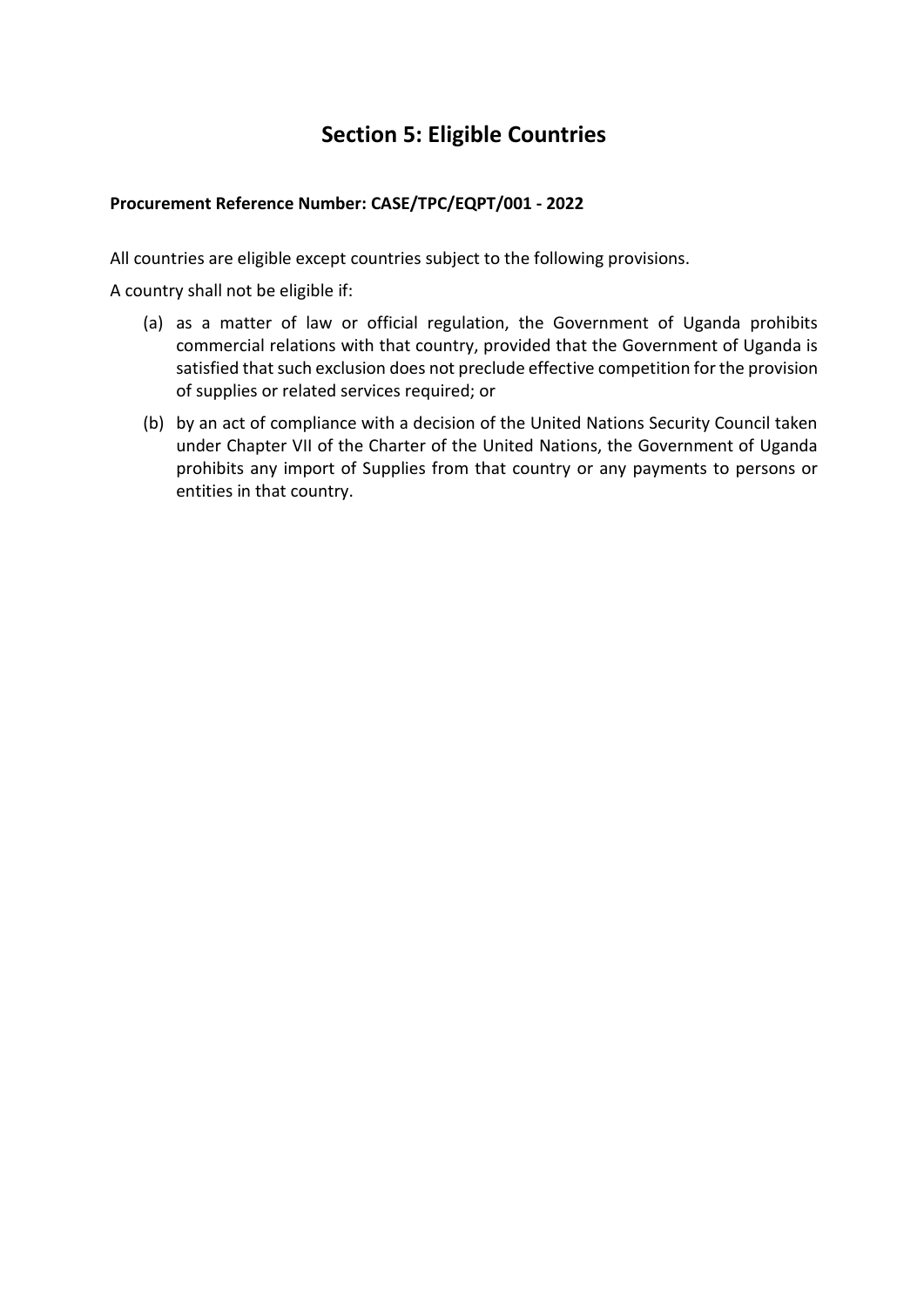# **PART 2 - Statement of Requirements**

**Section 6: Statement of Requirements**

### **Contents**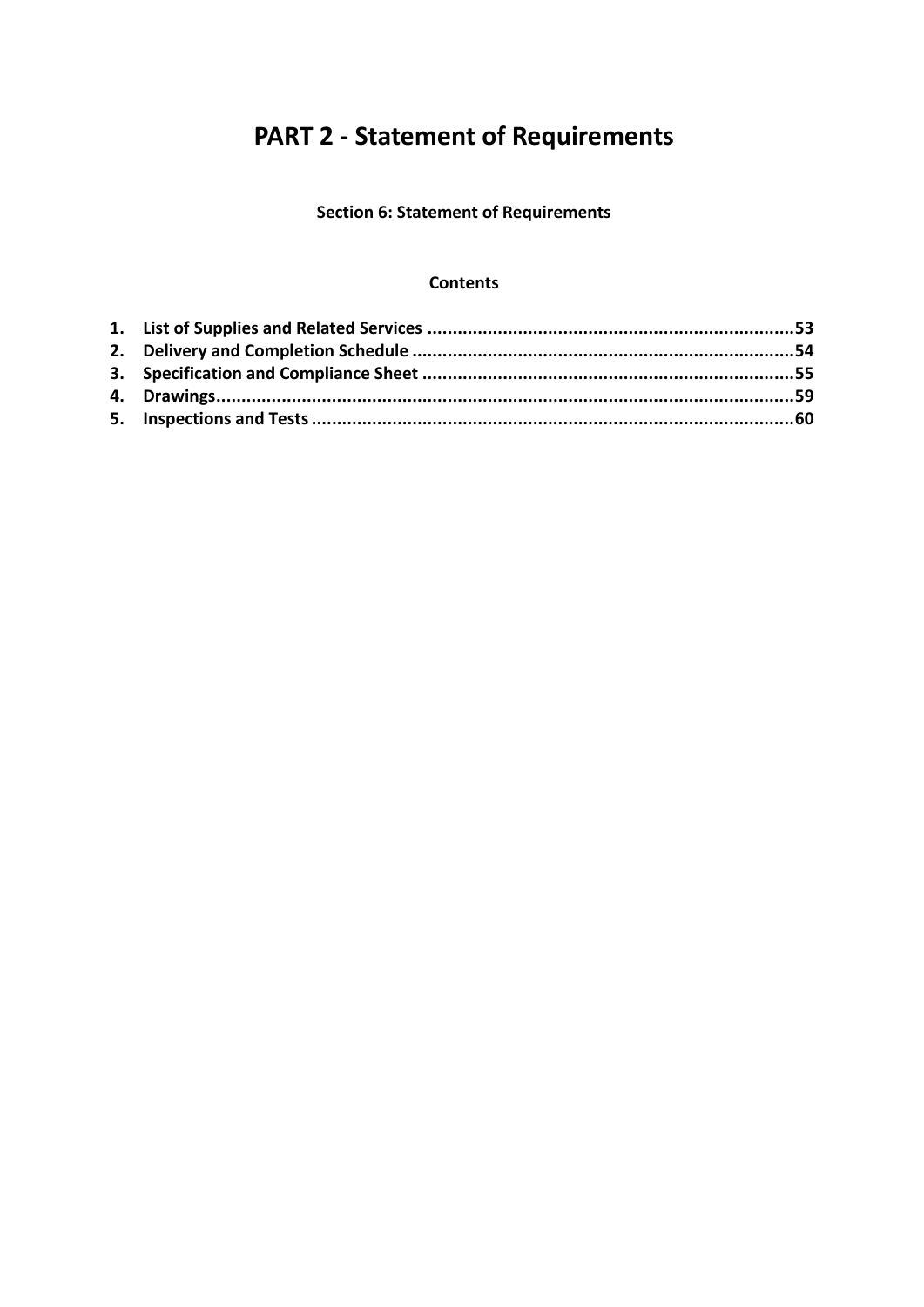# **1. List of Supplies and Related Services**

# **Procurement Reference Number: CASE/TPC/EQPT/001 - 2022**

| <b>Ite</b><br>m<br><b>No</b> | <b>Description of Supplies</b>                                                                                                                | Quantity     | of<br><b>Unit</b><br>measure | <b>Unit Price</b>             | <b>Total Price</b> |
|------------------------------|-----------------------------------------------------------------------------------------------------------------------------------------------|--------------|------------------------------|-------------------------------|--------------------|
| 1.                           | Ambulances - 02 (Two), Engine<br>Capacity: ≤ 3000cc; Transmission:<br>Manual                                                                  | $\mathbf{1}$ | No.                          |                               |                    |
|                              |                                                                                                                                               |              |                              |                               |                    |
|                              |                                                                                                                                               |              |                              | <b>Other additional costs</b> |                    |
|                              |                                                                                                                                               |              | <b>Subtotal</b>              |                               |                    |
|                              | Enter 0% VAT rate if VAT exempt.                                                                                                              |              | VAT @                        | %                             |                    |
|                              |                                                                                                                                               |              | <b>Total</b>                 |                               |                    |
| Contract.                    | The Delivery and Completion Schedule shall be as specified in the Special Conditions of<br>List of Supplies and Price Schedule Authorized By: |              |                              |                               |                    |
| Signature:                   |                                                                                                                                               | Name:        |                              |                               |                    |
| Position:                    |                                                                                                                                               | Date:        |                              |                               |                    |
|                              | Authorised for and on behalf of:                                                                                                              |              |                              | (DD/MM/YY)                    |                    |
| Company:                     |                                                                                                                                               |              |                              |                               |                    |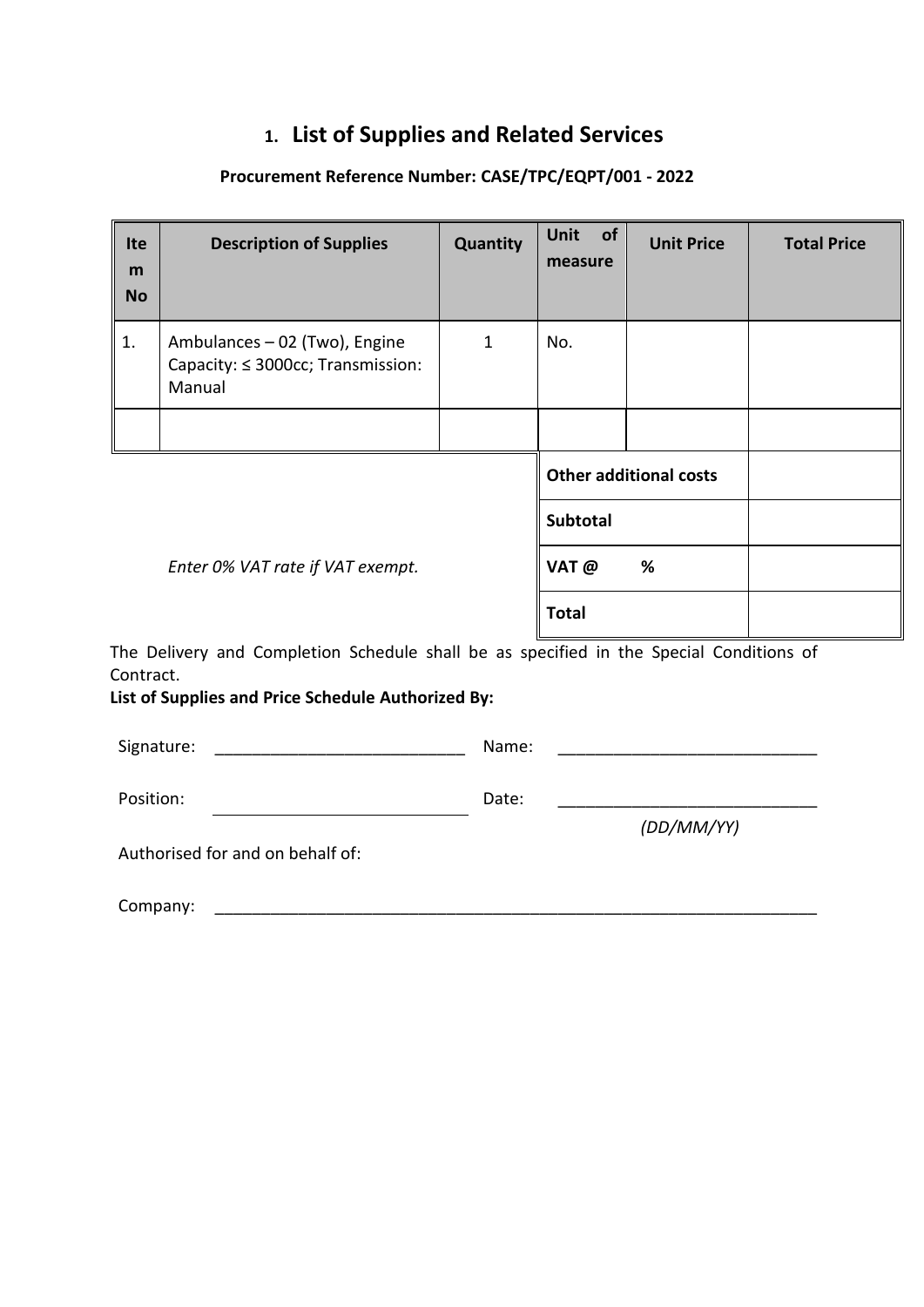# **2. Delivery and Completion Schedule**

# **Procurement Reference Number:** CASE/TPC/EQPT/001 - 2022

The delivery or completion period shall commence from the date of contract signature and effectiveness. Refer to the Incoterm in the GCC26 for the interpretation of the delivery period.

| <b>Item</b><br>number | <b>Brief Description</b><br>of Supplies or Related Services                          | Delivery/<br><b>Completion</b><br><b>Period</b><br>(days/wks/mths) | Delivery Point/<br><b>Site</b> |
|-----------------------|--------------------------------------------------------------------------------------|--------------------------------------------------------------------|--------------------------------|
| 1.                    | Ambulances - 02 (Two),<br>Engine<br>Capacity: $\leq$ 3000cc; Transmission:<br>Manual | Six Weeks                                                          | Case Hospital                  |
|                       |                                                                                      |                                                                    |                                |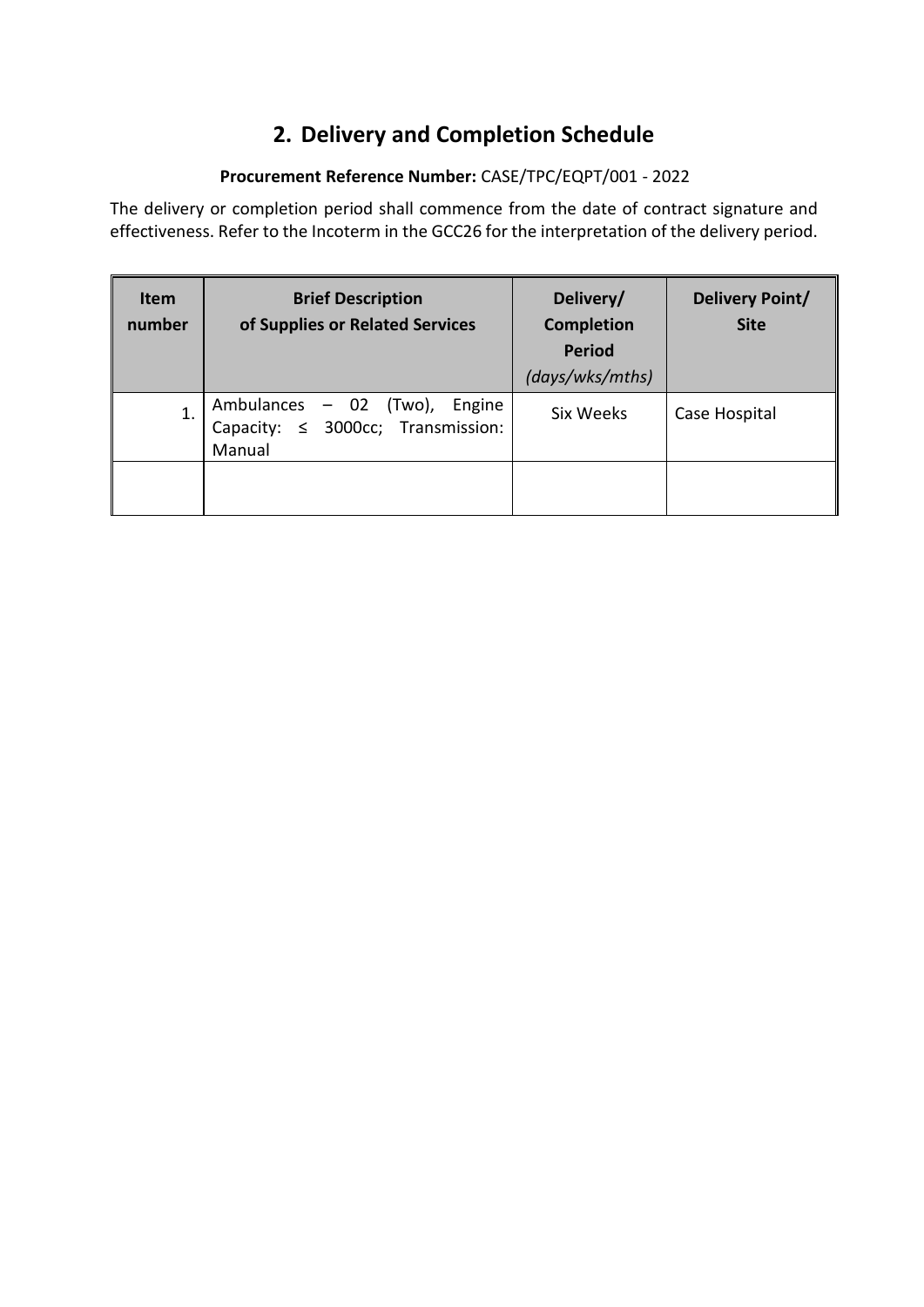# **3. Specification and Compliance Sheet**

## **Procurement Reference Number:** CASE/TPC/EQPT/001 - 2022

*Column b states the minimum technical specification of the item(s) required by the Procuring and Disposing Entity.*

*The Bidder is to complete column c with the technical specification of the item(s) offered and to state "comply" or "not comply" and give details of the areas of non-compliance. Column d provides the technical literature of the specification offered.*

| <b>Item</b>      | <b>Technical Specification required</b> | <b>Compliance</b><br>of | <b>Technical</b><br>literature<br>on |
|------------------|-----------------------------------------|-------------------------|--------------------------------------|
| No.              | including applicable standards          | specification           | specification offered in column c    |
|                  |                                         | offered                 |                                      |
| $\boldsymbol{A}$ | B                                       | $\mathcal{C}$           | $\boldsymbol{d}$                     |
| 1.0              | Description: Ambulances - 02            |                         |                                      |
|                  | (Two)                                   |                         |                                      |
| 1.1              | Make and model: To be stated by         |                         |                                      |
|                  | the bidder                              |                         |                                      |
| 1.2              | Year of Manufacture: 2020 ≥ most        |                         |                                      |
|                  | recent and current model                |                         |                                      |
| 1.3              | <b>Country of Manufacture:</b> To be    |                         |                                      |
|                  | stated by the bidder                    |                         |                                      |
| 1.4              | <b>Inspection Mileage: 0000</b>         |                         |                                      |
| 1.5              | <b>Doors: Four Doors</b>                |                         |                                      |
| 1.6              | Manufacturer's Literature and           |                         |                                      |
|                  | <b>Specifications (Original</b>         |                         |                                      |
|                  | manufacturer published technical        |                         |                                      |
|                  | brochure): To be Provided by the        |                         |                                      |
|                  | bidder                                  |                         |                                      |
|                  |                                         |                         |                                      |
| 2.0              | <b>ENGINE</b>                           |                         |                                      |
| 2.1              | <b>Engine Mount: Front</b>              |                         |                                      |
| 2.2              | Engine size: $\leq$ 3000cc              |                         |                                      |
| 2.3              | Engine type: Diesel Engine              |                         |                                      |
| 2.4              | <b>Engine cooling: Water cooled</b>     |                         |                                      |
|                  | Diesel Engine                           |                         |                                      |
| 2.5              | <b>Number of Cylinders &amp;</b>        |                         |                                      |
|                  | Arrangement: 4 Cylinders, In-line       |                         |                                      |
| 2.6              | Valve Mechanism: 16-valve, Dual         |                         |                                      |
|                  | <b>Over Head Camshaft</b>               |                         |                                      |
| 2.7              | Fuel requirement: Diesel                |                         |                                      |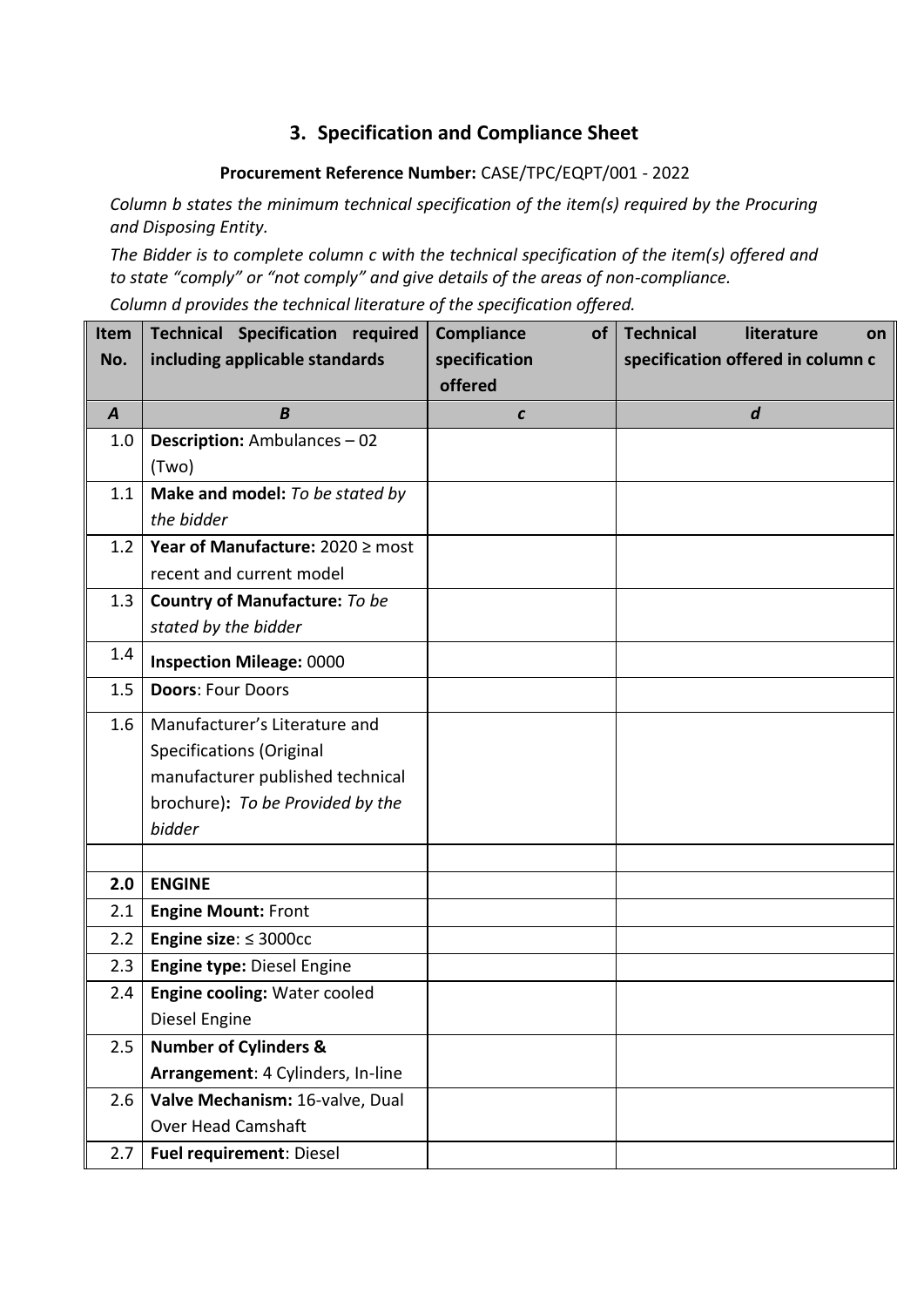| 2.8 | Fuel system: Fuel Injection           |  |
|-----|---------------------------------------|--|
|     | /Common rail type                     |  |
| 2.9 | Power Output (kW/rpm):                |  |
|     | Minimum, 110kW/3400rpm                |  |
| 3.0 | Torque (Nm/rpm): Minimum,             |  |
|     | 400Nm/1600 - 2000rmp                  |  |
| 3.1 | Speed (km/h): Maximum 170             |  |
|     |                                       |  |
| 3.0 | <b>CHASSIS &amp; DRIVE TRAIN</b>      |  |
| 3.1 | Drive Train: Part time 4WD            |  |
| 3.2 | <b>Gear Selection Mechanism:</b>      |  |
|     | Manual floor mounted shift lever      |  |
| 3.3 | Transmission: Minimum 6-Speed         |  |
|     | forward, 1 reverse manual             |  |
|     | transmission                          |  |
| 3.4 | <b>Suspension Type: Front, Double</b> |  |
|     | Wishbone and Rear, Leaf Springs       |  |
| 3.5 | <b>Stabilizer Bar: Front</b>          |  |
| 3.6 | <b>Power Steering Type: Hydraulic</b> |  |
| 3.7 | Brakes type, Front: Ventilated        |  |
|     | discs brake                           |  |
| 3.8 | Brake type, Rear: Leading -trailing   |  |
|     | drum brake                            |  |
|     |                                       |  |
| 4.0 | <b>DIMENSIONS &amp; CAPACITIES</b>    |  |
| 4.1 | Dimensions Overall (LxWxH) in         |  |
|     | mm: 5325 x 1855 x 1815                |  |
| 4.2 | Wheel Base (mm): Not less than        |  |
|     | 3085                                  |  |
| 4.3 | Ground Clearance (mm): Not less       |  |
|     | than 310mm                            |  |
| 4.4 | Towing Capacity Unbraked/             |  |
|     | Braked (kg): 750/3500                 |  |
| 4.5 | Fuel Tank Capacity (L): Lockable      |  |
|     | fuel tank with minimum capacity of    |  |
|     | 80 litres                             |  |
| 4.6 | Tyres and Wheels: Not less than       |  |
|     | 265/65R-17 Tubeless with R 17         |  |
|     | Alloy Wheels                          |  |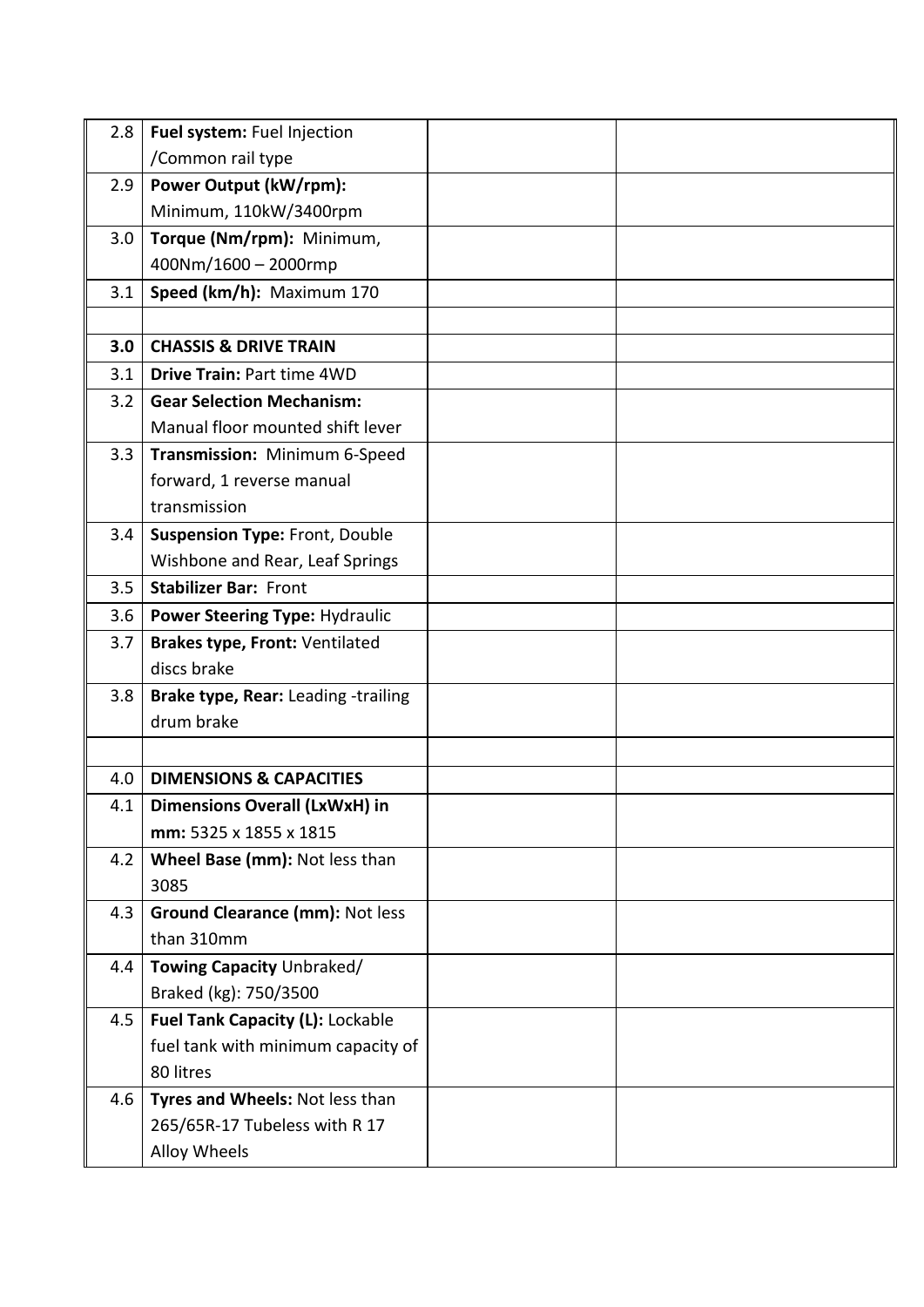| 5.0   | <b>COMFORT AND ADDITIONAL</b>                                         |  |
|-------|-----------------------------------------------------------------------|--|
|       | <b>REQUIRED FEATURES</b>                                              |  |
| 5.1   | <b>Seat Trim: Fabric</b>                                              |  |
| 5.2   | Radio, Multimedia system and                                          |  |
|       | Calls: fitted with Multi info display                                 |  |
|       | large (TFT), AM/FM Radio, CD,                                         |  |
|       | MP3, USB, Bluetooth, Hand free                                        |  |
|       | phone calls; with at least 4                                          |  |
|       | speakers                                                              |  |
| 5.3   | Power Windows: Auto Up & Down                                         |  |
|       | Jam Protection                                                        |  |
| 5.4   | <b>Side Rear View Mirrors: Electric</b>                               |  |
|       | <b>Tilt and Manual Retract</b>                                        |  |
| 5.5   | Air conditioning system: Manually<br>Controlled Air conditioning with |  |
|       | heater                                                                |  |
| 5.6   | Steering Wheel: 4-Spoke, with                                         |  |
|       | <b>Auto Controls</b>                                                  |  |
| 5.7   | Side Steps: Original manufacturer's                                   |  |
|       | side steps                                                            |  |
|       |                                                                       |  |
|       |                                                                       |  |
| 6.0   | <b>SAFETY AND SECURITY</b>                                            |  |
| 6.1   | Air Bags: for Driver/Knee/Front                                       |  |
|       | Passenger; with Side Airbags and                                      |  |
|       | <b>Curtain Shield Airbags</b>                                         |  |
| 6.2   | Seat Belts: 3-Point seatbelt, for all                                 |  |
|       | passengers                                                            |  |
| 6.3   | Locking System: Wireless unlock                                       |  |
|       | and Lock Key Function                                                 |  |
| 6.4   | ABS (Anti-Lock Brake System):                                         |  |
|       | with ABS (Anti-Lock Brake System)                                     |  |
|       | +VSC+HAC and TSC + with                                               |  |
|       | Emergency brake signal                                                |  |
| 6.5   | Ignition Key: with Engine                                             |  |
|       | <b>Immobiliser and Siren</b>                                          |  |
| 6.6   | Driving Mirrors: with Power tilt &<br>Retract (with side turn lamps)  |  |
| 6.7   | Headlamps: Halogen                                                    |  |
| 6.8   | Visibility: with Front Fog Lamps                                      |  |
| 6.9   | <b>Bullbar (TJM): Yes</b>                                             |  |
| 6.9.1 |                                                                       |  |
|       | Front grill: Yes                                                      |  |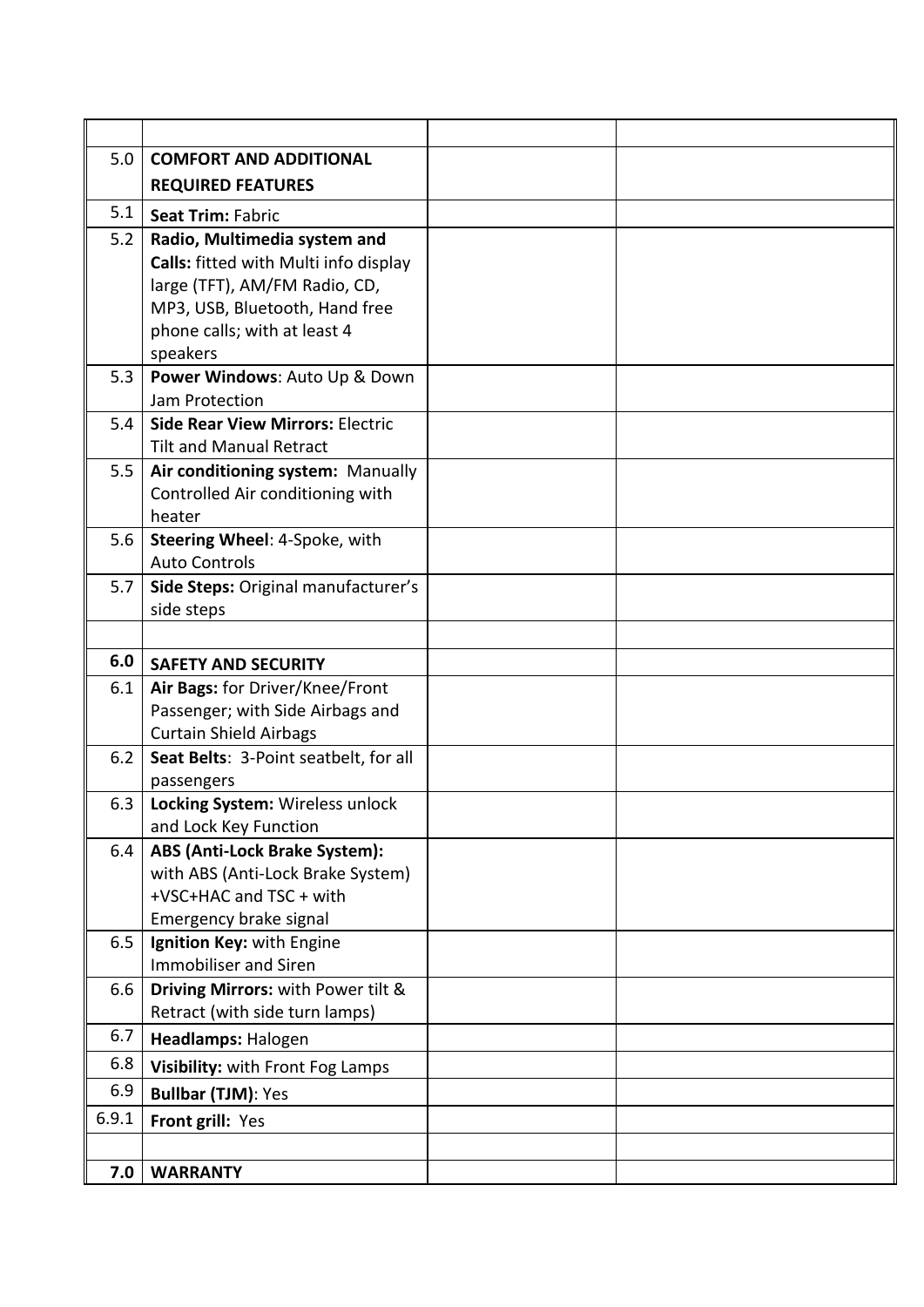| 7.1 | Manufacturer's Warranty: 3 years<br>or 100,000km, whichever comes |  |
|-----|-------------------------------------------------------------------|--|
|     | first                                                             |  |
| 7.2 | Free Service: Free At least up to                                 |  |
|     | 50,000km service/2 years                                          |  |
|     | whichever comes first                                             |  |
|     |                                                                   |  |
| 8.0 | <b>MISCELLANEOUS/ EQUIPMENT</b>                                   |  |
| 8.1 | Tool Kit: Manufacturers approved                                  |  |
|     | essential set of tools for routine                                |  |
|     | maintenance: jack, fire                                           |  |
|     | extinguisher, and other tool kit: To                              |  |
|     | be Provided                                                       |  |
| 8.2 | Owner's manual in English: To be                                  |  |
|     | Provided                                                          |  |
| 8.3 | One full size spare wheel and tyre                                |  |
|     | secured by a lockable device                                      |  |
|     | outside the vehicle: To be                                        |  |
|     |                                                                   |  |
|     | Provided                                                          |  |
| 8.4 | Equipped with First Aid Kit                                       |  |
| 8.5 | Lighting: Legal lighting system                                   |  |
| 8.6 | Carrier deck tourneau (tarpaulin)                                 |  |
|     | cover: Fitted on deck                                             |  |
| 8.7 | Others: Reflectors; floor carpets,                                |  |
|     | etc                                                               |  |
|     |                                                                   |  |
| 9.0 | <b>AFTER SALES SERVICES</b>                                       |  |
| 9.1 | The supplier must have an                                         |  |
|     | authorized agent in the region to                                 |  |
|     | cater for repair and spare parts or                               |  |
|     | indicate what arrangements they                                   |  |
|     | will put in place in case he is                                   |  |
|     | awarded the contract (provide a                                   |  |
|     | statement/documentation to                                        |  |
|     | support)                                                          |  |

The detailed technical evaluation will examine the technical specification of the items offered in column c and determine whether this meets the minimum specification in column b. Bidders must complete column c or the bid will be rejected. **Bidders are required to use column d to include technical literature to support the details provided in column c.**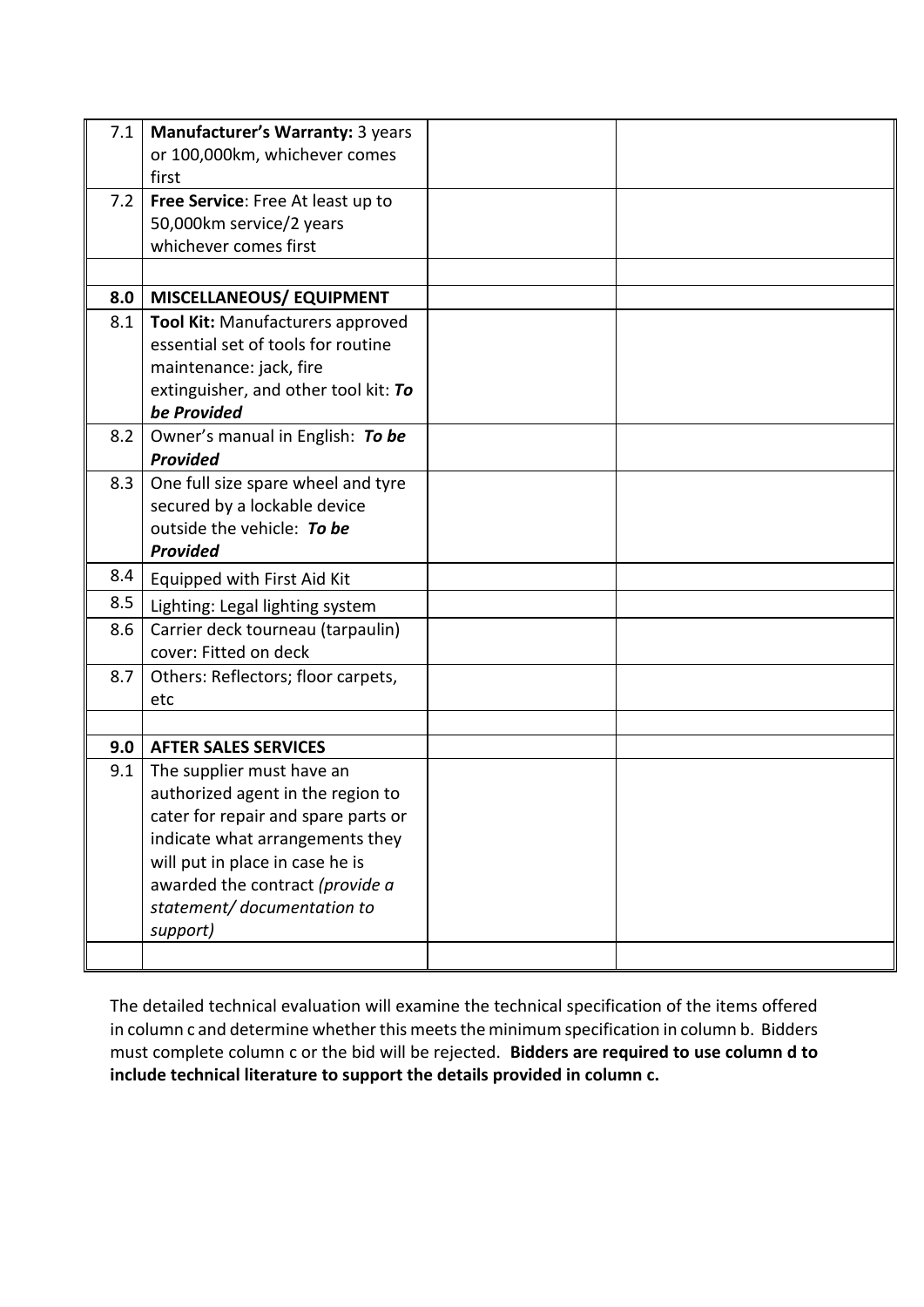# **4. Drawings**

# **Procurement Reference Number:** CASE/TPC/EQPT/001 - 2022

| <b>List of related Drawings</b> |                     |                |  |
|---------------------------------|---------------------|----------------|--|
| <b>Drawing number</b>           | <b>Drawing name</b> | <b>Purpose</b> |  |
| N/A                             |                     |                |  |
|                                 |                     |                |  |
|                                 |                     |                |  |
|                                 |                     |                |  |
|                                 |                     |                |  |
|                                 |                     |                |  |
|                                 |                     |                |  |
|                                 |                     |                |  |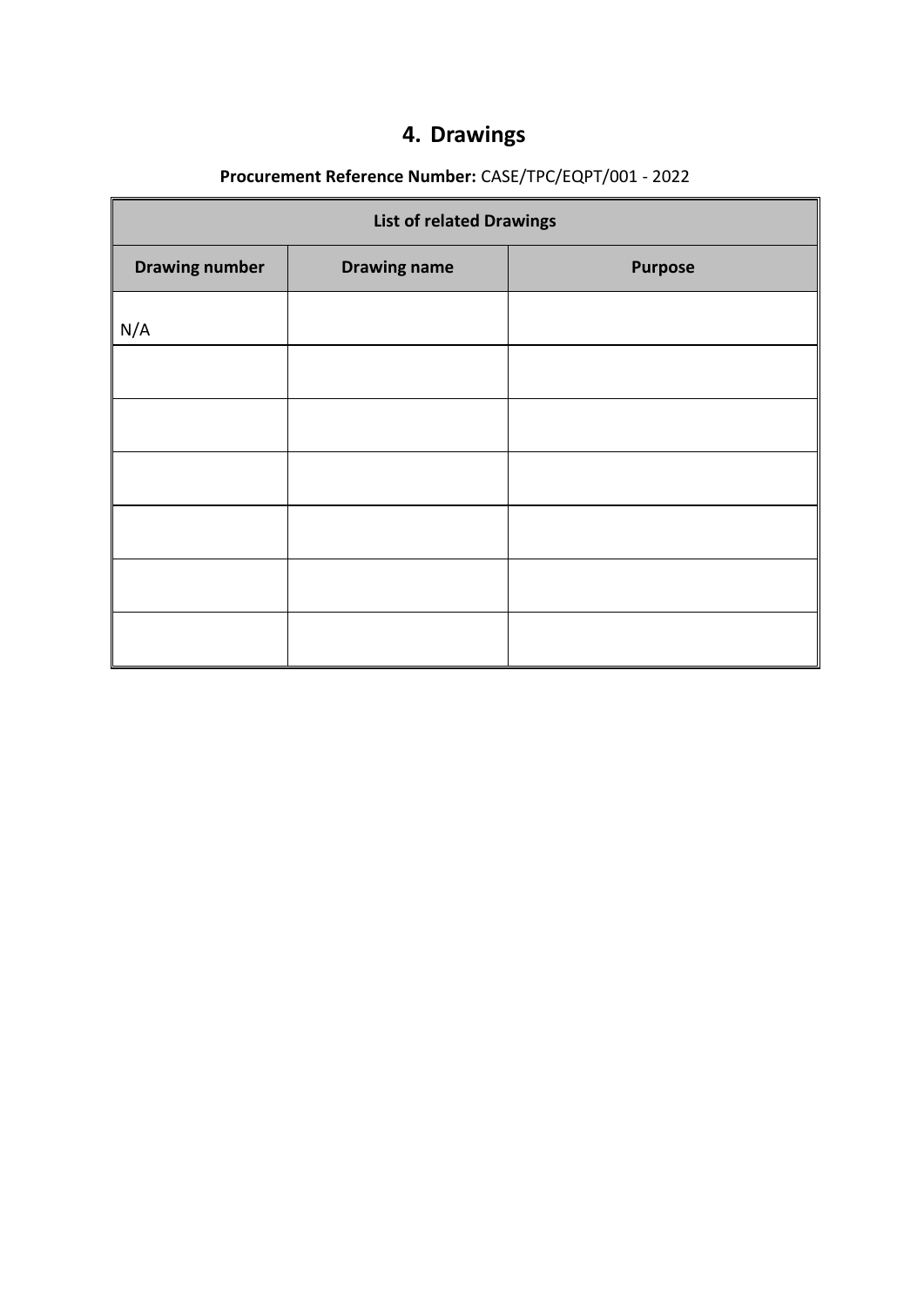# **5. Inspections and Tests**

# **Procurement Reference Number:** CASE/TPC/EQPT/001 - 2022

 $\blacksquare$ 

 $\blacksquare$ 

| <b>List of Inspections and Tests</b>     |                                                                  |  |  |
|------------------------------------------|------------------------------------------------------------------|--|--|
| Items subject to Inspection and          | All                                                              |  |  |
| Tests;                                   |                                                                  |  |  |
| Type of inspection or tests and the      | Pre- Delivery Inspection to conform that vehicle                 |  |  |
| standards to be met;                     | meets the specifications.                                        |  |  |
| Location of the inspection or tests;     | Bonded<br>house/suppliers'<br>showroom<br>ware<br><b>Kampala</b> |  |  |
| Inspection agency;                       | <b>Case Hospital Medical &amp; Technical Team</b>                |  |  |
| Timing of the inspection;                | On delivery in the bonded ware house/Suppliers'<br>showroom      |  |  |
| <b>Notifications</b><br>or documentation | All relevant documents                                           |  |  |
| required from the provider;              |                                                                  |  |  |
| Provision of any samples<br>for          | N/A                                                              |  |  |
| inspection;                              |                                                                  |  |  |
| Cost of the inspection;                  |                                                                  |  |  |
| Arrangements and costs for any re-       |                                                                  |  |  |
| inspection required;                     |                                                                  |  |  |
| Any other relevant details.              |                                                                  |  |  |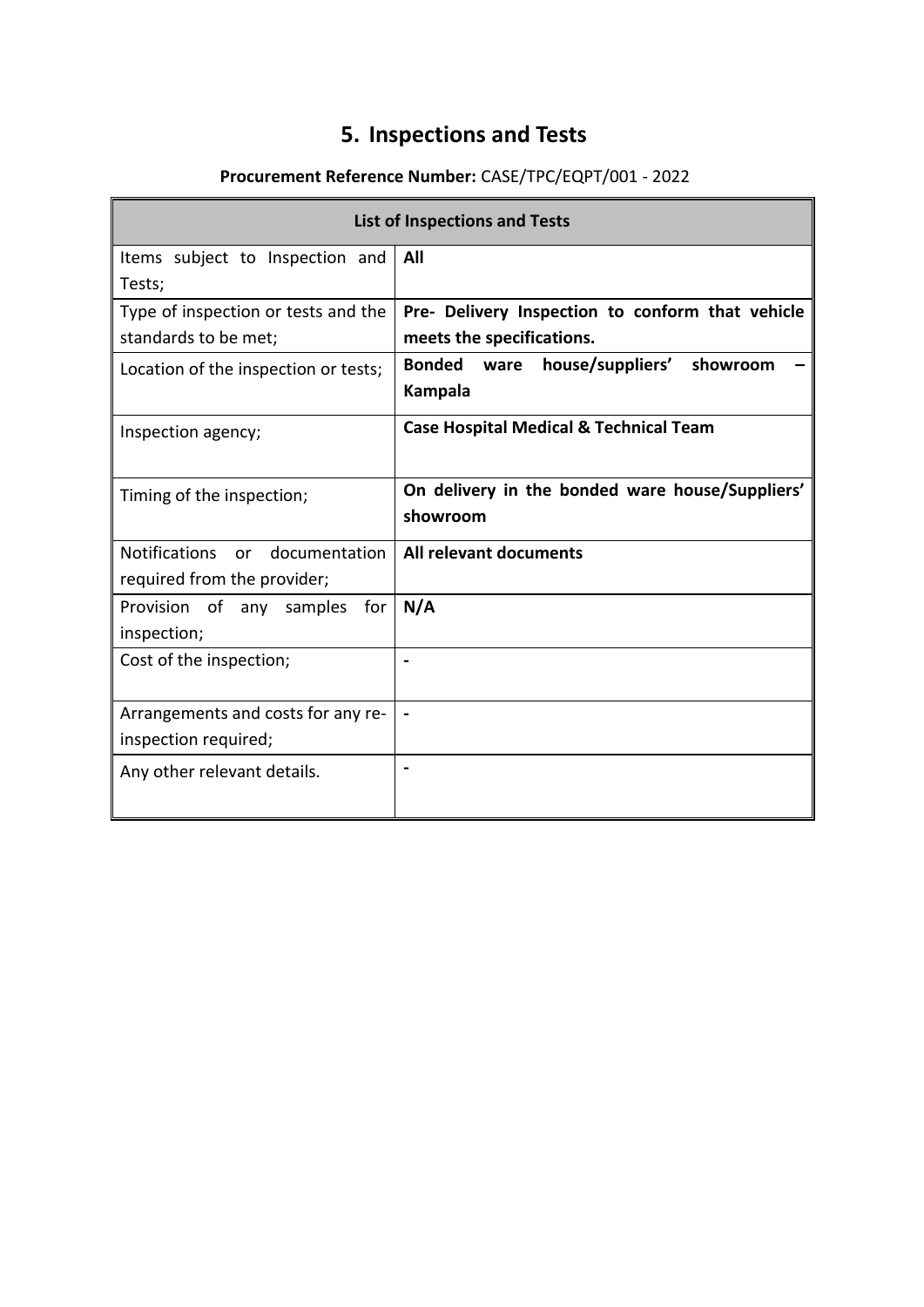# **PART 3 - Contract**

# **Section 7: General Conditions of Contract for the Procurement of Supplies**

### **Table of Clauses**

| 1.  |                                    |  |
|-----|------------------------------------|--|
| 2.  |                                    |  |
| 3.  |                                    |  |
| 4.  |                                    |  |
| 5.  |                                    |  |
| 6.  |                                    |  |
| 7.  |                                    |  |
| 8.  |                                    |  |
| 9.  |                                    |  |
| 10. |                                    |  |
|     |                                    |  |
|     |                                    |  |
|     |                                    |  |
|     |                                    |  |
|     |                                    |  |
|     |                                    |  |
|     |                                    |  |
|     |                                    |  |
|     |                                    |  |
|     |                                    |  |
|     |                                    |  |
|     |                                    |  |
|     |                                    |  |
|     |                                    |  |
|     |                                    |  |
|     |                                    |  |
|     |                                    |  |
|     |                                    |  |
|     |                                    |  |
|     |                                    |  |
|     | 32. Change in Laws and Regulations |  |
|     |                                    |  |
|     |                                    |  |
|     |                                    |  |
|     |                                    |  |
|     |                                    |  |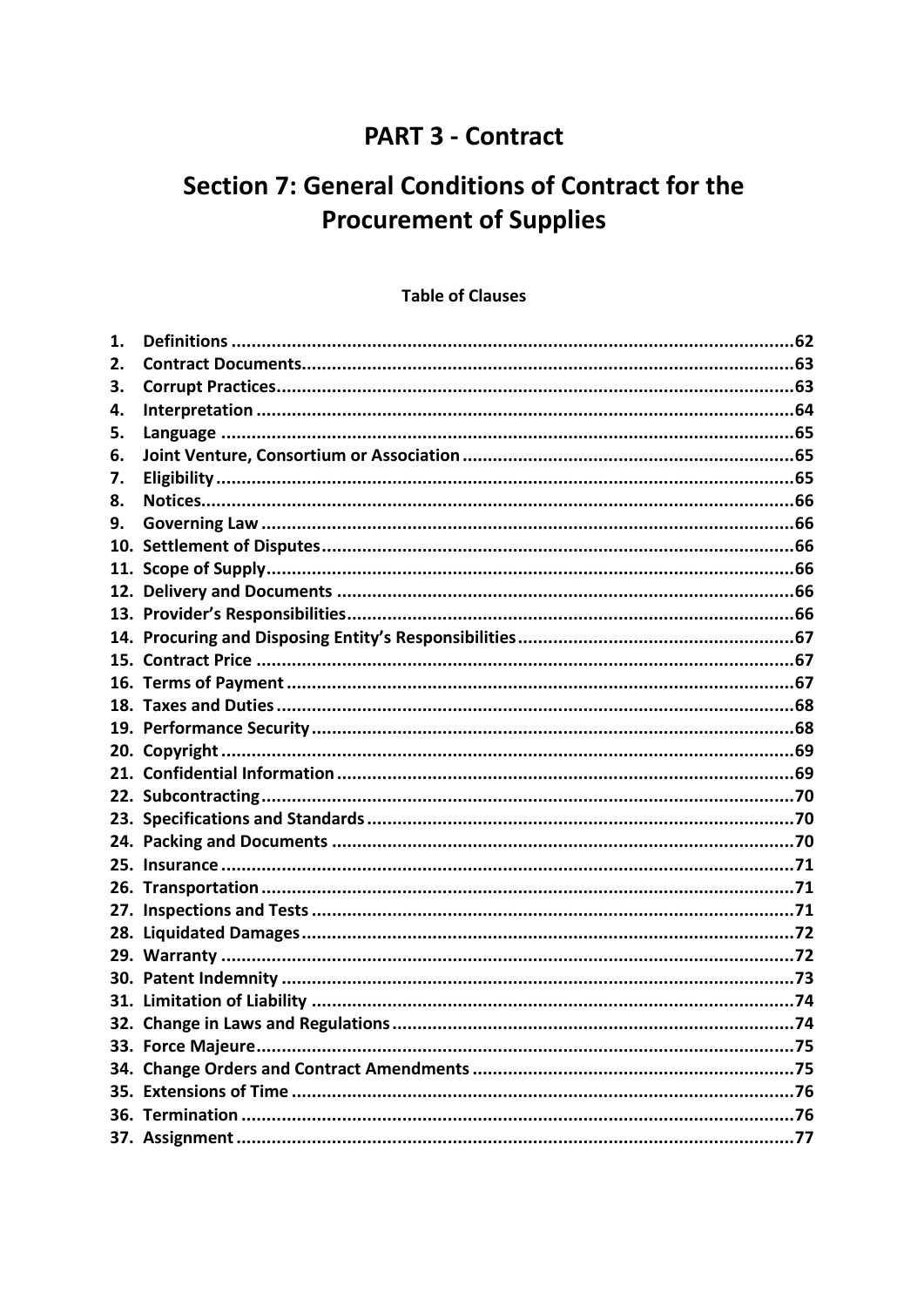# **Section 7: General Conditions of Contract for the Procurement of Supplies**

### **1. Definitions**

The following words and expressions shall have the meanings hereby assigned to them:

- (a) "Completion" means the fulfilment of the Related Services by the Provider in accordance with the terms and conditions set forth in the Contract.
- (b) "Contract" means the Agreement entered into between the Procuring and Disposing Entity and the Provider, together with the Contract Documents referred to therein, including all attachments, appendices, and all documents incorporated by reference therein.
- (c) "Contract Documents" means the documents listed in the Agreement, including any amendments thereto.
- (d) "Contract Price" means the price payable to the Provider as specified in the Agreement, subject to such additions and adjustments thereto or deductions there from, as may be made pursuant to the Contract.
- (e) "Day" means working day.
- (f) "Delivery" means the transfer of the Supplies from the Provider to the Procuring and Disposing Entity in accordance with the terms and conditions set forth in the Contract.
- (g) "Eligible Countries" means the countries and territories eligible as listed in the SCC.
- (h) "GCC" means the General Conditions of Contract.
- (i) "Procuring and Disposing Entity" means the entity purchasing the Supplies and Related Services, as specified in the Agreement.
- (j) "Provider" means the natural person, private or government entity, or a combination of the above, whose bid to perform the Contract has been accepted by the Procuring and Disposing Entity and is named as such in the Agreement, and includes the legal successors or permitted assigns of the Provider.
- (k) "Related Services" means the services incidental to the provision of Supplies, such as insurance, installation, training and initial maintenance and other similar obligations of the Provider under the Contract.
- (l) "SCC" means the Special Conditions of Contract.
- (m) "Subcontractor" means any natural person, private or government entity, or a combination of the above, including its legal successors or permitted assigns, to whom any part of the Supplies to be provided or execution of any part of the Related Services is subcontracted by the Provider.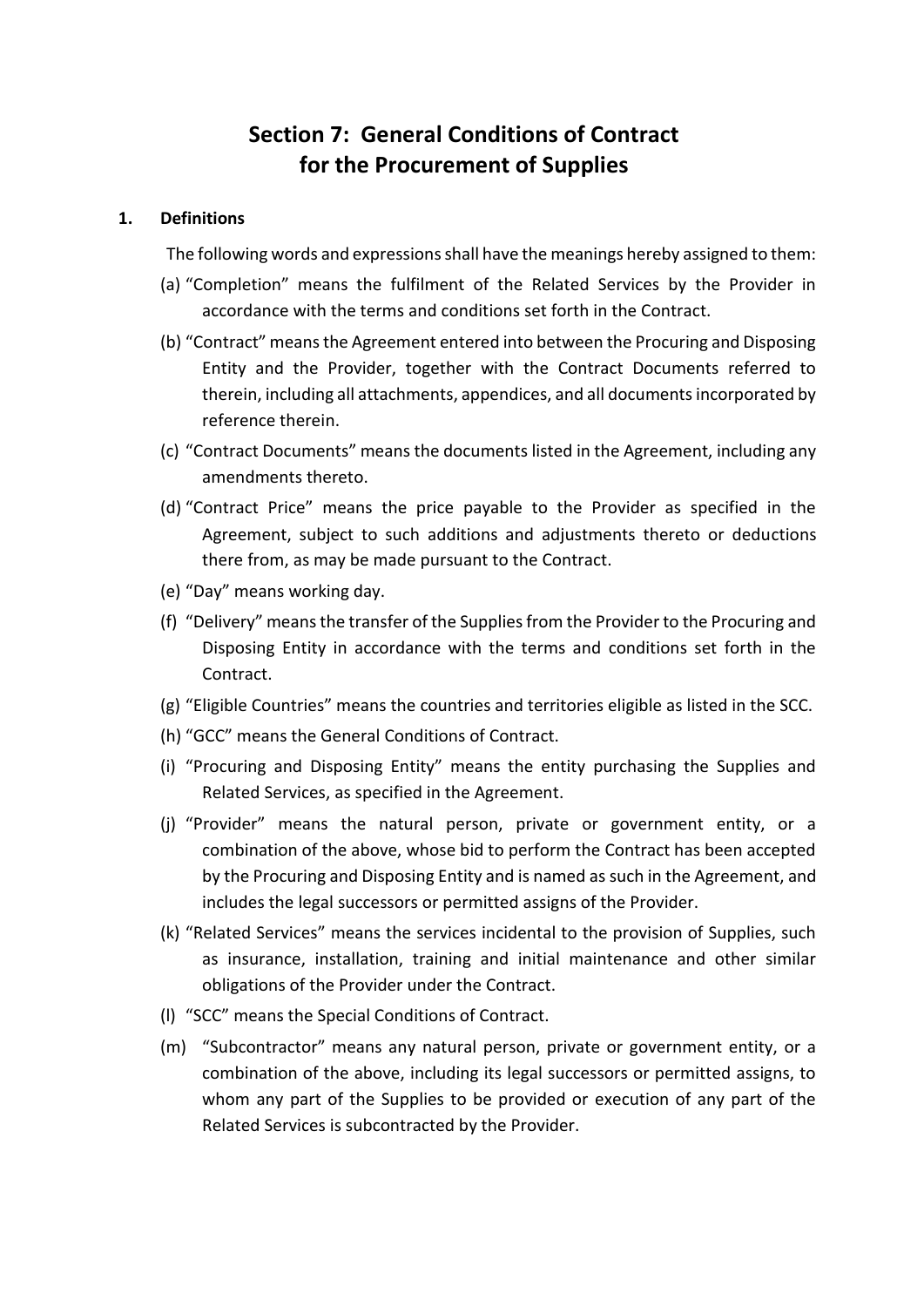- (n) "Supplies" means goods, raw materials, products, livestock, assets, land, equipment or objects of any kind and description in solid, liquid or gaseous form, or in the form of electricity, or intellectual and proprietary rights as well as works or services incidental to the provision of such supplies where the value of such works or services does not exceed the value of the supplies.
- (o) "The Site," where applicable, means the place named in the SCC.
- (p) "Tribunal" means the Tribunal established under the Public Procurement and Disposal of Public Assets Act, 2003.
- (q) The "Project Manager" is the person named in the SCC (or any other competent person appointed by the Employer and notified to the Contractor, to act as a representative of the Contract Manager) who is responsible for supervising the execution of the Works and administering the Contract. The
- (r) The "Contract Manager" is the person appointed by the Accounting Officer from the user department or another Procuring and Disposing Entity to manage the contract.

### **2. Contract Documents**

- 2.1 The documents forming the Contract shall be interpreted in the following order of priority:
	- (a) Agreement,
	- (b) The Provider's Bid, as amended by any clarifications,
	- (c) Special Conditions of Contract,
	- (d) General Conditions of Contract,
	- (e) Statement of Requirements,
	- (f) any other document listed in the SCC as forming part of the Contract.
- 2.2 Subject to the order of precedence set forth in Sub-Clause 2.1, all documents forming the Contract (and all parts thereof) are intended to be correlative, complementary, and mutually explanatory.

### **3. Corrupt Practices**

- 3.1 It is the Case Hospital's policy to require that the Procurement & Disposal Department, as well as Bidders and Providers under Case Hospital financed contracts, observe the highest standard of ethics during the procurement and execution of such contracts. In pursuit of this policy, Case Hospital:
	- (a) defines, for the purposes of this provision, the terms set forth below as follows:
		- (i) "corrupt practice" means the offering, giving, receiving, or soliciting, directly or indirectly, of anything of value, to influence the action of a public official in the procurement process or in contract execution; and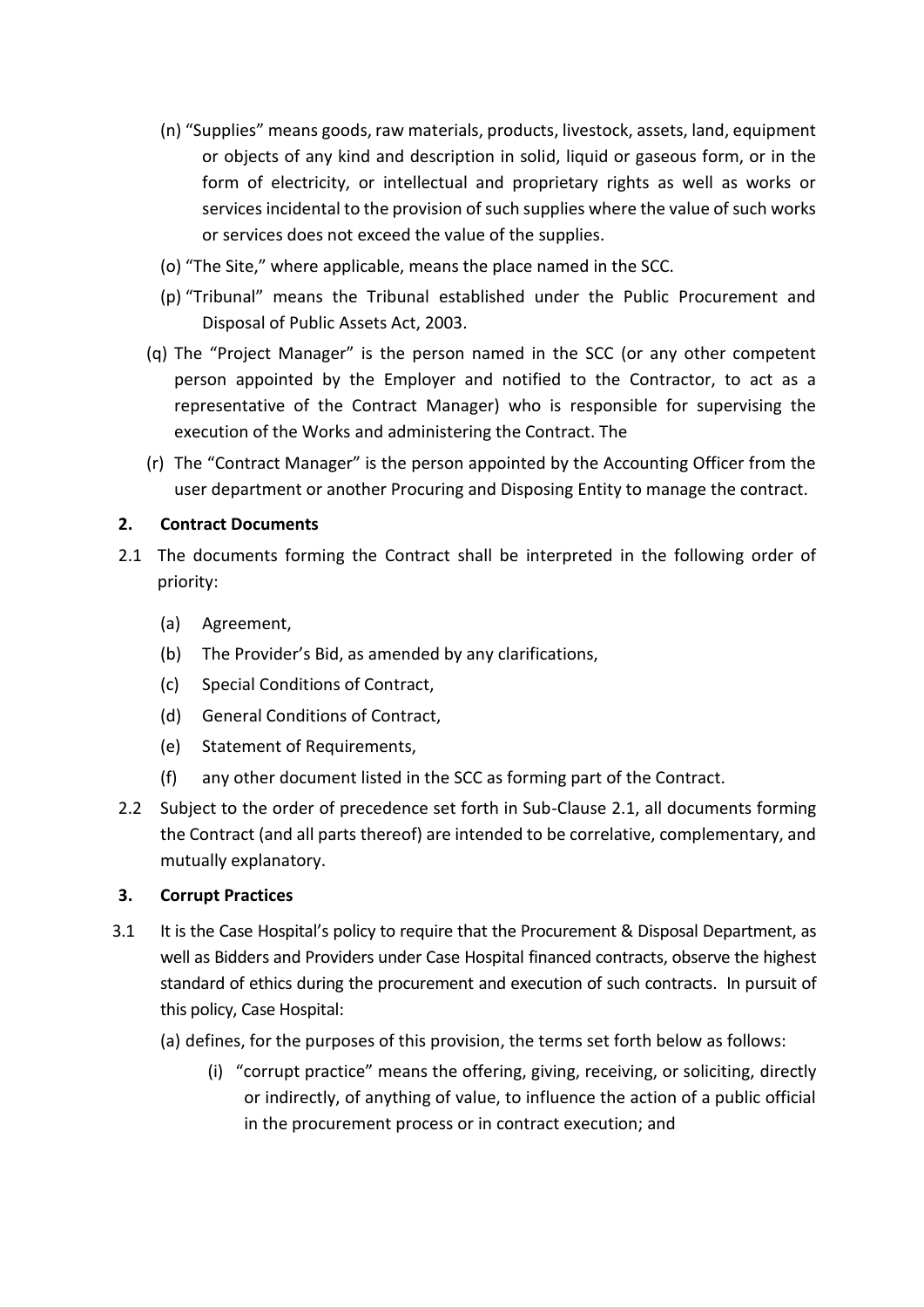- (ii) "fraudulent practice" is any act or omission, including a misrepresentation, that knowingly or recklessly misleads, or attempts to mislead, a party to obtain a financial or other benefit or to avoid an obligation;
- (iii) "collusive practice" is an arrangement between two or more parties designed to achieve an improper purpose, including to influence improperly the actions of another party;
- (iv) "coercive practice" is impairing or harming, or threatening to impair or harm, directly or indirectly, any party or the property of the party to influence improperly the actions of a party;
- (b) will suspend a firm, either indefinitely or for a stated period of time, from being awarded a Case Hospital funded contract if it at any time determines that the firm has engaged in corrupt, fraudulent, collusive or coercive practices in competing for, or in executing, a Case Hospital funded Contract.
- 3.2 The Provider shall permit Case Hospital to inspect the Provider's accounts and records relating to the performance of the Provider and to have them audited by auditors appointed by Case Hospital, if so required.
- 3.3 In pursuit of the policy defined in Sub-Clause 3.1, Case Hospital may terminate a Contract for Supplies if it at any time determines that corrupt, fraudulent, collusive or coercive practices were engaged in by representatives of Case Hospital or of a Provider, during the procurement or the execution of that contract, in accordance with GCC 36.1.

### **4. Interpretation**

- 4.1 If the context so requires it, singular means plural and vice versa.
- 4.2 Incoterms
	- (a) Unless otherwise specified in the SCC, the meaning of any trade term and the rights and obligations of parties there under shall be as prescribed by Incoterms.
	- (b) EXW, CIP, and other similar terms, shall be governed by the rules prescribed in the edition of Incoterms, published by the International Chamber of Commerce as specified in the SCC.
- 4.3 Entire Agreement

The Contract constitutes the entire agreement between Case Hospital and the Provider and supersedes all communications, negotiations and agreements (whether written or oral) of parties with respect thereto made prior to the date of Contract.

4.4 Amendment

No amendment or other variation of the Contract shall be valid unless it is in writing, is dated, expressly refers to the Contract, and is signed by a duly authorised representative of each party thereto.

4.5 Non-waiver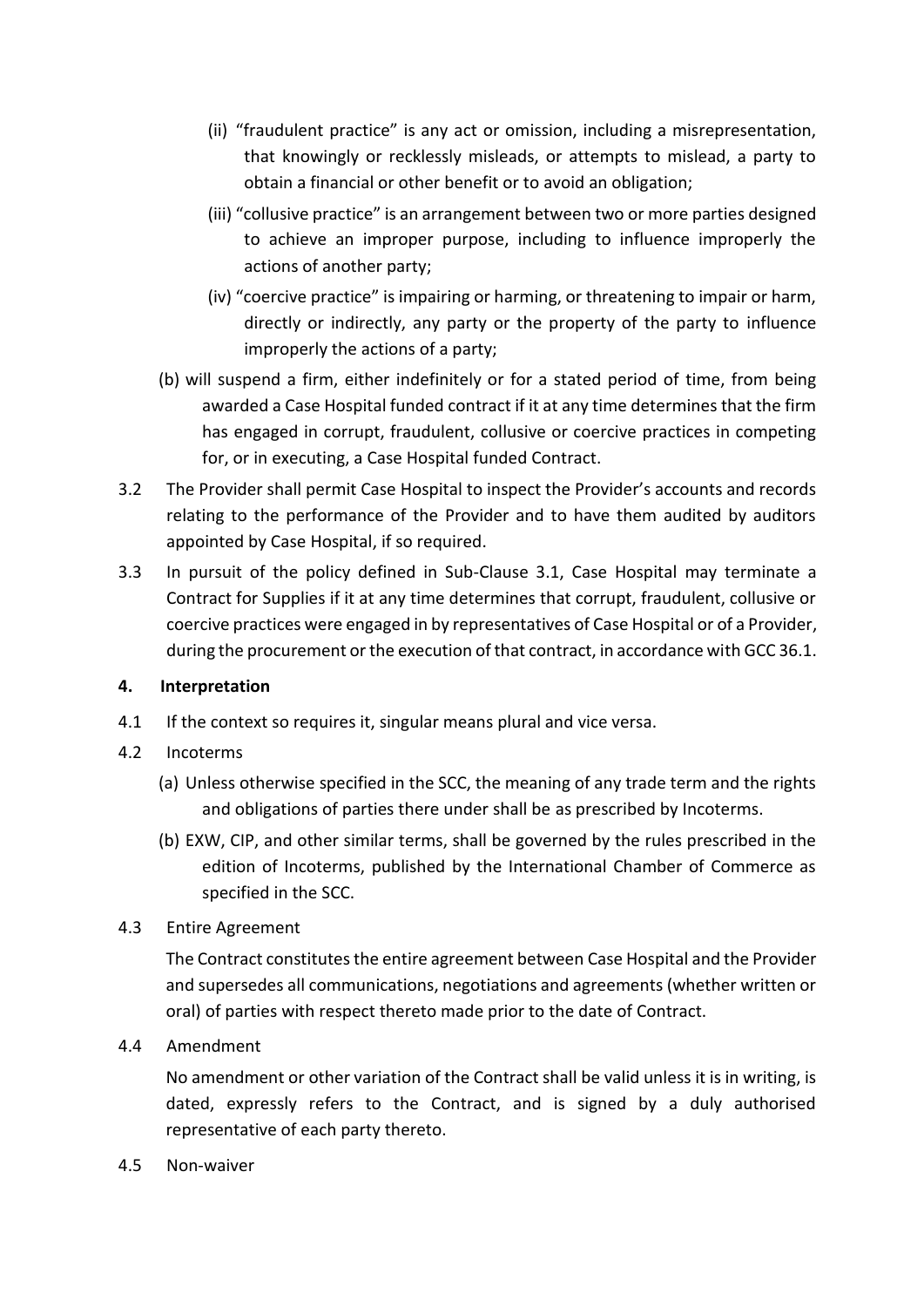- (a) Subject to GCC Sub-Clause 4.5(b) below, no relaxation, forbearance, delay, or indulgence by either party in enforcing any of the terms and conditions of the Contract or the granting of time by either party to the other shall prejudice, affect, or restrict the rights of that party under the Contract, neither shall any waiver by either party of any breach of Contract operate as waiver of any subsequent or continuing breach of Contract.
- (b) Any waiver of a party's rights, powers, or remedies under the Contract must be in writing, dated, and signed by an authorised representative of the party granting such waiver, and must specify the right and the extent to which it is being waived.

### 4.6 Severability

If any provision or condition of the Contract is prohibited or rendered invalid or unenforceable, such prohibition, invalidity or unenforceability shall not affect the validity or enforceability of any other provisions and conditions of the Contract.

### **5. Language**

- 5.1 The Contract as well as all correspondence and documents relating to the Contract exchanged by the Provider and the Procuring and Disposing Entity, shall be written in English unless specified otherwise in the SCC. Supporting documents and printed literature that are part of the Contract may be in another language provided they are accompanied by an accurate translation of the relevant passages in the language specified, in which case, for purposes of interpretation of the Contract, this translation shall govern.
- 5.2 The Provider shall bear all costs of translation to the governing language and all risks of the accuracy of such translation.

### **6. Joint Venture, Consortium or Association**

Unless otherwise specified in the SCC, if the Provider is a joint venture, consortium, or association, all of the parties shall be jointly and severally liable to the Procuring and Disposing Entity for the fulfilment of the provisions of the Contract and shall designate one party to act as a leader with authority to bind the joint venture, consortium, or association. The composition or the constitution of the joint venture, consortium, or association shall not be altered without the prior consent of the Procuring and Disposing Entity.

### **7. Eligibility**

7.1 The Provider and its Subcontractors shall have the nationality of an eligible country. A Provider or Subcontractor shall be deemed to have the nationality of a country if it is a citizen or constituted, incorporated, or registered, and operates in conformity with the provisions of the laws of that country.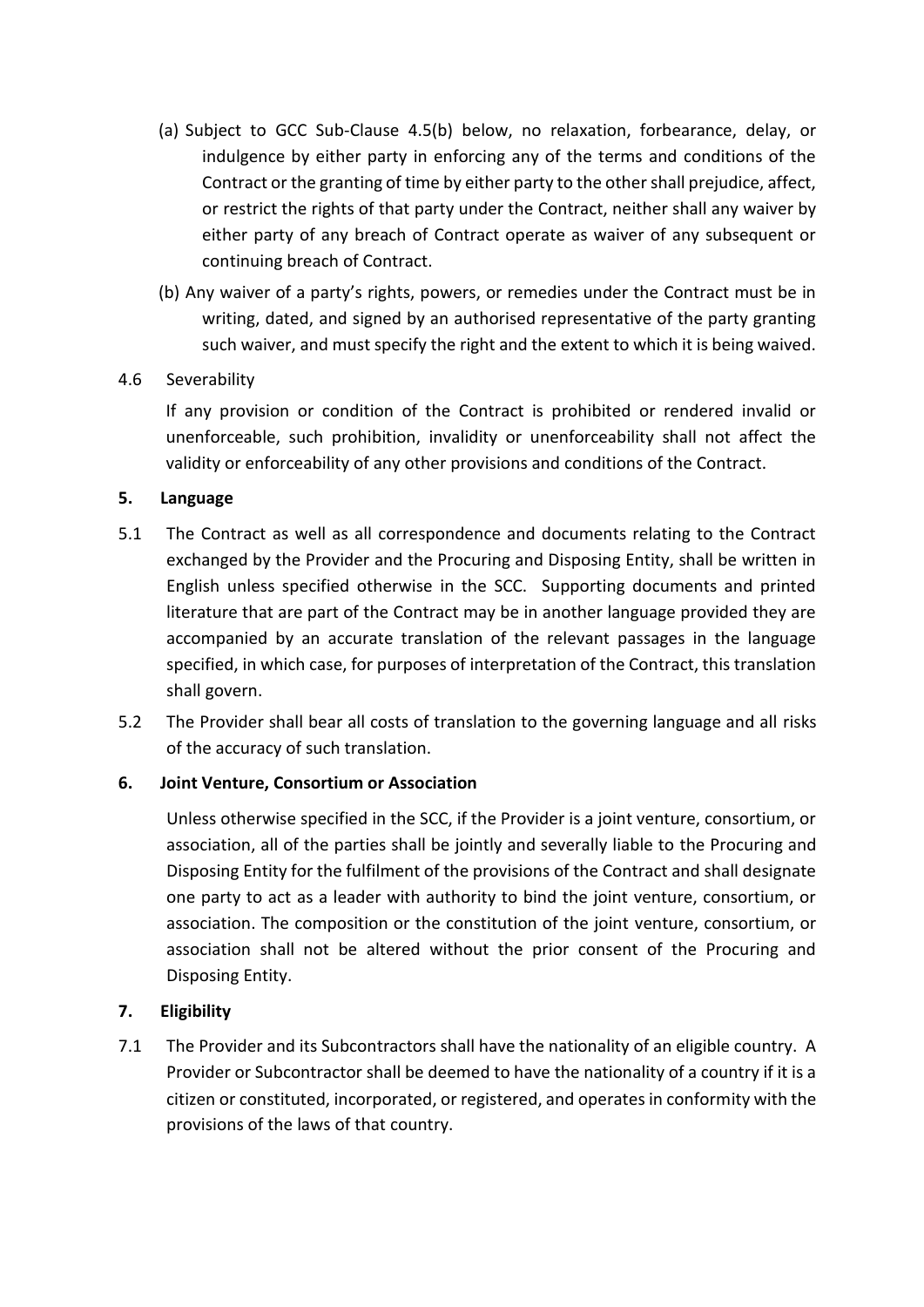7.2 All Supplies and Related Services to be supplied under the Contract shall have their origin in Eligible Countries. For the purpose of this Clause, origin means the country where the Supplies have been grown, mined, cultivated, produced, manufactured, or processed, or through manufacture, processing, or assembly, another commercially recognised article results that differs substantially in its basic characteristics from its imported components.

### **8. Notices**

- 8.1 Any notice given by one party to the other pursuant to the Contract shall be in writing to the address specified in the SCC. The term "in writing" means communicated in written form with proof of receipt.
- 8.2 A notice shall be effective when delivered or on the notice's effective date, whichever is later.

### **9. Governing Law**

The Contract shall be governed by and interpreted in accordance with the laws of Uganda unless otherwise specified in the SCC.

### **10. Settlement of Disputes**

- 10.1 The Procuring and Disposing Entity and the Provider shall make every effort to resolve amicably by direct informal negotiation any disagreement or dispute arising between them under or in connection with the Contract.
- 10.2 If the parties fail to resolve such a dispute or difference by mutual consultation within twenty-eight (28) days from the commencement of such consultation, either party may require that the dispute be referred for resolution under the Arbitration and Conciliation Act of Uganda Cap 4 or such other formal mechanism specified in the SCC.

### **11. Scope of Supply**

- 11.1 The Supplies and Related Services to be provided shall be as specified in the Statement of Requirements.
- 11.2 The Supply shall include all such items not specifically mentioned in the Contract but that can be reasonably inferred from the Contract as being required for attaining Delivery and Completion of the Supplies and Related Services as if such items were expressly mentioned in the Contract.

### **12. Delivery and Documents**

Subject to GCC Sub-Clause 33.1, the Delivery of the Supplies and Completion of the Related Services shall be in accordance with the Delivery and Completion Schedule specified in the Statement of Requirements.

### **13. Provider's Responsibilities**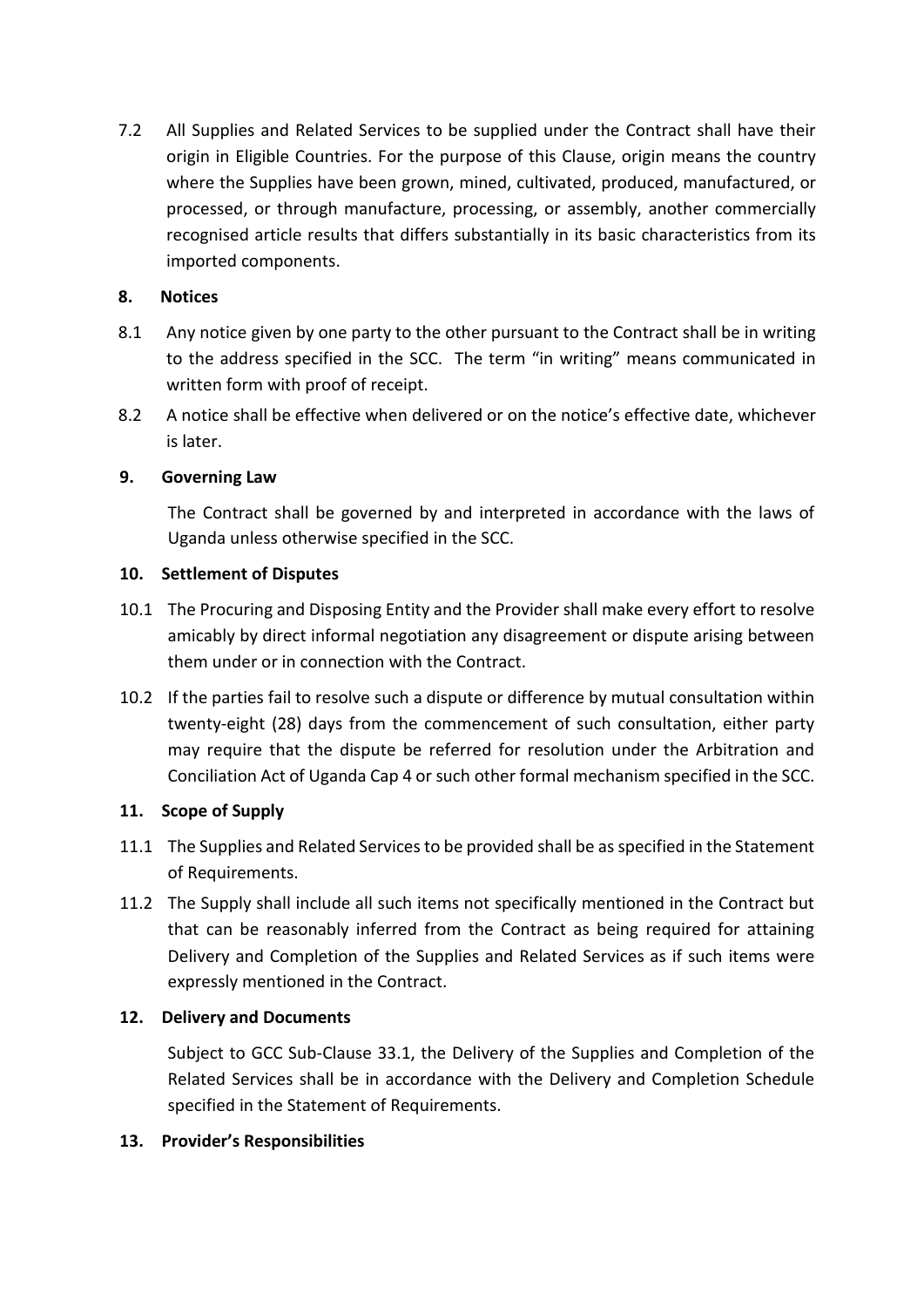The Provider shall provide all the Supplies and Related Services included in the Scope of Supply in accordance with GCC Clause 11, and the Delivery and Completion Schedule, as per GCC Clause 12.

### **14. Procuring and Disposing Entity's Responsibilities**

- 14.1 Whenever the provision of Supplies and Related Services requires that the Provider obtain permits, approvals, and import and other licenses from local public authorities in Uganda, the Procuring and Disposing Entity shall, if so required by the Provider, make its best effort to assist the Provider in complying with such requirements in a timely and expeditious manner.
- 14.2 The Procuring and Disposing Entity shall pay all costs involved in the performance of its responsibilities, in accordance with GCC Sub-Clause 14.1.

### **15. Contract Price**

- 15.1 The Contract Price shall be as specified in the Agreement subject to any additions and adjustments thereto, or deductions therefrom, as may be made pursuant to the Contract.
- 15.2 Prices charged by the Provider for the Supplies delivered and the Related Services performed under the Contract shall not vary from the prices quoted by the Provider in its bid, with the exception of any price adjustments authorised in the SCC.

### **16. Terms of Payment**

- 16.1 The Contract Price shall be paid as specified in the SCC.
- 16.2 The Provider's request for payment shall be made to the Procuring and Disposing Entity in writing, accompanied by invoices describing, as appropriate, the Supplies delivered and Related Services performed, and by the documents submitted pursuant to GCC Clause 12 and upon fulfilment of all the obligations stipulated in the Contract.
- 16.3 Unless otherwise specified in the SCC, payments shall be made promptly by the Procuring and Disposing Entity, no later than thirty (30) days after submission of an invoice or request for payment by the Provider, and its certification by the Procuring and Disposing Entity. The Procuring and Disposing Entity shall certify or reject such invoices or payment requests within five (5) days from receipt. Where such invoices or payment requests are rejected, the Procuring and Disposing Entity shall advise the Provider of the reasons for rejection.
- 16.4 The currency or currencies in which payments shall be made to the Provider under this Contract shall be specified in the SCC.

### **17 Advance Payment Guarantee**

17.1 Unless otherwise stated in the SCC, where any payment is made in advance of delivery of any Supplies or Related Services, payment of the advance payment shall be made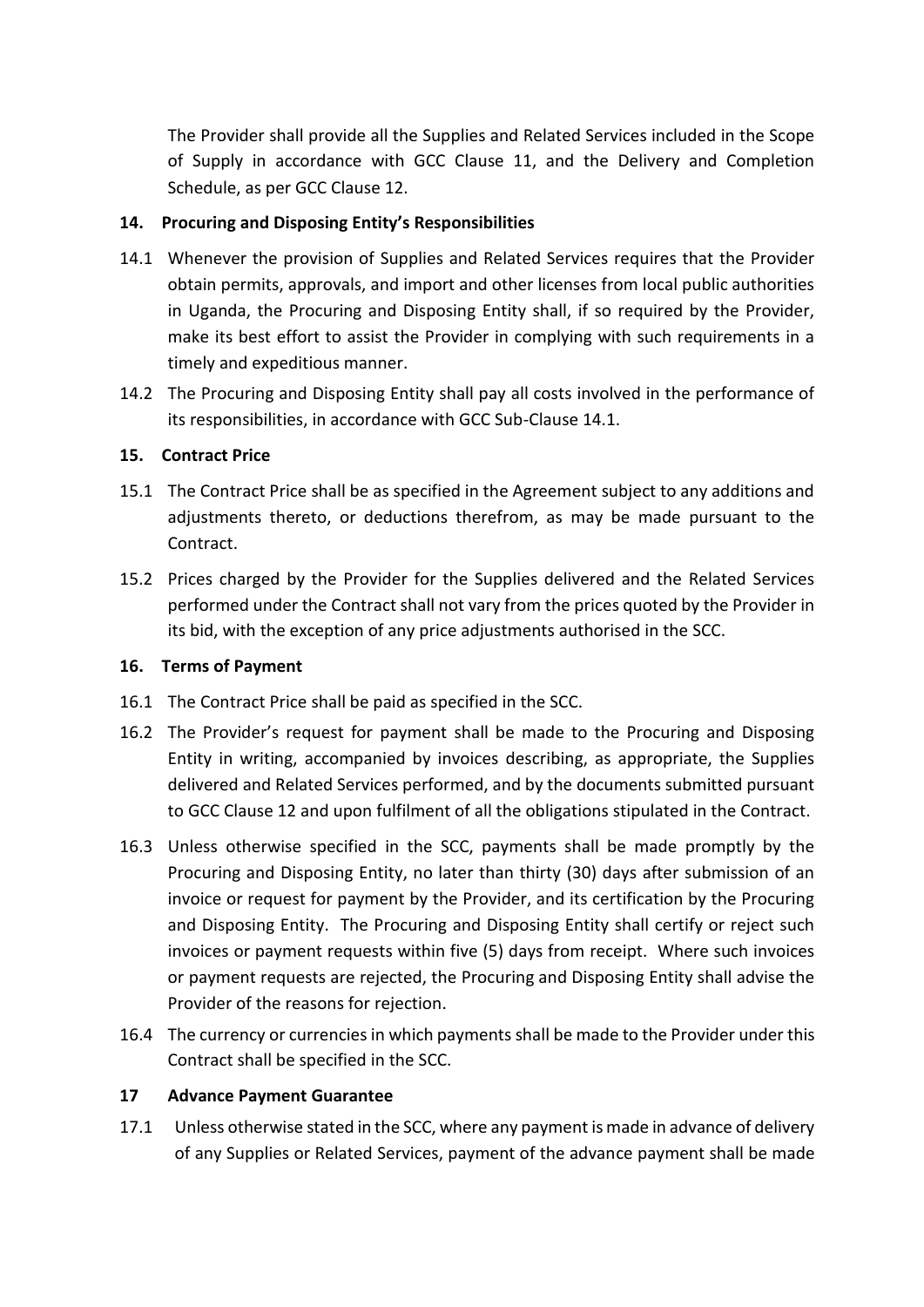against the provision by the Provider of a bank guarantee or an on demand insurance bond with proof of re-insurance, for the same amount, and shall be valid for the period stated in the SCC.

- 17.2 Should the advance payment guarantee cease to be valid and the Provider fails to revalidate it, a deduction equal to the amount of the advance payment may be made by the Procuring and Disposing Entity from future payments due to the Provider under the contract.
- 17.3 If a Contract is terminated for any reason, the guarantee securing the advance may be invoked in order to recover the balance of the advance still owed by the Provider.

### **18. Taxes and Duties**

- 18.1 Except as otherwise specifically provided in the SCC, the Provider shall bear and pay all taxes, import duties, and levies imposed on the Provider, by all municipal, state or national government authorities, both within and outside Uganda, in connection with the Supplies and Related Services to be supplied under the Contract.
- 18.2 Notwithstanding GCC Sub-Clause 18.1, and unless otherwise specified in the SCC, the Procuring and Disposing Entity shall bear and promptly pay all taxes, import duties, and levies imposed by law in Uganda on the Supplies and Related Services when such Supplies and Related Services are supplied from and delivered or completed outside Uganda.
- 18.3 If any tax exemptions, reductions, allowances or privileges may be available to the Provider in Uganda, the Procuring and Disposing Entity shall use its best efforts to enable the Provider to benefit from any such tax savings to the maximum allowable extent.
- 18.4 For the purpose of the Contract, it is agreed that the Contract Price specified in the Agreement is based on the taxes, duties, levies, and charges prevailing at the date twenty-eight (28) days prior to the date of bid submission in Uganda (called "tax" in this sub-clause). If any tax rates are increased or decreased, a new tax is introduced, an existing tax is abolished, or any change in interpretation or application of any tax occurs in the course of the performance of the Contract, which was or will be assessed on the Provider, its Subcontractors, or their employees in connection with performance of the Contract, an equitable adjustment to the Contract Price shall be made to fully take into account any such change by addition to or reduction from the Contract Price, as the case may be.

### **19. Performance Security**

19.1 If so stated in the SCC, the Provider shall, within twenty-one (21) days of the notification of contract award, provide a Performance Security for the due performance of the Contract in the amount and currency specified in the SCC or in a freely convertible currency acceptable to the Procuring and Disposing Entity.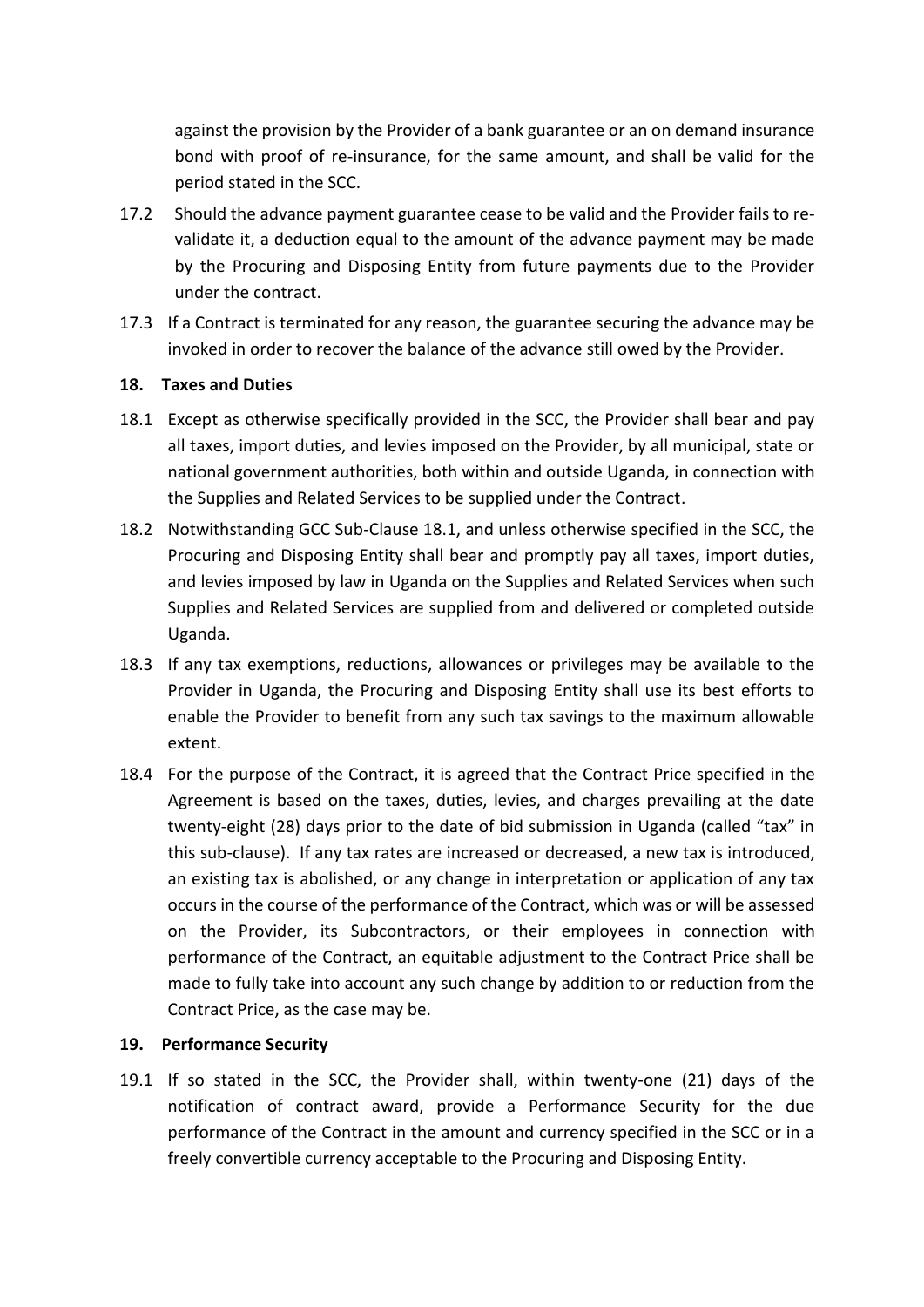- 19.2 The proceeds of the Performance Security shall be payable to the Procuring and Disposing Entity as compensation for any loss resulting from the Provider's failure to complete its obligations under the Contract.
- 19.3 The Performance Security shall be in one of the forms stipulated by the Procuring and Disposing Entity in the SCC, or in another form acceptable to the Procuring and Disposing Entity.
- 19.4 The Performance Security shall be discharged by the Procuring and Disposing Entity and returned to the Provider not later than twenty-eight (28) days following the date of completion of the Provider's performance obligations under the Contract, including any warranty obligations, unless specified otherwise in the SCC.

### **20. Copyright**

The copyright in all drawings, documents, and other materials containing data and information furnished to the Procuring and Disposing Entity by the Provider herein shall remain vested in the Provider, or, if they are furnished to the Procuring and Disposing Entity directly or through the Provider by any third party, including Providers of materials, the copyright in such materials shall remain vested in such third party.

### **21. Confidential Information**

- 21.1 The Procuring and Disposing Entity and the Provider shall keep confidential and shall not, without the written consent of the other party hereto, divulge to any third party any documents, data, or other information furnished directly or indirectly by the other party hereto in connection with the Contract, whether such information has been furnished prior to, during or following completion or termination of the Contract. Notwithstanding the above, the Provider may furnish to its Subcontractor such documents, data, and other information it receives from the Procuring and Disposing Entity to the extent required for the Subcontractor to perform its work under the Contract, in which event the Provider shall obtain from such Subcontractor an undertaking of confidentiality similar to that imposed on the Provider under GCC Clause 21.
- 21.2 The Procuring and Disposing Entity shall not use such documents, data, and other information received from the Provider for any purposes unrelated to the contract. Similarly, the Provider shall not use such documents, data, and other information received from the Procuring and Disposing Entity for any purpose other than the design, procurement, or other work and services required for the performance of the Contract.
- 21.3 The obligation of a party under GCC Sub-Clauses 21.1 and 21.2 above, however, shall not apply to information that:
	- (a) the Procuring and Disposing Entity or Provider need to share with any institution participating in the financing of the Contract;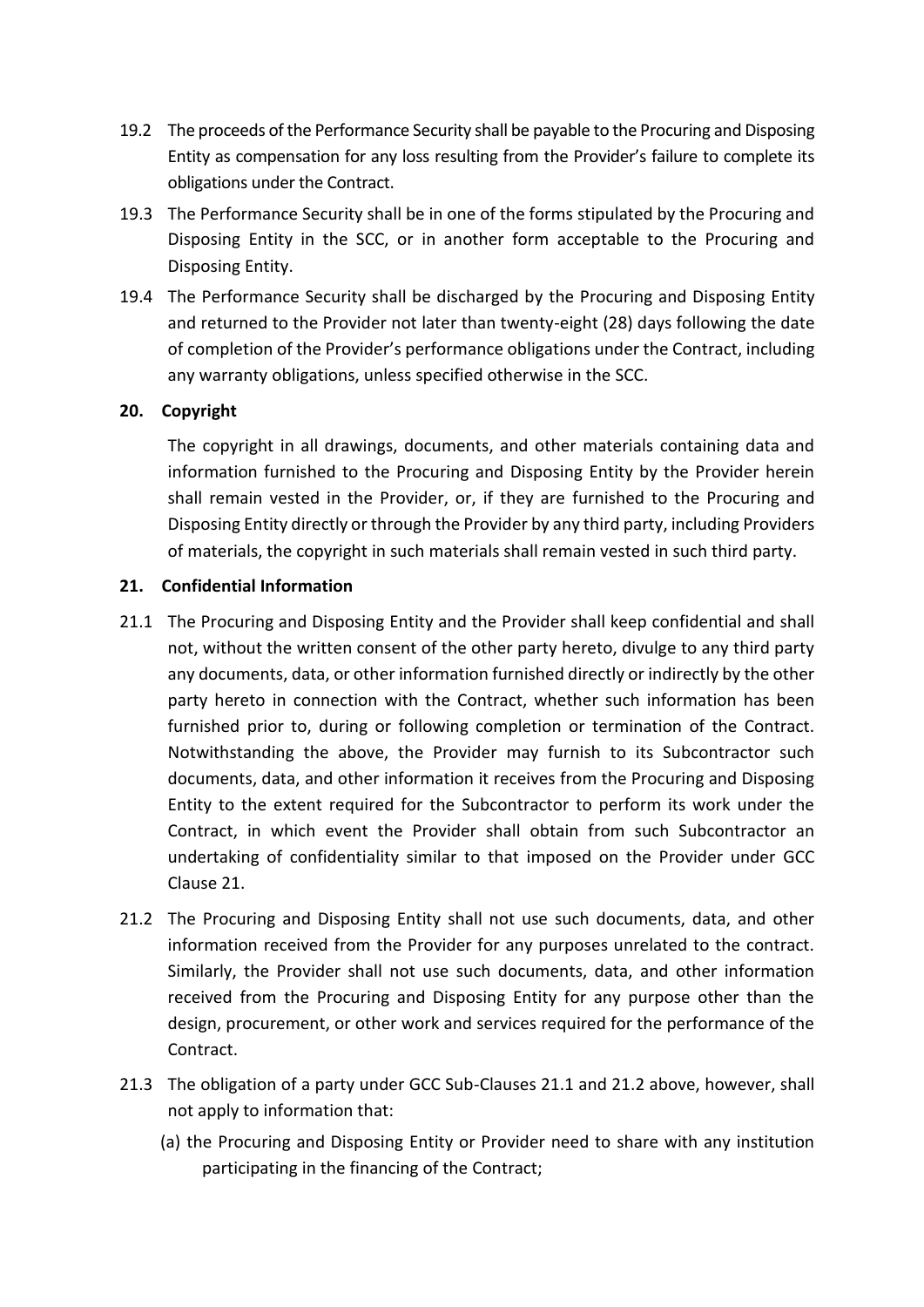- (b) now or hereafter enters the public domain through no fault of that party;
- (c) can be proven to have been possessed by that party at the time of disclosure and which was not previously obtained, directly or indirectly, from the other party; or
- (d) otherwise lawfully becomes available to that party from a third party that has no obligation of confidentiality.
- 21.4 The above provisions of GCC Clause 21 shall not in any way modify any undertaking of confidentiality given by either of the parties hereto prior to the date of the Contract in respect of the Supply or any part thereof.
- 21.5 The provisions of GCC Clause 21 shall survive completion or termination, for whatever reason, of the Contract.

### **22. Subcontracting**

- 22.1 The Provider shall notify the Procuring and Disposing Entity in writing of all subcontracts awarded under the Contract if not already specified in the bid. Subcontracting shall in no event relieve the Provider from any of its obligations, duties, responsibilities, or liability under the Contract.
- 22.2 Subcontracts shall comply with the provisions of GCC Clauses 3 and 7.

## **23. Specifications and Standards**

- 23.1 Technical Specifications and Drawings
	- (a) The Provider shall ensure that the Supplies and Related Services comply with the technical specifications and other provisions of the Contract.
	- (b) The Provider shall be entitled to disclaim responsibility for any design, data, drawing, specification or other document, or any modification thereof provided or designed by or on behalf of the Procuring and Disposing Entity, by giving a notice of such disclaimer to the Procuring and Disposing Entity.
	- (c) The Supplies and Related Services supplied under this Contract shall conform to the standards mentioned in the Statement of Requirements and, when no applicable standard is mentioned, the standard shall be equivalent or superior to the official standards whose application is appropriate to the country of origin of the Supplies.
- 23.2 Wherever references are made in the Contract to codes and standards in accordance with which it shall be executed, the edition or the revised version of such codes and standards shall be those specified in the Statement of Requirements. During Contract execution, any changes in any such codes and standards shall be applied only after approval by the Procuring and Disposing Entity and shall be treated in accordance with GCC Clause 34.

### **24. Packing and Documents**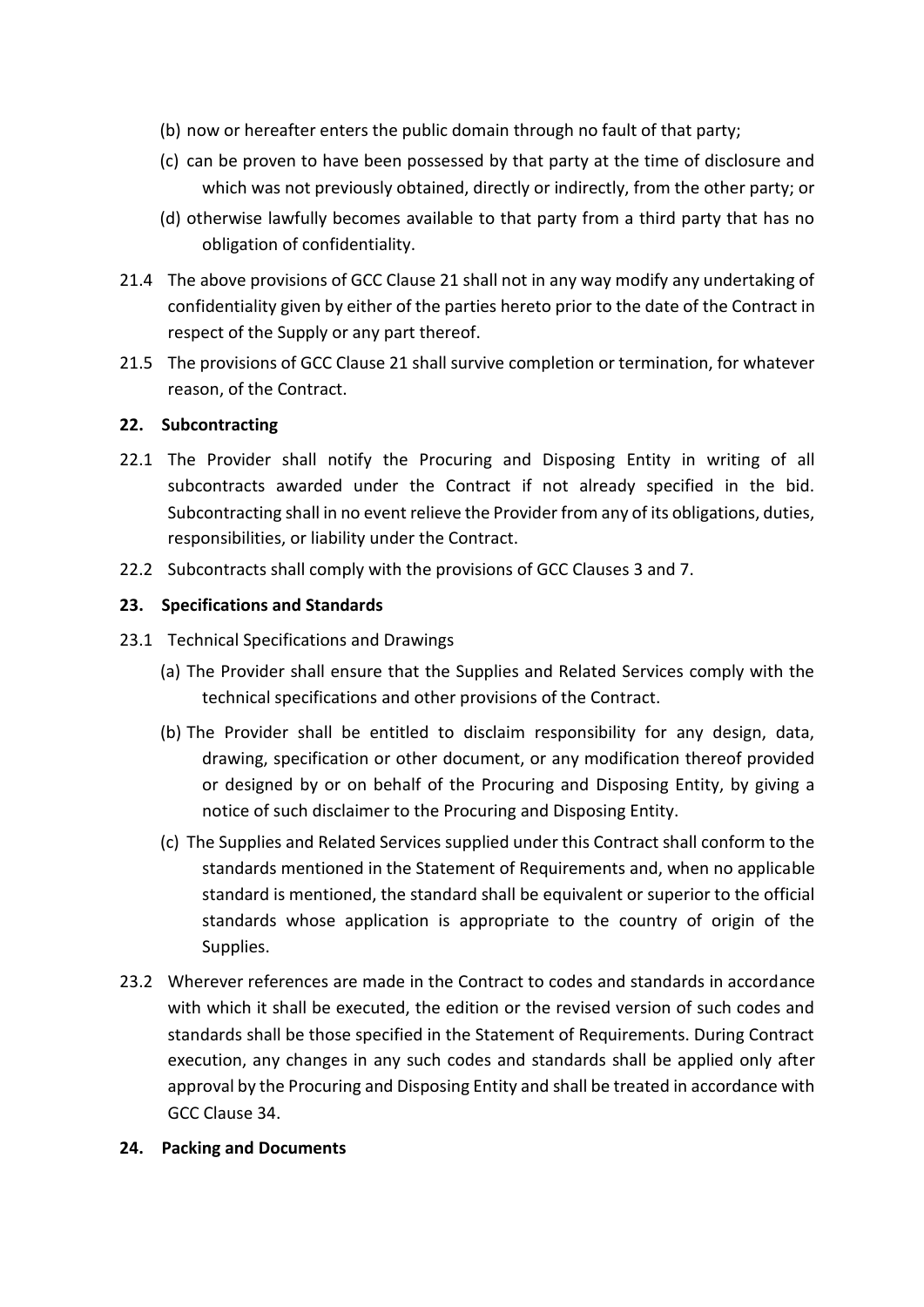- 24.1 The Provider shall provide such packing of the Supplies as is required to prevent their damage or deterioration during transit to their final destination, as indicated in the Contract. During transit, the packing shall be sufficient to withstand, without limitation, rough handling and exposure to extreme temperatures, salt and precipitation, and open storage. Packing case size and weights shall take into consideration, where appropriate, the remoteness of the Supplies' final destination and the absence of heavy handling facilities at all points in transit.
- 24.2 The packing, marking, and documentation within and outside the packages shall comply strictly with such special requirements as shall be expressly provided for in the Contract, including additional requirements, if any, specified in the SCC, and in any other instructions ordered by the Procuring and Disposing Entity.

#### **25. Insurance**

Unless otherwise specified in the SCC, the Supplies provided under the Contract shall be fully insured, in a freely convertible currency from an eligible country, against loss or damage incidental to manufacture or acquisition, transportation, storage, and delivery, in accordance with the applicable Incoterm or in the manner specified in the SCC.

#### **26. Transportation**

Responsibility for transportation of the Supplies shall be in accordance with the Incoterm specified in the SCC.

#### **27. Inspections and Tests**

- 27.1 The Provider shall at its own expense and at no cost to the Procuring and Disposing Entity carry out all such tests and/or inspections of the Supplies and Related Services as are specified in the Statement of Requirements.
- 27.2 The inspections and tests may be conducted on the premises of the Provider or its Subcontractor, at point of delivery, and/or at the Supplies' final destination, or in another place in Uganda as specified in the Statement of Requirements. Subject to GCC Sub-Clause 27.3, if conducted on the premises of the Provider or its Subcontractor, all reasonable facilities and assistance, including access to drawings and production data, shall be furnished to the inspectors at no charge to the Procuring and Disposing Entity.
- 27.3 The Procuring and Disposing Entity or its designated representative shall be entitled to attend the tests and/or inspections referred to in GCC Sub-Clause 27.2, provided that the Procuring and Disposing Entity bears all of its own costs and expenses incurred in connection with such attendance including, but not limited to, all travelling and board and lodging expenses.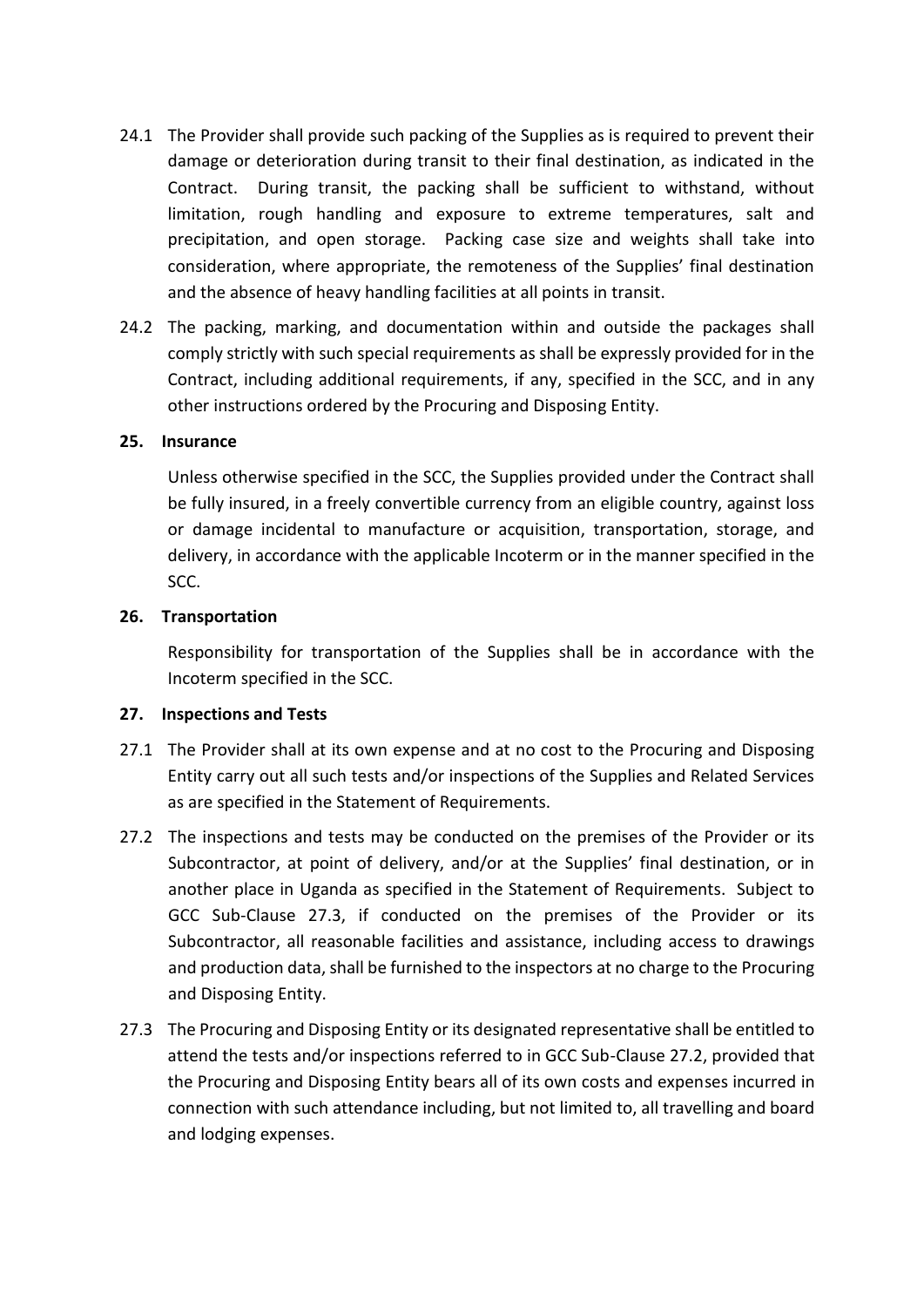- 27.4 Whenever the Provider is ready to carry out any such test and inspection, it shall give a reasonable advance notice, including the place and time, to the Procuring and Disposing Entity. The Provider shall obtain from any relevant third party or manufacturer any necessary permission or consent to enable the Procuring and Disposing Entity or its designated representative to attend the test and/or inspection.
- 27.5 The Procuring and Disposing Entity may require the Provider to carry out any test and/or inspection not required by the Contract but deemed necessary to verify that the characteristics and performance of the Supplies comply with the technical specifications codes and standards under the Contract, provided that the Provider's reasonable costs and expenses incurred in the carrying out of such test and/or inspection shall be added to the Contract Price. Further, if such test and/or inspection impedes the progress of manufacturing and/or the Provider's performance of its other obligations under the Contract, due allowance will be made in respect of the Delivery Dates and Completion Dates and the other obligations so affected.
- 27.6 The Provider shall provide the Procuring and Disposing Entity with a report of the results of any such test and/or inspection.
- 27.7 The Procuring and Disposing Entity may reject any Supplies or any part thereof that fail to pass any test and/or inspection or do not conform to the specifications. The Provider shall either rectify or replace such rejected Supplies or parts thereof or make alterations necessary to meet the specifications at no cost to the Procuring and Disposing Entity, and shall repeat the test and/or inspection, at no cost to the Procuring and Disposing Entity, upon giving a notice pursuant to GCC Sub-Clause 27.4.
- 27.8 The Provider agrees that neither the execution of a test and/or inspection of the Supplies or any part thereof, nor the attendance by the Procuring and Disposing Entity or its representative, nor the issue of any report pursuant to GCC Sub-Clause 27.6, shall release the Provider from any warranties or other obligations under the Contract.

### **28. Liquidated Damages**

If so stated in the SCC and except as provided under GCC Clause 33, if the Provider fails to deliver any or all of the Supplies or perform the Related Services within the period specified in the Contract, the Procuring and Disposing Entity may without prejudice to all its other remedies under the Contract, deduct from the Contract Price, as liquidated damages, a sum equivalent to the percentage specified in the SCC of the Contract Price for each week or part thereof of delay until actual delivery or performance, up to a maximum deduction of the percentage specified in those SCC. Once the maximum is reached, the Procuring and Disposing Entity may terminate the Contract pursuant to GCC Clause 36.

### **29. Warranty**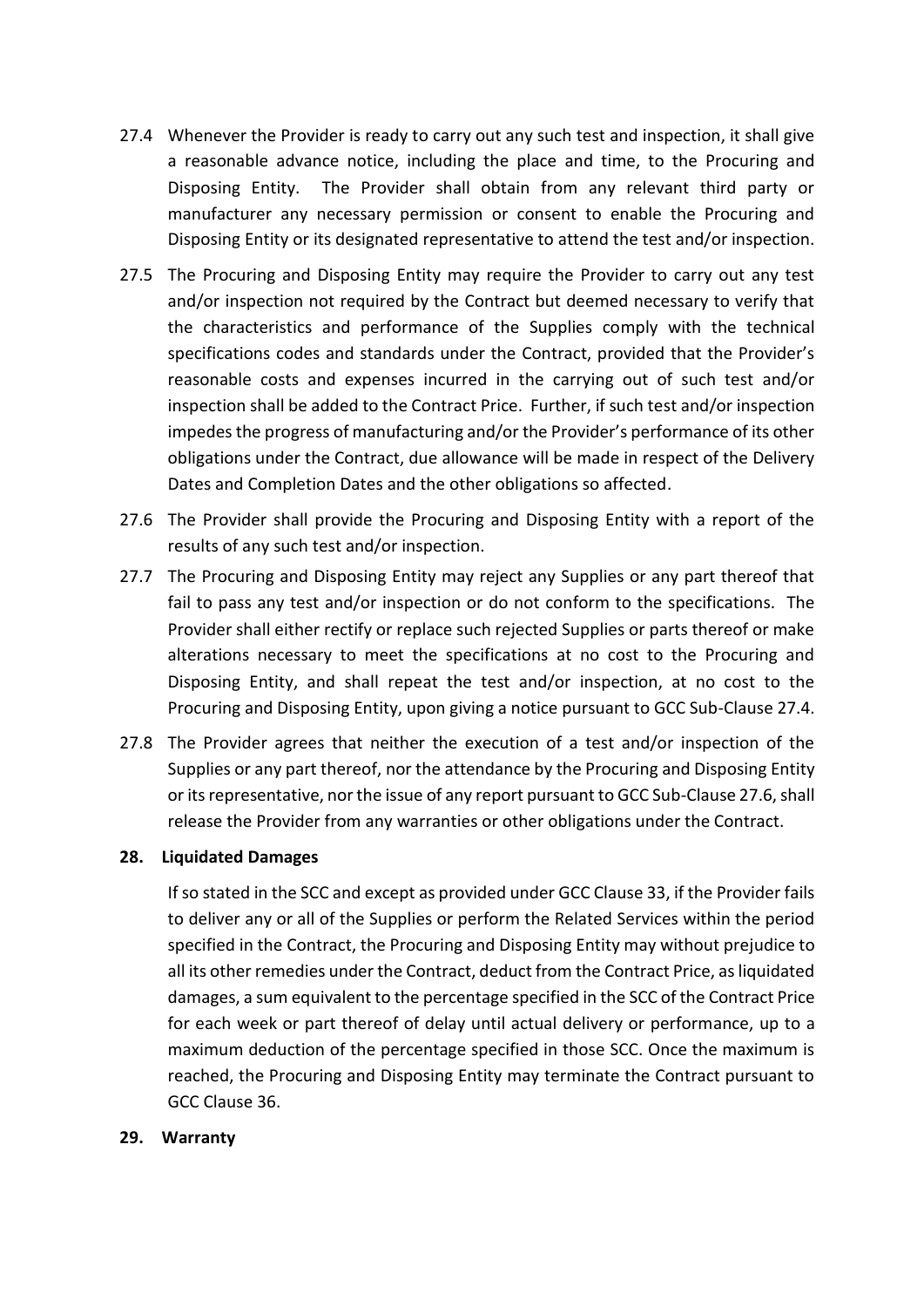- 29.1 The Provider warrants that all the Supplies are new, unused, and of the most recent or current models, and that they incorporate all recent improvements in design and materials, unless provided otherwise in the Contract.
- 29.2 Subject to GCC Sub-Clause 23.1, the Provider further warrants that the Supplies shall be free from defects arising from any act or omission of the Provider or arising from design, materials, and workmanship, under normal use in the conditions prevailing in Uganda.
- 29.3 Unless otherwise specified in the SCC, the warranty shall remain valid for twelve (12) months after the Supplies, or any portion thereof as the case may be, have been delivered to and accepted at the final destination indicated in the SCC, or for eighteen (18) months after the date of shipment or loading in the country of origin, whichever period concludes earlier.
- 29.4 The Procuring and Disposing Entity shall give notice to the Provider stating the nature of any such defects together with all available evidence thereof, promptly following the discovery thereof. The Procuring and Disposing Entity shall afford all reasonable opportunity for the Provider to inspect such defects.
- 29.5 Upon receipt of such notice, the Provider shall, within two weeks or such other period specified in the SCC, expeditiously repair or replace the defective Supplies or parts thereof, at no cost to the Procuring and Disposing Entity.
- 29.6 If having been notified, the Provider fails to remedy the defect within the period specified in Sub-Clause 29.5, the Procuring and Disposing Entity may proceed to take within a reasonable period such remedial action as may be necessary, at the Provider's risk and expense and without prejudice to any other rights which the Procuring and Disposing Entity may have against the Provider under the Contract.

### **30. Patent Indemnity**

- 30.1 The Provider shall, subject to the Procuring and Disposing Entity's compliance with GCC Sub-Clause 30.2, indemnify and hold harmless the Procuring and Disposing Entity and its employees and officers from and against any and all suits, actions or administrative proceedings, claims, demands, losses, damages, costs, and expenses of any nature, including attorney's fees and expenses, which the Procuring and Disposing Entity may suffer as a result of any infringement or alleged infringement of any patent, utility model, registered design, trademark, copyright, or other intellectual property right registered or otherwise existing at the date of the Contract by reason of:
	- (a) the installation of the Supplies by the Provider or their use in Uganda or where the Site is located; and
	- (b) the sale in any country of the products produced by the Supplies.

Such indemnity shall not cover any use of the Supplies or any part thereof other than for the purpose indicated by or to be reasonably inferred from the Contract, neither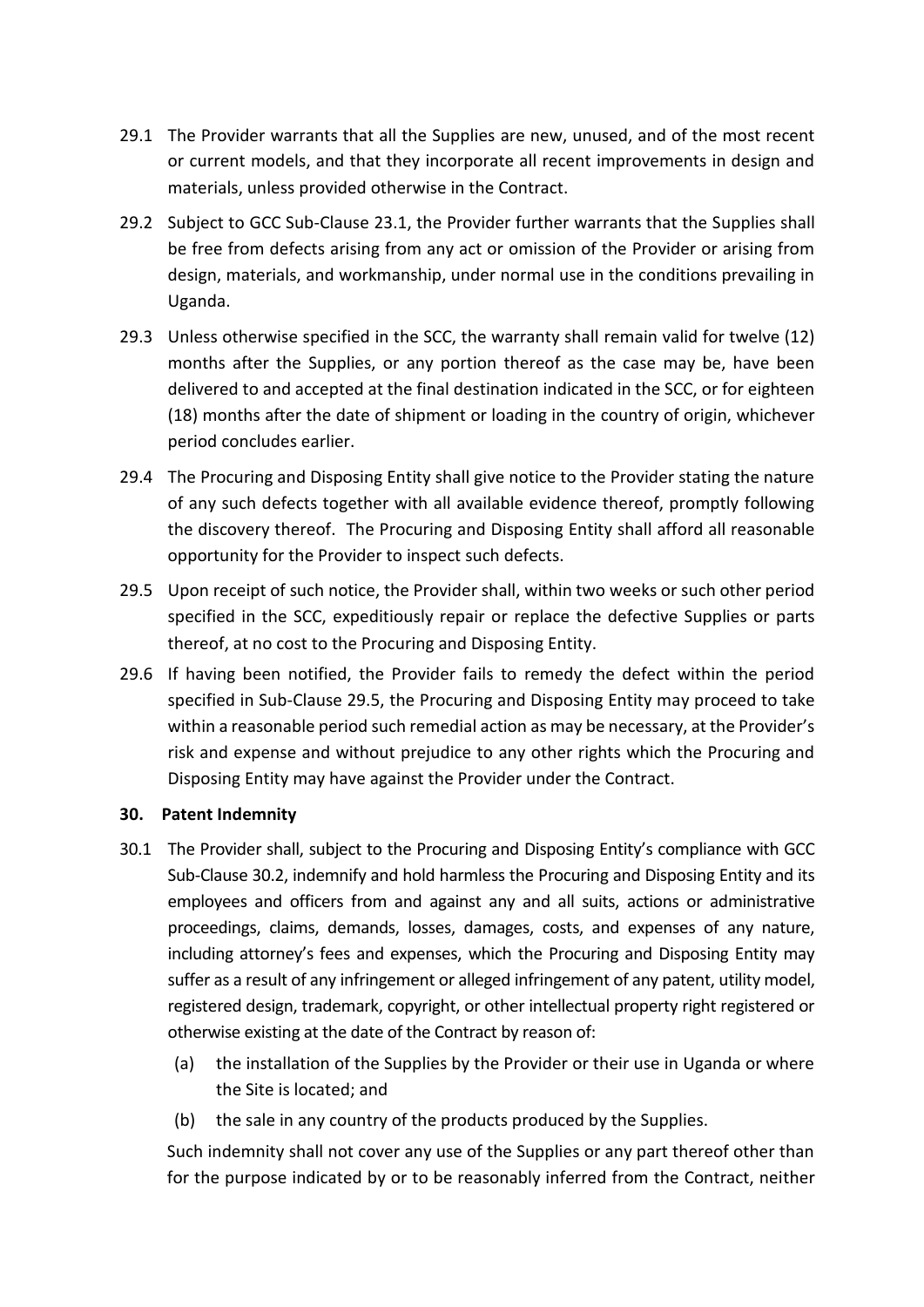any infringement resulting from the use of the Supplies or any part thereof, or any products produced thereby in association or combination with any other equipment, plant, or materials not supplied by the Provider, pursuant to the Contract.

- 30.2 If any proceedings are brought or any claim is made against the Procuring and Disposing Entity arising out of the matters referred to in GCC Sub-Clause 30.1, the Procuring and Disposing Entity shall promptly give the Provider a notice thereof, and the Provider may at its own expense and in the Procuring and Disposing Entity's name conduct such proceedings or claim and any negotiations for the settlement of any such proceedings or claim.
- 30.3 If the Provider fails to notify the Procuring and Disposing Entity within twenty-eight (28) days after receipt of such notice that it intends to conduct any such proceedings or claim, then the Procuring and Disposing Entity shall be free to conduct the same on its own behalf.
- 30.4 The Procuring and Disposing Entity shall, at the Provider's request, afford all available assistance to the Provider in conducting such proceedings or claim, and shall be reimbursed by the Provider for all reasonable expenses incurred in so doing.
- 30.5 The Procuring and Disposing Entity shall indemnify and hold harmless the Provider and its employees, officers, and Subcontractors from and against any and all suits, actions or administrative proceedings, claims, demands, losses, damages, costs, and expenses of any nature, including attorney's fees and expenses, which the Provider may suffer as a result of any infringement or alleged infringement of any patent, utility model, registered design, trademark, copyright, or other intellectual property right registered or otherwise existing at the date of the Contract arising out of or in connection with any design, data, drawing, specification, or other documents or materials provided or designed by or on behalf of the Procuring and Disposing Entity.

# **31. Limitation of Liability**

Except in cases of gross negligence or wilful misconduct:

- (a) neither party shall be liable to the other party for any indirect or consequential loss or damage, loss of use, loss of production, or loss of profits or interest costs, provided that this exclusion shall not apply to any obligation of the Provider to pay liquidated damages to the Procuring and Disposing Entity; and
- (b) the aggregate liability of the Provider to the Procuring and Disposing Entity, whether under the Contract, in tort, or otherwise, shall not exceed the total contract value or such other amount specified in the SCC, provided that this limitation shall not apply to the cost of repairing or replacing defective equipment, or to any obligation of the Provider to indemnify the Procuring and Disposing Entity with respect to patent infringement.

# **32. Change in Laws and Regulations**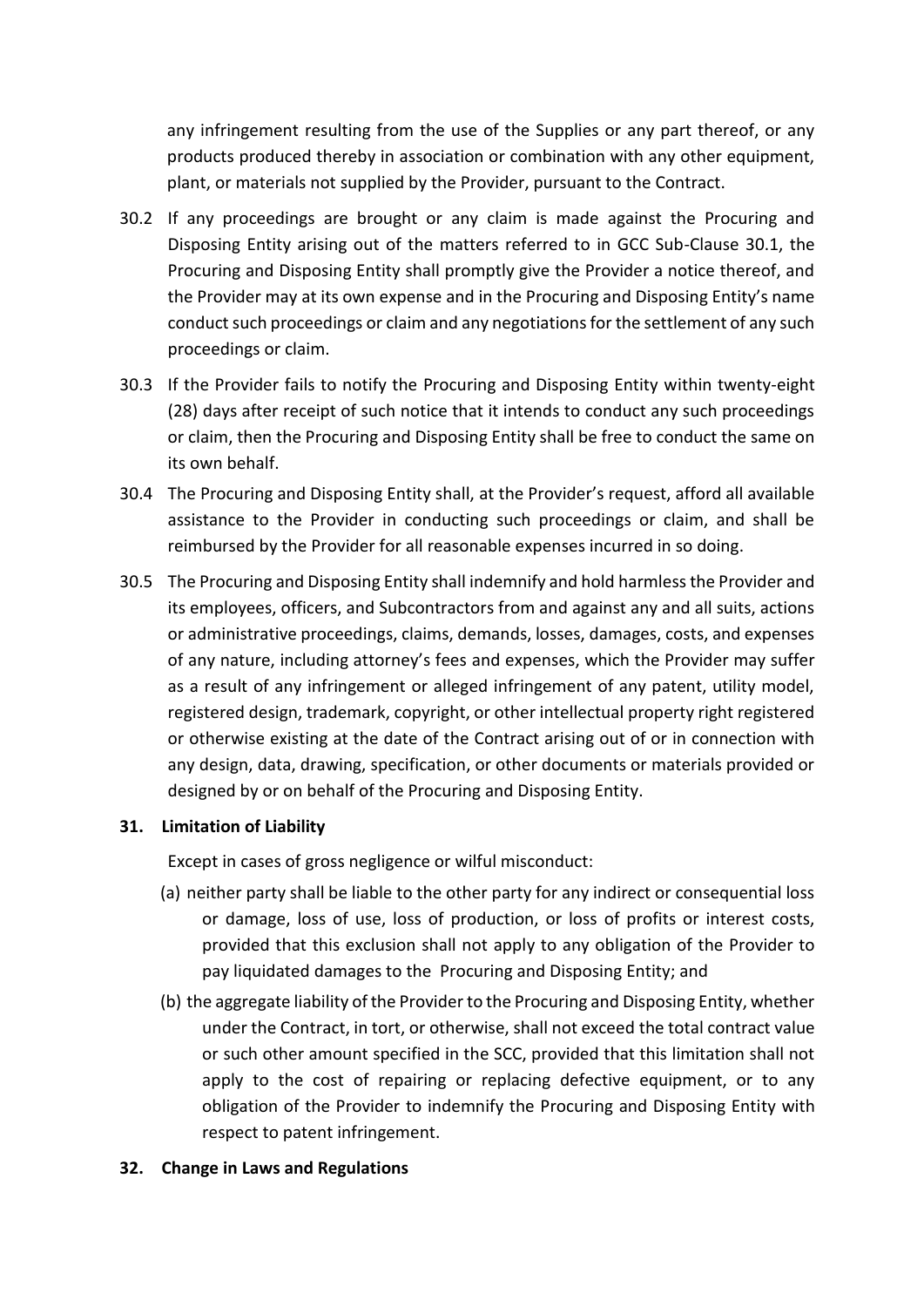Unless otherwise specified in the Contract, if after the date of the Bidding Document, any law, regulation, ordinance, order or bylaw having the force of law is enacted, promulgated, abrogated, or changed in Uganda or where the Site is located (which shall be deemed to include any change in interpretation or application by the competent authorities) that subsequently affects the Delivery Date and/or the Contract Price, then such Delivery Date and/or Contract Price shall be correspondingly increased or decreased, to the extent that the Provider has thereby been affected in the performance of any of its obligations under the Contract. Notwithstanding the foregoing, such additional or reduced cost shall not be separately paid or credited if the same has already been accounted for in the price adjustment provisions where applicable, in accordance with GCC Clause 15.

### **33. Force Majeure**

- 33.1 The Provider shall not be liable for forfeiture of its Performance Security, liquidated damages, or termination for default if and to the extent that its delay in performance or other failure to perform its obligations under the Contract is the result of an event of Force Majeure.
- 33.2 For purposes of this Clause, "Force Majeure" means an event or situation beyond the control of the Provider that is not foreseeable, is unavoidable, and its origin is not due to negligence or lack of care on the part of the Provider. Such events may include, but not be limited to, acts of the Government of Uganda in its sovereign capacity, wars or revolutions, fires, floods, epidemics, quarantine restrictions, and freight embargoes.
- 33.3 If a Force Majeure situation arises, the Provider shall promptly notify the Procuring and Disposing Entity in writing of such condition and the cause thereof. Unless otherwise directed by the Procuring and Disposing Entity in writing, the Provider shall continue to perform its obligations under the Contract as far as is reasonably practical, and shall seek all reasonable alternative means for performance not prevented by the Force Majeure event.

# **34. Change Orders and Contract Amendments**

- 34.1 The Procuring and Disposing Entity may at any time order the Provider through notice in accordance with GCC Clause 8, to make changes within the general scope of the Contract in any one or more of the following:
	- (a) drawings, designs, or specifications, where Supplies to be furnished under the Contract are to be specifically manufactured for the Procuring and Disposing Entity;
	- (b) the method of shipment or packing;
	- (c) the place of delivery; and
	- (d) the Related Services to be provided by the Provider.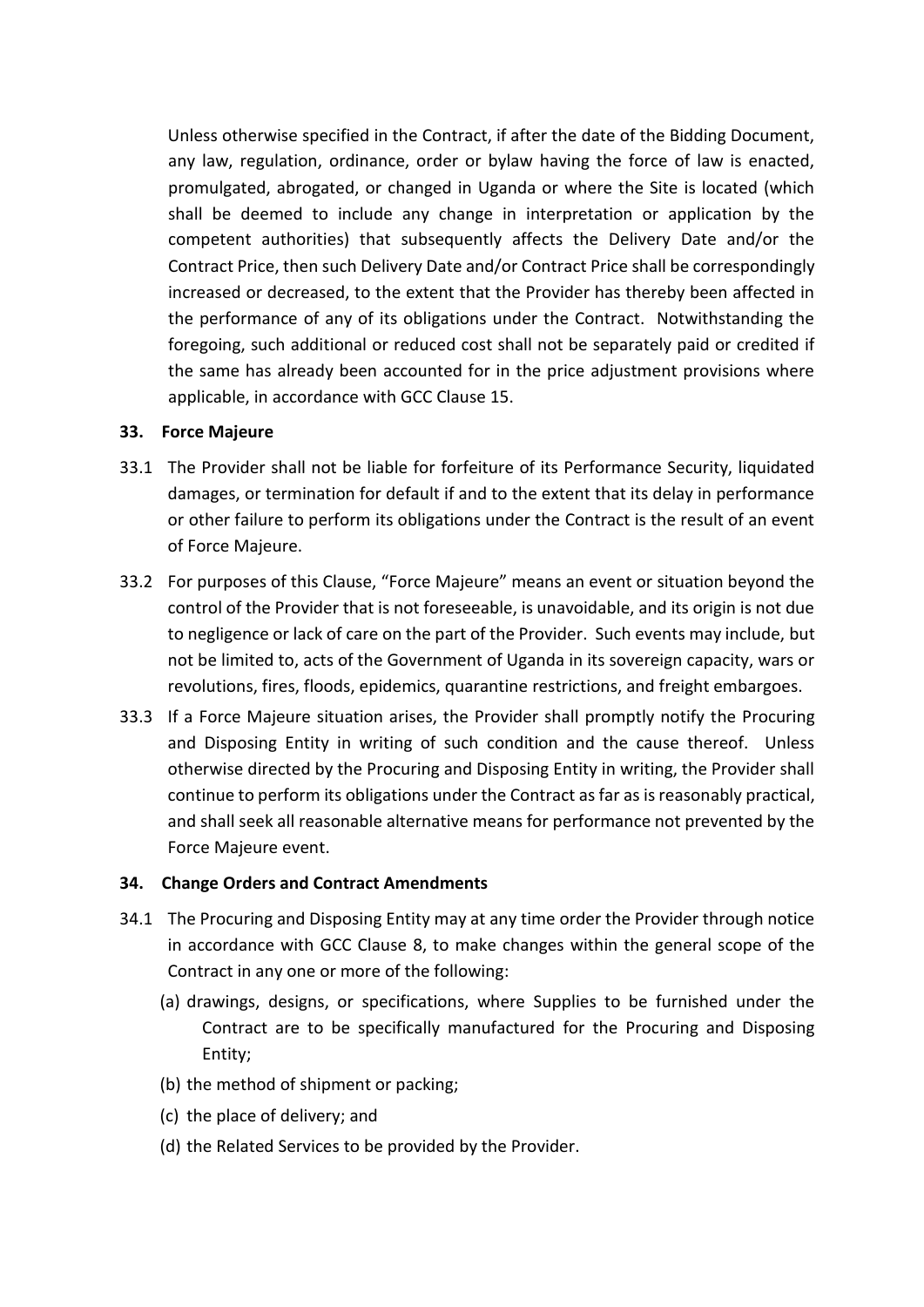- 34.2 If any such change causes an increase or decrease in the cost of, or the time required for, the Provider's performance of any provisions under the Contract, an equitable adjustment shall be made in the Contract Price or in the Delivery/Completion Schedule, or both, and the Contract shall accordingly be amended. Any claims by the Provider for adjustment under this Clause must be asserted within twenty-eight (28) days from the date of the Provider's receipt of the Procuring and Disposing Entity's change order.
- 34.3 Prices to be charged by the Provider for any Related Services that might be needed but which were not included in the Contract shall be agreed upon in advance by the parties and shall not exceed the prevailing rates charged to other parties by the Provider for similar services.

### **35. Extensions of Time**

- 35.1 If at any time during performance of the Contract, the Provider or its subcontractors should encounter conditions impeding timely delivery of the Supplies or completion of Related Services pursuant to GCC Clause 12, the Provider shall promptly notify the Procuring and Disposing Entity in writing of the delay, it's likely duration, and its cause. As soon as practicable after receipt of the Provider's notice, the Procuring and Disposing Entity shall evaluate the situation and may at its discretion extend the Provider's time for performance, in which case the extension shall be ratified by the parties by amendment of the Contract.
- 35.2 Except in case of Force Majeure, as provided under GCC Clause 33, a delay by the Provider in the performance of its Delivery and Completion obligations shall render the Provider liable to the imposition of liquidated damages pursuant to GCC Clause 28, unless an extension of time is agreed upon, pursuant to GCC Sub-Clause 35.1.

### **36. Termination**

- 36.1 The Procuring and Disposing Entity may, by not less than thirty days written notice of termination to the Provider (except in the event listed in paragraph (f) below, for which there shall be a written notice of not less than sixty days), such notice to be given after the occurrence of any of the events specified in GCC Clause 36.1 (a) to (g), terminate the Contract if:
	- (a) the Provider fails to remedy a failure in the performance of its obligations within thirty days or within such other period agreed between the Parties in writing;
	- (b) the Provider becomes, or if any of the Provider's members becomes, insolvent or bankrupt or enters into any agreements with their creditors for relief of debt or take advantage of any law for the benefit of debtors or go into liquidation or receivership whether compulsory or voluntary other than for a reconstruction or amalgamation;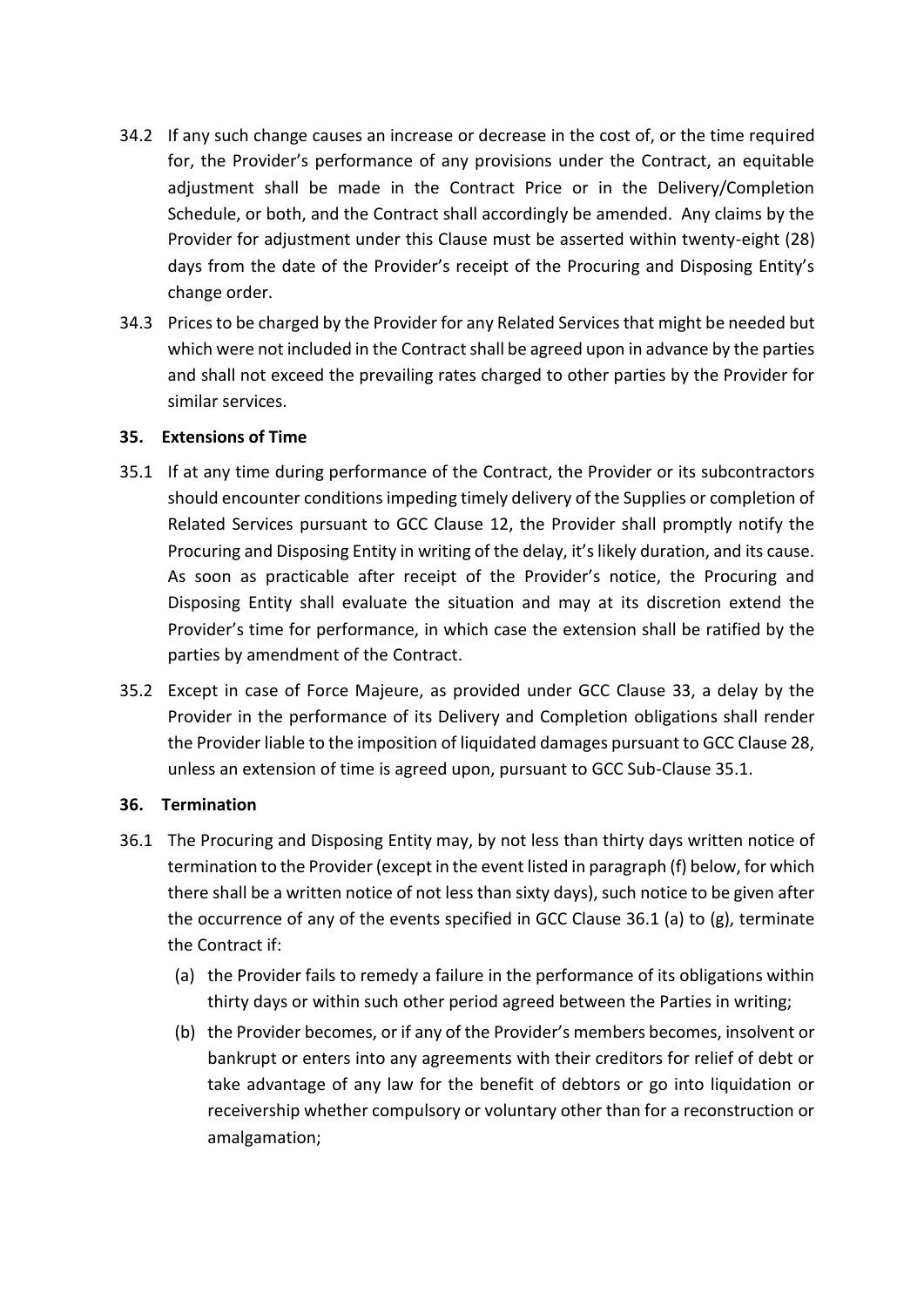- (c) the Provider fails to comply with any final decision reached as a result of arbitration proceedings pursuant to GCC Clause 10.2 hereof;
- (d) the Provider submits to the Procuring and Disposing Entity a statement which has a material effect on the rights, obligations or interests of the Procuring and Disposing Entity and which the Procuring and Disposing Entity knows to be false;
- (e) the Provider is unable as the result of Force Majeure, to perform a material portion of the Services for a period of not less than sixty days;
- (f) the Procuring and Disposing Entity, in its sole discretion and for any reason whatsoever, decides to terminate the Contract;
- (g) the Provider, in the judgment of the Procuring and Disposing Entity, has engaged in corrupt, fraudulent, collusive or coercive practices in competing for or in executing the Contract; or
- (h) where the Tribunal directs that a contract should be terminated.
- 36.2 The Provider may, by not less than thirty days written notice to the Procuring and Disposing Entity, such notice to be given after the occurrence of any of the events specified in GCC Clause 36.2 (a) to (d) terminate the Contract if:
	- (a) the Procuring and Disposing Entity is in material breach of its obligations pursuant to the Contract and has not remedied the same within thirty days (or such longer period as the Provider may have subsequently approved in writing) following the receipt by the Procuring and Disposing Entity of the Provider's notice specifying such breach;
	- (b) the Provider is unable as the result of Force Majeure, to perform a material portion of the Services for a period of not less than sixty days; or
	- (c) the Procuring and Disposing Entity fails to comply with any final decision reached as a result of arbitration pursuant to GCC Clause 10.2 hereof.
- 36.3 If either Party disputes whether an event specified GCC Clauses 36.1 or GCC Clause 36.2 has occurred, such Party may, within thirty days after receipt of notice of termination from the other Party, refer the matter to arbitration pursuant to GCC Clause 10.2 and the Contract shall not be terminated on account of such event except in accordance with the terms of any resulting arbitral award.

# **37. Assignment**

Neither the Procuring and Disposing Entity nor the Provider shall assign, in whole or in part, their obligations under this Contract, except with prior written consent of the other party.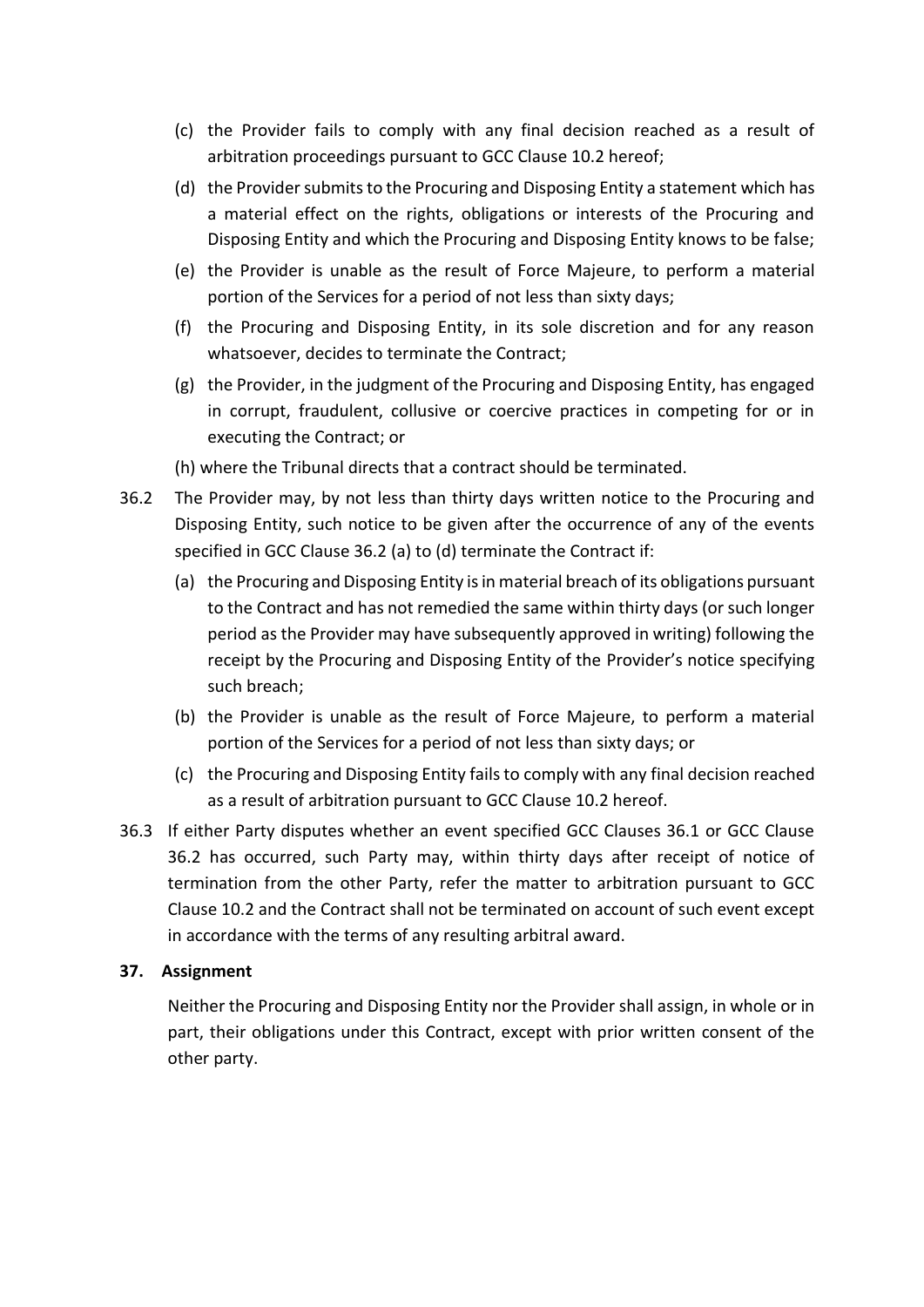# **Section 8: Special Conditions of Contract**

The following Special Conditions of Contract (SCC) shall supplement the General Conditions of Contract (GCC). Whenever there is a conflict, the provisions herein shall prevail over those in the GCC.

| <b>GCC clause</b><br>reference | <b>Special Conditions</b>                                                                                        |  |
|--------------------------------|------------------------------------------------------------------------------------------------------------------|--|
|                                | The Procurement Reference Number is: CASE/TPC/EQPT/001 - 2022                                                    |  |
| GCC 1(g)                       | The Eligible Countries are those listed in Section 5 of the Bidding Document.                                    |  |
| GCC 1(o)                       | The Site for delivery of the Supplies is: CASE HOSPITAL, BUGANDA ROAD,<br><b>KAMPALA</b>                         |  |
| GCC 1(q)                       | The Procurement Manager is: ALEX NOCKRACH                                                                        |  |
| $GCC$ 2.1(f)                   | The other documents forming part of the Contract are:                                                            |  |
|                                | (a)<br>Agreement,                                                                                                |  |
|                                | The Provider's Bid, as amended by any clarifications,<br>(b)                                                     |  |
|                                | Special Conditions of Contract,<br>(c)                                                                           |  |
|                                | (d)<br><b>General Conditions of Contract,</b>                                                                    |  |
|                                | Statement of Requirements,<br>(e)                                                                                |  |
|                                | (f)<br>Negotiation Report if any.                                                                                |  |
| GCC 4.2 (b)                    | The version of Incoterms shall be: <b>INCOTERM 2020</b>                                                          |  |
| <b>GCC 5.1</b>                 | The language shall be: English.                                                                                  |  |
| GCC <sub>6</sub>               | The individuals or firms in a joint venture, consortium or association shall be<br>jointly and severally liable. |  |
| <b>GCC 8.1</b>                 | For <b>notices</b> , the Procuring and Disposing Entity's address shall be:                                      |  |
|                                | <b>EXECUTIVE DIRECTOR / ACCOUNTING OFFICER</b><br>Attention:                                                     |  |
|                                | <b>CASE HOSPITAL</b>                                                                                             |  |
|                                | <b>Street Address:</b><br>Plot 69 / 71, Buganda Road, Kampala                                                    |  |
|                                | Floor/Room number: 7 <sup>th</sup> Floor, Procurement & Disposal Department                                      |  |
|                                | Town/City:<br><b>Kampala</b>                                                                                     |  |
|                                | 4547, Kampala<br>P.O. Box:                                                                                       |  |
|                                | Country:<br><b>Uganda</b>                                                                                        |  |
|                                | Telephone: +256 701250362                                                                                        |  |
|                                | Electronic mail address: hospital@casemedservices.org                                                            |  |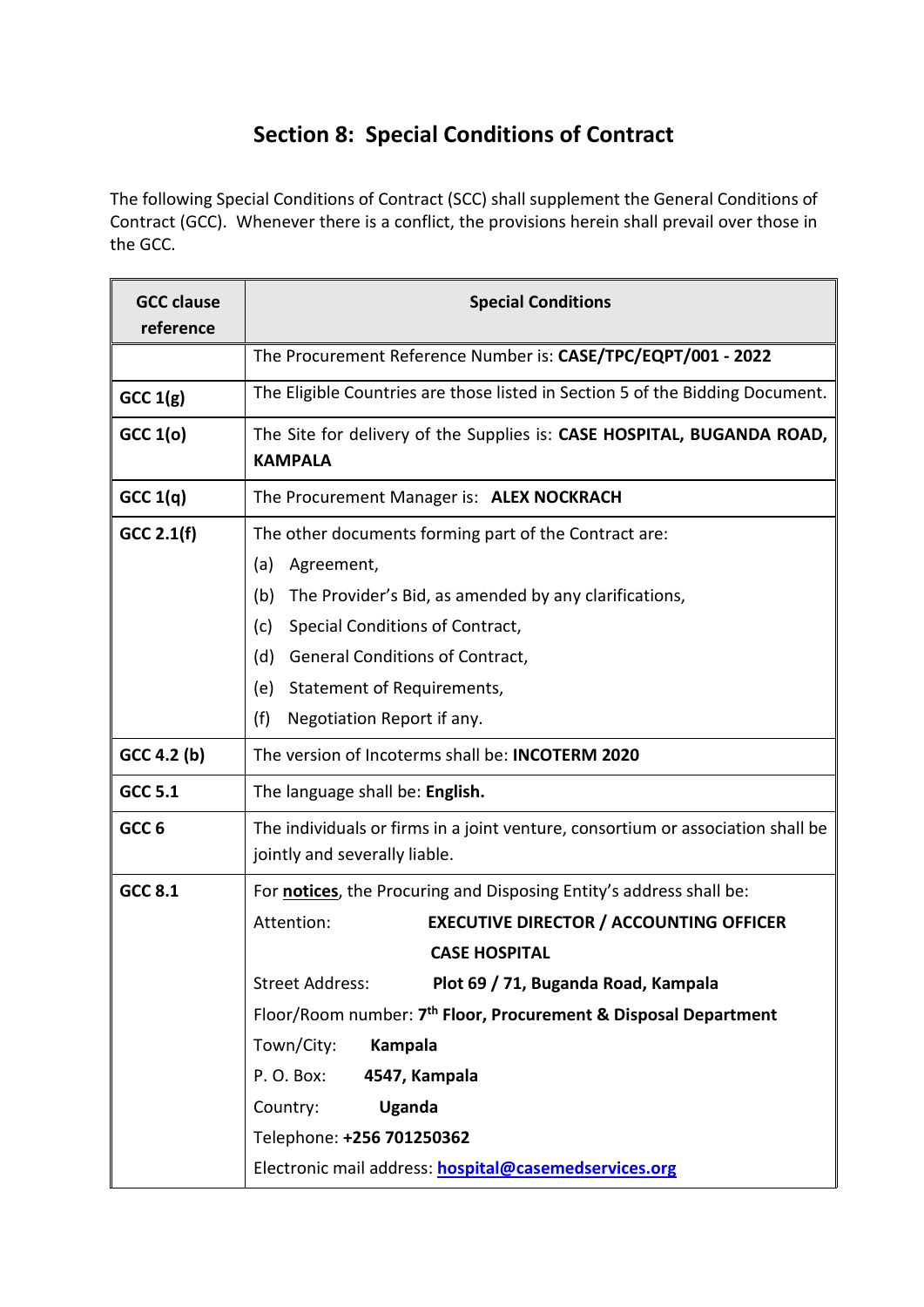| <b>GCC clause</b><br>reference | <b>Special Conditions</b>                                                                                                                                                                                                        |  |
|--------------------------------|----------------------------------------------------------------------------------------------------------------------------------------------------------------------------------------------------------------------------------|--|
|                                | For notices, the Provider's address shall be:                                                                                                                                                                                    |  |
|                                | Attention:                                                                                                                                                                                                                       |  |
|                                | <b>Street Address:</b>                                                                                                                                                                                                           |  |
|                                | Floor/Room number:                                                                                                                                                                                                               |  |
|                                | Town/City:                                                                                                                                                                                                                       |  |
|                                | P.O. Box:                                                                                                                                                                                                                        |  |
|                                | Country:<br>Telephone:                                                                                                                                                                                                           |  |
|                                | Facsimile number:                                                                                                                                                                                                                |  |
|                                | Electronic mail address:                                                                                                                                                                                                         |  |
| GCC <sub>9</sub>               | The Governing law shall be the law of Uganda                                                                                                                                                                                     |  |
| GCC 10.2                       | The formal mechanism for the resolution of disputes shall be the Arbitration                                                                                                                                                     |  |
|                                | and Conciliation Act, 2000 of Uganda.                                                                                                                                                                                            |  |
| <b>GCC 12</b>                  | Date of delivery shall be: Shall be determined as per market conditions.                                                                                                                                                         |  |
|                                | The shipping and other documents to be furnished by the Provider are: All                                                                                                                                                        |  |
|                                | relevant documents.                                                                                                                                                                                                              |  |
|                                | The point of delivery shall be: CASE HOSPITAL, KAMPAL.                                                                                                                                                                           |  |
| <b>GCC 15.2</b>                | The price adjustment shall be: Not Applicable                                                                                                                                                                                    |  |
| GCC 16.1                       | The structure of payments shall be: To be decided                                                                                                                                                                                |  |
| GCC 16.3                       | The payment period shall be: To be decided                                                                                                                                                                                       |  |
| GCC 16.4                       | The currency for payments shall be: $\text{USD}(\text{S}).$                                                                                                                                                                      |  |
| GCC 17.1                       | An advance payment guarantee shall be required if the provider requests for<br>Advance payment.                                                                                                                                  |  |
|                                | The period of validity of the Advance Payment Guarantee shall be: To be<br>decided                                                                                                                                               |  |
| GCC 18.1                       | The Provider shall be responsible for all taxes, import duties and levies<br>imposed on the Provider.                                                                                                                            |  |
| <b>GCC 18.2</b>                | The Procuring and Disposing Entity shall be responsible for all taxes, import<br>duties and levies imposed by law in Uganda on the Supplies except for the<br>following: All costs shall be included in the providers bid price. |  |
| GCC 19.1                       | A Performance Security shall be required.                                                                                                                                                                                        |  |
|                                | The amount of the Performance Security shall be: 10% of the Contract Sum.                                                                                                                                                        |  |
|                                | The currency shall be: Uganda Shillings (UGX)                                                                                                                                                                                    |  |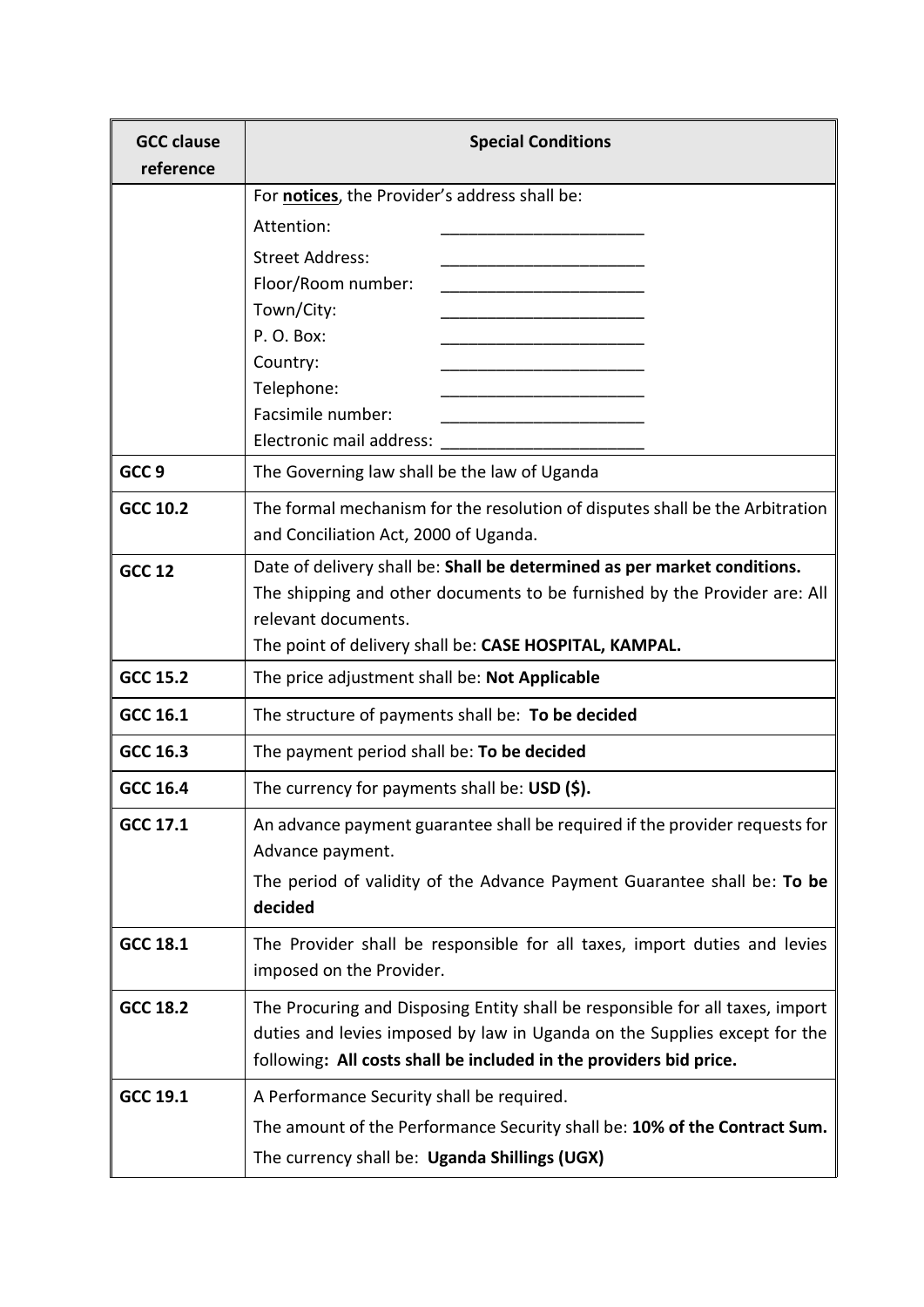| <b>GCC clause</b><br>reference | <b>Special Conditions</b>                                                                                                                                                    |
|--------------------------------|------------------------------------------------------------------------------------------------------------------------------------------------------------------------------|
| GCC 19.3                       | The forms of acceptable Performance Securities are: Unconditional Bank<br><b>Guarantee</b> in the format presented in Section 9 of the Bidding Documents.                    |
| <b>GCC 19.4</b>                | Discharge of the Performance Security shall take place: 28 working days<br>following the date of completion of the supplier's performance obligations<br>under the contract. |
| GCC 24.2                       | The packing, marking and documentation within and outside the packages<br>shall be: CASE HOSPITAL                                                                            |
| <b>GCC 25</b>                  | The insurance coverage shall be required.<br>Where insurance coverage is required, the supplies shall be insured 110% of<br>the total contract value.                        |
| <b>GCC 26</b>                  | The INCOTERMS shall be: INCOTERMS 2020 - DDP Case Hospital.                                                                                                                  |
| GCC 29.3                       | The period of validity of the Warranty shall be: 3 years                                                                                                                     |
| GCC 29.5                       | The period within which the Provider shall repair or replace defective<br>supplies shall be: Two (2) months.                                                                 |
| GCC 31(b)                      | The amount of aggregate liability shall be: 100%                                                                                                                             |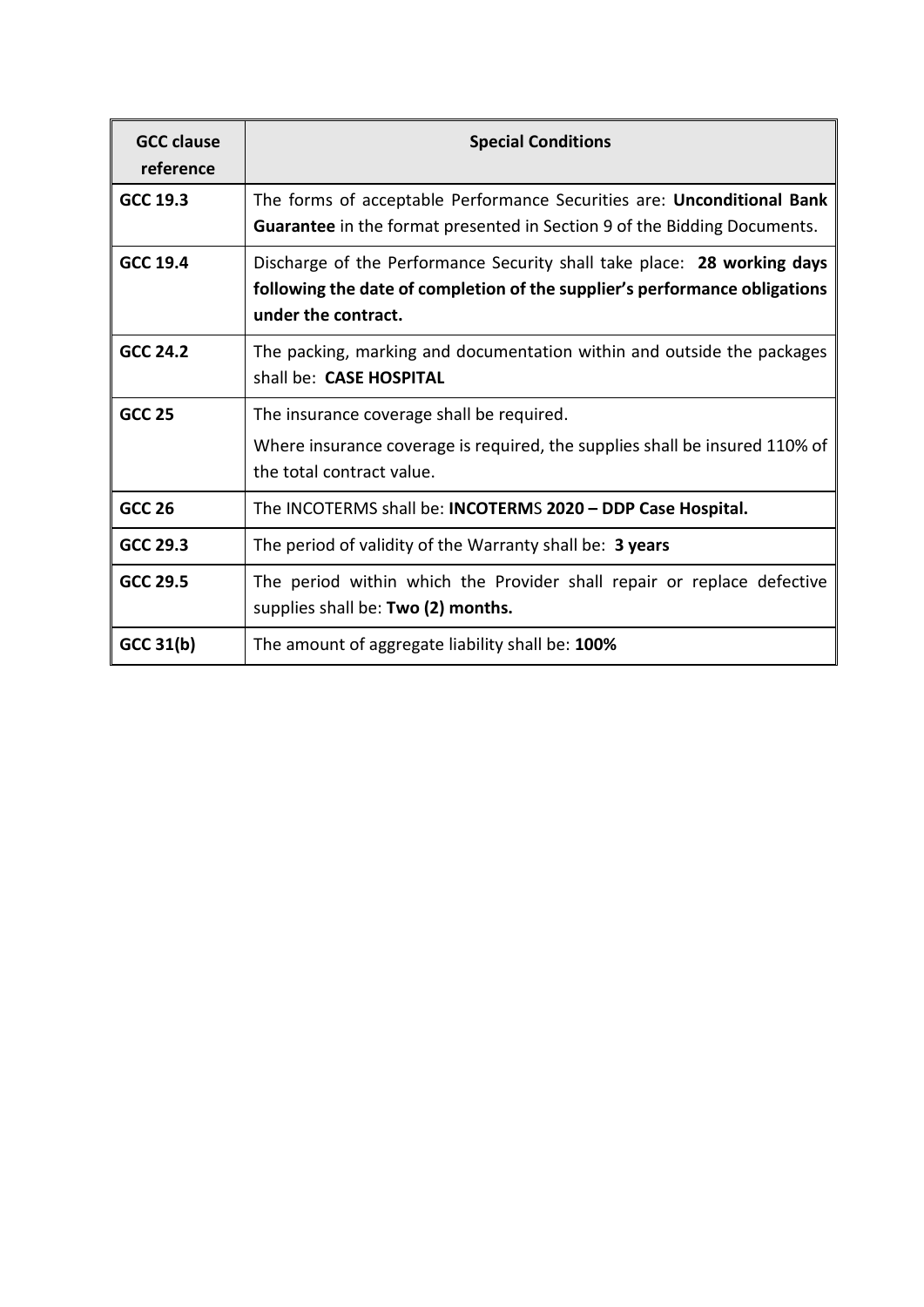# **Section 9: Contract Forms**

### **Table of Forms**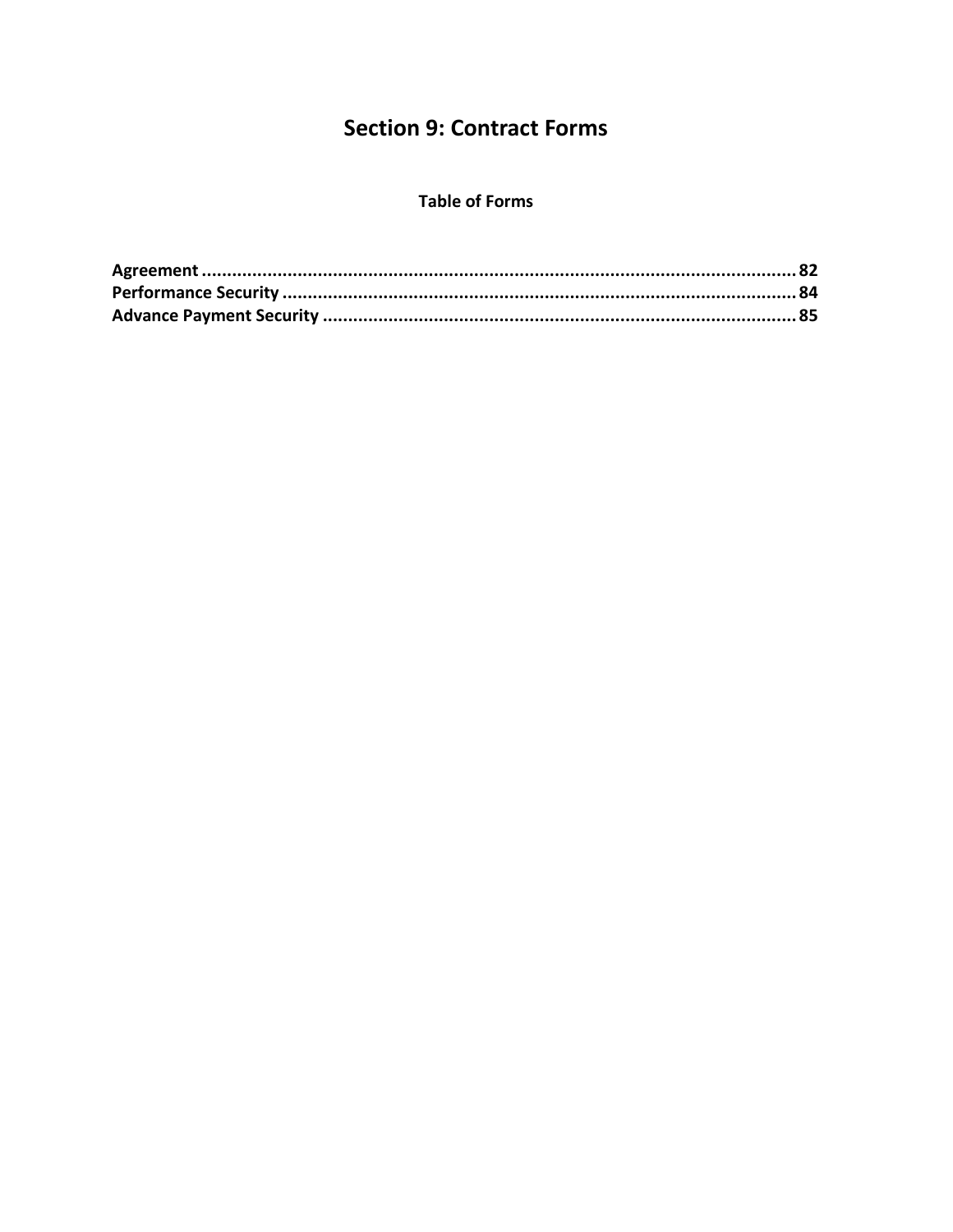### **Agreement**

### **Procurement Reference No:**

| THIS AGREEMENT made the _________ day of _________________________________, between             |  |  |
|-------------------------------------------------------------------------------------------------|--|--|
|                                                                                                 |  |  |
| Procuring and Disposing Entity"), of the one part, and _________________________ of             |  |  |
| ___________________________________(hereinafter "the Provider"), of the other part:             |  |  |
| WHEREAS the Procuring and Disposing Entity invited bids for certain Supplies and Related        |  |  |
|                                                                                                 |  |  |
| and has accepted a Bid by the Provider for the provision of those Supplies and Related Services |  |  |
|                                                                                                 |  |  |
| Price").                                                                                        |  |  |

NOW THIS AGREEMENT WITNESSETH AS FOLLOWS:

- 1. In this Agreement words and expressions shall have the same meanings as are respectively assigned to them in the Contract referred to.
- 2. In consideration of the payments to be made by the Procuring and Disposing Entity to the Provider as indicated in this Agreement, the Provider hereby covenants with the Procuring and Disposing Entity to provide the Supplies and Related Services and to remedy defects therein in conformity in all respects with the provisions of the Contract.
- 3. The Procuring and Disposing Entity hereby covenants to pay the Provider in consideration of the provision of the Supplies and Related Services and the remedying of defects therein, the Contract Price or such other sum as may become payable under the provisions of the Contract at the times and in the manner prescribed by the Contract.

IN WITNESS whereof the parties hereto have caused this Agreement to be executed in accordance with the law specified in the Special Conditions of Contract on the day, month and year indicated above.

| Signed by           | (for the Procuring and Disposing Entity) |
|---------------------|------------------------------------------|
| Name:               | Position:                                |
|                     |                                          |
| In the presence of: |                                          |

| Name: | Position: |
|-------|-----------|
|       |           |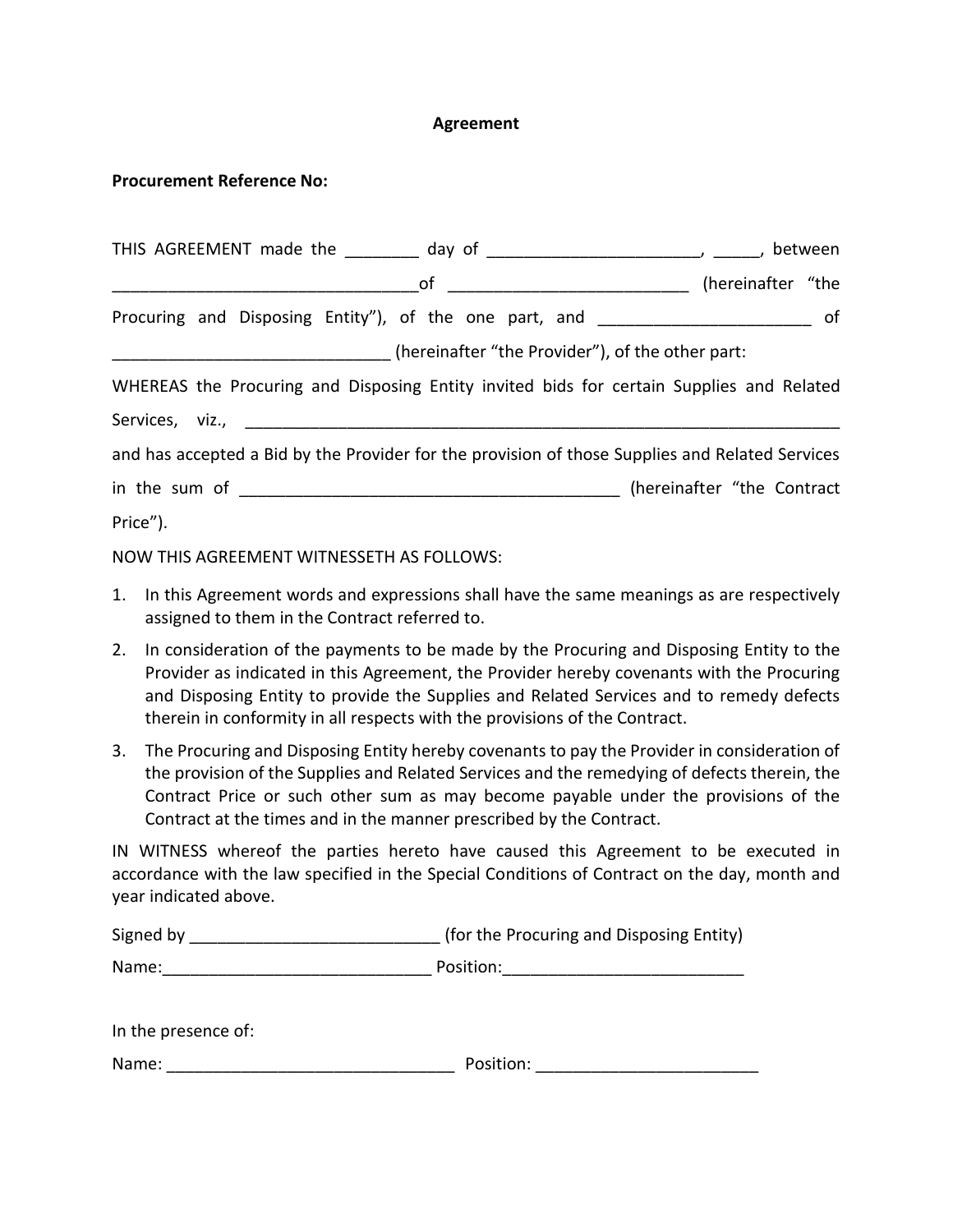| Signed by           | (for the Provider) |
|---------------------|--------------------|
| Position:<br>Name:  |                    |
|                     |                    |
| In the presence of: |                    |
| Name:               | Position:          |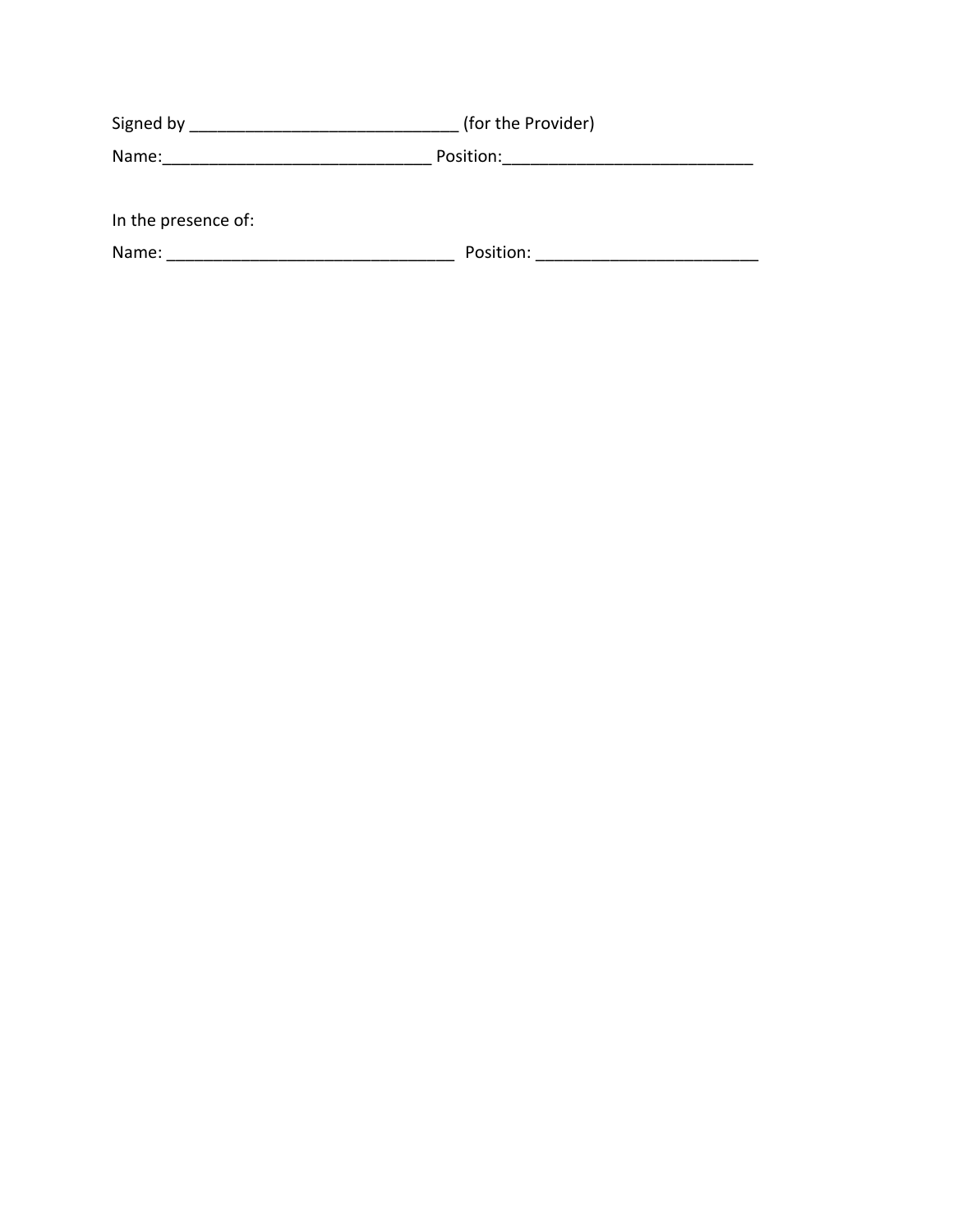*[The Performance Security should be on the letterhead of the issuing Financial Institution and should be signed by a person with the proper authority to sign documents that are binding on the Financial Institution]* 

# **Performance Security**

Date: *[insert date (as day, month, and year) of Performance Security]* Procurement Reference No: *[insert Procurement Reference Number]*

To: *[insert complete name of Procuring and Disposing Entity]* 

WHEREAS *[insert name complete of Provider]* (hereinafter "the Provider") has undertaken, pursuant to Contract No. *[insert number]* dated *[insert day, month and year]* to supply *[brief description of the Supplies and Related Services]* (hereinafter "the Contract").

AND WHEREAS it has been stipulated by you in the aforementioned Contract that the Provider shall furnish you with a security *[insert type of security]* issued by a reputable guarantor for the sum specified therein as security for compliance with the Provider's performance obligations in accordance with the Contract.

AND WHEREAS the undersigned *[insert complete name of Guarantor]*, legally domiciled in *[insert complete address of Guarantor]*, (hereinafter the "Guarantor"), have agreed to give the Provider a security:

THEREFORE WE hereby affirm that we are Guarantors and responsible to you, on behalf of the Provider, up to a total of *[insert currency and amount of guarantee in words and figures]* and we undertake to pay you, upon your first written demand declaring the Provider to be in default under the Contract, without cavil or argument, any sum or sums within the limits of *[insert currency and amount of guarantee in words and figures]* as aforesaid, without your needing to prove or to show grounds or reasons for your demand or the sum specified therein.

This security is valid until the *[insert number]* day of *[insert month], [insert year]*.

This guarantee is subject to the Uniform Rules for Demand Guarantees, ICC Publication No. 758, except that subparagraph (ii) of Sub-article 20(a) is hereby excluded.

Name: *[insert complete name of person signing the Performance Security]* In the capacity of *[insert legal capacity of person signing the Performance Security]* 

Signed: *[signature of person whose name and capacity are shown above]* Duly authorised to sign the Performance Security for and on behalf of: *[insert complete name of* 

*Financial Institution]*

Dated on \_\_\_\_\_\_\_ day of \_\_\_\_\_\_\_\_\_\_\_\_\_\_\_\_\_\_, \_\_\_\_\_\_\_ *[insert date of signing]*